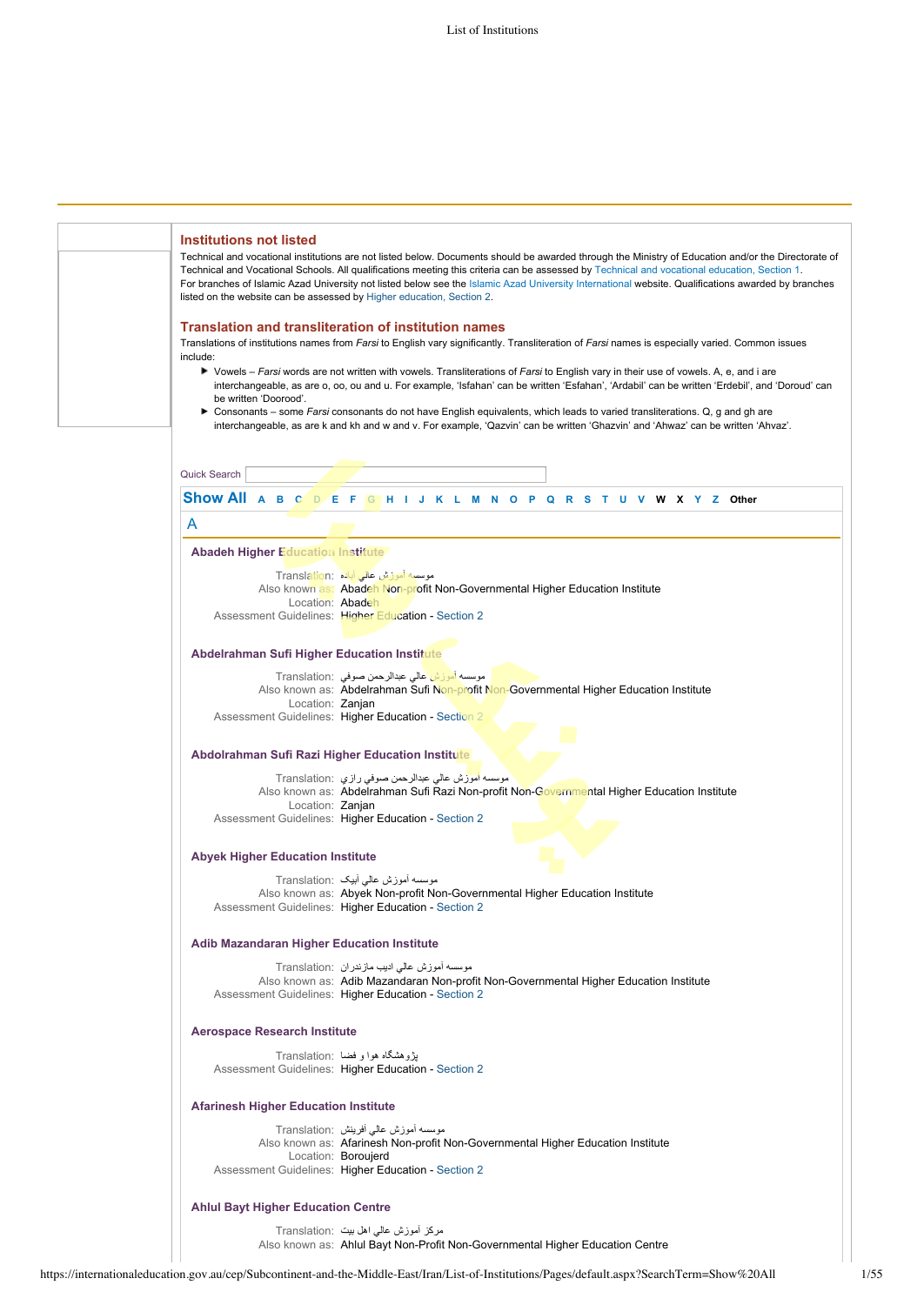Assessment Guidelines: Higher Education - [Section 2](https://internationaleducation.gov.au/cep/Subcontinent-and-the-Middle-East/Iran/Assessment-Guidelines/Pages/HigherEd-S2-Default.aspx) دانشگاه علوم پزشکی و خدمات بهداشتی درمانی اهواز :Translation Also known as: Ahwaz Jundishapur University of Medical Sciences Formerly known as: Shahid Chamran University of Medical Sciences, Faculty of Medicine of Shahid Chamran University Comments: Public institution, founded in 1956 Location: Ahwaz Assessment Guidelines: Higher Education - [Section 1](https://internationaleducation.gov.au/cep/Subcontinent-and-the-Middle-East/Iran/Assessment-Guidelines/Pages/HigherEd-S1-Default.aspx) موسسه آموزش عالي البرز :Translation Also known as: Al Borz Non-profit Non-Governmental Higher Education Institute Assessment Guidelines: Higher Education - [Section 2](https://internationaleducation.gov.au/cep/Subcontinent-and-the-Middle-East/Iran/Assessment-Guidelines/Pages/HigherEd-S2-Default.aspx) موسسه آموزش عالي علاءالدوله سمناني :Translation Also known as: Alaodoleh Semnani Non-profit Non-Governmental Higher Education Institute Location: Garmsar Assessment Guidelines: Higher Education - [Section 2](https://internationaleducation.gov.au/cep/Subcontinent-and-the-Middle-East/Iran/Assessment-Guidelines/Pages/HigherEd-S2-Default.aspx) موسسه آموزش عالي علامه اميني :Translation Also known as: Allameh Amini Non-profit Non-Governmental Higher Education Institute, Allameh Amini High Educational Institute of Babolsar Location: Babolsar Assessment Guidelines: Higher Education - [Section 2](https://internationaleducation.gov.au/cep/Subcontinent-and-the-Middle-East/Iran/Assessment-Guidelines/Pages/HigherEd-S2-Default.aspx) <mark>tion: موسسه آموزش عالي علامه فيض كاشان</mark>ي Also known as: Allameh Faiz Kashani Non-profit Non-Governmental Higher Education Institute Assessment Guidelines: Higher Education - [Section 2](https://internationaleducation.gov.au/cep/Subcontinent-and-the-Middle-East/Iran/Assessment-Guidelines/Pages/HigherEd-S2-Default.aspx) موسسه آموزش عالي علامه قزويني :Translation Also known as: Allameh Ghazvini Non-profit Non-Governmental Higher Education Institute Assessment Guidelines: Higher Education - [Section 2](https://internationaleducation.gov.au/cep/Subcontinent-and-the-Middle-East/Iran/Assessment-Guidelines/Pages/HigherEd-S2-Default.aspx) موسسه آموزش عالي علامه جعفري :Translation Also known as: Allameh Jafari Non-profit Non-Governmental Higher Education Institute Location: Rafsanjan Assessment Guidelines: Higher Education - [Section 2](https://internationaleducation.gov.au/cep/Subcontinent-and-the-Middle-East/Iran/Assessment-Guidelines/Pages/HigherEd-S2-Default.aspx) موسسه آموزش عالی علامه محدث نوری :Translation Comments: Private institution, founded in 1996 Location: Mazandarin Assessment Guidelines: Higher Education - [Section 2](https://internationaleducation.gov.au/cep/Subcontinent-and-the-Middle-East/Iran/Assessment-Guidelines/Pages/HigherEd-S2-Default.aspx) موسسه آموزش عالي علامه رفيعي :Translation Also known as: Allameh Rafiei Non-profit Non-Governmental Higher Education Institute Location: Qazvin Assessment Guidelines: Higher Education - [Section 2](https://internationaleducation.gov.au/cep/Subcontinent-and-the-Middle-East/Iran/Assessment-Guidelines/Pages/HigherEd-S2-Default.aspx) دانشگاه علامه طباطبايي :Translation Comments: Public institution, founded in 1984 Location: Tehran Assessment Guidelines: Higher Education - [Section 1](https://internationaleducation.gov.au/cep/Subcontinent-and-the-Middle-East/Iran/Assessment-Guidelines/Pages/HigherEd-S1-Default.aspx) موسسه آموزش عالي المهدي :Translation Also known as: Al Mahdi University, Al-Mahdi Non-profit Non-Governmental Higher Education Institute Location: Esfahan Assessment Guidelines: Higher Education - [Section 2](https://internationaleducation.gov.au/cep/Subcontinent-and-the-Middle-East/Iran/Assessment-Guidelines/Pages/HigherEd-S2-Default.aspx) موسسه آموزش عالي الوند :Translation **Ahwaz University of Medical Sciences Al Borz Higher Education Institute Alaodoleh Semnani Institute of Higher Education Allameh Amini Higher Education Institute Allameh Faiz Kashani Higher Education Institute Allameh Ghazvini Higher Education Institute Allameh Jafari Higher Education Institute Allameh Mohaddes Noori Institute of Higher Education Allameh Rafiei Higher Education Institute Allameh Tabatabai University Al-Mahdi Higher Education Institute Alvand Higher Education Institute**

Also known as: Alvand Non-profit Non-Governmental Higher Education Institute

https://internationaleducatiAll 2/55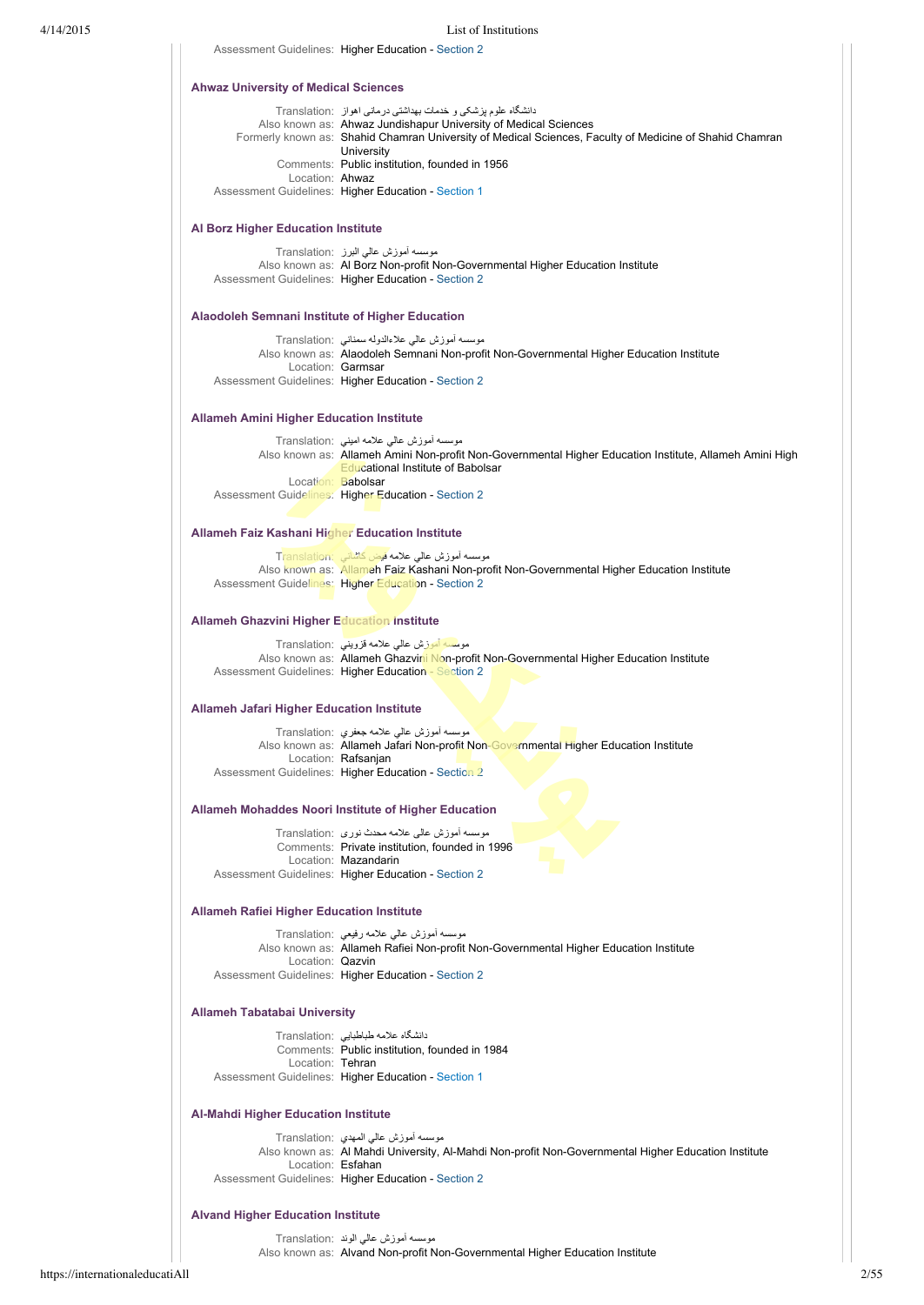# **AlZahra University**

| دانشگاه الزهراء :Translation |                                                     |
|------------------------------|-----------------------------------------------------|
|                              | Also known as: Alzahra University                   |
|                              | Formerly known as: Farah Pahlavi University         |
|                              | Formerly known as: Mahbubeh Motahedin University    |
|                              | Comments: Public institution, founded in 1975       |
| Location: Tehran             |                                                     |
|                              | Assessment Guidelines: Higher Education - Section 1 |

Location: Hamedan Assessment Guidelines: Higher Education - [Section 2](https://internationaleducation.gov.au/cep/Subcontinent-and-the-Middle-East/Iran/Assessment-Guidelines/Pages/HigherEd-S2-Default.aspx)

### **Amir Kabir University of Technology**

|                                       | دانشگاه صنعتی امیر کبیر Translation:                       |
|---------------------------------------|------------------------------------------------------------|
|                                       | Also known as: Amirkabir University of Technology          |
| Formerly known as: Tehran Polytechnic |                                                            |
|                                       | Comments: Public institution, founded in 1958              |
| Location: Tehran                      |                                                            |
|                                       | <b>Assessment Guidelines: Higher Education - Section 1</b> |

### **Amol Higher Education Institute**

موسسه آموزش عالي آمل :Translation Also known as: Amol Non-profit Non-Governmental Higher Education Institute Location: Amol Assessment Guidelines: Higher Education - [Section 2](https://internationaleducation.gov.au/cep/Subcontinent-and-the-Middle-East/Iran/Assessment-Guidelines/Pages/HigherEd-S2-Default.aspx)

# **Andisheh Higher Education Institute**

موسسه آموزش عالي انديشه :Translation Also known as: Andisheh Non-profit Non-Governmental Higher Education Institute Location: Jahrom Assessment Guidelines: Higher Education - [Section 2](https://internationaleducation.gov.au/cep/Subcontinent-and-the-Middle-East/Iran/Assessment-Guidelines/Pages/HigherEd-S2-Default.aspx)

### **Andishmand Higher Education Institute**

|                   | موسسه أموزش عالى انديشمند :Translation                                           |
|-------------------|----------------------------------------------------------------------------------|
|                   | Also known as: Andishmand Non-profit Non-Governmental Higher Education Institute |
| Location: Lahijan |                                                                                  |
|                   | Assessment Guidelines: Higher Education - Section 2                              |

### **Aradan Higher Education Institute**

موسسه آموزش عالي آرادان :Translation Also known as: Aradan Non-profit Non-Governmental Higher Education Institute Location: Garmsar Assessment Guidelines: Higher Education - [Section 2](https://internationaleducation.gov.au/cep/Subcontinent-and-the-Middle-East/Iran/Assessment-Guidelines/Pages/HigherEd-S2-Default.aspx)

### **Arak University**

دانشگاه اراک :Translation Comments: Public institution, founded in 1971, achieved university status in 1996 Location: Arak Assessment Guidelines: Higher Education - [Section 1](https://internationaleducation.gov.au/cep/Subcontinent-and-the-Middle-East/Iran/Assessment-Guidelines/Pages/HigherEd-S1-Default.aspx)

### **Arak University of Medical Sciences**

دانشگاه علوم پزشکی و خدمات بهداشتی درمانی اراک :Translation Comments: Public institution, founded in 1986, achieved university status in 1990 Location: Arak Assessment Guidelines: Higher Education - [Section 1](https://internationaleducation.gov.au/cep/Subcontinent-and-the-Middle-East/Iran/Assessment-Guidelines/Pages/HigherEd-S1-Default.aspx)

# **Arak University of Technology**

دانشگاه صنعتي اراک :Translation Comments: Public institution, founded in 1990 Location: Arak Assessment Guidelines: Higher Education - [Section 1](https://internationaleducation.gov.au/cep/Subcontinent-and-the-Middle-East/Iran/Assessment-Guidelines/Pages/HigherEd-S1-Default.aspx)

# **Aras Higher Education Institute**

موسسه آموزش عالي ارس :Translation Also known as: Aras Non-profit Non-Governmental Higher Education Institute Location: Tabriz Assessment Guidelines: Higher Education - [Section 2](https://internationaleducation.gov.au/cep/Subcontinent-and-the-Middle-East/Iran/Assessment-Guidelines/Pages/HigherEd-S2-Default.aspx)

# **Archives Research Institute**

پژوهشكده اسناد :Translation Comments: Affiliated to the National Library and Archives of Iran Assessment Guidelines: Higher Education - [Section 2](https://internationaleducation.gov.au/cep/Subcontinent-and-the-Middle-East/Iran/Assessment-Guidelines/Pages/HigherEd-S2-Default.aspx)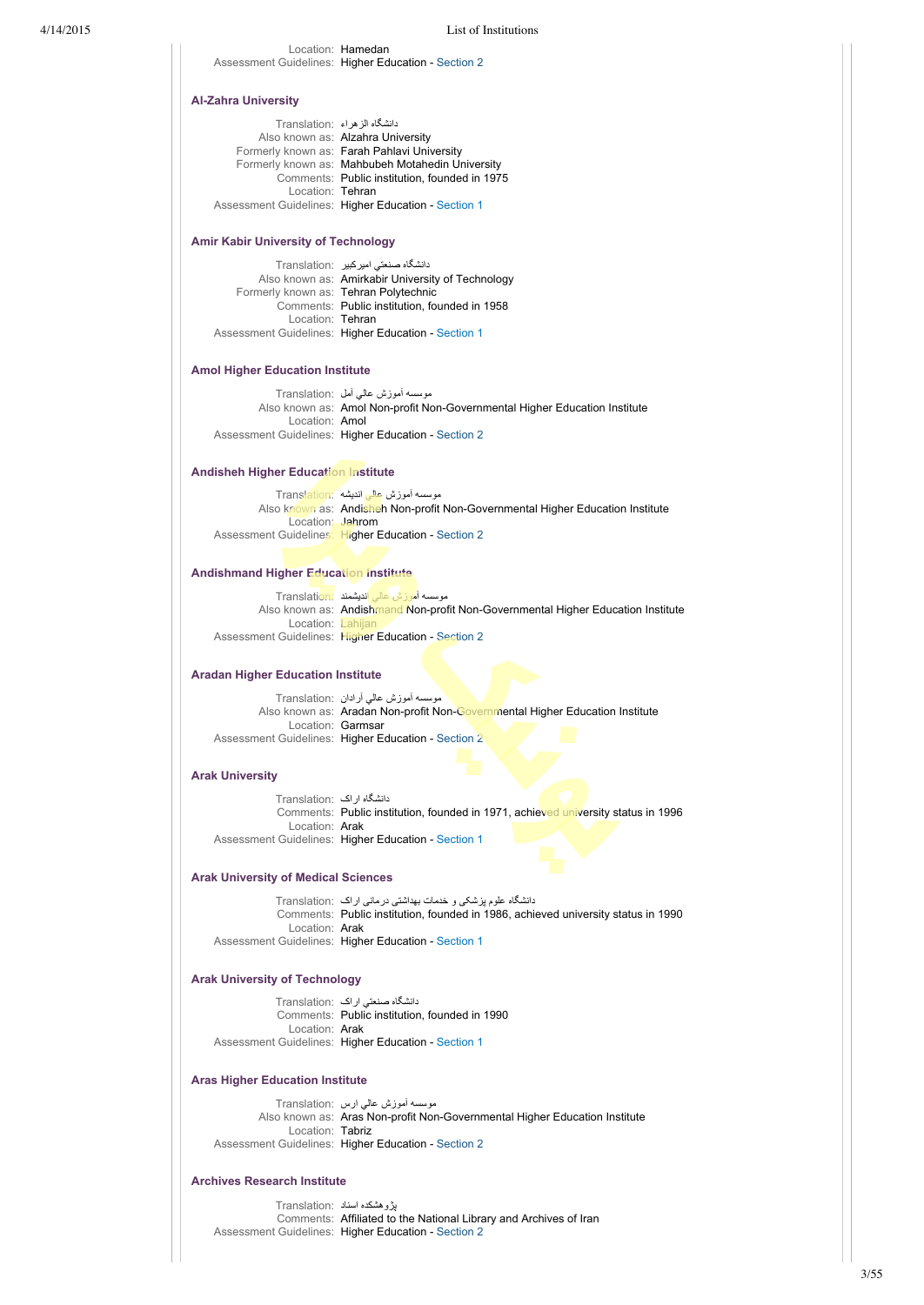4/14/2015 List of Institutions

| <b>Ardabil Higher Education Institute</b>         |                                                                                                                                                                   |  |
|---------------------------------------------------|-------------------------------------------------------------------------------------------------------------------------------------------------------------------|--|
|                                                   | موسسه اموزش عالی اردبیل  :Translation                                                                                                                             |  |
|                                                   | Also known as: Ardabil Non-profit Non-Governmental Higher Education Institute<br>Assessment Guidelines: Higher Education - Section 2                              |  |
|                                                   |                                                                                                                                                                   |  |
| <b>Ardabil University of Medical Sciences</b>     |                                                                                                                                                                   |  |
|                                                   | دانشگاه علوم پزشکی و خدمات بهداشتی درمانی اردبیل  :Translation<br>Comments: Public institution, founded in 1993                                                   |  |
|                                                   | Location: Ardabil<br>Assessment Guidelines: Higher Education - Section 1                                                                                          |  |
|                                                   |                                                                                                                                                                   |  |
| <b>Artesh University of Medical Sciences</b>      |                                                                                                                                                                   |  |
|                                                   | دانشگاه علوم پزشکی ارتش   :Translation<br>Also known as: Army University of Medical Sciences                                                                      |  |
| Comments: Public institution<br>Location: Tabriz  |                                                                                                                                                                   |  |
|                                                   | Assessment Guidelines: Higher Education - Section 1                                                                                                               |  |
| <b>Aryan Higher Education Institute</b>           |                                                                                                                                                                   |  |
|                                                   | موسسه أموزش عالمي أرين :Translation                                                                                                                               |  |
|                                                   | Also known as: Aryan Non-profit Non-Governmental Higher Education Institute                                                                                       |  |
| Location: Shiraz                                  | Assessment Guidelines: Higher Education - Section 2                                                                                                               |  |
|                                                   |                                                                                                                                                                   |  |
| <b>Asiroden Abhari Higher Education Institute</b> |                                                                                                                                                                   |  |
|                                                   | موسسه أموزش عالمي اثير الدين ابهري Translation:<br>Also known as: Asiroden Abhari Non-profit Non-Governmental Higher Education Institute                          |  |
| Location: Abhar                                   | Assessment Guidelines: Higher Education - Section 2                                                                                                               |  |
|                                                   |                                                                                                                                                                   |  |
| <b>Attar Higher Education Institute</b>           |                                                                                                                                                                   |  |
|                                                   | موسسه آموزش عالی عطار :Translation<br>Also known as: Attar Non-profit Non-Governmental Higher Education Institute                                                 |  |
|                                                   | Location: Mashhad                                                                                                                                                 |  |
|                                                   | Assessment Guidelines: Higher Education - Section 2                                                                                                               |  |
| <b>Ayandegan Higher Education Institute</b>       |                                                                                                                                                                   |  |
|                                                   | موسسه أموزش عالي أيندگان :Translation                                                                                                                             |  |
|                                                   | Also known as: Ayandegan Institute of Higher Education<br>Location: Tonekabon                                                                                     |  |
|                                                   | Assessment Guidelines: Higher Education - Section 2                                                                                                               |  |
| Ayatollah Boroujerdi University                   |                                                                                                                                                                   |  |
|                                                   | دانشگاه آیت الله بروجردی Translation:                                                                                                                             |  |
|                                                   | Assessment Guidelines: Higher Education - Section 1                                                                                                               |  |
| <b>Azarabadegan Higher Education Institute</b>    |                                                                                                                                                                   |  |
|                                                   |                                                                                                                                                                   |  |
|                                                   | موسسه أموزش عالى أذر أبادگان :Translation                                                                                                                         |  |
| Location: Urmia                                   | Also known as: Azarabadegan Non-profit Non-Governmental Higher Education Institute                                                                                |  |
|                                                   | Assessment Guidelines: Higher Education - Section 2                                                                                                               |  |
|                                                   | Azarbaijan Accounting and Management Higher Education Institution                                                                                                 |  |
|                                                   | موسسه أموزش عالى حسابداري و مديريت أذربايجان  :Translation                                                                                                        |  |
|                                                   |                                                                                                                                                                   |  |
| Location: Tabriz                                  | Comments: Private institution, founded in 1996                                                                                                                    |  |
|                                                   | Also known as: Azarbaijan Accounting and Management Non-profit Non-Governmental Higher Education Institute<br>Assessment Guidelines: Higher Education - Section 2 |  |
|                                                   |                                                                                                                                                                   |  |
|                                                   | دانشگاه تربیت معلم آذربایجان  :Translation                                                                                                                        |  |
| <b>Azarbaijan University of Tarbiat Moallem</b>   | Also known as: Azarbaijan Teacher Training University<br>Comments: Public institution, founded in 1988                                                            |  |
| Location: Tabriz                                  |                                                                                                                                                                   |  |
|                                                   | Assessment Guidelines: Higher Education - Section 1                                                                                                               |  |
| B                                                 |                                                                                                                                                                   |  |
| <b>Babol Higher Education Institute</b>           |                                                                                                                                                                   |  |
|                                                   | موسسه أموزش عالمي بابل  :Translation<br>Also known as: Babol Non-profit Non-Governmental Higher Education Institute                                               |  |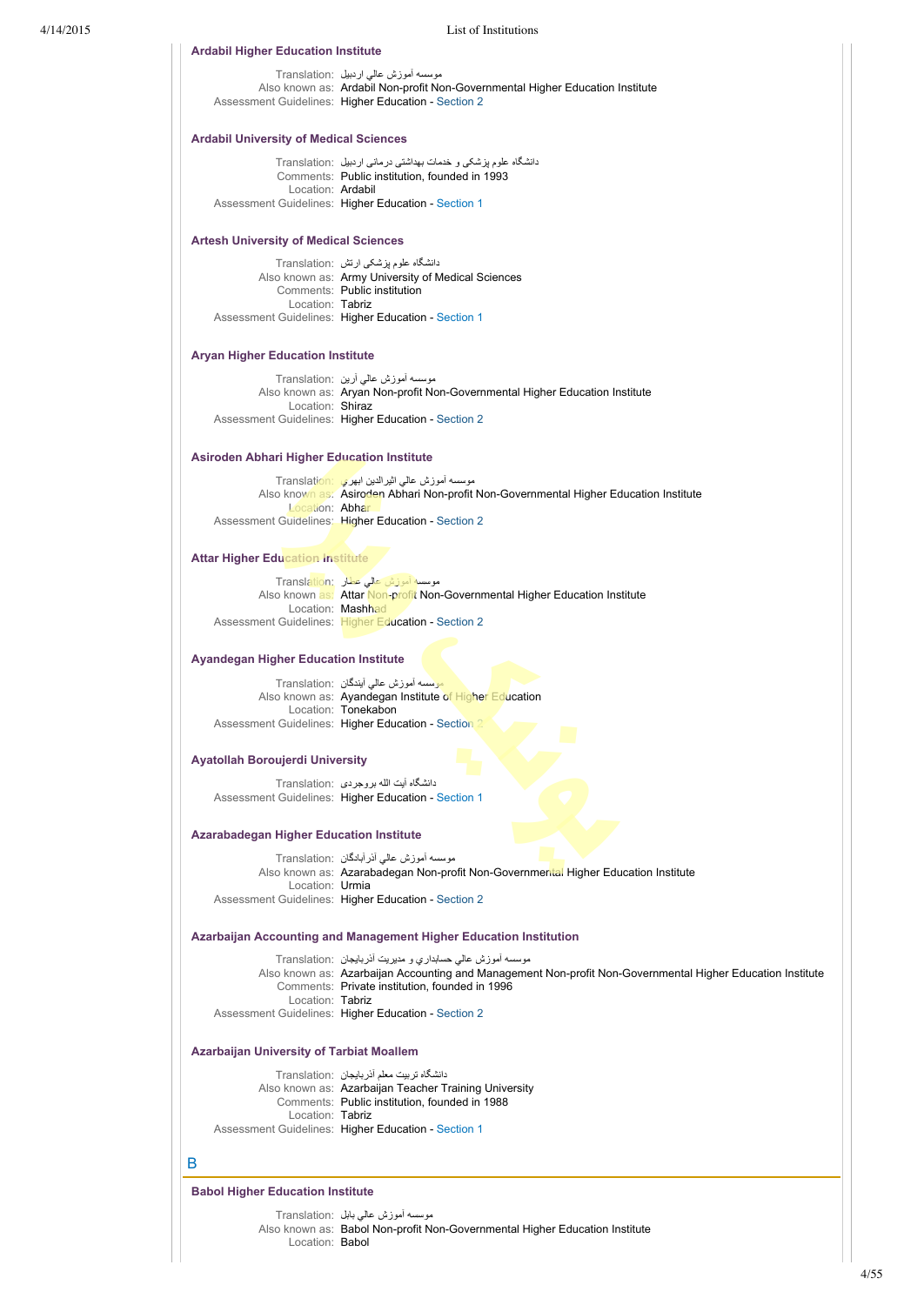|                                                  | Assessment Guidelines: Higher Education - Section 2                                                                                      |
|--------------------------------------------------|------------------------------------------------------------------------------------------------------------------------------------------|
| <b>Babol Noshirvani University of Technology</b> |                                                                                                                                          |
|                                                  | دانشگاه صنعتی نوشیروانی بابل ۲ranslation:                                                                                                |
|                                                  | Also known as: Babol University of Technology                                                                                            |
|                                                  | Formerly known as: Noshirvani Institute of Technology, Babol Noshirvani Technical Education Complex                                      |
| Location: Babol                                  |                                                                                                                                          |
|                                                  | Assessment Guidelines: Higher Education - Section 1                                                                                      |
| <b>Babol University of Medical Sciences</b>      |                                                                                                                                          |
|                                                  | دانشگاه علوم پزشکی و خدمات بهداشتی درمانی بابل  :Translation                                                                             |
|                                                  | Comments: Public institution, founded in 1983, achieved university status in 1986                                                        |
| Location: <b>Babol</b>                           | Assessment Guidelines: Higher Education - Section 1                                                                                      |
| <b>Bagher-e-Oloom University</b>                 |                                                                                                                                          |
|                                                  | دانشگاه غیر انتفاعی- غیر دولتی باقر العلوم :Translation                                                                                  |
|                                                  | Also known as: Bagher-e-Oloom Non-Government Non-Profit University                                                                       |
|                                                  | Formerly known as: Bagher-e-Oloom Higher Education Institute                                                                             |
|                                                  | Formerly known as: Bagher al-Olum Higher Education Institution                                                                           |
|                                                  | Comments: Private institution, founded in 1992                                                                                           |
| Location: Qom                                    |                                                                                                                                          |
|                                                  | Assessment Guidelines: Higher Education - Section 1                                                                                      |
| <b>Bahar Institute of Higher Education</b>       |                                                                                                                                          |
|                                                  | موسسه أموزش عالى بهار Translation:                                                                                                       |
|                                                  | Also known as: Bahar Non-profit Non-Governmental Higher Education Institute                                                              |
|                                                  | Location: Mashhad                                                                                                                        |
|                                                  | Assessment Guidelines: Higher Education - Section 2                                                                                      |
| <b>Bakhtar Higher Education Institute</b>        |                                                                                                                                          |
|                                                  | موسسه آموزش عالى باختر Translation:                                                                                                      |
|                                                  | Also known as: Bakhtar Non-profit Non-Governmental Higher Education Institute                                                            |
| Location: Ilam                                   |                                                                                                                                          |
|                                                  | Assessment Guidelines: Higher Education - Section 2                                                                                      |
| <b>Baqiyatallah Medical Sciences University</b>  |                                                                                                                                          |
|                                                  | دانشگاه علوم پزشکی بقیه الله Translation:                                                                                                |
|                                                  | Also known as: Baghyatoolah Medical Sciences University                                                                                  |
| Location: Tehran                                 | Comments: Public institution, founded in 1991                                                                                            |
|                                                  | Assessment Guidelines: Higher Education - Section 1                                                                                      |
| <b>Basir Abyek Higher Education Institute</b>    |                                                                                                                                          |
|                                                  | موسسه أموزش عالى بصير أبيك Translation:                                                                                                  |
|                                                  | Also known as: Basir Abyek Non-profit Non-Governmental Higher Education Institute<br>Assessment Guidelines: Higher Education - Section 2 |
|                                                  |                                                                                                                                          |
| <b>Besat Higher Education Institute</b>          |                                                                                                                                          |
|                                                  | موسسه أموزش عالي بعثت :Translation                                                                                                       |
|                                                  | Also known as: Besat Non-profit Non-Governmental Higher Education Institute                                                              |
|                                                  |                                                                                                                                          |
| Location: Kerman                                 | Assessment Guidelines: Higher Education - Section 2                                                                                      |
|                                                  |                                                                                                                                          |
| <b>Binalood Higher Education Institute</b>       |                                                                                                                                          |
|                                                  | موسسه اموزش عالی بینالود :Translation                                                                                                    |
|                                                  | Also known as: Binalood Non-profit Non-Governmental Higher Education Institute                                                           |
|                                                  | Location: Mashhad<br>Assessment Guidelines: Higher Education - Section 2                                                                 |
| <b>Birjand University of Medical Sciences</b>    |                                                                                                                                          |
|                                                  |                                                                                                                                          |
|                                                  | دانشگاه علوم پزشکی و خدمات بهداشتی درمانی بیرجند :Translation                                                                            |
|                                                  | Comments: Public institution, founded in 1986, achieved university status in 1993                                                        |
| Location: Birjand                                | Assessment Guidelines: Higher Education - Section 1                                                                                      |
| <b>Bojnourd College of Engineering</b>           |                                                                                                                                          |
|                                                  |                                                                                                                                          |
|                                                  | دانشکده فنی و مهندسی بجنورد ۲ranslation:<br>Also known as: Bojnourd Technical and Engineering Faculty                                    |
|                                                  | Location: Bojnourd<br>Assessment Guidelines: Higher Education - Section 1                                                                |

5/55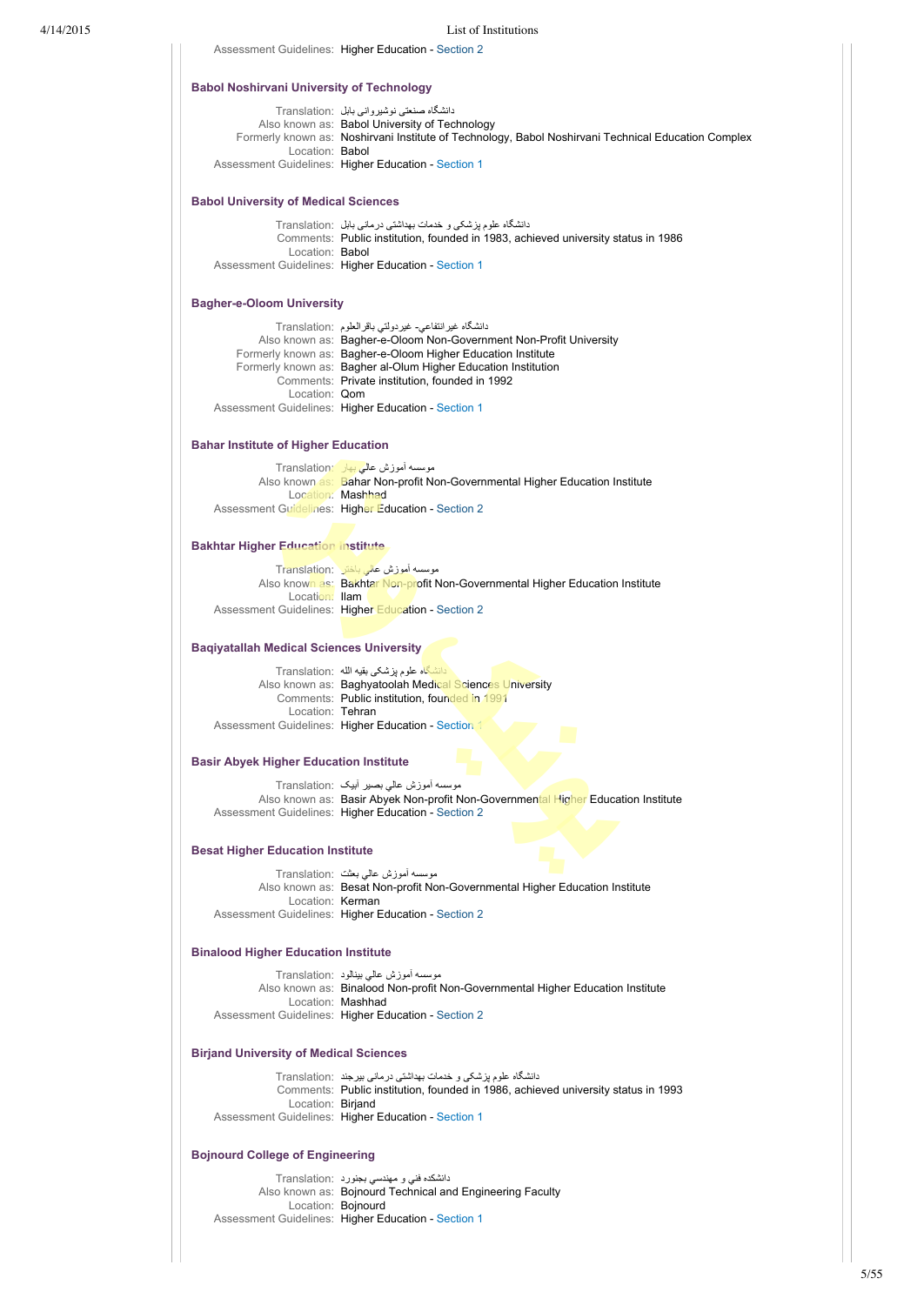4/14/2015 List of Institutions موسسه آموزش عالي بجنورد :Translation Also known as: Bojnourd Non-profit Non-Governmental Higher Education Institute Assessment Guidelines: Higher Education - [Section 2](https://internationaleducation.gov.au/cep/Subcontinent-and-the-Middle-East/Iran/Assessment-Guidelines/Pages/HigherEd-S2-Default.aspx) دانشگاه بجنورد :Translation Location: Boinourd Assessment Guidelines: Higher Education - [Section 1](https://internationaleducation.gov.au/cep/Subcontinent-and-the-Middle-East/Iran/Assessment-Guidelines/Pages/HigherEd-S1-Default.aspx) مجتمع آموزش عالی بناب :Translation Assessment Guidelines: Higher Education - [Section 2](https://internationaleducation.gov.au/cep/Subcontinent-and-the-Middle-East/Iran/Assessment-Guidelines/Pages/HigherEd-S2-Default.aspx) موسسه آموزش عالي بروجرد :Translation Also known as: Boroujerd Non-profit Non-Governmental Higher Education Institute Assessment Guidelines: Higher Education - [Section 2](https://internationaleducation.gov.au/cep/Subcontinent-and-the-Middle-East/Iran/Assessment-Guidelines/Pages/HigherEd-S2-Default.aspx) موسسه آموزش عالي بزرگمهر :Translation Also known as: Bozorgmehr Non-profit Non-Governmental Higher Education Institute Assessment Guidelines: Higher Education - [Section 2](https://internationaleducation.gov.au/cep/Subcontinent-and-the-Middle-East/Iran/Assessment-Guidelines/Pages/HigherEd-S2-Default.aspx) **Bojnourd Higher Education Institute Bojnourd University Bonab Higher Education Complex Boroujerd Higher Education Institute Bozorgmehr Higher Education Institute**

### **Bu-Ali Sina University**

| دانشگاه بو علی <mark>سینا همدان  :Translatio</mark> n                             |
|-----------------------------------------------------------------------------------|
| Formerly known as: Hamadan University                                             |
| Comments: Public institution, founded in 1973, achieved university status in 1983 |
| Location: <b>Hamadan</b>                                                          |
| Assessment Guidelines: Higher Education - Section 1                               |

# **Bushehr Technical Institute for Nuclear Energy**

|                   | آموزشکده فنی انرژی هسته ای بوشهر : Translation         |
|-------------------|--------------------------------------------------------|
|                   | Comments: Affiliated to the Atomic Energy Organisation |
| Location: Bushehr |                                                        |
|                   | Assessment Guidelines: Higher Education - Section 2    |

# **Bushehr University of Medical Sciences**

د<mark>انشگاه علوم پزشکی</mark> و خدمات بهداشتی درمانی بوشهر :Translation Comments: Public institution, founded in 1983, achieved university status in 1995 Location: Bushehr Assessment Guidelines: Higher Education - [Section 1](https://internationaleducation.gov.au/cep/Subcontinent-and-the-Middle-East/Iran/Assessment-Guidelines/Pages/HigherEd-S1-Default.aspx)

## **Business Studies and Research Higher Education Institute**

موسسه آموزش عالي مطالعات و پژوهشهاي بازرگاني :Translation Also known as: Business Studies and Research Non-profit Non-Governmental Higher Education Institute Assessment Guidelines: Higher Education - [Section 2](https://internationaleducation.gov.au/cep/Subcontinent-and-the-Middle-East/Iran/Assessment-Guidelines/Pages/HigherEd-S2-Default.aspx)

# C

### **Chaloos Higher Education Institute**

موسسه آموزش عالي چالوس :Translation Also known as: Chaloos Non-profit Non-Governmental Higher Education Institute Assessment Guidelines: Higher Education - [Section 2](https://internationaleducation.gov.au/cep/Subcontinent-and-the-Middle-East/Iran/Assessment-Guidelines/Pages/HigherEd-S2-Default.aspx)

### **Chemical Engineering Research Centre of Iran**

مركز پژوهشهاي شيمي و مهندسي شيمي ايران :Translation Assessment Guidelines: Higher Education - [Section 2](https://internationaleducation.gov.au/cep/Subcontinent-and-the-Middle-East/Iran/Assessment-Guidelines/Pages/HigherEd-S2-Default.aspx)

### **College of Applied Sciences in Post and Telecommunications**

دانشكده علمي – كاربردي پست و مخابرات :Translation Formerly known as: Scientific-Technical College of Telecommunications Comments: Private institution, founded in 1993 Location: Tehran Assessment Guidelines: Higher Education - [Section 2](https://internationaleducation.gov.au/cep/Subcontinent-and-the-Middle-East/Iran/Assessment-Guidelines/Pages/HigherEd-S2-Default.aspx)

# **College of Aviation Technology**

دانشكده صنعت هواپيمايي كشوري :Translation Comments: Affiliated to the Civil Aviation Organisation Assessment Guidelines: Higher Education - [Section 2](https://internationaleducation.gov.au/cep/Subcontinent-and-the-Middle-East/Iran/Assessment-Guidelines/Pages/HigherEd-S2-Default.aspx)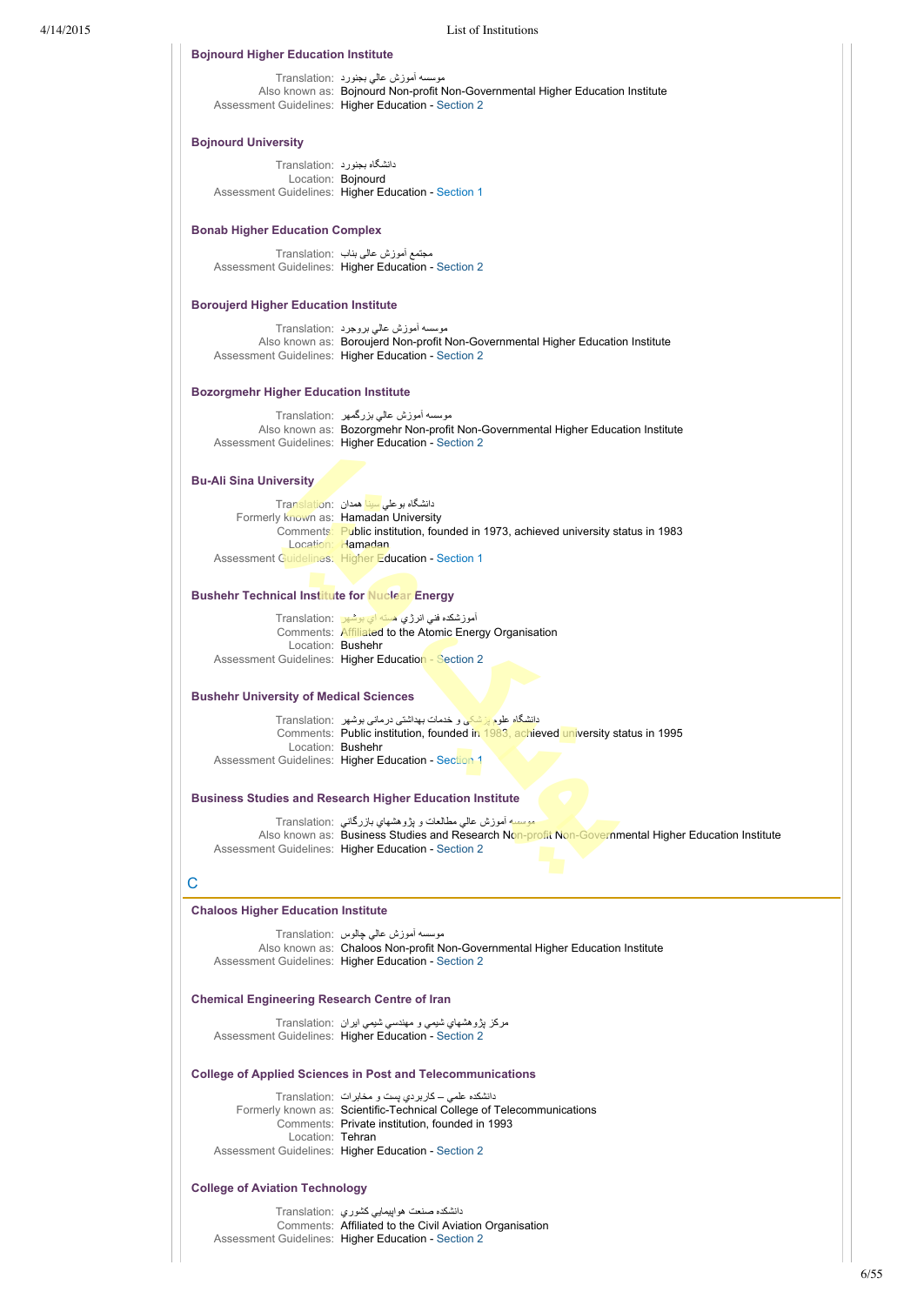# **College of Hadith Science**

دانشكده علوم حديث :Translation Assessment Guidelines: Higher Education - [Section 2](https://internationaleducation.gov.au/cep/Subcontinent-and-the-Middle-East/Iran/Assessment-Guidelines/Pages/HigherEd-S2-Default.aspx)

### **College of Islamic Studies**

دانشكده معارف اسلامي :Translation Assessment Guidelines: Higher Education - [Section 2](https://internationaleducation.gov.au/cep/Subcontinent-and-the-Middle-East/Iran/Assessment-Guidelines/Pages/HigherEd-S2-Default.aspx)

### **College of Islamic Theology and Principles**

دانشكده الهيات و معارف اسلامي :Translation Assessment Guidelines: Higher Education - [Section 2](https://internationaleducation.gov.au/cep/Subcontinent-and-the-Middle-East/Iran/Assessment-Guidelines/Pages/HigherEd-S2-Default.aspx)

### **College of Judicial Law and Administrative Services**

|                  | دانشکده علوم قضایی و خدمات اداری ۲ranslation:       |
|------------------|-----------------------------------------------------|
|                  | Comments: Affiliated to the IRI Judiciary           |
| Location: Tehran |                                                     |
|                  | Assessment Guidelines: Higher Education - Section 2 |

### **College of News**

دانشكده خبر :Translation Comments: Affiliated to the Iran News Agency Founded 1995 Location: Tehran Assessment Guidelines: Higher Education - [Section 2](https://internationaleducation.gov.au/cep/Subcontinent-and-the-Middle-East/Iran/Assessment-Guidelines/Pages/HigherEd-S2-Default.aspx)

# **College of Occupational Health and Safety**

دانشكده حفاظت و بهداشت كار :Translation Comments: Affiliated to Ministry of Labour and Social Welfare Location: Tehran Assessment Guidelines: Higher Education - [Section 2](https://internationaleducation.gov.au/cep/Subcontinent-and-the-Middle-East/Iran/Assessment-Guidelines/Pages/HigherEd-S2-Default.aspx)

### **College of Quranic Science**

دانشكده علوم قرآني :Translation Assessment Guidelines: Higher Education - [Section 2](https://internationaleducation.gov.au/cep/Subcontinent-and-the-Middle-East/Iran/Assessment-Guidelines/Pages/HigherEd-S2-Default.aspx)

### **College of Shahid Motahari**

مدرسه عالي شهيد مطهري :Translation Formerly known as: Sepahsalar College Comments: Founded in 1969 Location: Tehran Assessment Guidelines: Higher Education - [Section 2](https://internationaleducation.gov.au/cep/Subcontinent-and-the-Middle-East/Iran/Assessment-Guidelines/Pages/HigherEd-S2-Default.aspx)

### **Cooperative Higher Education Centre**

مركز آموزش عالي تعاون :Translation Comments: Affiliated to the Ministry of Cooperatives Assessment Guidelines: Higher Education - [Section 2](https://internationaleducation.gov.au/cep/Subcontinent-and-the-Middle-East/Iran/Assessment-Guidelines/Pages/HigherEd-S2-Default.aspx)

# D

### **Damghan University of Basic Sciences**

دانشگاه علوم پايه دامغان :Translation Comments: Public institution, founded in 1988 Location: Damghan Assessment Guidelines: Higher Education - [Section 1](https://internationaleducation.gov.au/cep/Subcontinent-and-the-Middle-East/Iran/Assessment-Guidelines/Pages/HigherEd-S1-Default.aspx)

### **Daneshpajoohan Sepahan Higher Education Institute**

|                   | موسسه آموزش عالی دانش بژوهان سیاهان   :Translation                                           |
|-------------------|----------------------------------------------------------------------------------------------|
|                   | Also known as: Daneshpajoohan Sepahan Non-profit Non-Governmental Higher Education Institute |
| Location: Esfahan |                                                                                              |
|                   | Assessment Guidelines: Higher Education - Section 2                                          |

### **Daneshvaran Higher Education Institute**

موسسه آموزش عالي دانشوران :Translation Also known as: Daneshvaran Non-profit Non-Governmental Higher Education Institute Location: Tabriz Assessment Guidelines: Higher Education - [Section 2](https://internationaleducation.gov.au/cep/Subcontinent-and-the-Middle-East/Iran/Assessment-Guidelines/Pages/HigherEd-S2-Default.aspx)

### **Deilaman Higher Education Institute**

موسسه آموزش عالي ديلمان :Translation Also known as: Deilaman Non-profit Non-Governmental Higher Education Institute Location: Lahijan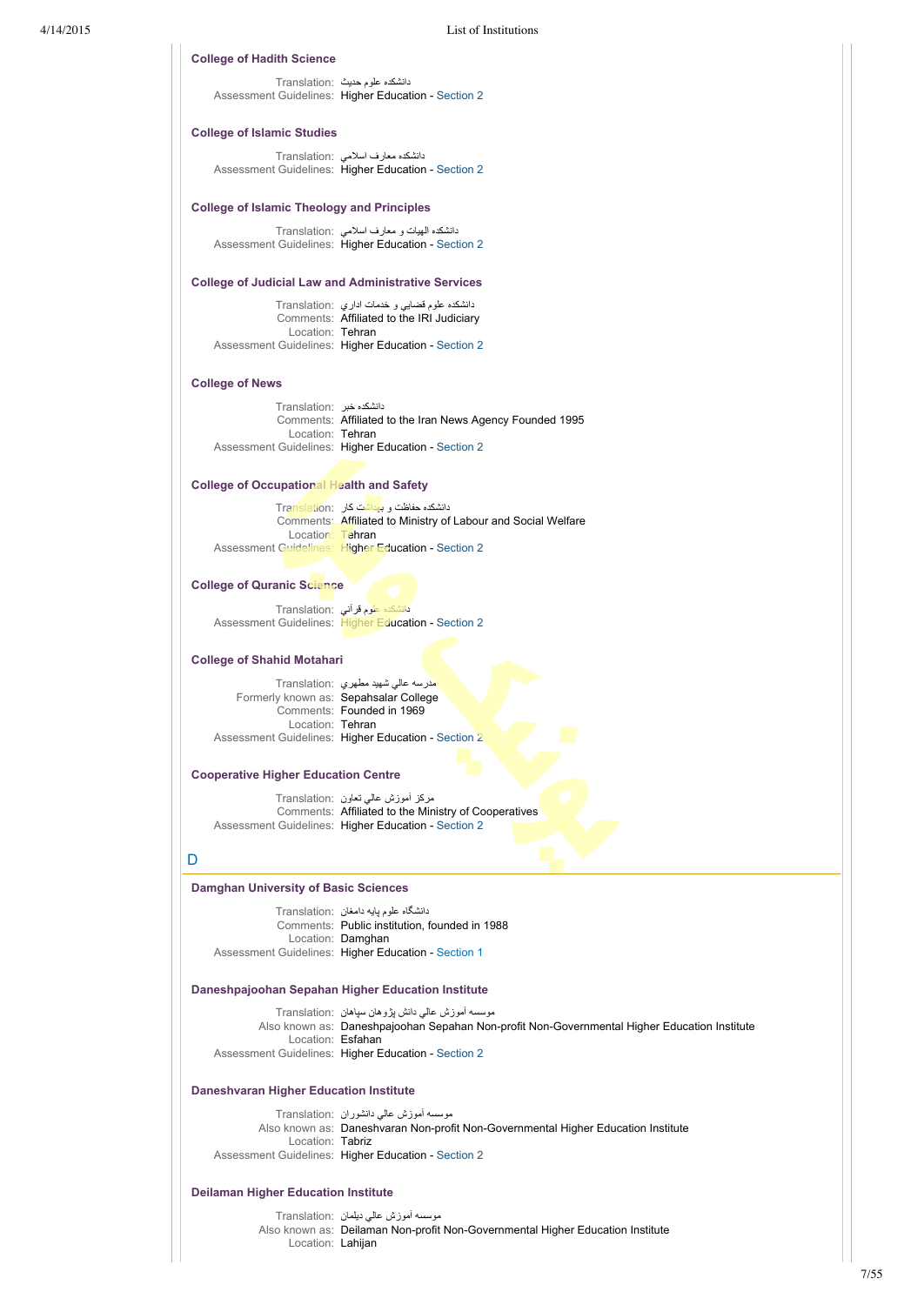| <b>Dr Shariaty College</b>                        | Also known as: Dr Shariati Technical College                                                                                                                                                                                                                           |
|---------------------------------------------------|------------------------------------------------------------------------------------------------------------------------------------------------------------------------------------------------------------------------------------------------------------------------|
|                                                   | Formerly known as: Dr Shariati College for Technical Teacher Training<br>Assessment Guidelines: Higher Education - Section 2                                                                                                                                           |
| Е                                                 |                                                                                                                                                                                                                                                                        |
| <b>Erfan Higher Education Institute</b>           |                                                                                                                                                                                                                                                                        |
| Location: Kerman                                  | موسسه أموزش عالمي عرفان  :Translation<br>Also known as: Erfan Non-profit Non-Governmental Higher Education Institute                                                                                                                                                   |
|                                                   | Assessment Guidelines: Higher Education - Section 2                                                                                                                                                                                                                    |
| <b>Ershad Damavand Higher Education Institute</b> |                                                                                                                                                                                                                                                                        |
|                                                   | موسسه اموزش عالی ارشاد دماوند :Translation<br>Also known as: Ershad Damavand Private Institute of Higher Education<br>Formerly known as: Ershad Damavand Non-profit Non-Governmental Higher Education Institute<br>Assessment Guidelines: Higher Education - Section 2 |
| <b>Eyvanakey Institute of Higher Education</b>    |                                                                                                                                                                                                                                                                        |
|                                                   | موسسه أموزش عالمي ايوانكي :Translation<br>Also known as: Eyvanakey Non-profit Non-Governmental Higher Education Institute<br>Assessment Guidelines: Higher Education - Section 2                                                                                       |
| F                                                 |                                                                                                                                                                                                                                                                        |
| <b>Farabi College of Science and Technology</b>   |                                                                                                                                                                                                                                                                        |
|                                                   | دانشکده علوم و فنون فارابی Translation                                                                                                                                                                                                                                 |
|                                                   | Comments: Affiliated to the Iranian Army<br><b>Assessment Guidelines: Higher Education - Section 1</b>                                                                                                                                                                 |
| <b>Farabi Higher Education Institute</b>          |                                                                                                                                                                                                                                                                        |
|                                                   | موسسه أموزش عالى فارابى Translation:<br>Also known as: Farabi Non-profit Non-Governmental Higher Education Institute<br>Assessment Guidelines: Higher Education - Section 2                                                                                            |
| <b>Farvardin Higher Education Institute</b>       |                                                                                                                                                                                                                                                                        |
|                                                   | موسسه أموزش عالى فروردين  :Translation                                                                                                                                                                                                                                 |
|                                                   | Also known as: Farvardin Non-profit Non-Governmental Higher Education Institute<br>Location: Ghaemshahr<br>Assessment Guidelines: Higher Education - Section 2                                                                                                         |
| <b>Fasa University of Medical Sciences</b>        |                                                                                                                                                                                                                                                                        |
|                                                   | دانشگاه علوم پزشکی و خدمات بهداشتی درمانی فسا  :Translation                                                                                                                                                                                                            |
| Location: Fasa                                    | Comments: Private institution, founded in 1986<br>Assessment Guidelines: Higher Education - Section 1                                                                                                                                                                  |
| <b>Feizoeslam Higher Education Institute</b>      |                                                                                                                                                                                                                                                                        |
|                                                   | موسسه أموزش عالمي فيض الاسلام :Translation                                                                                                                                                                                                                             |
|                                                   | Also known as: Feizoeslam Non-profit Non-Governmental Higher Education Institute<br>Location: Khomeinishahr<br>Assessment Guidelines: Higher Education - Section 2                                                                                                     |
| <b>Ferdows Higher Education Institute</b>         |                                                                                                                                                                                                                                                                        |
|                                                   | موسسه أموزش عالى فردوس :Translation                                                                                                                                                                                                                                    |
|                                                   | Also known as: Ferdows Non-profit Non-Governmental Higher Education Institute<br>Assessment Guidelines: Higher Education - Section 2                                                                                                                                   |
| <b>Ferdowsi University of Mashhad</b>             |                                                                                                                                                                                                                                                                        |
|                                                   | دانشگاه فردوسی مشهد :Translation                                                                                                                                                                                                                                       |
|                                                   | Formerly known as: University of Mashhad, Ferdowsi University<br>Comments: Public institution, founded in 1949<br>Location: Mashhad                                                                                                                                    |
|                                                   | Assessment Guidelines: Higher Education - Section 1                                                                                                                                                                                                                    |
| G                                                 |                                                                                                                                                                                                                                                                        |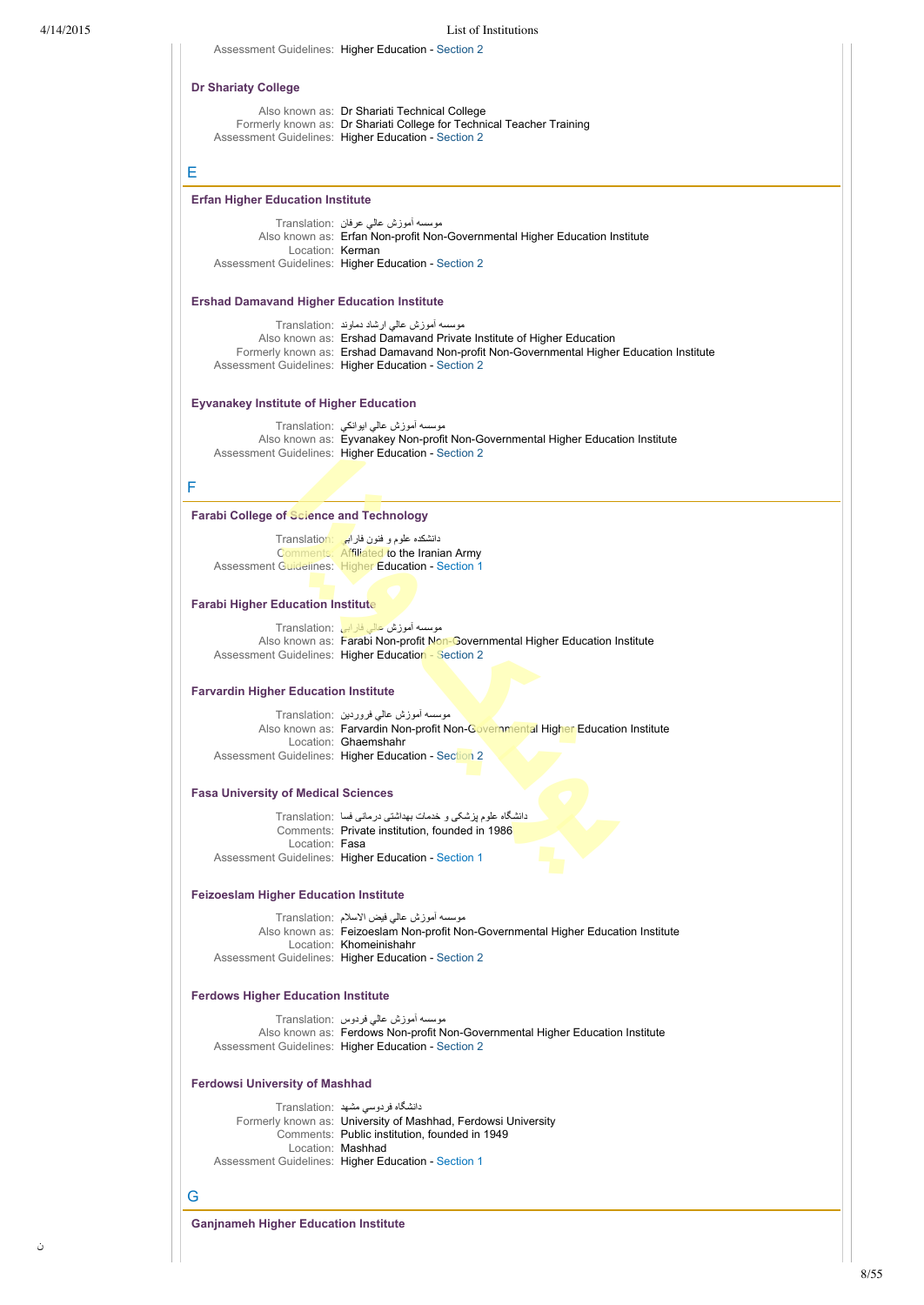| 4/14/2015 |                                                | List of Institutions                                                                                                                                                         |  |  |
|-----------|------------------------------------------------|------------------------------------------------------------------------------------------------------------------------------------------------------------------------------|--|--|
|           |                                                | Also known as: Ganjnameh Non-profit Non-Governmental Higher Education Institute<br>Location: Hamedan<br>Assessment Guidelines: Higher Education - Section 2                  |  |  |
|           |                                                |                                                                                                                                                                              |  |  |
|           | <b>Geology Research Institute</b>              |                                                                                                                                                                              |  |  |
|           |                                                | پڑوہشکدہ علوم زمین :Translation<br>Comments: Affiliated to the Geological Survey of Iran<br>Assessment Guidelines: Higher Education - Section 2                              |  |  |
|           | <b>Ghadr Higher Education Institute</b>        |                                                                                                                                                                              |  |  |
|           |                                                | موسسه اموزش عالی قدر :Translation                                                                                                                                            |  |  |
|           |                                                | Also known as: Ghadr Non-profit Non-Governmental Higher Education Institute<br>Assessment Guidelines: Higher Education - Section 2                                           |  |  |
|           | <b>Golestan Higher Education Institute</b>     |                                                                                                                                                                              |  |  |
|           |                                                | موسسه أموزش عالمي كلستان  :Translation<br>Also known as: Golestan Non-profit Non-Governmental Higher Education Institute                                                     |  |  |
|           |                                                | Location: Gorgan, Shargh<br>Assessment Guidelines: Higher Education - Section 2                                                                                              |  |  |
|           | <b>Golestan University of Medical Sciences</b> |                                                                                                                                                                              |  |  |
|           |                                                | دانشگاه علوم پزشکی و خدمات بهداشتی درمانی گلستان   :Translation                                                                                                              |  |  |
|           |                                                | Formerly known as: Gorgan University of Medical Sciences                                                                                                                     |  |  |
|           |                                                | Comments: Public institution, founded in 1967<br>Assessment Guidelines: Higher Education - Section 1                                                                         |  |  |
|           | <b>Golpayegan College of Engineering</b>       |                                                                                                                                                                              |  |  |
|           |                                                | دانشکده فنی و مهندسی گلپایگان :Translation                                                                                                                                   |  |  |
|           |                                                | Also known as: Golpayegan University of Technology<br>Formerly known as: Golpayegan Technical and Engineering Faculty<br>Assessment Guidelines: Higher Education - Section 2 |  |  |
|           | <b>Gonabad University of Medical Sciences</b>  |                                                                                                                                                                              |  |  |
|           |                                                | دانشگاه علوم پزشکی و خدمات بهداش <mark>تی درمانی گناباد</mark> :Translation<br>Comments: Private institution, founded in 1986                                                |  |  |
|           |                                                | Location: Gonabad                                                                                                                                                            |  |  |
|           |                                                | Assessment Guidelines: Higher Education - Section 1                                                                                                                          |  |  |
|           |                                                | <b>Gorgan University of Agriculture and Natural Resources</b>                                                                                                                |  |  |
|           | Location: Gorgan                               | دانشگاه علوم کشاورزي ومنابع طبيعي گرگان  :Translation<br>Comments: Public institution, founded in 1957, achieved university status in 1992                                   |  |  |
|           |                                                | Assessment Guidelines: Higher Education - Section 1                                                                                                                          |  |  |
|           | <b>Guilan University</b>                       |                                                                                                                                                                              |  |  |
|           | دانشگاه گیلان :Translation                     | Also known as: Gilan University                                                                                                                                              |  |  |
|           |                                                | Comments: Public institution, founded in 1974                                                                                                                                |  |  |
|           | Location: Rasht                                | Assessment Guidelines: Higher Education - Section 1                                                                                                                          |  |  |
|           |                                                | <b>Guilan University of Medical Sciences</b>                                                                                                                                 |  |  |
|           |                                                | دانشگاه علوم بزشکی و خدمات بهداشتی درمانی گیلان   :Translation<br>Also known as: Gilan University of Medical Sciences                                                        |  |  |
|           |                                                | Comments: Public institution, founded in 1985                                                                                                                                |  |  |
|           | Location: Rasht                                | Assessment Guidelines: Higher Education - Section 1                                                                                                                          |  |  |
|           | н                                              |                                                                                                                                                                              |  |  |
|           | <b>Hadaf Higher Education Institute</b>        |                                                                                                                                                                              |  |  |
|           |                                                | موسسه اموزش عالمی هدف :Translation                                                                                                                                           |  |  |
|           |                                                | Also known as: Hadaf Non-profit Non-Governmental Higher Education Institute<br>Assessment Guidelines: Higher Education - Section 2                                           |  |  |
|           | <b>Hafiz Higher Education Institute</b>        |                                                                                                                                                                              |  |  |
|           |                                                | موسسه أموزش عالمي حافظ :Translation<br>Also known as: Hafiz Non-profit Non-Governmental Higher Education Institute                                                           |  |  |
|           | Location: Shiraz                               |                                                                                                                                                                              |  |  |
|           |                                                | Assessment Guidelines: Higher Education - Section 2                                                                                                                          |  |  |

**Hakim Jorjani Higher Education Institute**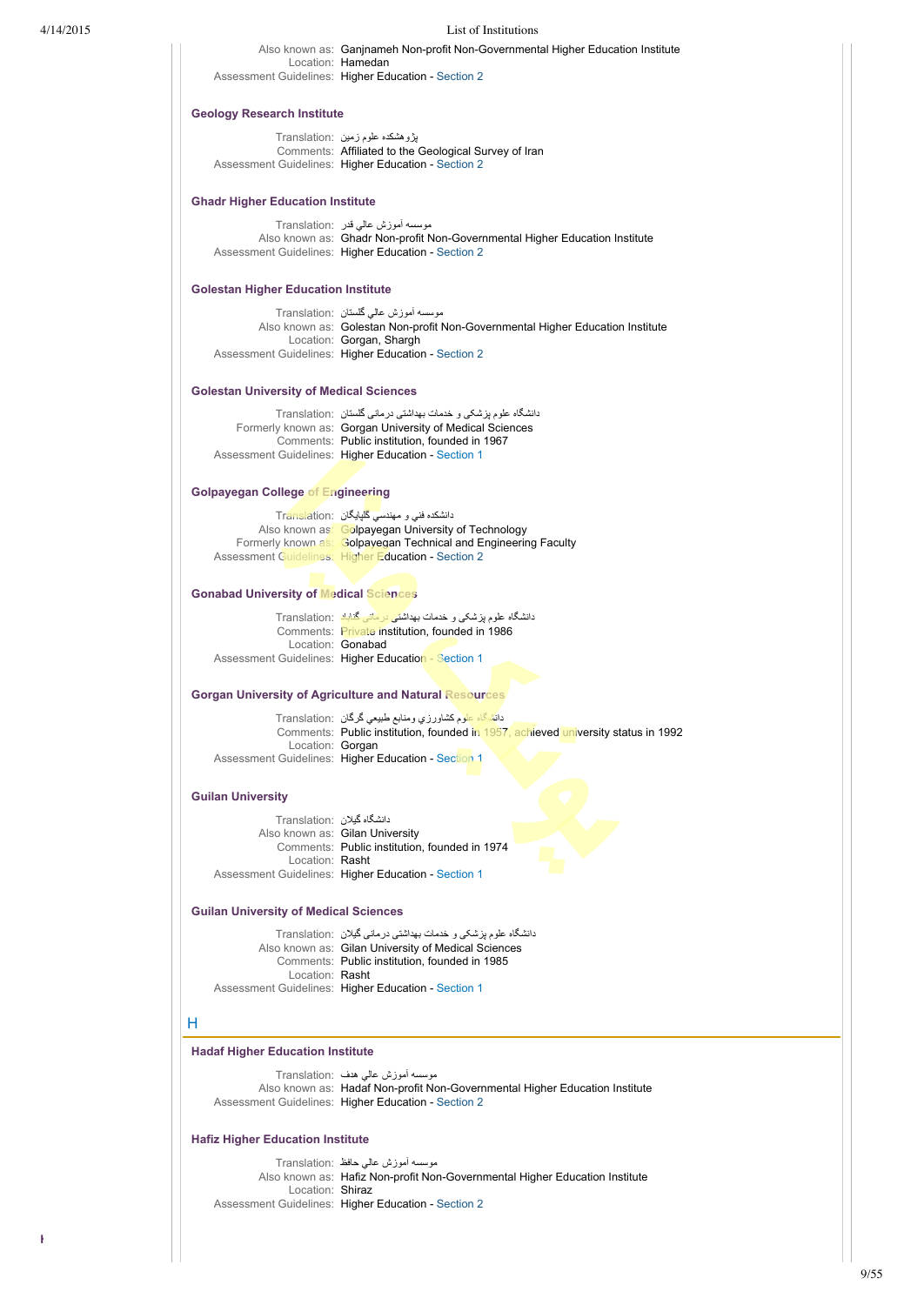# 4/14/2015 List of Institutions

|                                                    | موسسه اموزش عالی حکیم جرجانی  :Translation                                                                                     |
|----------------------------------------------------|--------------------------------------------------------------------------------------------------------------------------------|
|                                                    | Also known as: Hakim Jorjani Non-profit Non-Governmental Higher Education Institute                                            |
| Location: Gorgan                                   | Assessment Guidelines: Higher Education - Section 2                                                                            |
|                                                    |                                                                                                                                |
| <b>Hakmat Razavi Higher Education Institute</b>    |                                                                                                                                |
|                                                    | موسسه اموزش عالی حکمت رضوي  :Translation                                                                                       |
|                                                    | Also known as: Hakmat Razavi Non-profit Non-Governmental Higher Education Institute                                            |
|                                                    | Assessment Guidelines: Higher Education - Section 2                                                                            |
|                                                    |                                                                                                                                |
|                                                    | <b>Hamadan University of Medical Sciences and Health Services</b>                                                              |
|                                                    | دانشگاه علوم پزشکی و خدمات بهداشتی درمانی همدان  :Translation<br>Formerly known as: Bu-Ali Sina University of Medical Sciences |
|                                                    | Comments: Public institution, founded in 1986                                                                                  |
|                                                    | Location: Hamadan                                                                                                              |
|                                                    | Assessment Guidelines: Higher Education - Section 1                                                                            |
| <b>Haraz Higher Education Institute</b>            |                                                                                                                                |
|                                                    |                                                                                                                                |
|                                                    | موسسه أموزش عالمي هراز  :Translation<br>Also known as: Haraz Non-profit Non-Governmental Higher Education Institute            |
|                                                    | Assessment Guidelines: Higher Education - Section 2                                                                            |
|                                                    |                                                                                                                                |
| <b>Hasrat-e Masoumeh University</b>                |                                                                                                                                |
| Location: Qom                                      | دانشگاه حضرت معصومه :Translation                                                                                               |
|                                                    | Assessment Guidelines: Higher Education - Section 1                                                                            |
|                                                    |                                                                                                                                |
| <b>Hatef Higher Education Institute</b>            |                                                                                                                                |
|                                                    | موسسه أموزش عالمي هاتف :Translation                                                                                            |
|                                                    | Also known as: Hatef Non-profit Non-Governmental Higher Education Institute                                                    |
|                                                    | Location: Zahedan<br>Assessment Guidelines: Higher Education - Section 2                                                       |
|                                                    |                                                                                                                                |
| <b>Higher Education Centre for Accounting</b>      |                                                                                                                                |
|                                                    | Comments: Public institution, located in Tehran, founded in 1988                                                               |
|                                                    | Assessment Guidelines: Higher Education - Section 2                                                                            |
|                                                    |                                                                                                                                |
| <b>Higher Education Centre for Air Forces</b>      |                                                                                                                                |
|                                                    | Comments: Public institution under the supervision of the Islamic Republic of Iran Army, located in Tehran,                    |
|                                                    | founded in 1987<br>Assessment Guidelines: Higher Education - Section 2                                                         |
|                                                    |                                                                                                                                |
| <b>Higher Education Centre for Bookkeeping</b>     |                                                                                                                                |
|                                                    | Comments: Private institution, located in Tehran, founded in 1992                                                              |
|                                                    | Assessment Guidelines: Higher Education - Section 2                                                                            |
|                                                    |                                                                                                                                |
| <b>Higher Education Centre for Cultural Legacy</b> |                                                                                                                                |
|                                                    | مركز أموزش عالي ميراث فرهنگي  :Translation<br>Also known as: Higher Education Centre for Cultural Heritage                     |
|                                                    | Comments: Private institution, located in Tehran, founded in 1987                                                              |
| Location: Tehran                                   | Assessment Guidelines: Higher Education - Section 2                                                                            |
|                                                    |                                                                                                                                |
|                                                    | <b>Higher Education Centre for Ideological-Political Training</b>                                                              |
|                                                    | مرکز اموزش عالی نربیت مربی عقیدتی، سیاسی Translation:                                                                          |
|                                                    | Comments: Affiliated to the Iranian Revolutionary Guards of the Islamic Revolution, founded 1987                               |
| Location: Qom                                      | Assessment Guidelines: Higher Education - Section 2                                                                            |
|                                                    |                                                                                                                                |
| <b>Higher Education Centre for Libraries</b>       |                                                                                                                                |
|                                                    | مركز اموزش عالمي كتابداري  :Translation                                                                                        |
|                                                    | Comments: Affiliated to the National Library of Iran                                                                           |
|                                                    | Assessment Guidelines: Higher Education - Section 2                                                                            |
| <b>Higher Education Centre for Navigation</b>      |                                                                                                                                |
|                                                    | Comments: Public institution under the supervision of the Islamic Republic of Iran Army, located in Noshahr,                   |
|                                                    | founded in 1980                                                                                                                |
|                                                    | Assessment Guidelines: Higher Education - Section 2                                                                            |
|                                                    |                                                                                                                                |
|                                                    |                                                                                                                                |
|                                                    |                                                                                                                                |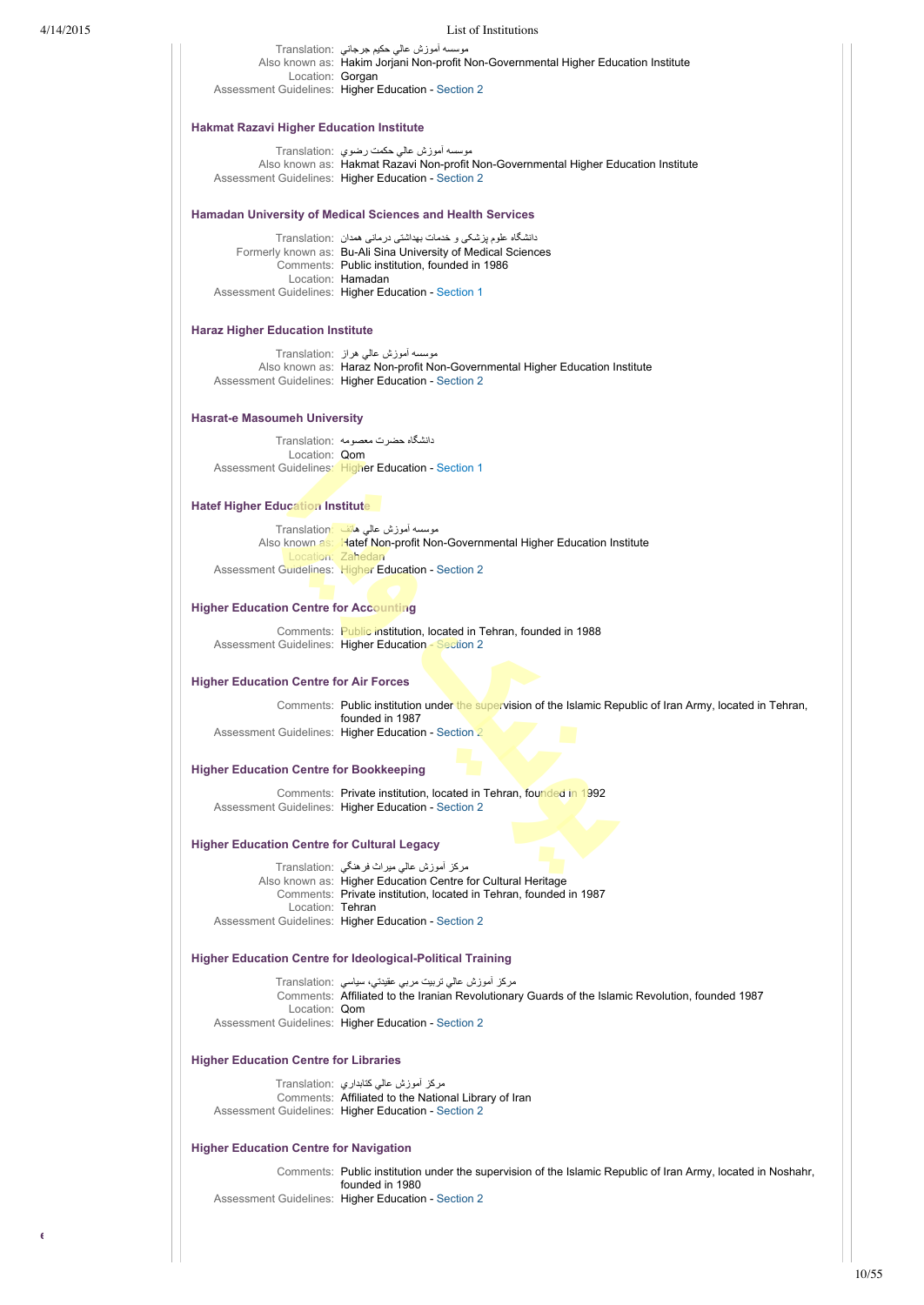### 4/14/2015 List of Institutions

Comments: Private institution, located in Tehran, founded in 1972 Assessment Guidelines: Higher Education - [Section 1](https://internationaleducation.gov.au/cep/Subcontinent-and-the-Middle-East/Iran/Assessment-Guidelines/Pages/HigherEd-S1-Default.aspx)

### **Higher Education Centre of Economic and Financial Services**

Comments: Public institution under the supervision of the Ministry of Economic and Financial Affairs, located in Tehran, founded in 1988 Assessment Guidelines: Higher Education - [Section 2](https://internationaleducation.gov.au/cep/Subcontinent-and-the-Middle-East/Iran/Assessment-Guidelines/Pages/HigherEd-S2-Default.aspx)

### **Higher Education Centre of Loreston**

Comments: Public institution, located in Khoramabad, founded in 1979 Assessment Guidelines: Higher Education - [Section 2](https://internationaleducation.gov.au/cep/Subcontinent-and-the-Middle-East/Iran/Assessment-Guidelines/Pages/HigherEd-S2-Default.aspx)

# **Higher Education Complex of Birjand**

Comments: Public institution, located in Birjand, founded in 1975 Assessment Guidelines: Higher Education - [Section 2](https://internationaleducation.gov.au/cep/Subcontinent-and-the-Middle-East/Iran/Assessment-Guidelines/Pages/HigherEd-S2-Default.aspx)

### **Higher Education Complex of Dehkhoda**

Comments: Public institution, located in Ghazvin, founded in 1975 Assessment Guidelines: Higher Education - [Section 2](https://internationaleducation.gov.au/cep/Subcontinent-and-the-Middle-East/Iran/Assessment-Guidelines/Pages/HigherEd-S2-Default.aspx)

### **Higher Education Complex of Shahrood**

Comments: Public institution, located in Shahrood, founded in 1974 Assessment Guidelines: Higher Education - [Section 2](https://internationaleducation.gov.au/cep/Subcontinent-and-the-Middle-East/Iran/Assessment-Guidelines/Pages/HigherEd-S2-Default.aspx)

# **Higher Education Complex of Zanjan**

Comments: Public institution, located in Zanjan, founded in 1974 Assessment Guidelines: Higher Education - [Section 2](https://internationaleducation.gov.au/cep/Subcontinent-and-the-Middle-East/Iran/Assessment-Guidelines/Pages/HigherEd-S2-Default.aspx)

### **Higher Education Institute for Development and Rural Development**

| موسسه أموزش عالي أباداني و توسعه روستاها :Translation                                                        |
|--------------------------------------------------------------------------------------------------------------|
| Also known as: Non-profit Non-Governmental Higher Education Institute for Development and Rural Development, |
| Village Construction and Development Higher Education Institute                                              |
| Location: Hamedan                                                                                            |
| Assessment Guidelines: Higher Education - Section 2                                                          |

### **Higher Education Institute for Employment**

موسسه آموزش عالي كار :Translation Also known as: Non-profit Higher Education Institute for Employment Location: Rafsanjan, Qazvin, Tehran, Khoramdeh Assessment Guidelines: Higher Education - [Section 2](https://internationaleducation.gov.au/cep/Subcontinent-and-the-Middle-East/Iran/Assessment-Guidelines/Pages/HigherEd-S2-Default.aspx)

### **Higher Education Institution of Iranian Banking**

Comments: Private institution, located in Tehran, founded in 1963 Assessment Guidelines: Higher Education - [Section 1](https://internationaleducation.gov.au/cep/Subcontinent-and-the-Middle-East/Iran/Assessment-Guidelines/Pages/HigherEd-S1-Default.aspx)

### **Higher Institute of Research and Planning**

موسسه عالي پژوهش و برنامه ريزي :Translation Comments: Affiliated to the Management and Planning Organisation Assessment Guidelines: Higher Education - [Section 2](https://internationaleducation.gov.au/cep/Subcontinent-and-the-Middle-East/Iran/Assessment-Guidelines/Pages/HigherEd-S2-Default.aspx)

### **Hormozgan University**

I

| دانشگاه هر مز گان :Translation                      |
|-----------------------------------------------------|
| Comments: Private institution, founded in 1984      |
| Location: Bandar Abbas                              |
| Assessment Guidelines: Higher Education - Section 1 |

### **Hormozgan University of Medical Sciences**

دانشگاه علوم پزشکی و خدمات بهداشتی درمانی هرمزگان :Translation Comments: Public institution, founded in 1983 Location: Bandar Abbas Assessment Guidelines: Higher Education - [Section 1](https://internationaleducation.gov.au/cep/Subcontinent-and-the-Middle-East/Iran/Assessment-Guidelines/Pages/HigherEd-S1-Default.aspx)

### **Hotel and Tourism Applied-Science Higher Education Institute**

موسسه آموزش عالي علمي – كاربردي هتلداري و جهانگردي :Translation Also known as: Hotel and Tourism Applied-Science Non-profit Non-Governmental Higher Education Institute Assessment Guidelines: Higher Education - [Section 2](https://internationaleducation.gov.au/cep/Subcontinent-and-the-Middle-East/Iran/Assessment-Guidelines/Pages/HigherEd-S2-Default.aspx)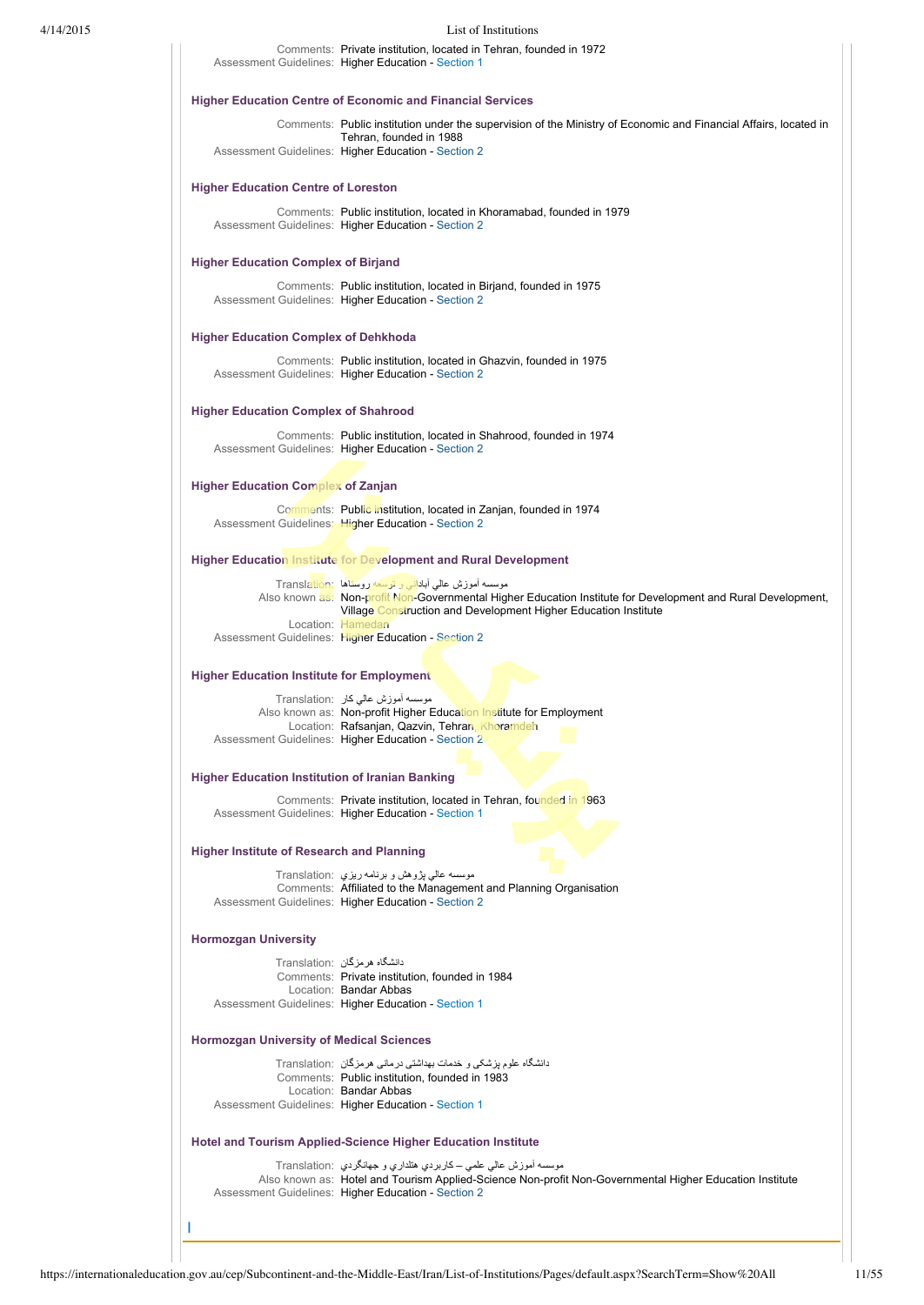#### **Ilam University**

دانشگاه ايلام :Translation Comments: Public institution, founded in 1976 Location: Ilam Assessment Guidelines: Higher Education - [Section 1](https://internationaleducation.gov.au/cep/Subcontinent-and-the-Middle-East/Iran/Assessment-Guidelines/Pages/HigherEd-S1-Default.aspx)

### **Ilam University of Medical Sciences**

دانشگاه علوم پزشکی و خدمات بهداشتی درمانی ايلام :Translation Comments: Public institution, founded in 1990, achieved university status in 1995 Location: Ilam Assessment Guidelines: Higher Education - [Section 1](https://internationaleducation.gov.au/cep/Subcontinent-and-the-Middle-East/Iran/Assessment-Guidelines/Pages/HigherEd-S1-Default.aspx)

# **Imam Ali Higher Education Institute**

موسسه آموزش عالي امام علي :Translation Also known as: Imam Ali Non-profit Non-Governmental Higher Education Institute Assessment Guidelines: Higher Education - [Section 2](https://internationaleducation.gov.au/cep/Subcontinent-and-the-Middle-East/Iran/Assessment-Guidelines/Pages/HigherEd-S2-Default.aspx)

# **Imam Ali Military University**

| دانشگاه افسری امام علی :Translation                 |
|-----------------------------------------------------|
| Also known as: Afsari University of Imam Ali        |
| Comments: Affiliated to the Iranian Army            |
| Assessment Guidelines: Higher Education - Section 1 |

### **Imam Baqir College**

دانشكده امام باقر :Translation Also known as: Imam Bagher College Comments: Affiliated to the Ministry of Information Assessment Guidelines: Higher Education - [Section 2](https://internationaleducation.gov.au/cep/Subcontinent-and-the-Middle-East/Iran/Assessment-Guidelines/Pages/HigherEd-S2-Default.aspx)

# **Imam Khomeini Education and Research Institute**

موسسه آموزشي و پژوهشي امام خميني :Translation Assessment Guidelines: Higher Education - [Section 2](https://internationaleducation.gov.au/cep/Subcontinent-and-the-Middle-East/Iran/Assessment-Guidelines/Pages/HigherEd-S2-Default.aspx)

### **Imam Khomeini International University**

دانشگاه بين المللي امام خميني :Translation Formerly known as: International Islamic University of Iran Comments: Public institution, founded in 1983 Location: Ghazvin (Qazvin) Assessment Guidelines: Higher Education - [Section 1](https://internationaleducation.gov.au/cep/Subcontinent-and-the-Middle-East/Iran/Assessment-Guidelines/Pages/HigherEd-S1-Default.aspx)

### **Imam Khomeini University of Naval Sciences**

دانشگاه علوم دريايي امام خميني :Translation Also known as: Imam Khomeini University of Marine Sciences Comments: Affiliated to the Iranian Navy Location: Nowshahr Assessment Guidelines: Higher Education - [Section 1](https://internationaleducation.gov.au/cep/Subcontinent-and-the-Middle-East/Iran/Assessment-Guidelines/Pages/HigherEd-S1-Default.aspx)

### **Imam Reza University**

دانشگاه غيرانتفاعي غيردولتي امام رضا :Translation Also known as: Imam Reza Non-Governmental Non-Profit University Comments: Private institution, founded in 1999 Location: Mashhad Assessment Guidelines: Higher Education - [Section 1](https://internationaleducation.gov.au/cep/Subcontinent-and-the-Middle-East/Iran/Assessment-Guidelines/Pages/HigherEd-S1-Default.aspx)

# **Imam Sadiq University**

دانشگاه امام صادق :Translation Also known as: University of Emam Sadiq Comments: Private institution, founded in 1982 Location: Tehran Assessment Guidelines: Higher Education - [Section 1](https://internationaleducation.gov.au/cep/Subcontinent-and-the-Middle-East/Iran/Assessment-Guidelines/Pages/HigherEd-S1-Default.aspx)

### **Industrial Management Institute**

سازمان مديريت صنعتی :Translation Also known as: Industrial Management Organisation Assessment Guidelines: Higher Education - [Section 1](https://internationaleducation.gov.au/cep/Subcontinent-and-the-Middle-East/Iran/Assessment-Guidelines/Pages/HigherEd-S1-Default.aspx)

### **Institute for Advanced Studies in Basic Sciences**

مركز تحصيلات تكميلي درعلوم پايه زنجان :Translation Comments: Private institution, founded in 1993 Location: Zanjan Assessment Guidelines: Higher Education - [Section 1](https://internationaleducation.gov.au/cep/Subcontinent-and-the-Middle-East/Iran/Assessment-Guidelines/Pages/HigherEd-S1-Default.aspx)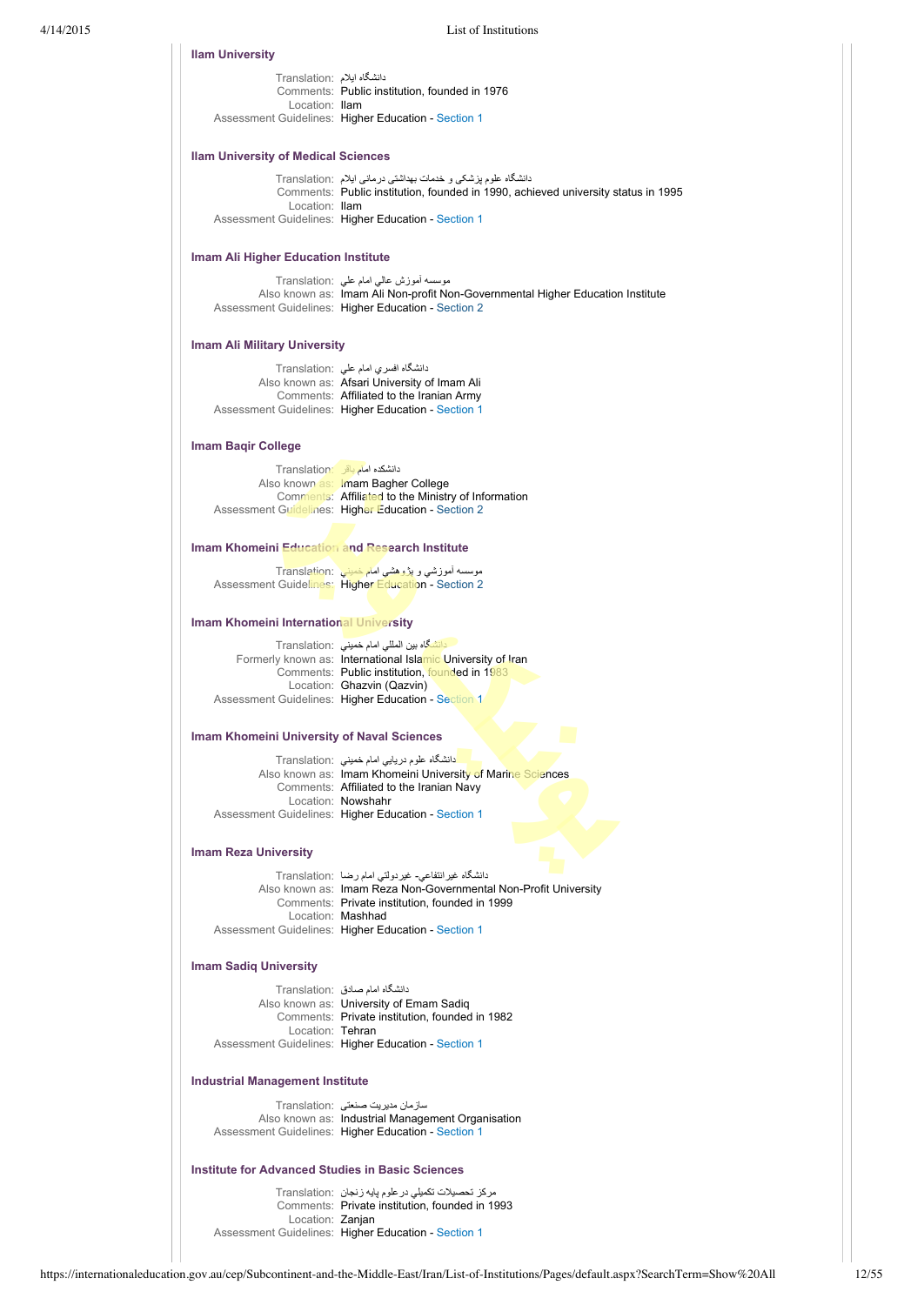| بڑو ہشکدہ علوم شناختی :Translation                      |
|---------------------------------------------------------|
| Also known as: Research Institute for Cognitive Science |
|                                                         |

Assessment Guidelines: Higher Education - [Section 2](https://internationaleducation.gov.au/cep/Subcontinent-and-the-Middle-East/Iran/Assessment-Guidelines/Pages/HigherEd-S2-Default.aspx)

### **Institute for Research in Fundamental Sciences**

**Institute for Cognitive Science Studies**

پژوهشگاه دانشهاي بنيادي :Translation Also known as: IPM, Institute for Studies in Theoretical Physics and Mathematics, رياضيات و نظري فيزيك تحقيقات مركز Assessment Guidelines: Higher Education - [Section 2](https://internationaleducation.gov.au/cep/Subcontinent-and-the-Middle-East/Iran/Assessment-Guidelines/Pages/HigherEd-S2-Default.aspx)

### **Institute of Building and Housing**

پژوهشكده ساختمان و مسكن :Translation Also known as: Building and Housing Research Centre Assessment Guidelines: Higher Education - [Section 2](https://internationaleducation.gov.au/cep/Subcontinent-and-the-Middle-East/Iran/Assessment-Guidelines/Pages/HigherEd-S2-Default.aspx)

### **Institute of Humanities and Cultural Studies**

پژوهشگاه علوم انساني و مطالعات فرهنگي :Translation Assessment Guidelines: Higher Education - [Section 2](https://internationaleducation.gov.au/cep/Subcontinent-and-the-Middle-East/Iran/Assessment-Guidelines/Pages/HigherEd-S2-Default.aspx)

# **Insurance Research Centre**

پژوهشكده بيمه :Translation Assessment Guidelines: Higher Education - [Section 2](https://internationaleducation.gov.au/cep/Subcontinent-and-the-Middle-East/Iran/Assessment-Guidelines/Pages/HigherEd-S2-Default.aspx)

### **International Centre for Islamic Sciences**

مركز جهاني علوم اسلامي :Translation Assessment Guidelines: Higher Education - [Section 2](https://internationaleducation.gov.au/cep/Subcontinent-and-the-Middle-East/Iran/Assessment-Guidelines/Pages/HigherEd-S2-Default.aspx)

# **International Centre for Science and Technology and Environmental Sciences**

Comments: Private institution, located in Kerman, founded in 1993 Assessment Guidelines: Higher Education - [Section 1](https://internationaleducation.gov.au/cep/Subcontinent-and-the-Middle-East/Iran/Assessment-Guidelines/Pages/HigherEd-S1-Default.aspx)

### **International Institute of Seismology and Earthquake Engineering**

پژوهشگاه بين المللي زلزله شناسي و مهندسي زلزله :Translation Assessment Guidelines: Higher Education - [Section 2](https://internationaleducation.gov.au/cep/Subcontinent-and-the-Middle-East/Iran/Assessment-Guidelines/Pages/HigherEd-S2-Default.aspx)

# **Iran Center for Management Studies**

مرکز مطالعات مديريت ايران :Translation Also known as: ICMS Assessment Guidelines: Higher Education - [Section 1](https://internationaleducation.gov.au/cep/Subcontinent-and-the-Middle-East/Iran/Assessment-Guidelines/Pages/HigherEd-S1-Default.aspx)

### **Iran Fisheries Research Institute**

موسسه تحقيقات شيلات ايران :Translation Assessment Guidelines: Higher Education - [Section 2](https://internationaleducation.gov.au/cep/Subcontinent-and-the-Middle-East/Iran/Assessment-Guidelines/Pages/HigherEd-S2-Default.aspx)

### **Iran Industries Research Higher Education Institute**

موسسه آموزش عالي غيرانتفاعي غيردولتي پژوهش صنايع ايران :Translation Also known as: Higher Education Institution for Iranian Industries Research, IIR Institute, Iran Industrial Research Non-profit Non-Governmental Higher Education Institute Comments: Private institution, founded in 1995 Assessment Guidelines: Higher Education - [Section 2](https://internationaleducation.gov.au/cep/Subcontinent-and-the-Middle-East/Iran/Assessment-Guidelines/Pages/HigherEd-S2-Default.aspx)

# **Iran Institute of Knowledge and Research**

موسسه توسعه دانش و پژوهش ايران :Translation Assessment Guidelines: Higher Education - [Section 2](https://internationaleducation.gov.au/cep/Subcontinent-and-the-Middle-East/Iran/Assessment-Guidelines/Pages/HigherEd-S2-Default.aspx)

# **Iran Polymer Institute**

پژوهشگاه پليمر ايران :Translation Also known as: Iran Petrochemical and Polymer Research Centre Assessment Guidelines: Higher Education - [Section 2](https://internationaleducation.gov.au/cep/Subcontinent-and-the-Middle-East/Iran/Assessment-Guidelines/Pages/HigherEd-S2-Default.aspx)

# **Iran Telecommunications Research Institute**

موسسه تحقيقات مخابرات ايران :Translation Also known as: Research Institute for ICT Assessment Guidelines: Higher Education - [Section 2](https://internationaleducation.gov.au/cep/Subcontinent-and-the-Middle-East/Iran/Assessment-Guidelines/Pages/HigherEd-S2-Default.aspx)

### **Iran University of Industries and Mines**

دانشگاه صنايع و معادن ايران :Translation Location: Tehran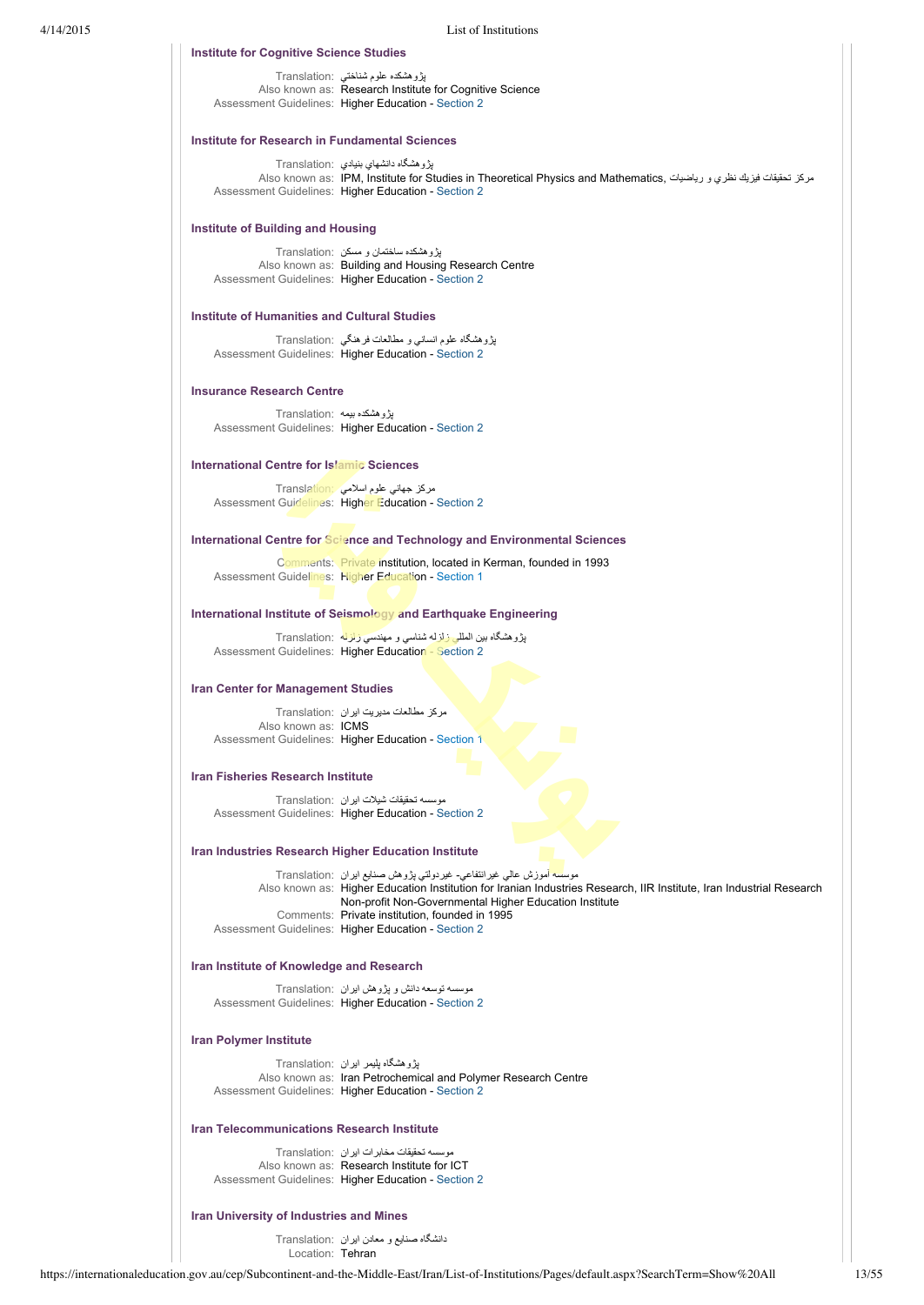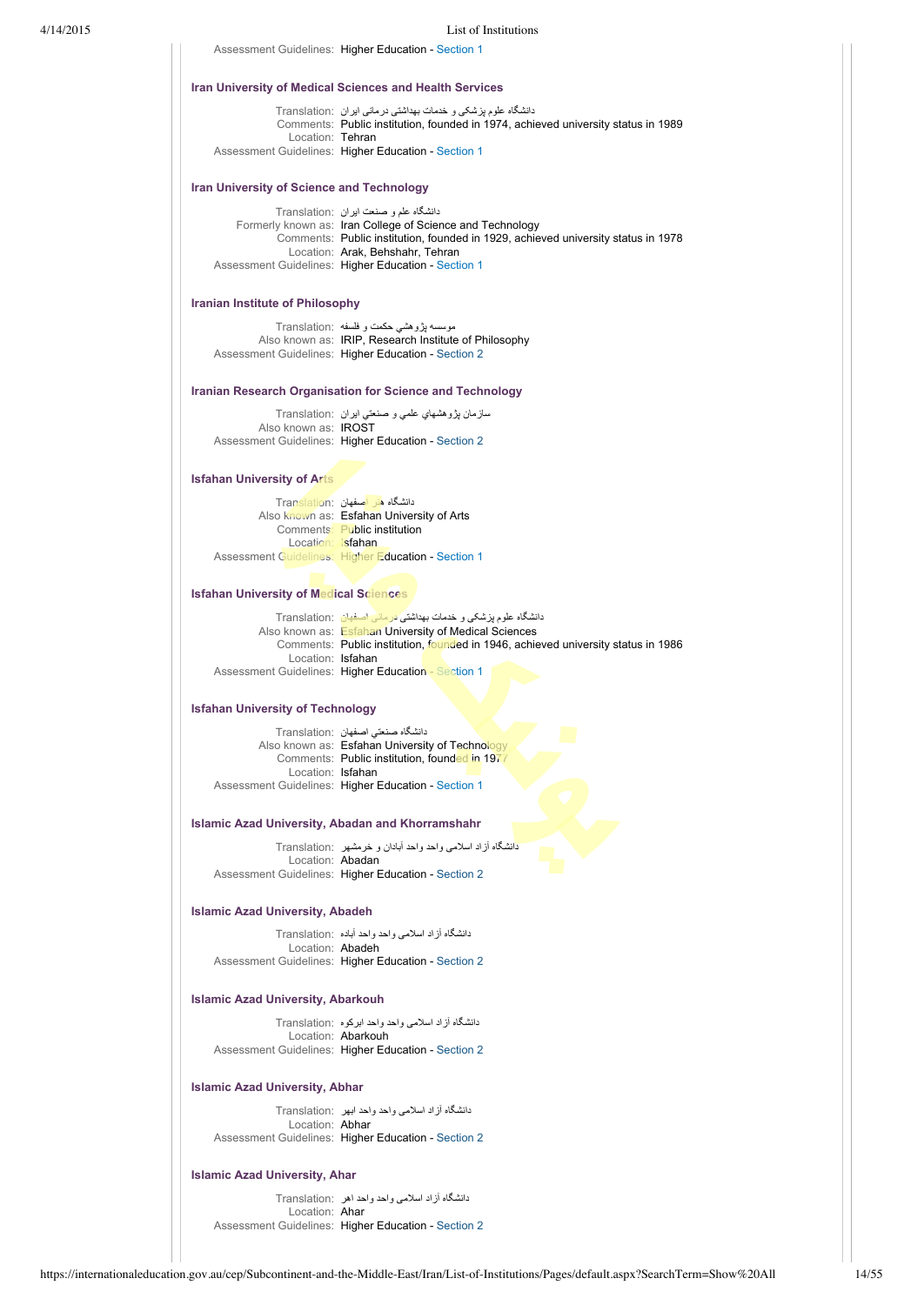### **Islamic Azad University, Ahwaz**

دانشگاه آزاد اسلامی واحد اهواز :Translation Location: Ahwaz Assessment Guidelines: Higher Education - [Section 1](https://internationaleducation.gov.au/cep/Subcontinent-and-the-Middle-East/Iran/Assessment-Guidelines/Pages/HigherEd-S1-Default.aspx)

# **Islamic Azad University, Ajabshir**

دانشگاه آزاد اسلامی واحد واحد عجب شير :Translation Location: Ajabshir Assessment Guidelines: Higher Education - [Section 2](https://internationaleducation.gov.au/cep/Subcontinent-and-the-Middle-East/Iran/Assessment-Guidelines/Pages/HigherEd-S2-Default.aspx)

### **Islamic Azad University, Aliabad Katul**

دانشگاه آزاد اسلامی واحد واحد علي آبادكتول :Translation Also known as: Islamic Azad University, Aliabad Katool Location: Aliabad Katul Assessment Guidelines: Higher Education - [Section 2](https://internationaleducation.gov.au/cep/Subcontinent-and-the-Middle-East/Iran/Assessment-Guidelines/Pages/HigherEd-S2-Default.aspx)

# **Islamic Azad University, Aligoudarz**

دانشگاه آزاد اسلامی واحد واحد اليگودرز :Translation Location: Aligoudarz Assessment Guidelines: Higher Education - [Section 2](https://internationaleducation.gov.au/cep/Subcontinent-and-the-Middle-East/Iran/Assessment-Guidelines/Pages/HigherEd-S2-Default.aspx)

### **Islamic Azad University, Anar**

دانشگاه آزاد اسلامی واحد واحد انار :Translation Location: Anar Assessment Guidelines: Higher Education - [Section 2](https://internationaleducation.gov.au/cep/Subcontinent-and-the-Middle-East/Iran/Assessment-Guidelines/Pages/HigherEd-S2-Default.aspx)

### **Islamic Azad University, Andimeshk**

دانشگاه آزاد اسلامی واحد واحد انديمشک :Translation Location: Andimeshk Assessment Guidelines: Higher Education - [Section 2](https://internationaleducation.gov.au/cep/Subcontinent-and-the-Middle-East/Iran/Assessment-Guidelines/Pages/HigherEd-S2-Default.aspx)

# **Islamic Azad University, Arak**

دانشگاه آزاد اسلامی واحد واحد اراک :Translation Location: Arak Assessment Guidelines: Higher Education - [Section 2](https://internationaleducation.gov.au/cep/Subcontinent-and-the-Middle-East/Iran/Assessment-Guidelines/Pages/HigherEd-S2-Default.aspx)

# **Islamic Azad University, Ardabil**

دانشگاه آزاد اسلامی واحد اردبيل :Translation Location: Ardabil Assessment Guidelines: Higher Education - [Section 1](https://internationaleducation.gov.au/cep/Subcontinent-and-the-Middle-East/Iran/Assessment-Guidelines/Pages/HigherEd-S1-Default.aspx)

### **Islamic Azad University, Ardakan**

دانشگاه آزاد اسلامی واحد واحد اردکان :Translation Location: Ardakan Assessment Guidelines: Higher Education - [Section 2](https://internationaleducation.gov.au/cep/Subcontinent-and-the-Middle-East/Iran/Assessment-Guidelines/Pages/HigherEd-S2-Default.aspx)

# **Islamic Azad University, Ardal**

دانشگاه آزاد اسلامی واحد اردل :Translation Assessment Guidelines: Higher Education - [Section 2](https://internationaleducation.gov.au/cep/Subcontinent-and-the-Middle-East/Iran/Assessment-Guidelines/Pages/HigherEd-S2-Default.aspx)

# **Islamic Azad University, Ardestan**

دانشگاه آزاد اسلامی واحد واحد اردستان :Translation Location: Ardestan Assessment Guidelines: Higher Education - [Section 2](https://internationaleducation.gov.au/cep/Subcontinent-and-the-Middle-East/Iran/Assessment-Guidelines/Pages/HigherEd-S2-Default.aspx)

# **Islamic Azad University, Arsanjan**

دانشگاه آزاد اسلامی واحد واحد ارسنجان :Translation Location: Arsanjan Assessment Guidelines: Higher Education - [Section 2](https://internationaleducation.gov.au/cep/Subcontinent-and-the-Middle-East/Iran/Assessment-Guidelines/Pages/HigherEd-S2-Default.aspx)

### **Islamic Azad University, Asadabad**

دانشگاه آزاد اسلامی واحد اسدآباد :Translation Assessment Guidelines: Higher Education - [Section 2](https://internationaleducation.gov.au/cep/Subcontinent-and-the-Middle-East/Iran/Assessment-Guidelines/Pages/HigherEd-S2-Default.aspx)

# **Islamic Azad University, Ashkazar**

دانشگاه آزاد اسلامی واحد اشكذر :Translation Location: Ashkazar Assessment Guidelines: Higher Education - [Section 2](https://internationaleducation.gov.au/cep/Subcontinent-and-the-Middle-East/Iran/Assessment-Guidelines/Pages/HigherEd-S2-Default.aspx)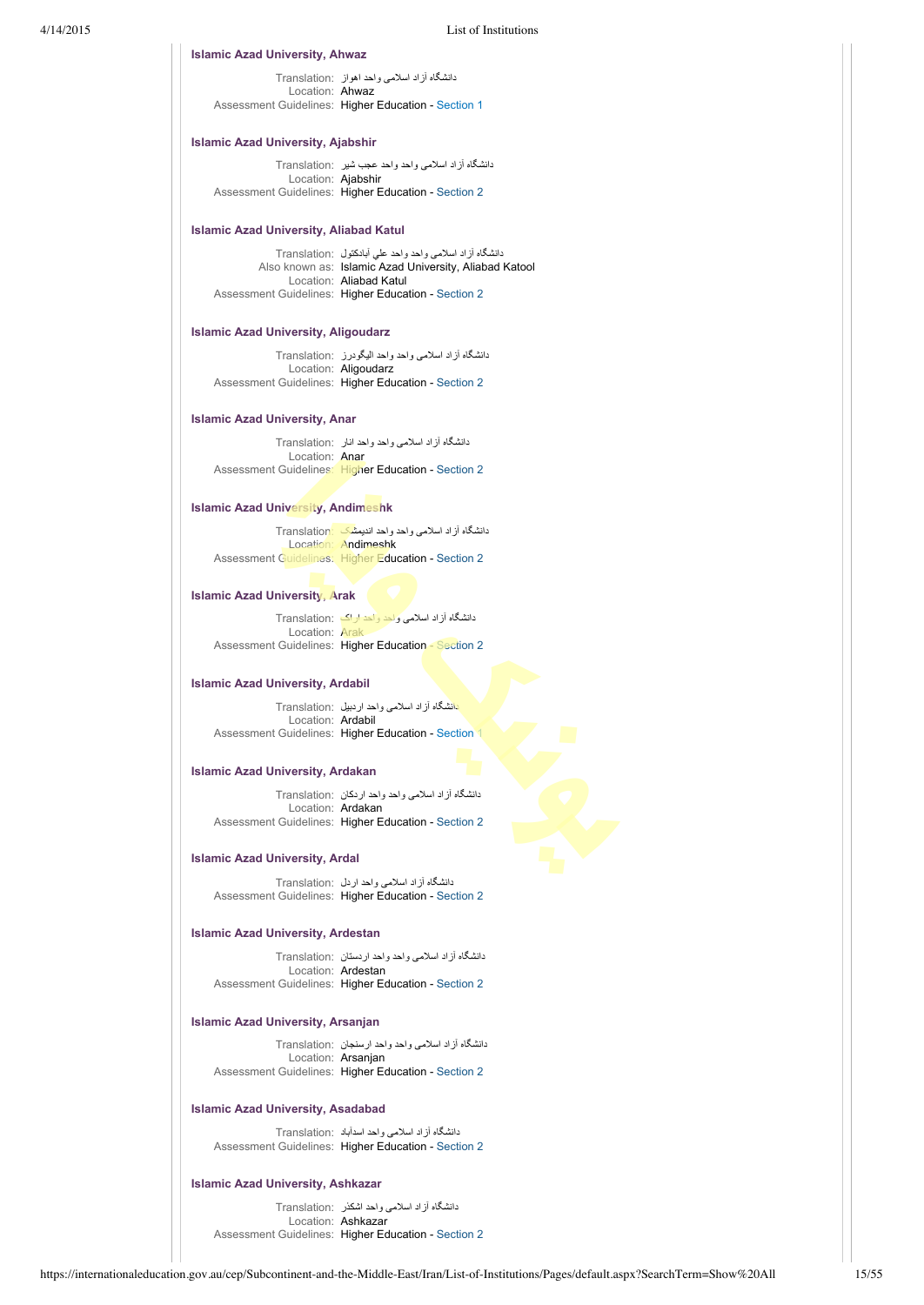### **Islamic Azad University, Ashtian**

دانشگاه آزاد اسلامی واحد آشتيان :Translation Also known as: Islamic Azad University, Ashtyan Location: Ashtian Assessment Guidelines: Higher Education - [Section 2](https://internationaleducation.gov.au/cep/Subcontinent-and-the-Middle-East/Iran/Assessment-Guidelines/Pages/HigherEd-S2-Default.aspx)

### **Islamic Azad University, Astaneh Ashrafieh**

دانشگاه آزاد اسلامی واحد آستانه اشرفيه :Translation Location: Astara Assessment Guidelines: Higher Education - [Section 2](https://internationaleducation.gov.au/cep/Subcontinent-and-the-Middle-East/Iran/Assessment-Guidelines/Pages/HigherEd-S2-Default.aspx)

# **Islamic Azad University, Astara**

دانشگاه آزاد اسلامی واحد آستارا :Translation Location: Astara Assessment Guidelines: Higher Education - [Section 2](https://internationaleducation.gov.au/cep/Subcontinent-and-the-Middle-East/Iran/Assessment-Guidelines/Pages/HigherEd-S2-Default.aspx)

# **Islamic Azad University, Ayatollah Amoli**

دانشگاه آزاد اسلامی واحد آيت اله آملي :Translation Location: Amol Assessment Guidelines: Higher Education - [Section 2](https://internationaleducation.gov.au/cep/Subcontinent-and-the-Middle-East/Iran/Assessment-Guidelines/Pages/HigherEd-S2-Default.aspx)

### **Islamic Azad University, Azadshar**

دانشگاه آزاد اسلامی واحد آزادشهر :Translation Also known as: Islamic Azad University, Azadshahr Location: Azadshar Assessment Guidelines: Higher Education - [Section 2](https://internationaleducation.gov.au/cep/Subcontinent-and-the-Middle-East/Iran/Assessment-Guidelines/Pages/HigherEd-S2-Default.aspx)

### **Islamic Azad University, Azarshahr**

دانشگاه آزاد اسلامی واحد آذر شهر :Translation Assessment Guidelines: Higher Education - [Section 2](https://internationaleducation.gov.au/cep/Subcontinent-and-the-Middle-East/Iran/Assessment-Guidelines/Pages/HigherEd-S2-Default.aspx)

### **Islamic Azad University, Babol**

دانشگاه آزاد اسلامی واحد بابل :Translation Location: Babol Assessment Guidelines: Higher Education - [Section 2](https://internationaleducation.gov.au/cep/Subcontinent-and-the-Middle-East/Iran/Assessment-Guidelines/Pages/HigherEd-S2-Default.aspx)

### **Islamic Azad University, Badroud**

دانشگاه آزاد اسلامی واحد بادرود :Translation Assessment Guidelines: Higher Education - [Section 2](https://internationaleducation.gov.au/cep/Subcontinent-and-the-Middle-East/Iran/Assessment-Guidelines/Pages/HigherEd-S2-Default.aspx)

# **Islamic Azad University, Bafgh**

دانشگاه آزاد اسلامی واحد بافق :Translation Location: Bafgh Assessment Guidelines: Higher Education - [Section 2](https://internationaleducation.gov.au/cep/Subcontinent-and-the-Middle-East/Iran/Assessment-Guidelines/Pages/HigherEd-S2-Default.aspx)

# **Islamic Azad University, Baft**

دانشگاه آزاد اسلامی واحد بافت :Translation Location: Baft Assessment Guidelines: Higher Education - [Section 2](https://internationaleducation.gov.au/cep/Subcontinent-and-the-Middle-East/Iran/Assessment-Guidelines/Pages/HigherEd-S2-Default.aspx)

# **Islamic Azad University, Baghmalek**

دانشگاه آزاد اسلامی واحد باغملک :Translation Assessment Guidelines: Higher Education - [Section 2](https://internationaleducation.gov.au/cep/Subcontinent-and-the-Middle-East/Iran/Assessment-Guidelines/Pages/HigherEd-S2-Default.aspx)

### **Islamic Azad University, Bahraman**

دانشگاه آزاد اسلامی واحد بهرمان :Translation Assessment Guidelines: Higher Education - [Section 2](https://internationaleducation.gov.au/cep/Subcontinent-and-the-Middle-East/Iran/Assessment-Guidelines/Pages/HigherEd-S2-Default.aspx)

### **Islamic Azad University, Bam**

دانشگاه آزاد اسلامی واحد بم :Translation Location: **Bam** Assessment Guidelines: Higher Education - [Section 2](https://internationaleducation.gov.au/cep/Subcontinent-and-the-Middle-East/Iran/Assessment-Guidelines/Pages/HigherEd-S2-Default.aspx)

### **Islamic Azad University, Bandar Abbas**

دانشگاه آزاد اسلامی واحد بندرعباس :Translation Also known as: Islamic Azad University, Bandarabbas Location: Bandar Abbas Assessment Guidelines: Higher Education - [Section 2](https://internationaleducation.gov.au/cep/Subcontinent-and-the-Middle-East/Iran/Assessment-Guidelines/Pages/HigherEd-S2-Default.aspx)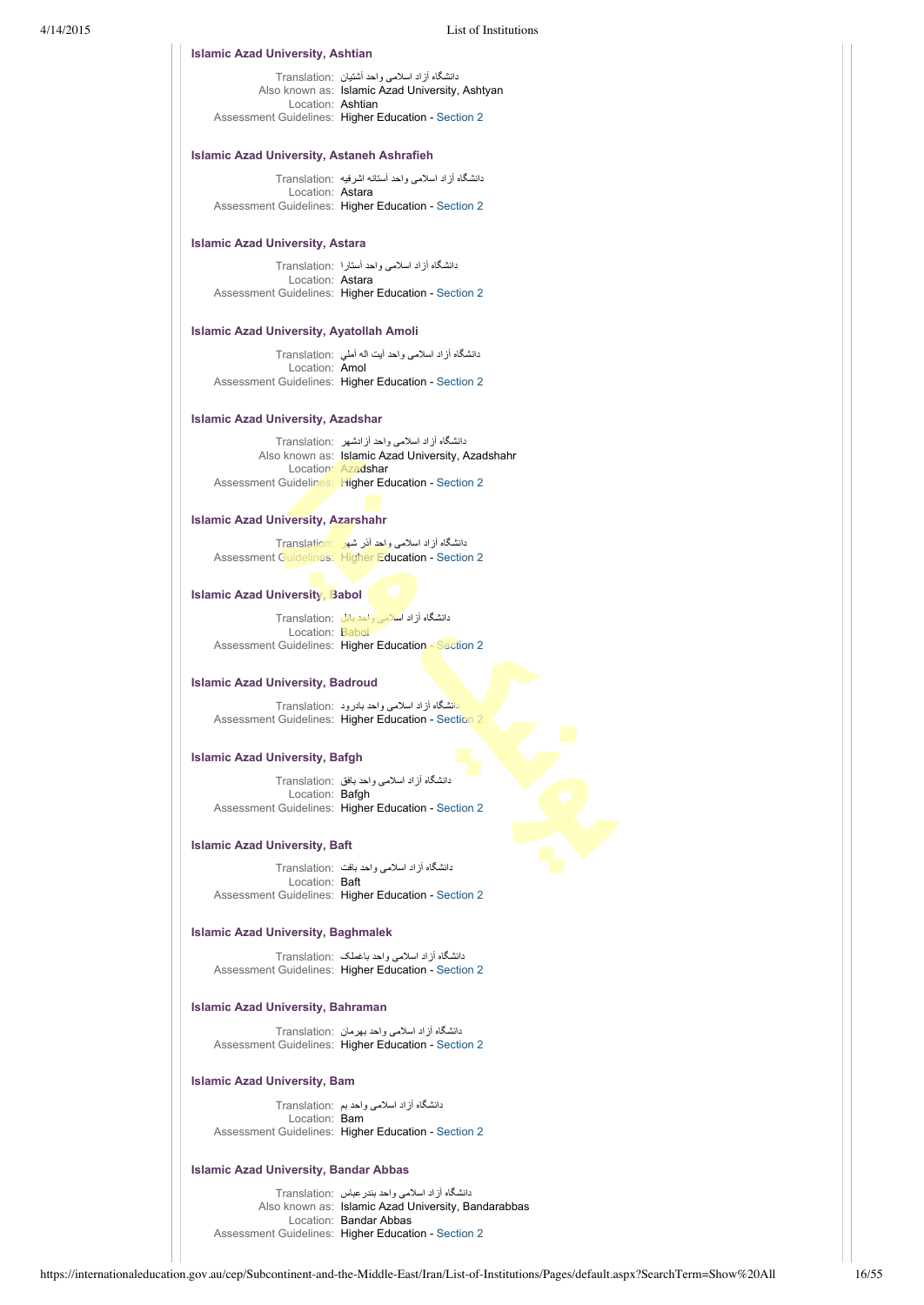# **Islamic Azad University, Bandar Genaveh**

دانشگاه آزاد اسلامی واحد بندر گناوه :Translation Also known as: Islamic Azad University, Genaveh Assessment Guidelines: Higher Education - [Section 2](https://internationaleducation.gov.au/cep/Subcontinent-and-the-Middle-East/Iran/Assessment-Guidelines/Pages/HigherEd-S2-Default.aspx)

# **Islamic Azad University, Bandar Lengeh**

دانشگاه آزاد اسلامی واحد بندرلنگه :Translation Location: Bandar Lengeh Assessment Guidelines: Higher Education - [Section 2](https://internationaleducation.gov.au/cep/Subcontinent-and-the-Middle-East/Iran/Assessment-Guidelines/Pages/HigherEd-S2-Default.aspx)

### **Islamic Azad University, Bandar-e-Anzali**

دانشگاه آزاد اسلامی واحد بندرانزلي :Translation Location: Bandar-e-Anzali Assessment Guidelines: Higher Education - [Section 2](https://internationaleducation.gov.au/cep/Subcontinent-and-the-Middle-East/Iran/Assessment-Guidelines/Pages/HigherEd-S2-Default.aspx)

### **Islamic Azad University, Bandar-e-Deilam**

| دانشگاه آزاد اسلامی واحد بندردیلم Translation:      |
|-----------------------------------------------------|
| Also known as: Islamic Azad University, Deylam      |
| Location: Bandar-e-Deilam                           |
| Assessment Guidelines: Higher Education - Section 2 |

### **Islamic Azad University, Bandar-e-Kangan**

دانشگاه آزاد اسلامی واحد بندر کنگان :Translation Also known as: Islamic Azad University, Kangan Assessment Guidelines: Higher Education - [Section 2](https://internationaleducation.gov.au/cep/Subcontinent-and-the-Middle-East/Iran/Assessment-Guidelines/Pages/HigherEd-S2-Default.aspx)

### **Islamic Azad University, Bandargaz**

دانشگاه آزاد اسلامی واحد بند<mark>رگز :Translation</mark> Also known as: Islamic Azad University, Bandar-e-Gaz Assessment Guidelines: Higher Education - [Section 2](https://internationaleducation.gov.au/cep/Subcontinent-and-the-Middle-East/Iran/Assessment-Guidelines/Pages/HigherEd-S2-Default.aspx)

# **Islamic Azad University, Bardaskan**

دانشگاه آزاد اسلامی واحد بردسکن :Translation Also known as: Islamic Azad University, Bandar-e-Gaz Assessment Guidelines: Higher Education - [Section 2](https://internationaleducation.gov.au/cep/Subcontinent-and-the-Middle-East/Iran/Assessment-Guidelines/Pages/HigherEd-S2-Default.aspx)

### **Islamic Azad University, Bardsir**

دانشگاه آزاد اسلامی واحد بردسير :Translation Location: Bardsir Assessment Guidelines: Higher Education - [Section 2](https://internationaleducation.gov.au/cep/Subcontinent-and-the-Middle-East/Iran/Assessment-Guidelines/Pages/HigherEd-S2-Default.aspx)

### **Islamic Azad University, Behbahan**

دانشگاه آزاد اسلامی واحد بهبهان :Translation Location: Behbahan Assessment Guidelines: Higher Education - [Section 2](https://internationaleducation.gov.au/cep/Subcontinent-and-the-Middle-East/Iran/Assessment-Guidelines/Pages/HigherEd-S2-Default.aspx)

### **Islamic Azad University, Behshahr**

دانشگاه آزاد اسلامی واحد بهشهر :Translation Location: Behshahr Assessment Guidelines: Higher Education - [Section 2](https://internationaleducation.gov.au/cep/Subcontinent-and-the-Middle-East/Iran/Assessment-Guidelines/Pages/HigherEd-S2-Default.aspx)

### **Islamic Azad University, Beiza**

دانشگاه آزاد اسلامی واحد بيضا :Translation Assessment Guidelines: Higher Education - [Section 2](https://internationaleducation.gov.au/cep/Subcontinent-and-the-Middle-East/Iran/Assessment-Guidelines/Pages/HigherEd-S2-Default.aspx)

### **Islamic Azad University, Bijar**

دانشگاه آزاد اسلامی واحد بيجار :Translation Also known as: Islamic Azad University, Bigar Assessment Guidelines: Higher Education - [Section 2](https://internationaleducation.gov.au/cep/Subcontinent-and-the-Middle-East/Iran/Assessment-Guidelines/Pages/HigherEd-S2-Default.aspx)

### **Islamic Azad University, Bileh Savar Moghan**

دانشگاه آزاد اسلامی واحد بيله سوار مغان :Translation Location: Bileh Savar Assessment Guidelines: Higher Education - [Section 2](https://internationaleducation.gov.au/cep/Subcontinent-and-the-Middle-East/Iran/Assessment-Guidelines/Pages/HigherEd-S2-Default.aspx)

# **Islamic Azad University, Birjand**

دانشگاه آزاد اسلامی واحد بيرجند :Translation Location: Birjand Assessment Guidelines: Higher Education - [Section 2](https://internationaleducation.gov.au/cep/Subcontinent-and-the-Middle-East/Iran/Assessment-Guidelines/Pages/HigherEd-S2-Default.aspx)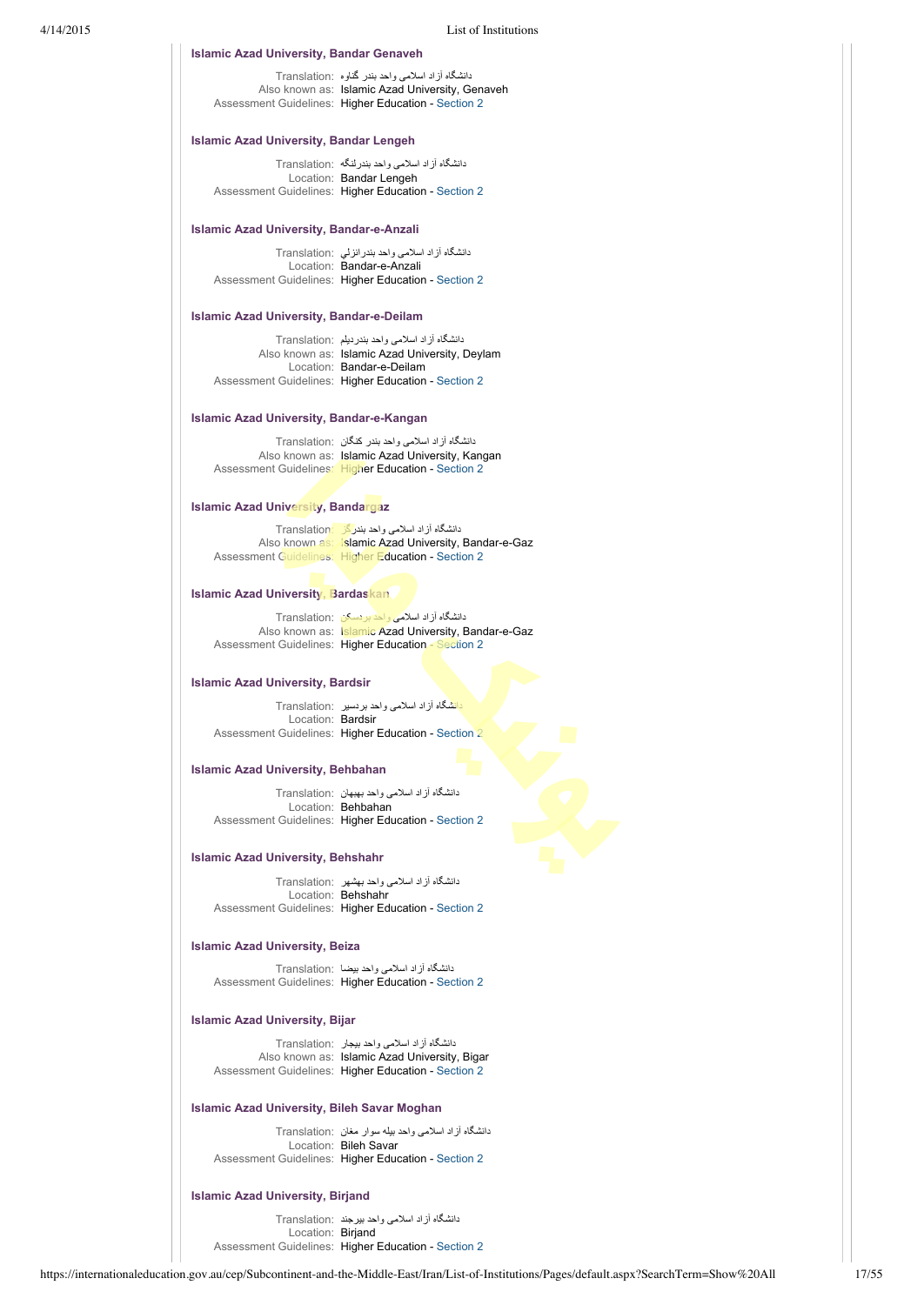| Islamic Azad University, Bojnourd          |                                                                                                                                                          |  |  |
|--------------------------------------------|----------------------------------------------------------------------------------------------------------------------------------------------------------|--|--|
| Location: Bojnourd                         | دانشگاه آزاد اسلامی واحد بجنورد Translation:<br>Also known as: Islamic Azad University, Bojnoord<br>Assessment Guidelines: Higher Education - Section 2  |  |  |
|                                            |                                                                                                                                                          |  |  |
| Islamic Azad University, Bonab             |                                                                                                                                                          |  |  |
| Location: Bonab                            | دانشگاه از اد اسلامی واحد بناب :Translation<br>Assessment Guidelines: Higher Education - Section 2                                                       |  |  |
| Islamic Azad University, Boroujen          |                                                                                                                                                          |  |  |
| Location: Boroujen                         | دانشگاه از اد اسلامی واحد بروجن   :Translation<br>Assessment Guidelines: Higher Education - Section 2                                                    |  |  |
| Islamic Azad University, Borujerd          |                                                                                                                                                          |  |  |
| Location: Borujerd                         | دانشگاه آزاد اسلامی واحد بروجرد ۲ranslation:<br>Also known as: Islamic Azad University, Boroojerd<br>Assessment Guidelines: Higher Education - Section 2 |  |  |
| <b>Islamic Azad University, Bostanabad</b> |                                                                                                                                                          |  |  |
|                                            |                                                                                                                                                          |  |  |
|                                            | دانشگاه آز اد اسلامی واحد بستان آباد Translation<br>Assessment Guidelines: Higher Education - Section 2                                                  |  |  |
| Islamic Azad University, Bouienzahra       |                                                                                                                                                          |  |  |
|                                            | دانشگاه آزاد اسلامی واحد بونینز هرا Translation:                                                                                                         |  |  |
|                                            | Location: Boujenzahra<br>Assessment Guidelines: Higher Education - Section 2                                                                             |  |  |
| <b>Islamic Azad University, Boukan</b>     |                                                                                                                                                          |  |  |
| Location: Boukan                           | دانشگاه آزاد اسلامی واحد بوکان Translation:<br>Assessment Guidelines: Higher Education - Section 2                                                       |  |  |
| Islamic Azad University, Bushehr           |                                                                                                                                                          |  |  |
| Location: Bushehr                          | دانشگاه آزاد اسلامی واحد بوشهر  :Translation<br>Also known as: Islamic Azad University, Boushehr                                                         |  |  |
|                                            | Assessment Guidelines: Higher Education - Section 2                                                                                                      |  |  |
| Islamic Azad University, Central Tehran    |                                                                                                                                                          |  |  |
|                                            | دانشگاه آزاد اسلامی واحد تهران مرکزی Translation:                                                                                                        |  |  |
| Location: Tehran                           | Assessment Guidelines: Higher Education - Section 1                                                                                                      |  |  |
| <b>Islamic Azad University, Chabahar</b>   |                                                                                                                                                          |  |  |
|                                            | دانشگاه آزاد اسلامی واحد چابهار :Translation<br>Assessment Guidelines: Higher Education - Section 2                                                      |  |  |
| Islamic Azad University, Chalous           |                                                                                                                                                          |  |  |
|                                            | دانشگاه ازاد اسلامی واحد چالوس   :Translation<br>Assessment Guidelines: Higher Education - Section 2                                                     |  |  |
| Islamic Azad University, Damavand          |                                                                                                                                                          |  |  |
|                                            | دانشگاه از اد اسلامی واحد دماوند ۲ranslation:                                                                                                            |  |  |
|                                            | Location: Damavand<br>Assessment Guidelines: Higher Education - Section 2                                                                                |  |  |

**Islamic Azad University, Damghan**

دانشگاه آزاد اسلامی واحد دامغان :Translation Location: Damghan Assessment Guidelines: Higher Education - [Section 2](https://internationaleducation.gov.au/cep/Subcontinent-and-the-Middle-East/Iran/Assessment-Guidelines/Pages/HigherEd-S2-Default.aspx)

# **Islamic Azad University, Darab**

دانشگاه آزاد اسلامی واحد داراب :Translation Location: Darab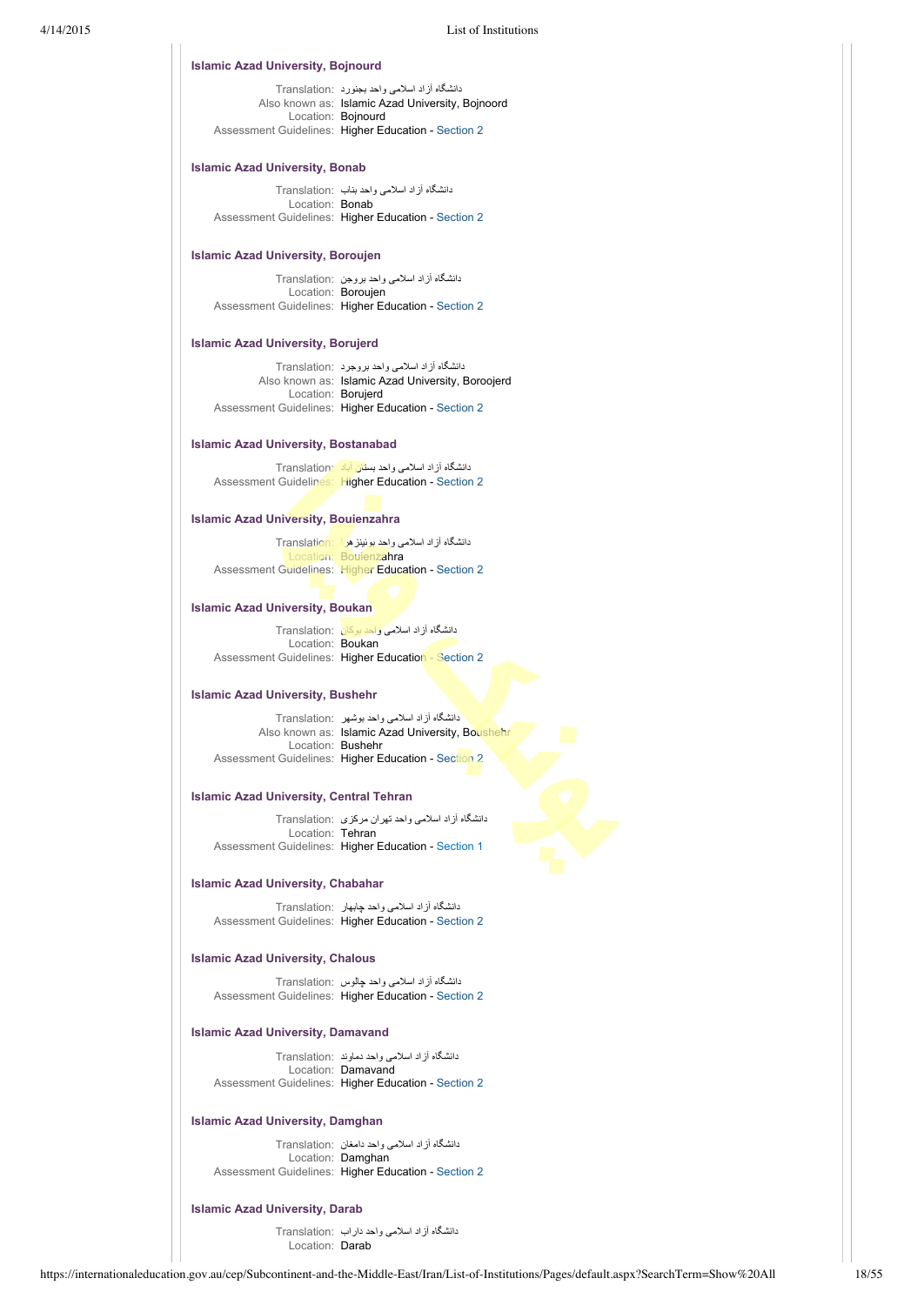Assessment Guidelines: Higher Education - [Section 2](https://internationaleducation.gov.au/cep/Subcontinent-and-the-Middle-East/Iran/Assessment-Guidelines/Pages/HigherEd-S2-Default.aspx)

### **Islamic Azad University, Dargaz**

دانشگاه آزاد اسلامی واحد درگز :Translation Assessment Guidelines: Higher Education - [Section 2](https://internationaleducation.gov.au/cep/Subcontinent-and-the-Middle-East/Iran/Assessment-Guidelines/Pages/HigherEd-S2-Default.aspx)

# **Islamic Azad University, Darrehshar**

دانشگاه آزاد اسلامی واحد دره شهر :Translation Assessment Guidelines: Higher Education - [Section 2](https://internationaleducation.gov.au/cep/Subcontinent-and-the-Middle-East/Iran/Assessment-Guidelines/Pages/HigherEd-S2-Default.aspx)

### **Islamic Azad University, Dashtestan**

دانشگاه آزاد اسلامی واحد دشتستان :Translation Location: Dashtestan Assessment Guidelines: Higher Education - [Section 2](https://internationaleducation.gov.au/cep/Subcontinent-and-the-Middle-East/Iran/Assessment-Guidelines/Pages/HigherEd-S2-Default.aspx)

### **Islamic Azad University, Dehaghan**

دانشگاه آزاد اسلامی واحد دهاقان :Translation Also known as: Islamic Azad University, Dahaghan Location: Dehaghan Assessment Guidelines: Higher Education - [Section 2](https://internationaleducation.gov.au/cep/Subcontinent-and-the-Middle-East/Iran/Assessment-Guidelines/Pages/HigherEd-S2-Default.aspx)

### **Islamic Azad University, Dehdasht**

دانشگاه آزاد اسلامی واحد دهدشت :Translation Location: Dehdasht Assessment Guidelines: Higher Education - [Section 2](https://internationaleducation.gov.au/cep/Subcontinent-and-the-Middle-East/Iran/Assessment-Guidelines/Pages/HigherEd-S2-Default.aspx)

## **Islamic Azad University, Dehloran**

دانشگاه آزاد اسلامی واحد دهلران :Translation Assessment Guidelines: Higher Education - [Section 2](https://internationaleducation.gov.au/cep/Subcontinent-and-the-Middle-East/Iran/Assessment-Guidelines/Pages/HigherEd-S2-Default.aspx)

### **Islamic Azad University, Delijan**

دانشگاه آزاد اسلامی واحد دليجان :Translation Assessment Guidelines: Higher Education - [Section 2](https://internationaleducation.gov.au/cep/Subcontinent-and-the-Middle-East/Iran/Assessment-Guidelines/Pages/HigherEd-S2-Default.aspx)

# **Islamic Azad University, Dentistry Branch, Tehran**

دانشگاه آزاد اسلامی واحد دندانپزشكي :Translation Location: Tehran Assessment Guidelines: Higher Education - [Section 1](https://internationaleducation.gov.au/cep/Subcontinent-and-the-Middle-East/Iran/Assessment-Guidelines/Pages/HigherEd-S1-Default.aspx)

### **Islamic Azad University, Dezful**

دانشگاه آزاد اسلامی واحد دزفول :Translation Also known as: Islamic Azad University, Dezfoul Location: Dezful Assessment Guidelines: Higher Education - [Section 2](https://internationaleducation.gov.au/cep/Subcontinent-and-the-Middle-East/Iran/Assessment-Guidelines/Pages/HigherEd-S2-Default.aspx)

### **Islamic Azad University, Doroud**

دانشگاه آزاد اسلامی واحد دورود :Translation Also known as: Islamic Azad University, Doorood Location: Doroud Assessment Guidelines: Higher Education - [Section 2](https://internationaleducation.gov.au/cep/Subcontinent-and-the-Middle-East/Iran/Assessment-Guidelines/Pages/HigherEd-S2-Default.aspx)

### **Islamic Azad University, Dowlatabad**

دانشگاه آزاد اسلامی واحد دولت آباد :Translation Location: Dowlatabad Assessment Guidelines: Higher Education - [Section 2](https://internationaleducation.gov.au/cep/Subcontinent-and-the-Middle-East/Iran/Assessment-Guidelines/Pages/HigherEd-S2-Default.aspx)

### **Islamic Azad University, E-Campus**

دانشگاه آزاد اسلامی واحد الكترونيكي :Translation Also known as: Islamic Azad University, Electronics (Virtual) Assessment Guidelines: Higher Education - [Section 2](https://internationaleducation.gov.au/cep/Subcontinent-and-the-Middle-East/Iran/Assessment-Guidelines/Pages/HigherEd-S2-Default.aspx)

# **Islamic Azad University, Eghlid**

دانشگاه آزاد اسلامی واحد اقليد :Translation Location: Eghlid Assessment Guidelines: Higher Education - [Section 2](https://internationaleducation.gov.au/cep/Subcontinent-and-the-Middle-East/Iran/Assessment-Guidelines/Pages/HigherEd-S2-Default.aspx)

### **Islamic Azad University, Esfarayin**

دانشگاه آزاد اسلامی واحد اسفراين :Translation Assessment Guidelines: Higher Education - [Section 2](https://internationaleducation.gov.au/cep/Subcontinent-and-the-Middle-East/Iran/Assessment-Guidelines/Pages/HigherEd-S2-Default.aspx)

https://internationaleducation.gov.au/cep/Subcontinent-and-the-Middle-East/Iran/List-of-Institutions/Pages/default.aspx?SearchTerm=Show%20All 19/55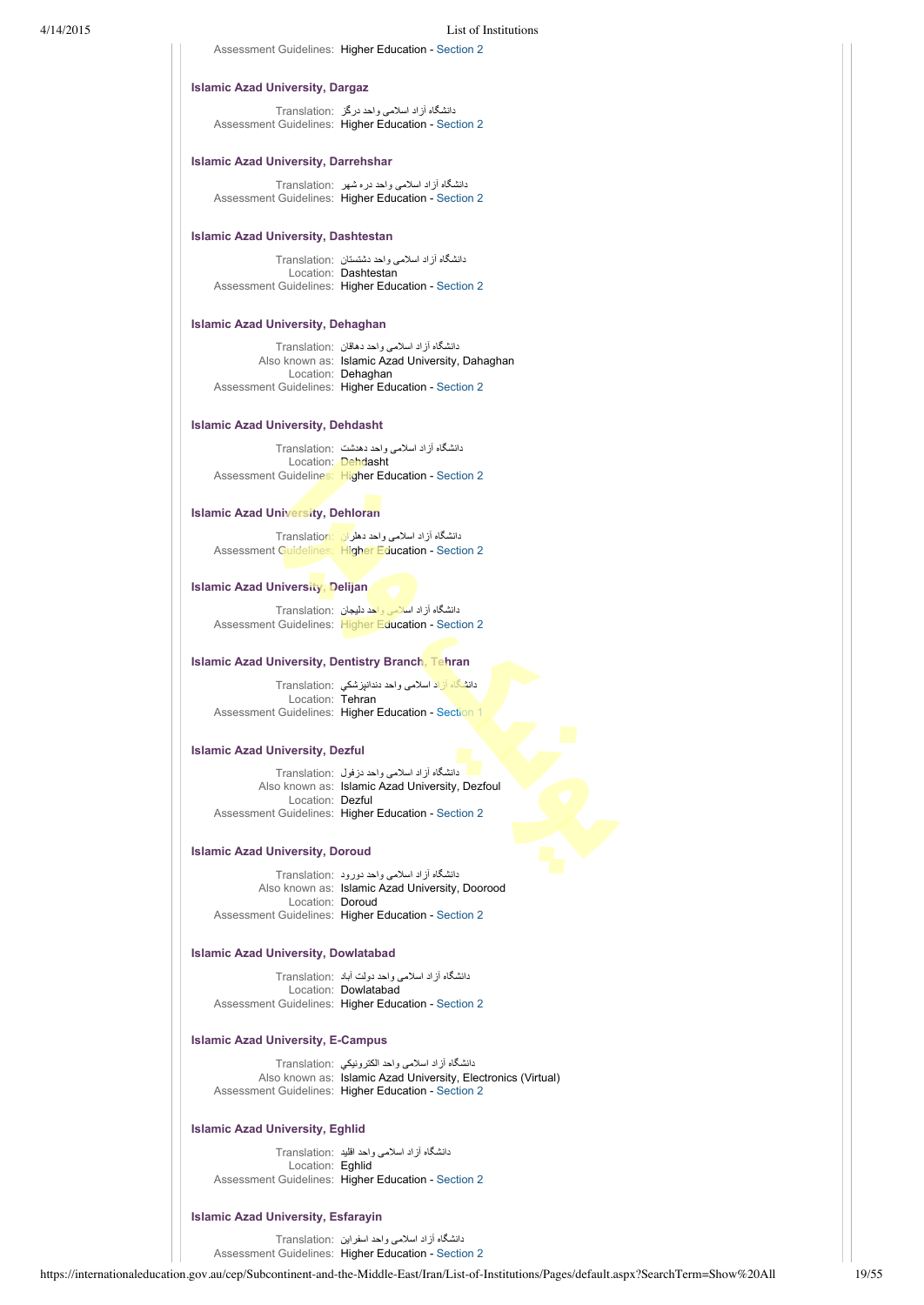### **Islamic Azad University, Estahban**

دانشگاه آزاد اسلامی واحد استهبان :Translation Location: Estahban Assessment Guidelines: Higher Education - [Section 2](https://internationaleducation.gov.au/cep/Subcontinent-and-the-Middle-East/Iran/Assessment-Guidelines/Pages/HigherEd-S2-Default.aspx)

# **Islamic Azad University, Ezeh**

دانشگاه آزاد اسلامی واحد ايذه :Translation Also known as: Islamic Azad University, Eizeh Location: Ezeh Assessment Guidelines: Higher Education - [Section 2](https://internationaleducation.gov.au/cep/Subcontinent-and-the-Middle-East/Iran/Assessment-Guidelines/Pages/HigherEd-S2-Default.aspx)

# **Islamic Azad University, Falavarjan**

دانشگاه آزاد اسلامی واحد فلاورجان :Translation Also known as: Islamic Azad University, Felavarjan Location: Falavarjan Assessment Guidelines: Higher Education - [Section 2](https://internationaleducation.gov.au/cep/Subcontinent-and-the-Middle-East/Iran/Assessment-Guidelines/Pages/HigherEd-S2-Default.aspx)

### **Islamic Azad University, Farahan**

دانشگاه آزاد اسلامی واحد فراهان :Translation Location: Farahan Assessment Guidelines: Higher Education - [Section 2](https://internationaleducation.gov.au/cep/Subcontinent-and-the-Middle-East/Iran/Assessment-Guidelines/Pages/HigherEd-S2-Default.aspx)

### **Islamic Azad University, Farashband**

دانشگاه آزاد اسلامی واحد فراشبند :Translation Assessment Guidelines: Higher Education - [Section 2](https://internationaleducation.gov.au/cep/Subcontinent-and-the-Middle-East/Iran/Assessment-Guidelines/Pages/HigherEd-S2-Default.aspx)

# **Islamic Azad University, Faridan**

دانشگاه آزاد اسلامی واحد فريدن :Translation Assessment Guidelines: Higher Education - [Section 2](https://internationaleducation.gov.au/cep/Subcontinent-and-the-Middle-East/Iran/Assessment-Guidelines/Pages/HigherEd-S2-Default.aspx)

# **Islamic Azad University, Farsan**

دانشگاه آزاد اسلامی واحد فارسان :Translation Assessment Guidelines: Higher Education - [Section 2](https://internationaleducation.gov.au/cep/Subcontinent-and-the-Middle-East/Iran/Assessment-Guidelines/Pages/HigherEd-S2-Default.aspx)

### **Islamic Azad University, Fasa**

دانشگاه آزاد اسلامی واحد فسا :Translation Location: Fasa Assessment Guidelines: Higher Education - Section

### **Islamic Azad University, Ferdows**

دانشگاه آزاد اسلامی واحد فردوس :Translation Location: Ferdows Assessment Guidelines: Higher Education - [Section 2](https://internationaleducation.gov.au/cep/Subcontinent-and-the-Middle-East/Iran/Assessment-Guidelines/Pages/HigherEd-S2-Default.aspx)

### **Islamic Azad University, Firuzabad**

دانشگاه آزاد اسلامی واحد فيروزآباد :Translation Also known as: Islamic Azad University, Firoozabad; Islamic Azad University, Firouzabad Location: Firuzabad Assessment Guidelines: Higher Education - [Section 2](https://internationaleducation.gov.au/cep/Subcontinent-and-the-Middle-East/Iran/Assessment-Guidelines/Pages/HigherEd-S2-Default.aspx)

### **Islamic Azad University, Firuzkuh**

دانشگاه آزاد اسلامی واحد فيروزكوه :Translation Also known as: Islamic Azad University, Firoozkuh; Islamic Azad University, Firoozkouh Location: Firuzkuh Assessment Guidelines: Higher Education - [Section 2](https://internationaleducation.gov.au/cep/Subcontinent-and-the-Middle-East/Iran/Assessment-Guidelines/Pages/HigherEd-S2-Default.aspx)

# **Islamic Azad University, Fouman and Shaft**

دانشگاه آزاد اسلامی واحد فومن و شفت :Translation Assessment Guidelines: Higher Education - [Section 2](https://internationaleducation.gov.au/cep/Subcontinent-and-the-Middle-East/Iran/Assessment-Guidelines/Pages/HigherEd-S2-Default.aspx)

# **Islamic Azad University, Gachsaran**

دانشگاه آزاد اسلامی واحد گچساران :Translation Location: Gachsaran Assessment Guidelines: Higher Education - [Section 2](https://internationaleducation.gov.au/cep/Subcontinent-and-the-Middle-East/Iran/Assessment-Guidelines/Pages/HigherEd-S2-Default.aspx)

### **Islamic Azad University, Garmi**

دانشگاه آزاد اسلامی واحد گرمی :Translation Location: Germi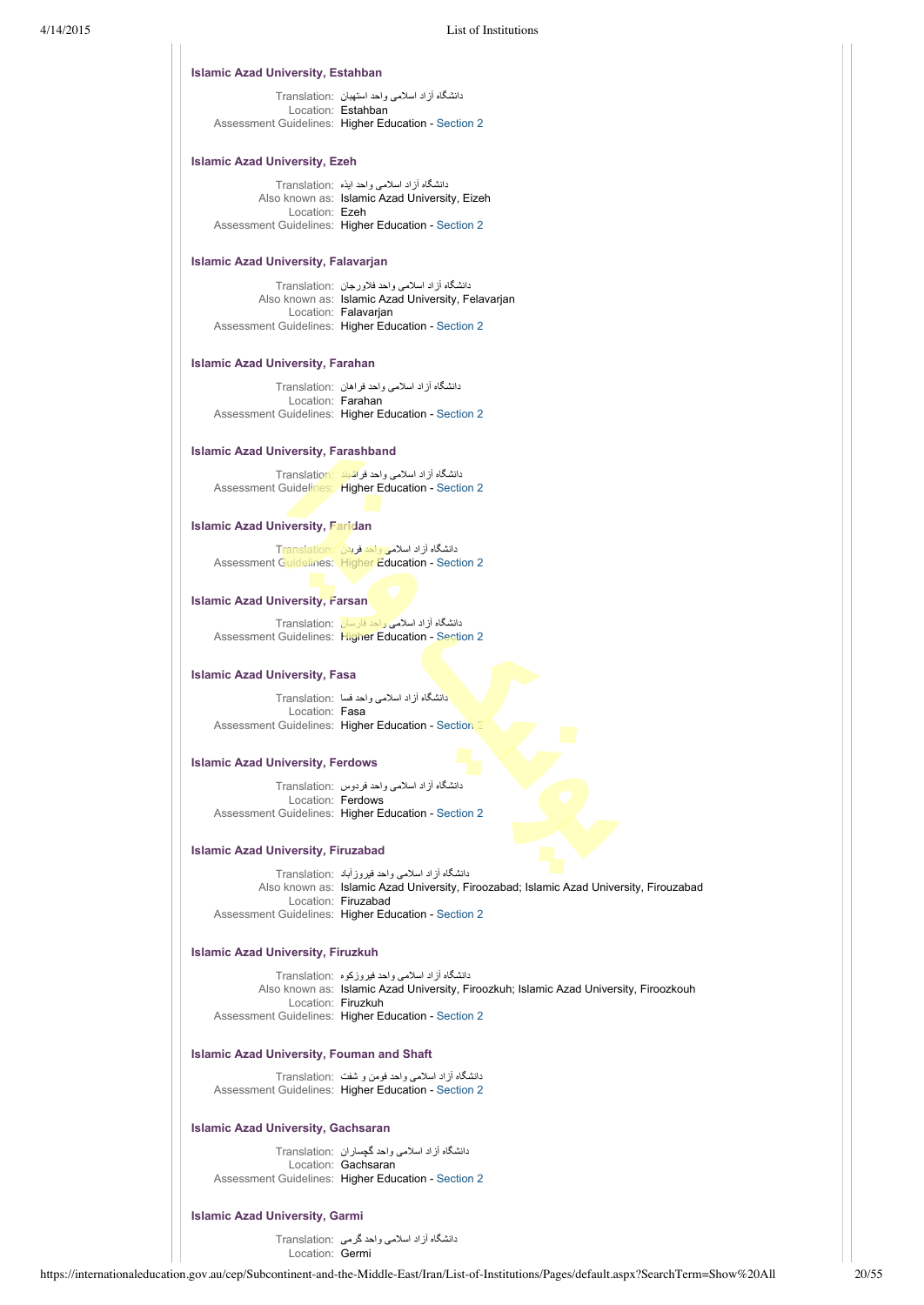Assessment Guidelines: Higher Education - [Section 2](https://internationaleducation.gov.au/cep/Subcontinent-and-the-Middle-East/Iran/Assessment-Guidelines/Pages/HigherEd-S2-Default.aspx)

### **Islamic Azad University, Garmsar**

دانشگاه آزاد اسلامی واحد گرمسار :Translation Location: Garmsar Assessment Guidelines: Higher Education - [Section 2](https://internationaleducation.gov.au/cep/Subcontinent-and-the-Middle-East/Iran/Assessment-Guidelines/Pages/HigherEd-S2-Default.aspx)

# **Islamic Azad University, Gavbandi**

دانشگاه آزاد اسلامی واحد گاوبندي :Translation Assessment Guidelines: Higher Education - [Section 2](https://internationaleducation.gov.au/cep/Subcontinent-and-the-Middle-East/Iran/Assessment-Guidelines/Pages/HigherEd-S2-Default.aspx)

### **Islamic Azad University, Geneveh**

دانشگاه آزاد اسلامی واحد گناوه :Translation Location: Ghaemshahr Assessment Guidelines: Higher Education - [Section 1](https://internationaleducation.gov.au/cep/Subcontinent-and-the-Middle-East/Iran/Assessment-Guidelines/Pages/HigherEd-S1-Default.aspx)

### **Islamic Azad University, Ghaemshahr**

دانشگاه آزاد اسلامی واحد قائم شهر :Translation Location: Ghaemshahr Assessment Guidelines: Higher Education - [Section 1](https://internationaleducation.gov.au/cep/Subcontinent-and-the-Middle-East/Iran/Assessment-Guidelines/Pages/HigherEd-S1-Default.aspx)

### **Islamic Azad University, Ghaenat**

دانشگاه آزاد اسلامی واحد قائنات :Translation Location: **Ghaenat** Assessment Guidelines: Higher Education - [Section 2](https://internationaleducation.gov.au/cep/Subcontinent-and-the-Middle-East/Iran/Assessment-Guidelines/Pages/HigherEd-S2-Default.aspx)

# **Islamic Azad University, Ghasr-e-Shirin**

دانشگاه آزاد اسلامی واحد قصرشيرين :Translation Assessment Guidelines: Higher Education - [Section 2](https://internationaleducation.gov.au/cep/Subcontinent-and-the-Middle-East/Iran/Assessment-Guidelines/Pages/HigherEd-S2-Default.aspx)

### **Islamic Azad University, Gheshm**

دانشگاه آزاد اسلامی واحد قشم :Translation Also known as: Islamic Azad University, Qeshm Location: Gheshm Assessment Guidelines: Higher Education - [Section 2](https://internationaleducation.gov.au/cep/Subcontinent-and-the-Middle-East/Iran/Assessment-Guidelines/Pages/HigherEd-S2-Default.aspx)

### **Islamic Azad University, Ghiamdasht**

دانشگاه آزاد اسلامی واحد تهران شرق :Translation Location: Ghiamdasht Assessment Guidelines: Higher Education - [Section 2](https://internationaleducation.gov.au/cep/Subcontinent-and-the-Middle-East/Iran/Assessment-Guidelines/Pages/HigherEd-S2-Default.aspx)

# **Islamic Azad University, Ghirokarzin**

دانشگاه آزاد اسلامی واحد قيروکارزين :Translation Assessment Guidelines: Higher Education - [Section 2](https://internationaleducation.gov.au/cep/Subcontinent-and-the-Middle-East/Iran/Assessment-Guidelines/Pages/HigherEd-S2-Default.aspx)

### **Islamic Azad University, Ghorveh**

دانشگاه آزاد اسلامی واحد قروه :Translation Assessment Guidelines: Higher Education - [Section 2](https://internationaleducation.gov.au/cep/Subcontinent-and-the-Middle-East/Iran/Assessment-Guidelines/Pages/HigherEd-S2-Default.aspx)

# **Islamic Azad University, Ghuchan**

دانشگاه آزاد اسلامی واحد قوچان :Translation Also known as: Islamic Azad University, Ghoochan; Islamic Azad University, Gouchan; Islamic Azad University, Quchan Location: Ghuchan Assessment Guidelines: Higher Education - [Section 1](https://internationaleducation.gov.au/cep/Subcontinent-and-the-Middle-East/Iran/Assessment-Guidelines/Pages/HigherEd-S1-Default.aspx)

# **Islamic Azad University, Gilan**

دانشگاه آزاد اسلامی واحد گيلان :Translation Location: Guilan Assessment Guidelines: Higher Education - [Section 2](https://internationaleducation.gov.au/cep/Subcontinent-and-the-Middle-East/Iran/Assessment-Guidelines/Pages/HigherEd-S2-Default.aspx)

# **Islamic Azad University, Gilan-e-Gharb**

دانشگاه آزاد اسلامی واحد گيلانغرب :Translation Also known as: Islamic Azad University, Gilanegharb Assessment Guidelines: Higher Education - [Section 2](https://internationaleducation.gov.au/cep/Subcontinent-and-the-Middle-East/Iran/Assessment-Guidelines/Pages/HigherEd-S2-Default.aspx)

### **Islamic Azad University, Golbahar**

دانشگاه آزاد اسلامی واحد گلبهار :Translation

Assessment Guidelines: Higher Education - [Section 2](https://internationaleducation.gov.au/cep/Subcontinent-and-the-Middle-East/Iran/Assessment-Guidelines/Pages/HigherEd-S2-Default.aspx)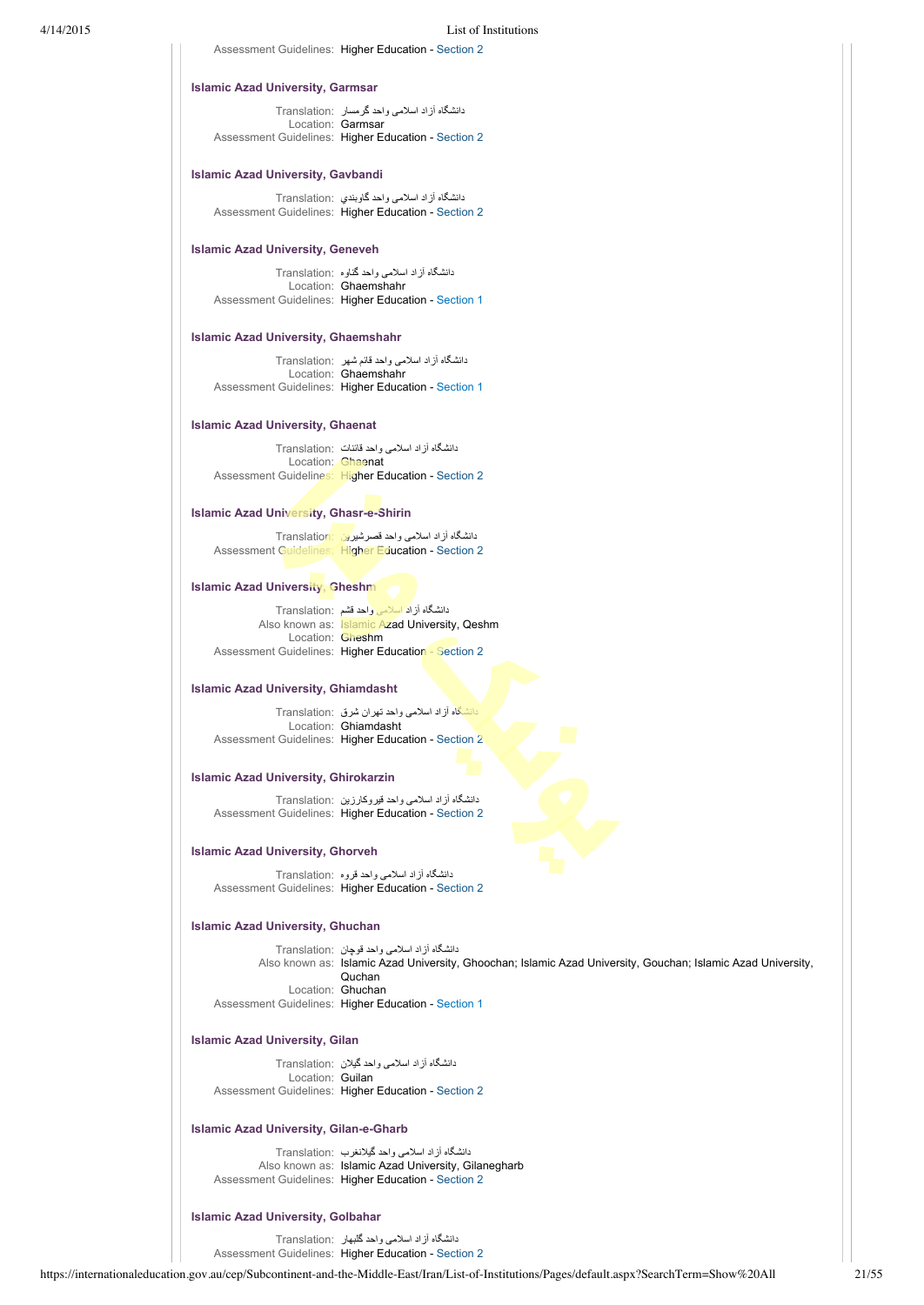### **Islamic Azad University, Golpayegan**

دانشگاه آزاد اسلامی واحد گلپايگان :Translation Location: Golpayegan Assessment Guidelines: Higher Education - [Section 2](https://internationaleducation.gov.au/cep/Subcontinent-and-the-Middle-East/Iran/Assessment-Guidelines/Pages/HigherEd-S2-Default.aspx)

# **Islamic Azad University, Gonabad**

دانشگاه آزاد اسلامی واحد گناباد :Translation Also known as: Islamic Azad University, Gonbad Location: Gonabad Assessment Guidelines: Higher Education - [Section 2](https://internationaleducation.gov.au/cep/Subcontinent-and-the-Middle-East/Iran/Assessment-Guidelines/Pages/HigherEd-S2-Default.aspx)

# **Islamic Azad University, Gonbad-e-Kavous**

دانشگاه آزاد اسلامی واحد گنبدکاووس :Translation Assessment Guidelines: Higher Education - [Section 2](https://internationaleducation.gov.au/cep/Subcontinent-and-the-Middle-East/Iran/Assessment-Guidelines/Pages/HigherEd-S2-Default.aspx)

# **Islamic Azad University, Gorgan**

دانشگاه آزاد اسلامی واحد گرگان :Translation Location: Gorgan Assessment Guidelines: Higher Education - [Section 2](https://internationaleducation.gov.au/cep/Subcontinent-and-the-Middle-East/Iran/Assessment-Guidelines/Pages/HigherEd-S2-Default.aspx)

### **Islamic Azad University, Hadishahr**

دانشگاه آزاد اسلامی واحد هاديشهر :Translation Location: Hadishahr Assessment Guidelines: Higher Education - [Section 2](https://internationaleducation.gov.au/cep/Subcontinent-and-the-Middle-East/Iran/Assessment-Guidelines/Pages/HigherEd-S2-Default.aspx)

### **Islamic Azad University, Hafshejan**

دانشگاه آزاد اسلامی واحد هفشجان :Translation Assessment Guidelines: Higher Education - [Section 2](https://internationaleducation.gov.au/cep/Subcontinent-and-the-Middle-East/Iran/Assessment-Guidelines/Pages/HigherEd-S2-Default.aspx)

### **Islamic Azad University, Hajiabad**

دانشگاه آزاد اسلامی واحد حاجی آباد :Translation Assessment Guidelines: Higher Education - [Section 2](https://internationaleducation.gov.au/cep/Subcontinent-and-the-Middle-East/Iran/Assessment-Guidelines/Pages/HigherEd-S2-Default.aspx)

# **Islamic Azad University, Hamedan**

دانشگاه آزاد اسلامی واحد همدان :Translation Location: Hamedan Assessment Guidelines: Higher Education - [Section 2](https://internationaleducation.gov.au/cep/Subcontinent-and-the-Middle-East/Iran/Assessment-Guidelines/Pages/HigherEd-S2-Default.aspx)

# **Islamic Azad University, Harand**

دانشگاه آزاد اسلامی واحد هرند :Translation Assessment Guidelines: Higher Education - [Section 2](https://internationaleducation.gov.au/cep/Subcontinent-and-the-Middle-East/Iran/Assessment-Guidelines/Pages/HigherEd-S2-Default.aspx)

### **Islamic Azad University, Haris**

دانشگاه آزاد اسلامی واحد هريس :Translation Also known as: Islamic Azad University, Haris Location: Heris Assessment Guidelines: Higher Education - [Section 2](https://internationaleducation.gov.au/cep/Subcontinent-and-the-Middle-East/Iran/Assessment-Guidelines/Pages/HigherEd-S2-Default.aspx)

### **Islamic Azad University, Hashtgerd**

دانشگاه آزاد اسلامی واحد هشتگرد :Translation Location: Hashtroud Assessment Guidelines: Higher Education - [Section 2](https://internationaleducation.gov.au/cep/Subcontinent-and-the-Middle-East/Iran/Assessment-Guidelines/Pages/HigherEd-S2-Default.aspx)

# **Islamic Azad University, Hashtroud**

دانشگاه آزاد اسلامی واحد هشترود :Translation Location: Hashtroud Assessment Guidelines: Higher Education - [Section 2](https://internationaleducation.gov.au/cep/Subcontinent-and-the-Middle-East/Iran/Assessment-Guidelines/Pages/HigherEd-S2-Default.aspx)

# **Islamic Azad University, Hidaj**

دانشگاه آزاد اسلامی واحد هيدج :Translation Location: Hidaj Assessment Guidelines: Higher Education - [Section 2](https://internationaleducation.gov.au/cep/Subcontinent-and-the-Middle-East/Iran/Assessment-Guidelines/Pages/HigherEd-S2-Default.aspx)

### **Islamic Azad University, Hormoz Island**

دانشگاه آزاد اسلامی مرکز هرمز :Translation Assessment Guidelines: Higher Education - [Section 2](https://internationaleducation.gov.au/cep/Subcontinent-and-the-Middle-East/Iran/Assessment-Guidelines/Pages/HigherEd-S2-Default.aspx)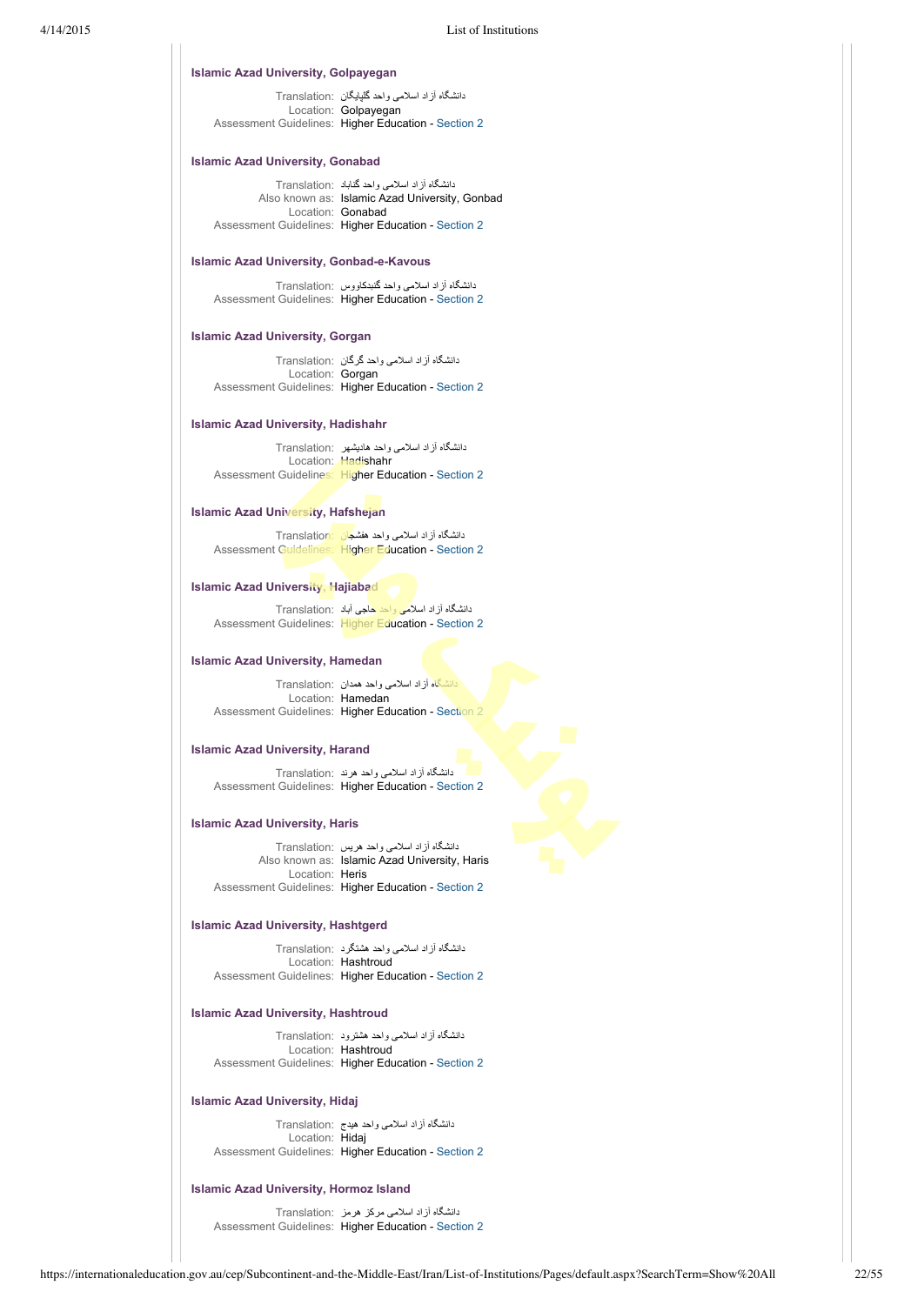### **Islamic Azad University, Hourand**

دانشگاه آزاد اسلامی واحد هوراند :Translation Assessment Guidelines: Higher Education - [Section 2](https://internationaleducation.gov.au/cep/Subcontinent-and-the-Middle-East/Iran/Assessment-Guidelines/Pages/HigherEd-S2-Default.aspx)

# **Islamic Azad University, Ijroud**

دانشگاه آزاد اسلامی واحد ايجرود :Translation Assessment Guidelines: Higher Education - [Section 2](https://internationaleducation.gov.au/cep/Subcontinent-and-the-Middle-East/Iran/Assessment-Guidelines/Pages/HigherEd-S2-Default.aspx)

### **Islamic Azad University, Ilam**

دانشگاه آزاد اسلامی واحد ايلام :Translation Assessment Guidelines: Higher Education - [Section 2](https://internationaleducation.gov.au/cep/Subcontinent-and-the-Middle-East/Iran/Assessment-Guidelines/Pages/HigherEd-S2-Default.aspx)

# **Islamic Azad University, Ilkhchi**

دانشگاه آزاد اسلامی واحد ايلخچی :Translation Assessment Guidelines: Higher Education - [Section 2](https://internationaleducation.gov.au/cep/Subcontinent-and-the-Middle-East/Iran/Assessment-Guidelines/Pages/HigherEd-S2-Default.aspx)

### **Islamic Azad University, Iranshahr**

دانشگاه آزاد اسلامی واحد ايرانشهر :Translation Location: Iranshahr Assessment Guidelines: Higher Education - [Section 2](https://internationaleducation.gov.au/cep/Subcontinent-and-the-Middle-East/Iran/Assessment-Guidelines/Pages/HigherEd-S2-Default.aspx)

# **Islamic Azad University, Isfahan**

دانشگاه آزاد اسلامی واحد اصفهان :Translation Location: Iranshahr Assessment Guidelines: Higher Education - [Section 1](https://internationaleducation.gov.au/cep/Subcontinent-and-the-Middle-East/Iran/Assessment-Guidelines/Pages/HigherEd-S1-Default.aspx)

# **Islamic Azad University, Islamabad-e-Gharb**

دانشگاه آزاد اسلامی واحد اسلام آباد غرب :Translation Assessment Guidelines: Higher Education - [Section 2](https://internationaleducation.gov.au/cep/Subcontinent-and-the-Middle-East/Iran/Assessment-Guidelines/Pages/HigherEd-S2-Default.aspx)

### **Islamic Azad University, Islamshahr**

دانشگاه آزاد اسلامی واحد اسلامشهر :Translation Location: Islamshahr Assessment Guidelines: Higher Education - [Section 2](https://internationaleducation.gov.au/cep/Subcontinent-and-the-Middle-East/Iran/Assessment-Guidelines/Pages/HigherEd-S2-Default.aspx)

### **Islamic Azad University, Ivan-e-Gharb**

دانشگاه آزاد اسلامی واحد ايوان غرب :Translation Assessment Guidelines: Higher Education - [Section 2](https://internationaleducation.gov.au/cep/Subcontinent-and-the-Middle-East/Iran/Assessment-Guidelines/Pages/HigherEd-S2-Default.aspx)

### **Islamic Azad University, Izeh**

دانشگاه آزاد اسلامی واحد ايذه :Translation Assessment Guidelines: Higher Education - [Section 2](https://internationaleducation.gov.au/cep/Subcontinent-and-the-Middle-East/Iran/Assessment-Guidelines/Pages/HigherEd-S2-Default.aspx)

# **Islamic Azad University, Jahrom**

دانشگاه آزاد اسلامی واحد جهرم :Translation Location: Jahrom Assessment Guidelines: Higher Education - [Section 2](https://internationaleducation.gov.au/cep/Subcontinent-and-the-Middle-East/Iran/Assessment-Guidelines/Pages/HigherEd-S2-Default.aspx)

# **Islamic Azad University, Jajrom**

دانشگاه آزاد اسلامی واحد جاجرم :Translation Assessment Guidelines: Higher Education - [Section 2](https://internationaleducation.gov.au/cep/Subcontinent-and-the-Middle-East/Iran/Assessment-Guidelines/Pages/HigherEd-S2-Default.aspx)

# **Islamic Azad University, Jasb**

دانشگاه آزاد اسلامی واحد جاسب :Translation Location: Jasb Assessment Guidelines: Higher Education - [Section 2](https://internationaleducation.gov.au/cep/Subcontinent-and-the-Middle-East/Iran/Assessment-Guidelines/Pages/HigherEd-S2-Default.aspx)

### **Islamic Azad University, Jask**

دانشگاه آزاد اسلامی واحد جاسک :Translation Location: Jasb Assessment Guidelines: Higher Education - [Section 2](https://internationaleducation.gov.au/cep/Subcontinent-and-the-Middle-East/Iran/Assessment-Guidelines/Pages/HigherEd-S2-Default.aspx)

# **Islamic Azad University, Jeeroft**

دانشگاه آزاد اسلامی واحد جيرفت :Translation Location: Jeeroft Assessment Guidelines: Higher Education - [Section 2](https://internationaleducation.gov.au/cep/Subcontinent-and-the-Middle-East/Iran/Assessment-Guidelines/Pages/HigherEd-S2-Default.aspx)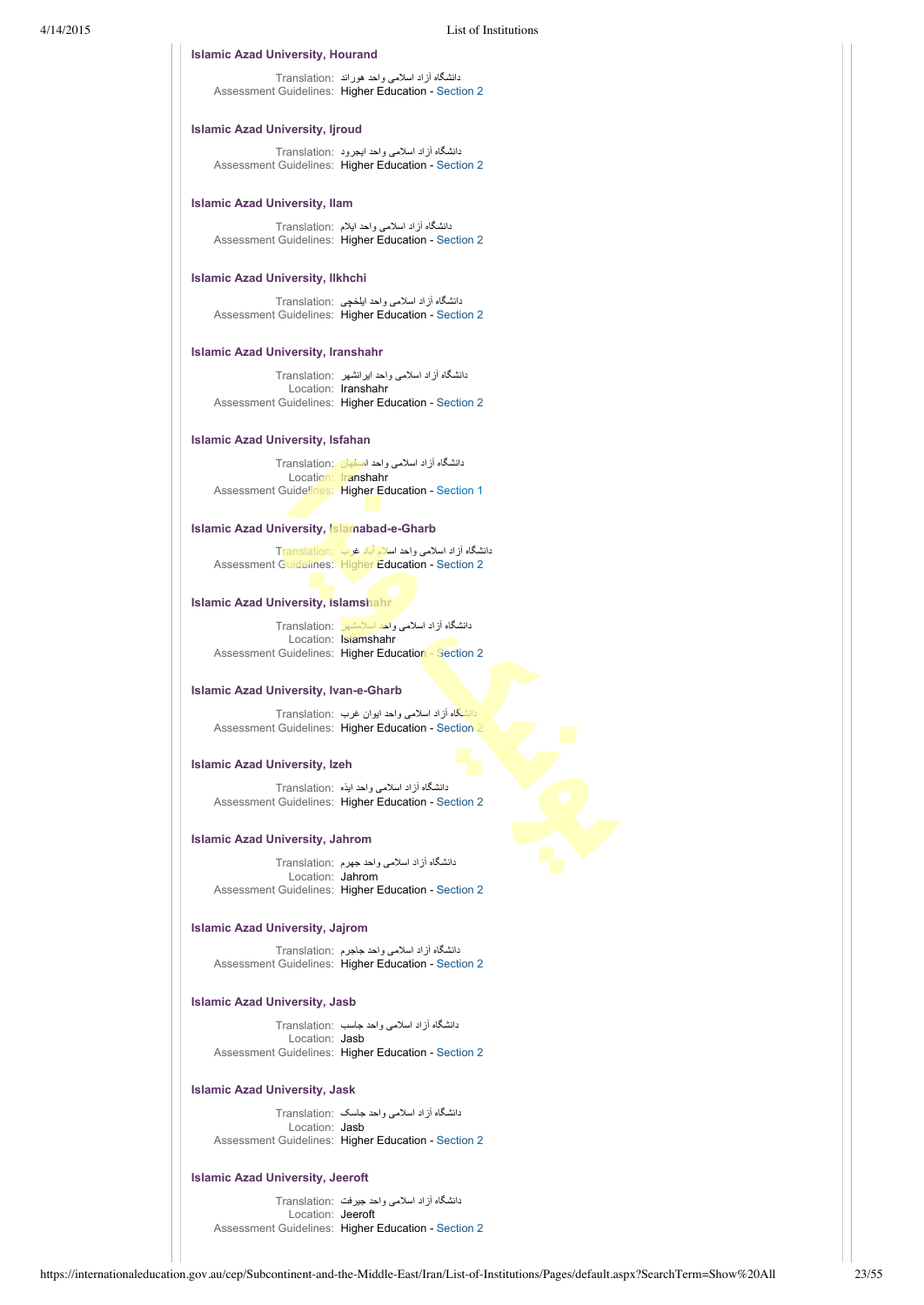### **Islamic Azad University, Jolfa**

دانشگاه آزاد اسلامی واحد جلفا :Translation Assessment Guidelines: Higher Education - [Section 2](https://internationaleducation.gov.au/cep/Subcontinent-and-the-Middle-East/Iran/Assessment-Guidelines/Pages/HigherEd-S2-Default.aspx)

# **Islamic Azad University, Jouybar**

دانشگاه آزاد اسلامی واحد جويبار :Translation Assessment Guidelines: Higher Education - [Section 2](https://internationaleducation.gov.au/cep/Subcontinent-and-the-Middle-East/Iran/Assessment-Guidelines/Pages/HigherEd-S2-Default.aspx)

### **Islamic Azad University, Kahnouj**

دانشگاه آزاد اسلامی واحد کهنوج :Translation Location: Kahnouj Assessment Guidelines: Higher Education - [Section 2](https://internationaleducation.gov.au/cep/Subcontinent-and-the-Middle-East/Iran/Assessment-Guidelines/Pages/HigherEd-S2-Default.aspx)

# **Islamic Azad University, Kalaleh**

دانشگاه آزاد اسلامی واحد کلاله :Translation Assessment Guidelines: Higher Education - [Section 2](https://internationaleducation.gov.au/cep/Subcontinent-and-the-Middle-East/Iran/Assessment-Guidelines/Pages/HigherEd-S2-Default.aspx)

# **Islamic Azad University, Kaleybar**

دانشگاه آزاد اسلامی واحد کليبر :Translation Also known as: Islamic Azad University, Kalibar Location: Kaleybar Assessment Guidelines: Higher Education - [Section 2](https://internationaleducation.gov.au/cep/Subcontinent-and-the-Middle-East/Iran/Assessment-Guidelines/Pages/HigherEd-S2-Default.aspx)

# **Islamic Azad University, Kangavar**

دانشگاه آزاد اسلامی واحد کنگاور <sup>-</sup> Trans<u>lation</u> Location: Kangavar Assessment Guidelines: Higher Education - [Section 2](https://internationaleducation.gov.au/cep/Subcontinent-and-the-Middle-East/Iran/Assessment-Guidelines/Pages/HigherEd-S2-Default.aspx)

### **Islamic Azad University, Karaj**

دانشگاه آزاد اسلامی واحد كرج :Translation Location: Karaj Assessment Guidelines: Higher Education - [Section 1](https://internationaleducation.gov.au/cep/Subcontinent-and-the-Middle-East/Iran/Assessment-Guidelines/Pages/HigherEd-S1-Default.aspx)

# **Islamic Azad University, Kashan**

دانشگاه آزاد اسلامی واحد کاشان :Translation Location: Kashan Assessment Guidelines: Higher Education - [Section 2](https://internationaleducation.gov.au/cep/Subcontinent-and-the-Middle-East/Iran/Assessment-Guidelines/Pages/HigherEd-S2-Default.aspx)

# **Islamic Azad University, Kashmar**

دانشگاه آزاد اسلامی واحد كاشمر :Translation Location: Kashmar Assessment Guidelines: Higher Education - [Section 2](https://internationaleducation.gov.au/cep/Subcontinent-and-the-Middle-East/Iran/Assessment-Guidelines/Pages/HigherEd-S2-Default.aspx)

# **Islamic Azad University, Kazeroon**

دانشگاه آزاد اسلامی واحد كازرون :Translation Location: Kazeroon Assessment Guidelines: Higher Education - [Section 2](https://internationaleducation.gov.au/cep/Subcontinent-and-the-Middle-East/Iran/Assessment-Guidelines/Pages/HigherEd-S2-Default.aspx)

# **Islamic Azad University, Kerman**

دانشگاه آزاد اسلامی واحد كرمان :Translation Location: Kerman Assessment Guidelines: Higher Education - [Section 2](https://internationaleducation.gov.au/cep/Subcontinent-and-the-Middle-East/Iran/Assessment-Guidelines/Pages/HigherEd-S2-Default.aspx)

# **Islamic Azad University, Kermanshah**

دانشگاه آزاد اسلامی واحد كرمانشاه :Translation Location: Kermanshah Assessment Guidelines: Higher Education - [Section 2](https://internationaleducation.gov.au/cep/Subcontinent-and-the-Middle-East/Iran/Assessment-Guidelines/Pages/HigherEd-S2-Default.aspx)

### **Islamic Azad University, Khalkhal**

دانشگاه آزاد اسلامی واحد خلخال :Translation Location: Khalkhal Assessment Guidelines: Higher Education - [Section 2](https://internationaleducation.gov.au/cep/Subcontinent-and-the-Middle-East/Iran/Assessment-Guidelines/Pages/HigherEd-S2-Default.aspx)

### **Islamic Azad University, Kharg**

دانشگاه آزاد اسلامی واحد خارگ :Translation Location: Kharg Assessment Guidelines: Higher Education - [Section 2](https://internationaleducation.gov.au/cep/Subcontinent-and-the-Middle-East/Iran/Assessment-Guidelines/Pages/HigherEd-S2-Default.aspx)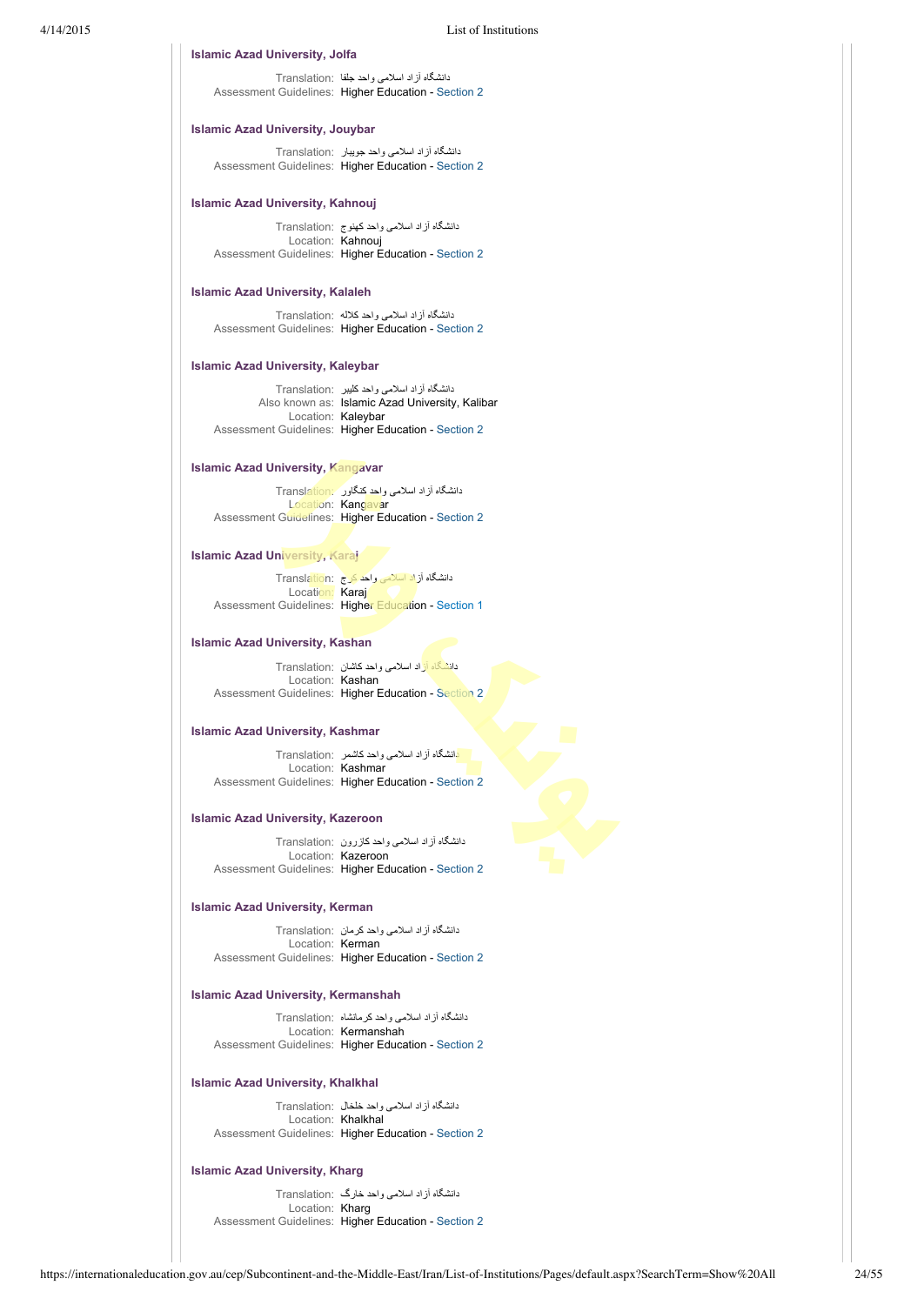### **Islamic Azad University, Kharvana**

دانشگاه آزاد اسلامی واحد خاروانا :Translation Assessment Guidelines: Higher Education - [Section 2](https://internationaleducation.gov.au/cep/Subcontinent-and-the-Middle-East/Iran/Assessment-Guidelines/Pages/HigherEd-S2-Default.aspx)

# **Islamic Azad University, Khash**

دانشگاه آزاد اسلامی واحد خاش :Translation Location: Khash Assessment Guidelines: Higher Education - [Section 2](https://internationaleducation.gov.au/cep/Subcontinent-and-the-Middle-East/Iran/Assessment-Guidelines/Pages/HigherEd-S2-Default.aspx)

### **Islamic Azad University, Khatam**

دانشگاه آزاد اسلامی واحد خاتم :Translation Assessment Guidelines: Higher Education - [Section 2](https://internationaleducation.gov.au/cep/Subcontinent-and-the-Middle-East/Iran/Assessment-Guidelines/Pages/HigherEd-S2-Default.aspx)

# **Islamic Azad University, Khoda Afarin**

دانشگاه آزاد اسلامی واحد خداآفرين :Translation Assessment Guidelines: Higher Education - [Section 2](https://internationaleducation.gov.au/cep/Subcontinent-and-the-Middle-East/Iran/Assessment-Guidelines/Pages/HigherEd-S2-Default.aspx)

# **Islamic Azad University, Khodabandeh**

دانشگاه آزاد اسلامی واحد خدابنده :Translation Location: Khodabandeh Assessment Guidelines: Higher Education - [Section 2](https://internationaleducation.gov.au/cep/Subcontinent-and-the-Middle-East/Iran/Assessment-Guidelines/Pages/HigherEd-S2-Default.aspx)

### **Islamic Azad University, Khomain**

دانشگاه آزاد اسلامی واحد خمين :Translation Also known as: Islamic Azad University, Khomein Location: Khomein Assessment Guidelines: Higher Education - [Section 2](https://internationaleducation.gov.au/cep/Subcontinent-and-the-Middle-East/Iran/Assessment-Guidelines/Pages/HigherEd-S2-Default.aspx)

### **Islamic Azad University, Khomeinishar**

دانشگاه آزاد اسلامی واحد خمینی شهر :Translation Also known as: Islamic Azad University, Khomeinshahr Location: Khomeinishahr Assessment Guidelines: Higher Education - [Section 2](https://internationaleducation.gov.au/cep/Subcontinent-and-the-Middle-East/Iran/Assessment-Guidelines/Pages/HigherEd-S2-Default.aspx)

### **Islamic Azad University, Khonj**

دانشگاه آزاد اسلامی واحد خنج :Translation Assessment Guidelines: Higher Education - [Section 2](https://internationaleducation.gov.au/cep/Subcontinent-and-the-Middle-East/Iran/Assessment-Guidelines/Pages/HigherEd-S2-Default.aspx)

# **Islamic Azad University, Khoramabad**

دانشگاه آزاد اسلامی واحد خرم آباد :Translation Location: Khorramabad Assessment Guidelines: Higher Education - [Section 2](https://internationaleducation.gov.au/cep/Subcontinent-and-the-Middle-East/Iran/Assessment-Guidelines/Pages/HigherEd-S2-Default.aspx)

# **Islamic Azad University, Khoramshahr**

دانشگاه آزاد اسلامی واحد خرمشهر :Translation Location: Khorramshahr Assessment Guidelines: Higher Education - [Section 2](https://internationaleducation.gov.au/cep/Subcontinent-and-the-Middle-East/Iran/Assessment-Guidelines/Pages/HigherEd-S2-Default.aspx)

# **Islamic Azad University, Khorasghan**

دانشگاه آزاد اسلامی واحد خوراسگان :Translation Also known as: Islamic Azad University, Khorasgan Comments: Private institution, located in Isfahan Location: Khorasghan Assessment Guidelines: Higher Education - [Section 1](https://internationaleducation.gov.au/cep/Subcontinent-and-the-Middle-East/Iran/Assessment-Guidelines/Pages/HigherEd-S1-Default.aspx)

# **Islamic Azad University, Khormoj**

دانشگاه آزاد اسلامی واحد خورموج :Translation Assessment Guidelines: Higher Education - [Section 2](https://internationaleducation.gov.au/cep/Subcontinent-and-the-Middle-East/Iran/Assessment-Guidelines/Pages/HigherEd-S2-Default.aspx)

# **Islamic Azad University, Khoy**

دانشگاه آزاد اسلامی واحد خوي :Translation Location: Khoy Assessment Guidelines: Higher Education - [Section 2](https://internationaleducation.gov.au/cep/Subcontinent-and-the-Middle-East/Iran/Assessment-Guidelines/Pages/HigherEd-S2-Default.aspx)

# **Islamic Azad University, Kish**

دانشگاه آزاد اسلامی واحد كيش :Translation Assessment Guidelines: Higher Education - [Section 2](https://internationaleducation.gov.au/cep/Subcontinent-and-the-Middle-East/Iran/Assessment-Guidelines/Pages/HigherEd-S2-Default.aspx)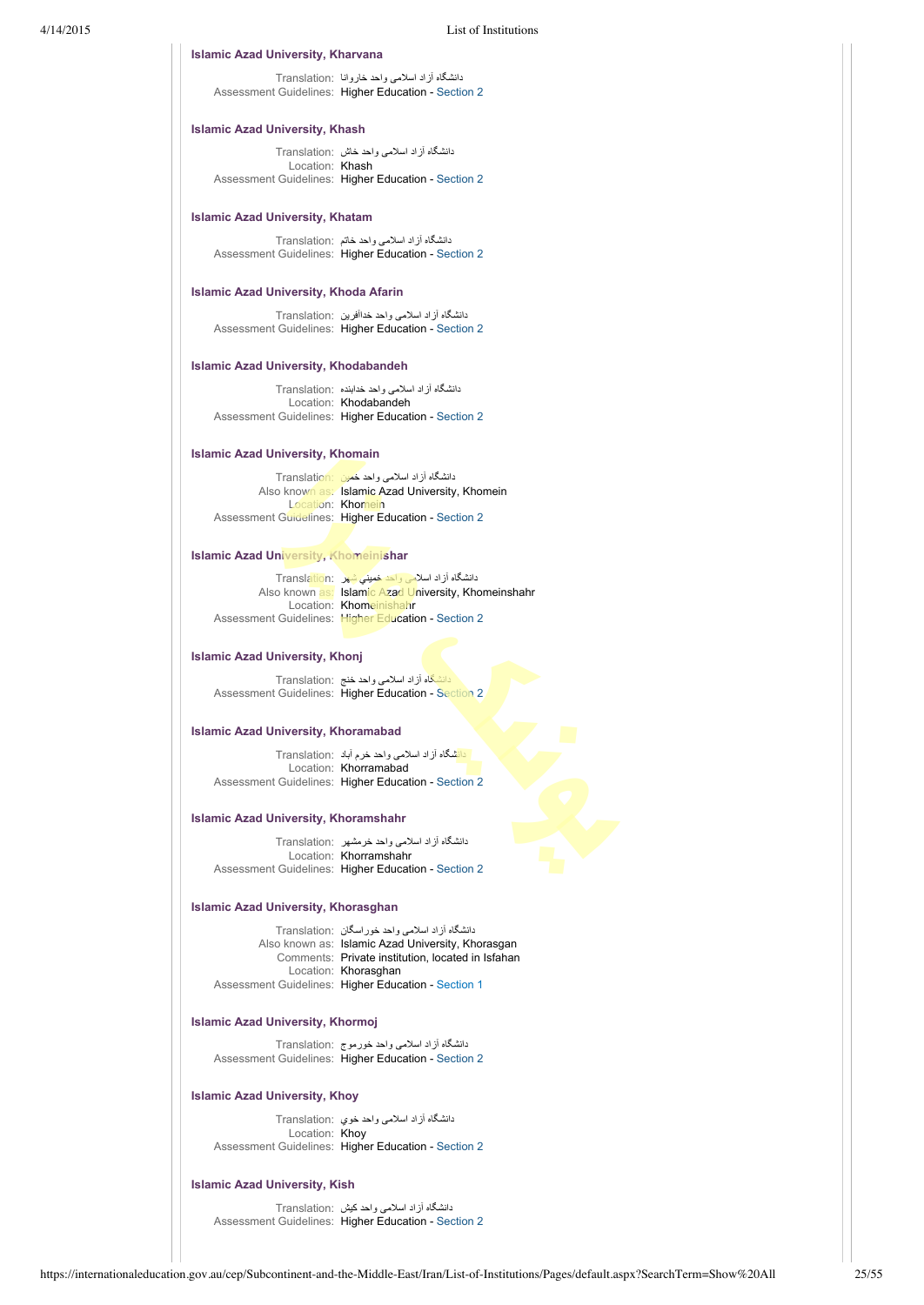### **Islamic Azad University, Komijan**

دانشگاه آزاد اسلامی واحد کميجان :Translation Assessment Guidelines: Higher Education - [Section 2](https://internationaleducation.gov.au/cep/Subcontinent-and-the-Middle-East/Iran/Assessment-Guidelines/Pages/HigherEd-S2-Default.aspx)

# **Islamic Azad University, Kouhbanan**

دانشگاه آزاد اسلامی واحد کوهبنان :Translation Assessment Guidelines: Higher Education - [Section 2](https://internationaleducation.gov.au/cep/Subcontinent-and-the-Middle-East/Iran/Assessment-Guidelines/Pages/HigherEd-S2-Default.aspx)

### **Islamic Azad University, Kouhdasht**

دانشگاه آزاد اسلامی واحد كوهدشت :Translation Also known as: Islamic Azad University, Koohdasht Assessment Guidelines: Higher Education - [Section 2](https://internationaleducation.gov.au/cep/Subcontinent-and-the-Middle-East/Iran/Assessment-Guidelines/Pages/HigherEd-S2-Default.aspx)

# **Islamic Azad University, Lahijan**

دانشگاه آزاد اسلامی واحد لاهيجان :Translation Location: Lahijan Assessment Guidelines: Higher Education - [Section 2](https://internationaleducation.gov.au/cep/Subcontinent-and-the-Middle-East/Iran/Assessment-Guidelines/Pages/HigherEd-S2-Default.aspx)

### **Islamic Azad University, Lamerd**

دانشگاه آزاد اسلامی واحد لامرد :Translation Location: Lamerd Assessment Guidelines: Higher Education - [Section 2](https://internationaleducation.gov.au/cep/Subcontinent-and-the-Middle-East/Iran/Assessment-Guidelines/Pages/HigherEd-S2-Default.aspx)

# **Islamic Azad University, Langroud**

دانشگاه آزاد اسلامی واحد لنگرود :Translation Assessment Guidelines: Higher Education - [Section 2](https://internationaleducation.gov.au/cep/Subcontinent-and-the-Middle-East/Iran/Assessment-Guidelines/Pages/HigherEd-S2-Default.aspx)

# **Islamic Azad University, Lanjan**

دانشگاه آزاد اسلامی واحد لنجان :Translation Location: Lanjan Assessment Guidelines: Higher Education - [Section 2](https://internationaleducation.gov.au/cep/Subcontinent-and-the-Middle-East/Iran/Assessment-Guidelines/Pages/HigherEd-S2-Default.aspx)

### **Islamic Azad University, Larestan**

دانشگاه آزاد اسلامی واحد لارستان :Translation Location: Larestan Assessment Guidelines: Higher Education - [Section 2](https://internationaleducation.gov.au/cep/Subcontinent-and-the-Middle-East/Iran/Assessment-Guidelines/Pages/HigherEd-S2-Default.aspx)

### **Islamic Azad University, Mahabad**

دانشگاه آزاد اسلامی واحد مهاباد :Translation Location: Mahabad Assessment Guidelines: Higher Education - [Section 2](https://internationaleducation.gov.au/cep/Subcontinent-and-the-Middle-East/Iran/Assessment-Guidelines/Pages/HigherEd-S2-Default.aspx)

### **Islamic Azad University, Mahallat**

دانشگاه آزاد اسلامی واحد محلات :Translation Location: Mahallat Assessment Guidelines: Higher Education - [Section 2](https://internationaleducation.gov.au/cep/Subcontinent-and-the-Middle-East/Iran/Assessment-Guidelines/Pages/HigherEd-S2-Default.aspx)

# **Islamic Azad University, Mahdishahr**

دانشگاه آزاد اسلامی واحد مهديشهر :Translation Assessment Guidelines: Higher Education - [Section 2](https://internationaleducation.gov.au/cep/Subcontinent-and-the-Middle-East/Iran/Assessment-Guidelines/Pages/HigherEd-S2-Default.aspx)

### **Islamic Azad University, Mahmoudabad**

دانشگاه آزاد اسلامی واحد محمودآباد :Translation Assessment Guidelines: Higher Education - [Section 2](https://internationaleducation.gov.au/cep/Subcontinent-and-the-Middle-East/Iran/Assessment-Guidelines/Pages/HigherEd-S2-Default.aspx)

# **Islamic Azad University, Mahneshan**

دانشگاه آزاد اسلامی واحد ماهنشان :Translation Assessment Guidelines: Higher Education - [Section 2](https://internationaleducation.gov.au/cep/Subcontinent-and-the-Middle-East/Iran/Assessment-Guidelines/Pages/HigherEd-S2-Default.aspx)

### **Islamic Azad University, Mahshahr**

دانشگاه آزاد اسلامی واحد ماهشهر :Translation Location: Mahshahr Assessment Guidelines: Higher Education - [Section 2](https://internationaleducation.gov.au/cep/Subcontinent-and-the-Middle-East/Iran/Assessment-Guidelines/Pages/HigherEd-S2-Default.aspx)

### **Islamic Azad University, Makou**

دانشگاه آزاد اسلامی واحد ماكو :Translation Location: Makou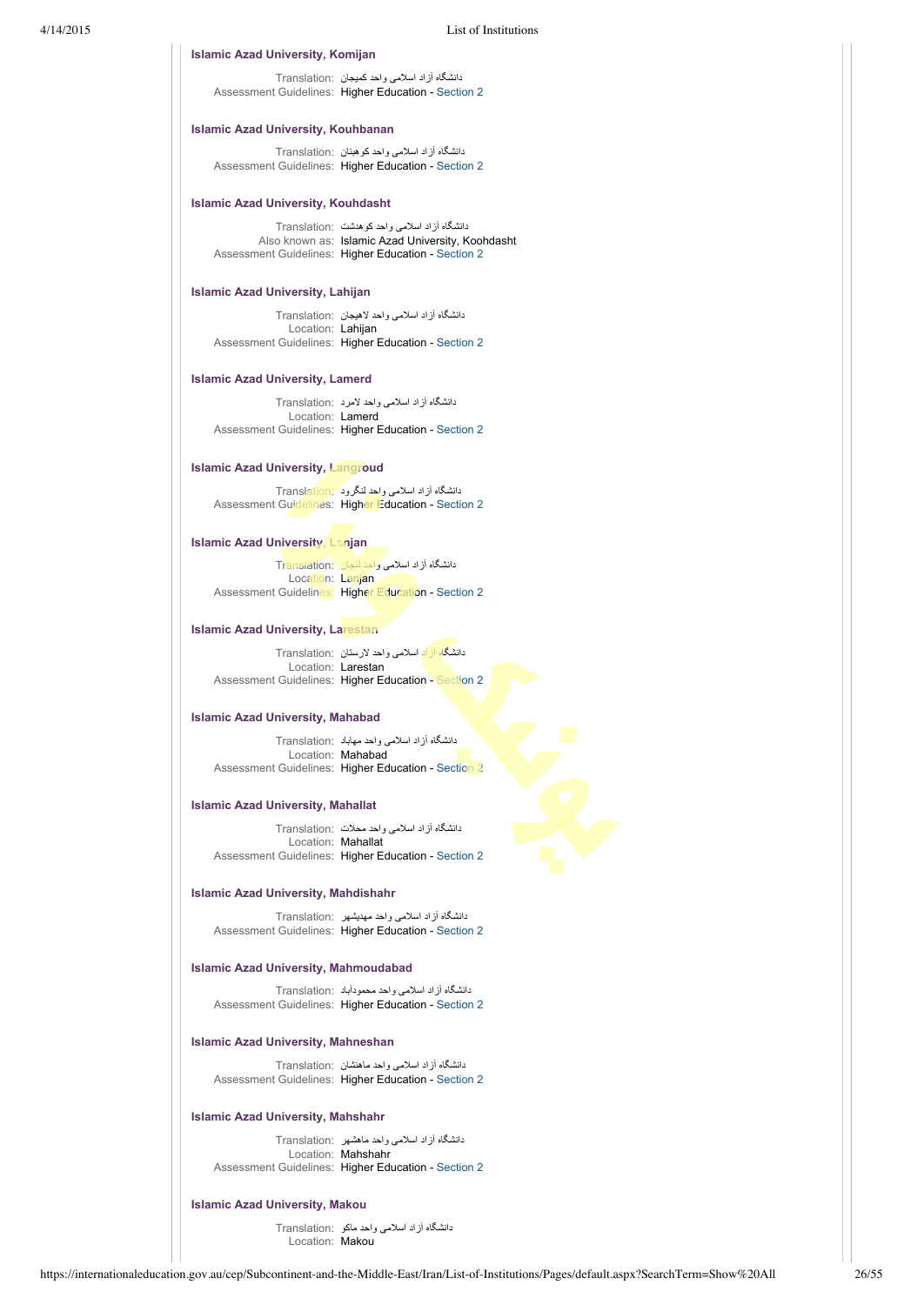Assessment Guidelines: Higher Education - [Section 2](https://internationaleducation.gov.au/cep/Subcontinent-and-the-Middle-East/Iran/Assessment-Guidelines/Pages/HigherEd-S2-Default.aspx)

### **Islamic Azad University, Malard**

دانشگاه آزاد اسلامی واحد ملارد :Translation Location: Malayer Assessment Guidelines: Higher Education - [Section 2](https://internationaleducation.gov.au/cep/Subcontinent-and-the-Middle-East/Iran/Assessment-Guidelines/Pages/HigherEd-S2-Default.aspx)

# **Islamic Azad University, Malayer**

دانشگاه آزاد اسلامی واحد ملاير :Translation Location: Malayer Assessment Guidelines: Higher Education - [Section 2](https://internationaleducation.gov.au/cep/Subcontinent-and-the-Middle-East/Iran/Assessment-Guidelines/Pages/HigherEd-S2-Default.aspx)

### **Islamic Azad University, Malekan**

دانشگاه آزاد اسلامی واحد ملکان :Translation Location: Malayer Assessment Guidelines: Higher Education - [Section 2](https://internationaleducation.gov.au/cep/Subcontinent-and-the-Middle-East/Iran/Assessment-Guidelines/Pages/HigherEd-S2-Default.aspx)

### **Islamic Azad University, Mamaghan**

دانشگاه آزاد اسلامی واحد ممقان :Translation Location: Mamaghan Assessment Guidelines: Higher Education - [Section 2](https://internationaleducation.gov.au/cep/Subcontinent-and-the-Middle-East/Iran/Assessment-Guidelines/Pages/HigherEd-S2-Default.aspx)

# **Islamic Azad University, Maragheh**

دانشگاه آزاد اسلامی واحد مراغه :Translation Location: Maragheh Assessment Guidelines: Higher Education - [Section 2](https://internationaleducation.gov.au/cep/Subcontinent-and-the-Middle-East/Iran/Assessment-Guidelines/Pages/HigherEd-S2-Default.aspx)

# **Islamic Azad University, Marand**

دانشگاه آزاد اسلامی واحد مرند :Translation Location: Marand Assessment Guidelines: Higher Education - [Section 2](https://internationaleducation.gov.au/cep/Subcontinent-and-the-Middle-East/Iran/Assessment-Guidelines/Pages/HigherEd-S2-Default.aspx)

### **Islamic Azad University, Marivan**

دانشگاه آزاد اسلامی واحد مريوان :Translation Location: Malayer Assessment Guidelines: Higher Education - [Section 2](https://internationaleducation.gov.au/cep/Subcontinent-and-the-Middle-East/Iran/Assessment-Guidelines/Pages/HigherEd-S2-Default.aspx)

### **Islamic Azad University, Marvdasht**

دانشگاه آزاد اسلامی واحد مرودشت :Translation Location: Marvdasht Assessment Guidelines: Higher Education - [Section 2](https://internationaleducation.gov.au/cep/Subcontinent-and-the-Middle-East/Iran/Assessment-Guidelines/Pages/HigherEd-S2-Default.aspx)

### **Islamic Azad University, Masal**

دانشگاه آزاد اسلامی واحد ماسال :Translation Assessment Guidelines: Higher Education - [Section 2](https://internationaleducation.gov.au/cep/Subcontinent-and-the-Middle-East/Iran/Assessment-Guidelines/Pages/HigherEd-S2-Default.aspx)

### **Islamic Azad University, Mashhad**

دانشگاه آزاد اسلامی واحد مشهد :Translation Location: Mashhad Assessment Guidelines: Higher Education - [Section 1](https://internationaleducation.gov.au/cep/Subcontinent-and-the-Middle-East/Iran/Assessment-Guidelines/Pages/HigherEd-S1-Default.aspx)

### **Islamic Azad University, Masjedsoleiman**

دانشگاه آزاد اسلامی واحد مسجدسليمان :Translation Location: Masjedsoleiman Assessment Guidelines: Higher Education - [Section 2](https://internationaleducation.gov.au/cep/Subcontinent-and-the-Middle-East/Iran/Assessment-Guidelines/Pages/HigherEd-S2-Default.aspx)

### **Islamic Azad University, Maybod**

دانشگاه آزاد اسلامی واحد ميبد :Translation Also known as: Islamic Azad University, Meybod Location: Maybod Assessment Guidelines: Higher Education - [Section 2](https://internationaleducation.gov.au/cep/Subcontinent-and-the-Middle-East/Iran/Assessment-Guidelines/Pages/HigherEd-S2-Default.aspx)

### **Islamic Azad University, Medical Branch, Tehran**

دانشگاه آزاد اسلامی واحد واحد علوم پزشکی تهران :Translation Comments: Private institution, located in Tehran, founded in 1985 Location: Tehran Assessment Guidelines: Higher Education - [Section 1](https://internationaleducation.gov.au/cep/Subcontinent-and-the-Middle-East/Iran/Assessment-Guidelines/Pages/HigherEd-S1-Default.aspx)

### **Islamic Azad University, Mehriz**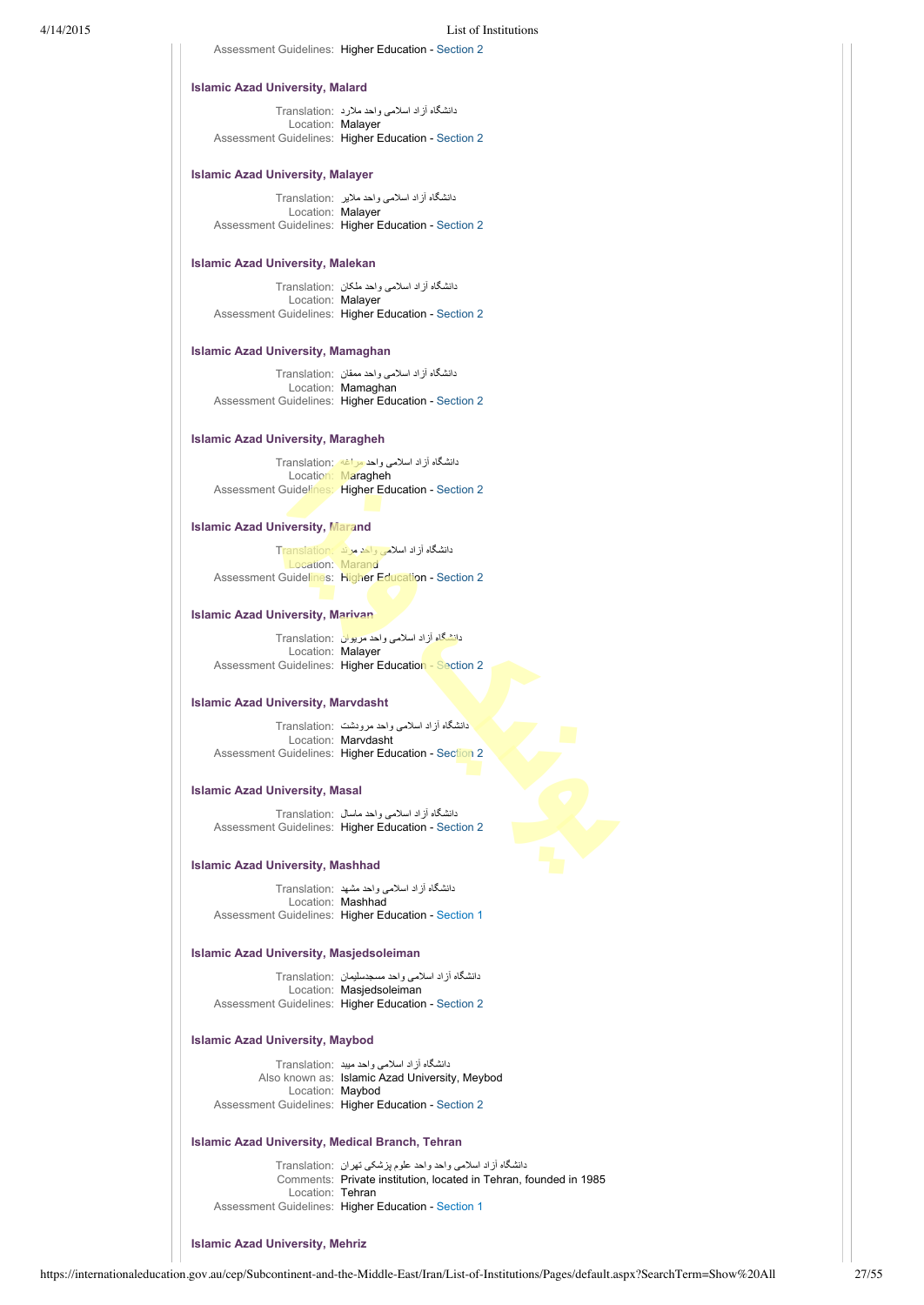| 4/14/2015 |                                              | <b>List of Institutions</b>                                             |
|-----------|----------------------------------------------|-------------------------------------------------------------------------|
|           |                                              | دانشگاه آز اد اسلامی و احد مهریز Translation:                           |
|           | Location: Mehriz                             |                                                                         |
|           |                                              | Assessment Guidelines: Higher Education - Section 2                     |
|           | <b>Islamic Azad University, Meshkinshahr</b> |                                                                         |
|           |                                              | دانشگاه آز اد اسلامی و احد مشکین شهر Franslation:                       |
|           |                                              | Location: Meshkinshahr                                                  |
|           |                                              | Assessment Guidelines: Higher Education - Section 2                     |
|           | <b>Islamic Azad University, Meymeh</b>       |                                                                         |
|           |                                              | دانشگاه آز اد اسلامی و احد میمه :Translation                            |
|           |                                              | Also known as: Islamic Azad University, Meimeh                          |
|           | Location: Meymeh                             |                                                                         |
|           |                                              | Assessment Guidelines: Higher Education - Section 2                     |
|           | <b>Islamic Azad University, Miandoab</b>     |                                                                         |
|           |                                              |                                                                         |
|           |                                              | دانشگاه آز اد اسلامی و احد میاندو آب   :Translation                     |
|           |                                              | Also known as: Islamic Azad University, Miyandoab<br>Location: Miandoab |
|           |                                              |                                                                         |
|           |                                              | Assessment Guidelines: Higher Education - Section 2                     |
|           | <b>Islamic Azad University, Mianeh</b>       |                                                                         |
|           |                                              | دانشگاه آز اد اسلامی واحد میانه :Translation                            |
|           |                                              |                                                                         |

Location: Mianeh Assessment Guidelines: Higher Education - [Section 2](https://internationaleducation.gov.au/cep/Subcontinent-and-the-Middle-East/Iran/Assessment-Guidelines/Pages/HigherEd-S2-Default.aspx)

# **Islamic Azad University, Minab**

دانشگاه آزاد اسلامی واحد ميناب :Translation Location: Malayer Assessment Guidelines: Higher Education - [Section 2](https://internationaleducation.gov.au/cep/Subcontinent-and-the-Middle-East/Iran/Assessment-Guidelines/Pages/HigherEd-S2-Default.aspx)

# **Islamic Azad University, Minalo**

Assessment Guidelines: Higher Education - [Section 2](https://internationaleducation.gov.au/cep/Subcontinent-and-the-Middle-East/Iran/Assessment-Guidelines/Pages/HigherEd-S2-Default.aspx)

# **Islamic Azad University, Minoudasht**

دانشگاه آزاد اسلامی واحد مينودشت :Translation Location: Minoudasht Assessment Guidelines: Higher Education - [Section 2](https://internationaleducation.gov.au/cep/Subcontinent-and-the-Middle-East/Iran/Assessment-Guidelines/Pages/HigherEd-S2-Default.aspx)

# **Islamic Azad University, Mobarakeh**

دانشگاه آزاد اسلامی واحد مباركه :Translation Location: Mobarakeh Assessment Guidelines: Higher Education - [Section 2](https://internationaleducation.gov.au/cep/Subcontinent-and-the-Middle-East/Iran/Assessment-Guidelines/Pages/HigherEd-S2-Default.aspx)

# **Islamic Azad University, Mohajeran**

دانشگاه آزاد اسلامی واحد مهاجران :Translation Assessment Guidelines: Higher Education - [Section 2](https://internationaleducation.gov.au/cep/Subcontinent-and-the-Middle-East/Iran/Assessment-Guidelines/Pages/HigherEd-S2-Default.aspx)

### **Islamic Azad University, Naein**

دانشگاه آزاد اسلامی واحد نايين :Translation Also known as: Islamic Azad University, Naeen Location: Naein Assessment Guidelines: Higher Education - [Section 2](https://internationaleducation.gov.au/cep/Subcontinent-and-the-Middle-East/Iran/Assessment-Guidelines/Pages/HigherEd-S2-Default.aspx)

# **Islamic Azad University, Naghadeh**

دانشگاه آزاد اسلامی واحد نقده :Translation Location: Naghadeh Assessment Guidelines: Higher Education - [Section 2](https://internationaleducation.gov.au/cep/Subcontinent-and-the-Middle-East/Iran/Assessment-Guidelines/Pages/HigherEd-S2-Default.aspx)

# **Islamic Azad University, Najafabad**

دانشگاه آزاد اسلامی واحد نجف آباد :Translation Location: Najafabad Assessment Guidelines: Higher Education - [Section 1](https://internationaleducation.gov.au/cep/Subcontinent-and-the-Middle-East/Iran/Assessment-Guidelines/Pages/HigherEd-S1-Default.aspx)

### **Islamic Azad University, Naragh**

دانشگاه آزاد اسلامی واحد نراق :Translation Location: Naragh Assessment Guidelines: Higher Education - [Section 2](https://internationaleducation.gov.au/cep/Subcontinent-and-the-Middle-East/Iran/Assessment-Guidelines/Pages/HigherEd-S2-Default.aspx)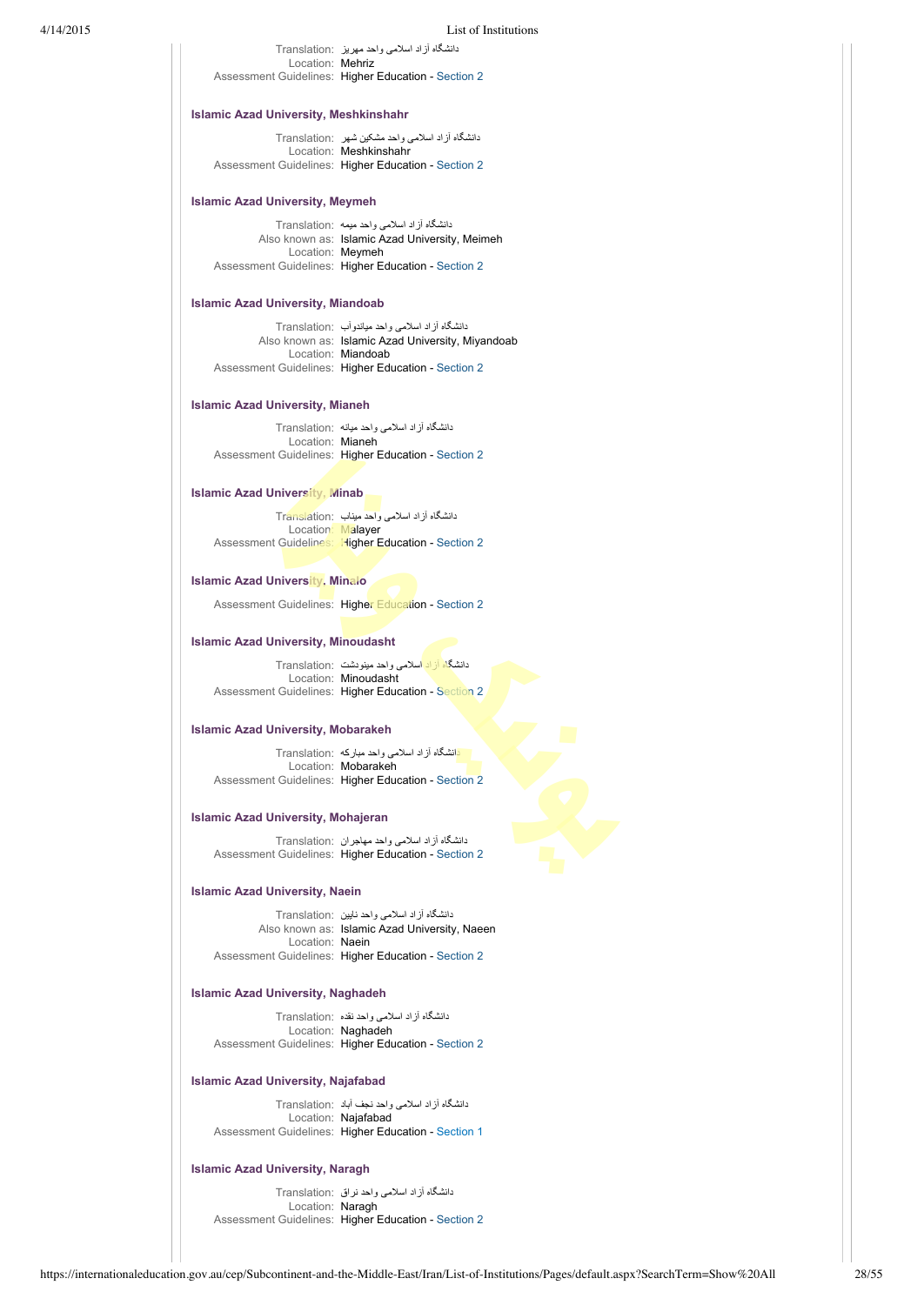دانشگاه آزاد اسلامی واحد نطنز :Translation Location: Natanz Assessment Guidelines: Higher Education - [Section 2](https://internationaleducation.gov.au/cep/Subcontinent-and-the-Middle-East/Iran/Assessment-Guidelines/Pages/HigherEd-S2-Default.aspx) **Islamic Azad University, Natanz**

### **Islamic Azad University, Neka**

دانشگاه آزاد اسلامی واحد نكا :Translation Location: Neka Assessment Guidelines: Higher Education - [Section 2](https://internationaleducation.gov.au/cep/Subcontinent-and-the-Middle-East/Iran/Assessment-Guidelines/Pages/HigherEd-S2-Default.aspx)

### **Islamic Azad University, Nekshahr**

دانشگاه آزاد اسلامی واحد نيكشهر :Translation Assessment Guidelines: Higher Education - [Section 2](https://internationaleducation.gov.au/cep/Subcontinent-and-the-Middle-East/Iran/Assessment-Guidelines/Pages/HigherEd-S2-Default.aspx)

### **Islamic Azad University, Neyreez**

دانشگاه آزاد اسلامی واحد ني ريز :Translation Also known as: Islamic Azad University, Neiriz Location: Neyreez Assessment Guidelines: Higher Education - [Section 2](https://internationaleducation.gov.au/cep/Subcontinent-and-the-Middle-East/Iran/Assessment-Guidelines/Pages/HigherEd-S2-Default.aspx)

### **Islamic Azad University, Neyshabur**

دانشگاه آزاد اسلامی واحد نيشابور :Translation Also known as: Islamic Azad University, Neishaboor Location: Neyshabur Assessment Guidelines: Higher Education - [Section 2](https://internationaleducation.gov.au/cep/Subcontinent-and-the-Middle-East/Iran/Assessment-Guidelines/Pages/HigherEd-S2-Default.aspx)

### **Islamic Azad University, Noor**

دانشگاه آزاد اسلامی واحد نور :Translation Location: Noor Assessment Guidelines: Higher Education - [Section 2](https://internationaleducation.gov.au/cep/Subcontinent-and-the-Middle-East/Iran/Assessment-Guidelines/Pages/HigherEd-S2-Default.aspx)

### **Islamic Azad University, North Tehran**

دانشگاه آزاد اسلامی واحد تهران شمال :Translation Location: Tehran Assessment Guidelines: Higher Education - [Section 1](https://internationaleducation.gov.au/cep/Subcontinent-and-the-Middle-East/Iran/Assessment-Guidelines/Pages/HigherEd-S1-Default.aspx)

# **Islamic Azad University, Noshahr and Chaloos**

دانشگاه آزاد اسلامی واحد نوشهر :Translation Also known as: Islamic Azad University, Nowshahr and Chalous Location: Noshahr Assessment Guidelines: Higher Education - [Section 2](https://internationaleducation.gov.au/cep/Subcontinent-and-the-Middle-East/Iran/Assessment-Guidelines/Pages/HigherEd-S2-Default.aspx)

### **Islamic Azad University, Nourabad Mamasani**

دانشگاه آزاد اسلامی واحد نورآباد ممسنی :Translation Location: Nourabad Assessment Guidelines: Higher Education - [Section 2](https://internationaleducation.gov.au/cep/Subcontinent-and-the-Middle-East/Iran/Assessment-Guidelines/Pages/HigherEd-S2-Default.aspx)

### **Islamic Azad University, Omidieh**

دانشگاه آزاد اسلامی واحد اميديه :Translation Location: Omidieh Assessment Guidelines: Higher Education - [Section 2](https://internationaleducation.gov.au/cep/Subcontinent-and-the-Middle-East/Iran/Assessment-Guidelines/Pages/HigherEd-S2-Default.aspx)

# **Islamic Azad University, Orumieh**

دانشگاه آزاد اسلامی واحد اروميه :Translation Also known as: Islamic Azad University, Oroomieh, Islamic Azad University, Urmia Location: Orumieh Assessment Guidelines: Higher Education - [Section 2](https://internationaleducation.gov.au/cep/Subcontinent-and-the-Middle-East/Iran/Assessment-Guidelines/Pages/HigherEd-S2-Default.aspx)

# **Islamic Azad University, Osku**

دانشگاه آزاد اسلامی واحد اسکو :Translation Also known as: Islamic Azad University, Oskou Assessment Guidelines: Higher Education - [Section 2](https://internationaleducation.gov.au/cep/Subcontinent-and-the-Middle-East/Iran/Assessment-Guidelines/Pages/HigherEd-S2-Default.aspx)

# **Islamic Azad University, Parand**

دانشگاه آزاد اسلامی واحد پرند :Translation Location: Parand Assessment Guidelines: Higher Education - [Section 2](https://internationaleducation.gov.au/cep/Subcontinent-and-the-Middle-East/Iran/Assessment-Guidelines/Pages/HigherEd-S2-Default.aspx)

**Islamic Azad University, Pardis**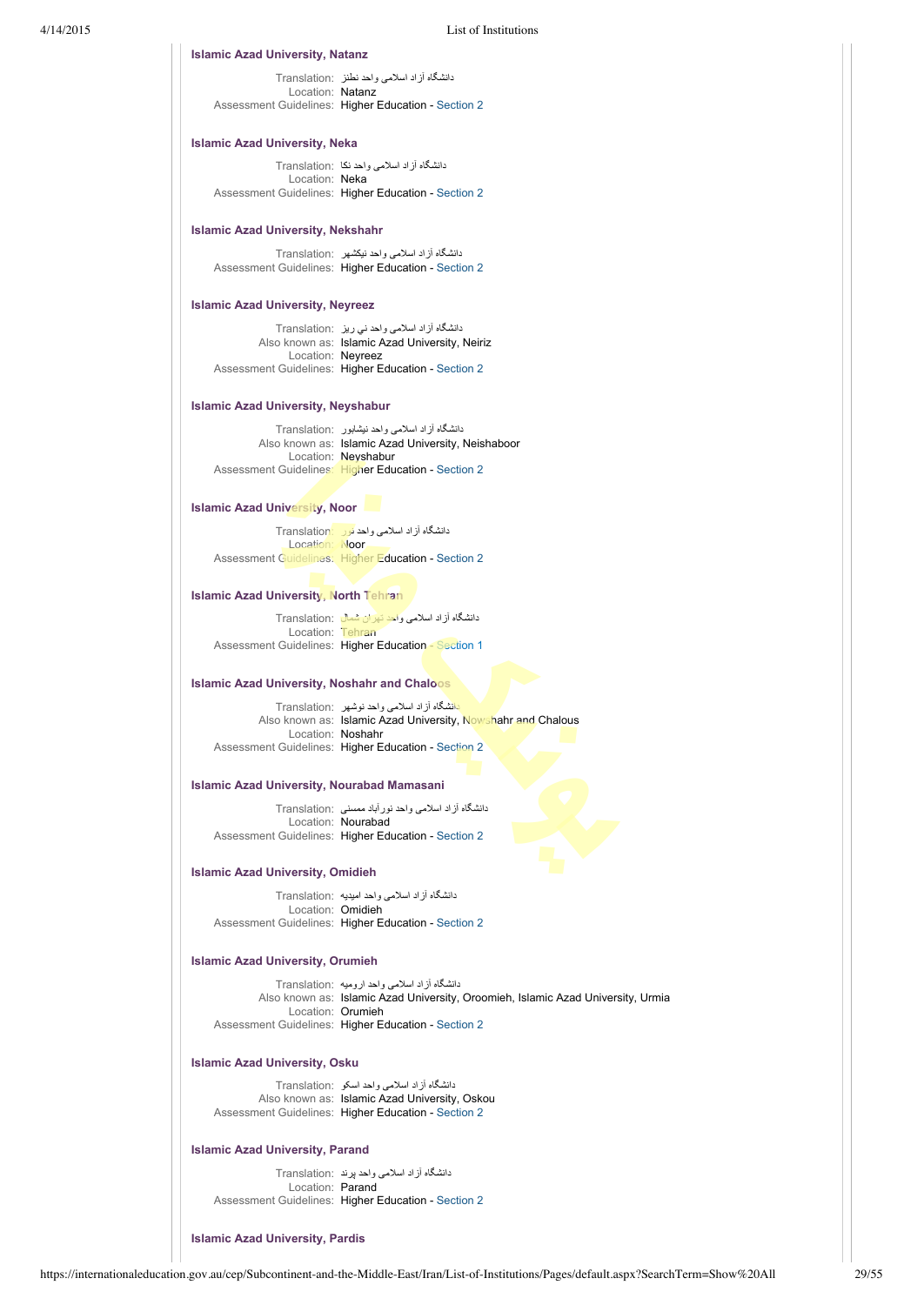|                                                 | List of Institutions                                                                                                                                                                 |
|-------------------------------------------------|--------------------------------------------------------------------------------------------------------------------------------------------------------------------------------------|
|                                                 | دانشگاه از اد اسلامی واحد پردیس   :Translation<br>Assessment Guidelines: Higher Education - Section 2                                                                                |
| <b>Islamic Azad University, Parsabad Moghan</b> |                                                                                                                                                                                      |
|                                                 | دانشگاه از اد اسلامی واحد پارس اباد مغان  :Translation<br>Location: Parsabad Moghan<br>Assessment Guidelines: Higher Education - Section 2                                           |
| <b>Islamic Azad University, Parsian</b>         |                                                                                                                                                                                      |
|                                                 | دانشگاه از اد اسلامی واحد پارسیان   :Translation<br>Assessment Guidelines: Higher Education - Section 2                                                                              |
|                                                 | <b>Islamic Azad University, Pharmacology Branch, Tehran</b>                                                                                                                          |
|                                                 | دانشگاه از اد اسلامی واحد علوم دارویی   :Translation<br>Also known as: Islamic Azad University, Pharmaceutical Science                                                               |
| Location: Tehran                                | Assessment Guidelines: Higher Education - Section 1                                                                                                                                  |
| <b>Islamic Azad University, Qazvin</b>          |                                                                                                                                                                                      |
|                                                 | دانشگاه آزاد اسلامی واحد قزوین  :Translation<br>Also known as: Islamic Azad University, Ghazvin<br>Location: Ghazvin (Qazvin)<br>Assessment Guidelines: Higher Education - Section 2 |
| <b>Islamic Azad University, Com</b>             |                                                                                                                                                                                      |
|                                                 | دانشگاه أزاد اسلامی واحد قم Translation:<br>Also known as: Islamic Azad University, Ghom                                                                                             |
| Location: Qom                                   | Assessment Guidelines: Higher Education - Section 2                                                                                                                                  |
| <b>Islamic Azad University, Rafsanjan</b>       |                                                                                                                                                                                      |
|                                                 | دانشگاه آزاد اسلامی واحد رفسجان Translation:<br>Location: Rafsanjan<br>Assessment Guidelines: Higher Education - Section 2                                                           |
| <b>Islamic Azad University, Ramhormoz</b>       |                                                                                                                                                                                      |
|                                                 | دانشگاه آزاد اسلامی واحد رامهرمز   :Translation<br>Location: Ramhormoz<br>Assessment Guidelines: Higher Education - Section 2                                                        |
| <b>Islamic Azad University, Ramsar</b>          |                                                                                                                                                                                      |
|                                                 | دانشگاه آزاد اسلامی واحد رامسر Translation:<br>Assessment Guidelines: Higher Education - Section 2                                                                                   |
| <b>Islamic Azad University, Rasht</b>           |                                                                                                                                                                                      |
| Location: Rasht                                 | دانشگاه آزاد اسلامی واحد رشت  :Translation                                                                                                                                           |
|                                                 | Assessment Guidelines: Higher Education - Section 2                                                                                                                                  |
| <b>Islamic Azad University, Rashtkhar</b>       |                                                                                                                                                                                      |
|                                                 | دانشگاه از اد اسلامی واحد رشتخوار ۲ranslation:<br>Assessment Guidelines: Higher Education - Section 2                                                                                |
| <b>Islamic Azad University, Region One</b>      |                                                                                                                                                                                      |
|                                                 | دانشگاه آزاد اسلامی واحد منطقه یک Translation:<br>Location: Tehran                                                                                                                   |

# **Islamic Azad University, Roodehen**

دانشگاه آزاد اسلامی واحد رودهن :Translation Location: Roodehen

Also known as: Islamic Azad University, Roudehen Assessment Guidelines: Higher Education - [Section 2](https://internationaleducation.gov.au/cep/Subcontinent-and-the-Middle-East/Iran/Assessment-Guidelines/Pages/HigherEd-S2-Default.aspx)

# **Islamic Azad University, Roudan**

دانشگاه آزاد اسلامی واحد رودان :Translation Location: Roudan Assessment Guidelines: Higher Education - [Section 2](https://internationaleducation.gov.au/cep/Subcontinent-and-the-Middle-East/Iran/Assessment-Guidelines/Pages/HigherEd-S2-Default.aspx)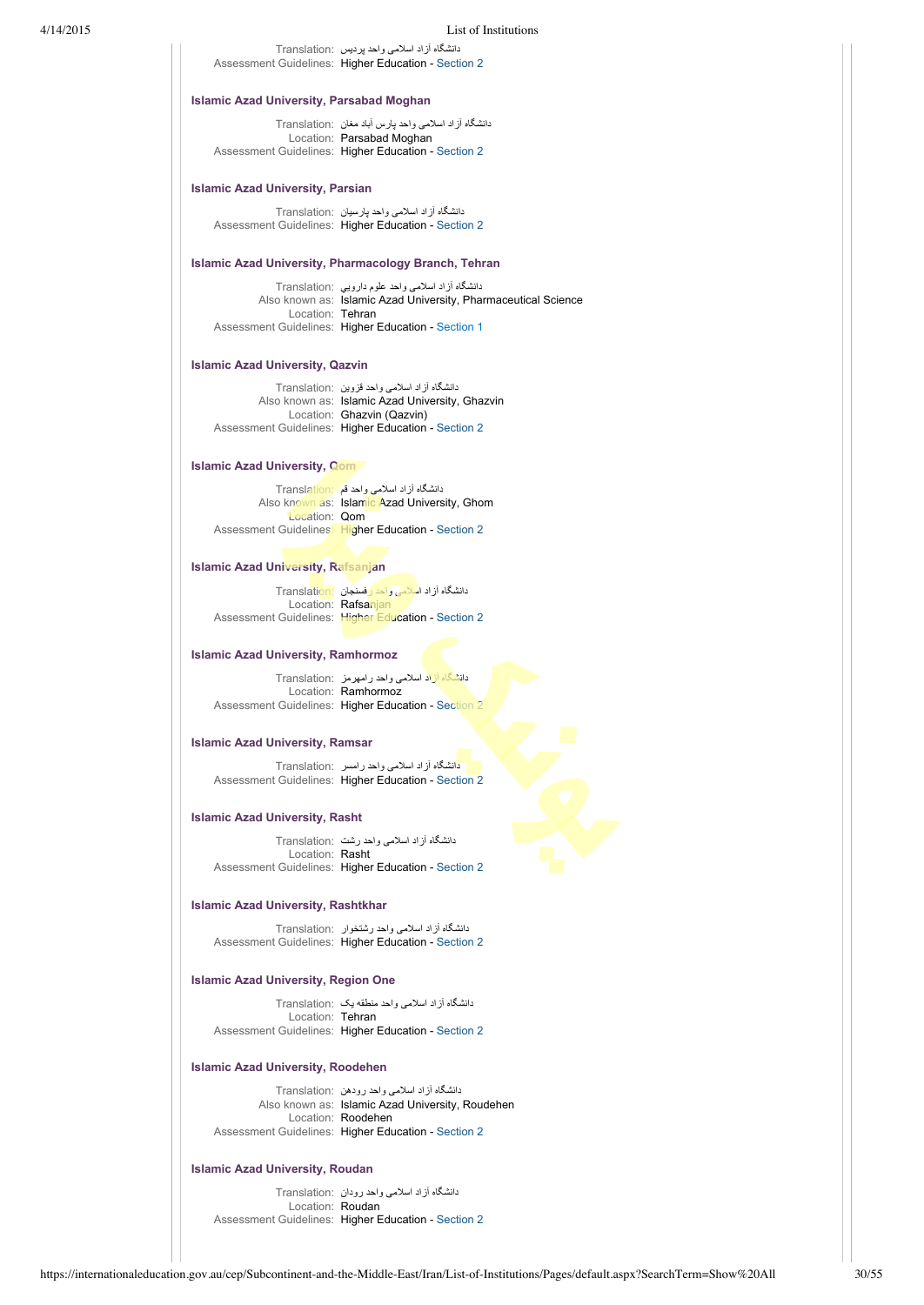### **Islamic Azad University, Roudbar**

دانشگاه آزاد اسلامی واحد رودبار :Translation Location: Roudbar Assessment Guidelines: Higher Education - [Section 2](https://internationaleducation.gov.au/cep/Subcontinent-and-the-Middle-East/Iran/Assessment-Guidelines/Pages/HigherEd-S2-Default.aspx)

# **Islamic Azad University, Roudsar and Amlash**

دانشگاه آزاد اسلامی واحد رودسر و املش :Translation Assessment Guidelines: Higher Education - [Section 2](https://internationaleducation.gov.au/cep/Subcontinent-and-the-Middle-East/Iran/Assessment-Guidelines/Pages/HigherEd-S2-Default.aspx)

### **Islamic Azad University, Sabzevar**

دانشگاه آزاد اسلامی واحد سبزوار :Translation Location: Sabzevar Assessment Guidelines: Higher Education - [Section 2](https://internationaleducation.gov.au/cep/Subcontinent-and-the-Middle-East/Iran/Assessment-Guidelines/Pages/HigherEd-S2-Default.aspx)

### **Islamic Azad University, Safadasht**

دانشگاه آزاد اسلامی واحد صفادشت :Translation Location: Sabzevar Assessment Guidelines: Higher Education - [Section 2](https://internationaleducation.gov.au/cep/Subcontinent-and-the-Middle-East/Iran/Assessment-Guidelines/Pages/HigherEd-S2-Default.aspx)

# **Islamic Azad University, Safashahr**

دانشگاه آزاد اسلامی واحد صفاشهر :Translation Location: Safashahr Assessment Guidelines: Higher Education - [Section 2](https://internationaleducation.gov.au/cep/Subcontinent-and-the-Middle-East/Iran/Assessment-Guidelines/Pages/HigherEd-S2-Default.aspx)

### **Islamic Azad University, Saghez**

دانشگاه آزاد اسلامی واحد سقز :Translation Location: Saghez Assessment Guidelines: Higher Education - [Section 2](https://internationaleducation.gov.au/cep/Subcontinent-and-the-Middle-East/Iran/Assessment-Guidelines/Pages/HigherEd-S2-Default.aspx)

### **Islamic Azad University, Sahneh**

دانشگاه آزاد اسلامی واحد صحنه :Translation Location: Sahneh Assessment Guidelines: Higher Education - [Section 2](https://internationaleducation.gov.au/cep/Subcontinent-and-the-Middle-East/Iran/Assessment-Guidelines/Pages/HigherEd-S2-Default.aspx)

### **Islamic Azad University, Salmas**

دانشگاه آزاد اسلامی واحد سلماس :Translation Location: Salmas Assessment Guidelines: Higher Education - [Section 2](https://internationaleducation.gov.au/cep/Subcontinent-and-the-Middle-East/Iran/Assessment-Guidelines/Pages/HigherEd-S2-Default.aspx)

# **Islamic Azad University, Sanandaj**

دانشگاه آزاد اسلامی واحد سنندج :Translation Location: Sanandaj Assessment Guidelines: Higher Education - [Section 2](https://internationaleducation.gov.au/cep/Subcontinent-and-the-Middle-East/Iran/Assessment-Guidelines/Pages/HigherEd-S2-Default.aspx)

### **Islamic Azad University, Sarab**

دانشگاه آزاد اسلامی واحد سراب :Translation Location: Sarab Assessment Guidelines: Higher Education - [Section 2](https://internationaleducation.gov.au/cep/Subcontinent-and-the-Middle-East/Iran/Assessment-Guidelines/Pages/HigherEd-S2-Default.aspx)

### **Islamic Azad University, Saravan**

دانشگاه آزاد اسلامی واحد سراوان :Translation Assessment Guidelines: Higher Education - [Section 2](https://internationaleducation.gov.au/cep/Subcontinent-and-the-Middle-East/Iran/Assessment-Guidelines/Pages/HigherEd-S2-Default.aspx)

# **Islamic Azad University, Sari**

دانشگاه آزاد اسلامی واحد ساري :Translation Location: Sari Assessment Guidelines: Higher Education - [Section 2](https://internationaleducation.gov.au/cep/Subcontinent-and-the-Middle-East/Iran/Assessment-Guidelines/Pages/HigherEd-S2-Default.aspx)

### **Islamic Azad University, Sarvestan**

دانشگاه آزاد اسلامی واحد سروستان :Translation Location: Sarvestan Assessment Guidelines: Higher Education - [Section 2](https://internationaleducation.gov.au/cep/Subcontinent-and-the-Middle-East/Iran/Assessment-Guidelines/Pages/HigherEd-S2-Default.aspx)

### **Islamic Azad University, Savad-Kooh**

دانشگاه آزاد اسلامی واحد سوادكوه :Translation Location: Savad-Kooh Assessment Guidelines: Higher Education - [Section 2](https://internationaleducation.gov.au/cep/Subcontinent-and-the-Middle-East/Iran/Assessment-Guidelines/Pages/HigherEd-S2-Default.aspx)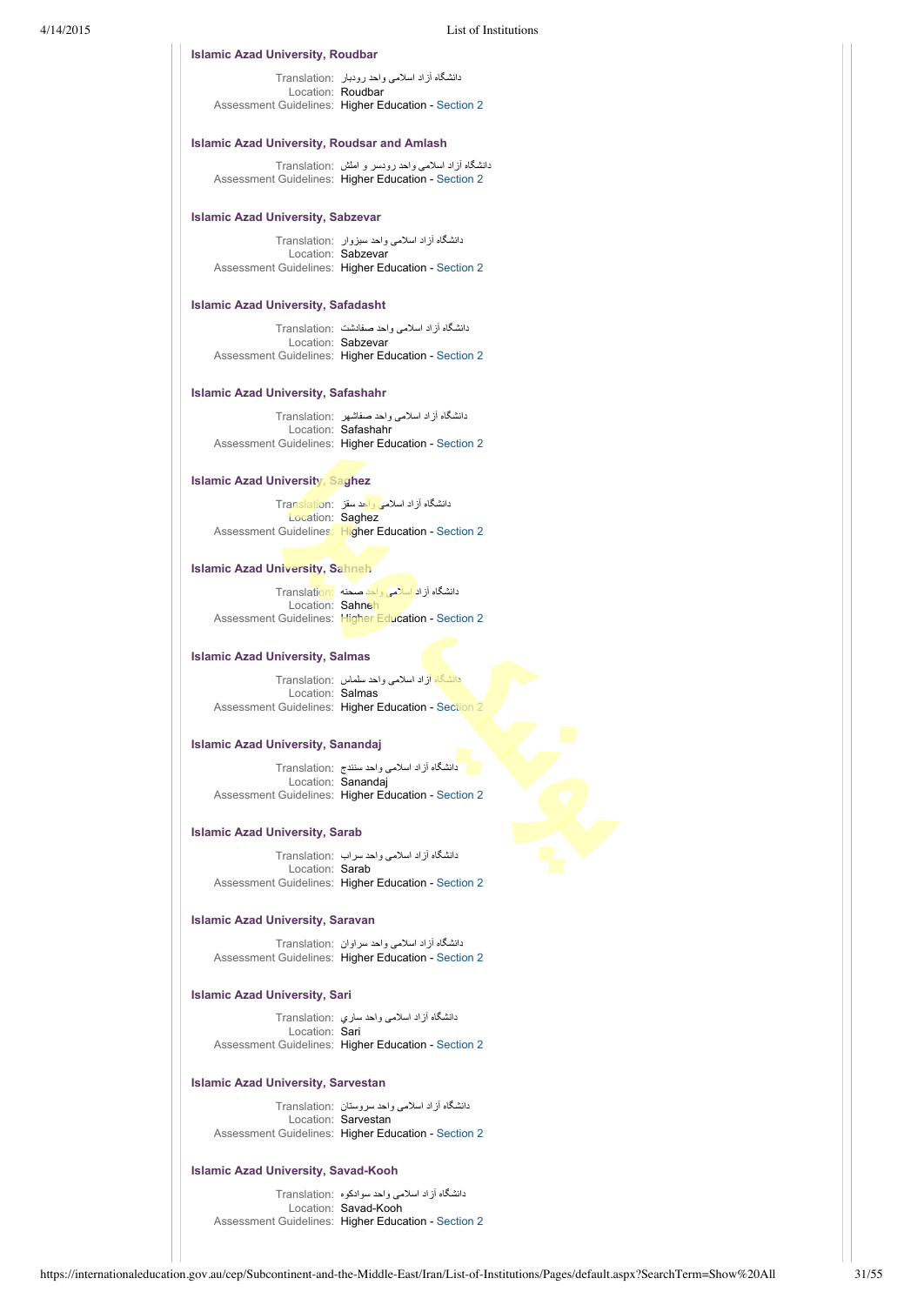| 4/14/2015 |                                                       | List of Institutions                                                                                                                                    |
|-----------|-------------------------------------------------------|---------------------------------------------------------------------------------------------------------------------------------------------------------|
|           | <b>Islamic Azad University, Saveh</b>                 |                                                                                                                                                         |
|           | Location: Saveh                                       | دانشگاه آزاد اسلامی واحد ساوه ۲ranslation:<br>Assessment Guidelines: Higher Education - Section 2                                                       |
|           | <b>Islamic Azad University, Savojbolagh-Hashtgerd</b> |                                                                                                                                                         |
|           |                                                       |                                                                                                                                                         |
|           |                                                       | دانشگاه آزاد اسلامی واحد ساوجبلاغ هشتگرد Translation:<br>Assessment Guidelines: Higher Education - Section 2                                            |
|           |                                                       | <b>Islamic Azad University, Science and Research Branch, Ardabil</b>                                                                                    |
|           | Location: Ardabil                                     | دانشگاه آزاد اسلامی واحد علوم و تحقیقات اردبیل Translation:                                                                                             |
|           |                                                       | Assessment Guidelines: Higher Education - Section 2                                                                                                     |
|           |                                                       | <b>Islamic Azad University, Science and Research Branch, Boroujerd</b>                                                                                  |
|           |                                                       | دانشگاه أزاد اسلامی واحد علوم و تحقیقات بروجرد :Translation<br>Location: Boroujerd                                                                      |
|           |                                                       | Assessment Guidelines: Higher Education - Section 2                                                                                                     |
|           |                                                       | <b>Islamic Azad University, Science and Research Branch, Bushehr</b>                                                                                    |
|           | Location: Bushehr                                     | دانشگاه آز اد اسلامی واحد علوم و تحقیقات بوشهر   :Translation                                                                                           |
|           |                                                       | Assessment Guidelines: Higher Education - Section 2                                                                                                     |
|           |                                                       | <b>Islamic Azad University, Science and Research Branch, Damavand</b>                                                                                   |
|           |                                                       | دانشگاه آزاد اسلامی واحد علوم و تحق <mark>یقات</mark> دماوند  :Translation<br>Location: Damavand<br>Assessment Guidelines: Higher Education - Section 2 |
|           |                                                       | Islamic Azad University, Science and Research Branch, East Azarbaijan                                                                                   |
|           |                                                       | دانشگاه آزاد اسلامی واحد علوم و تحقیقات آذربایجان شرقی Translation:<br>Assessment Guidelines: Higher Education - Section 2                              |
|           |                                                       | <b>Islamic Azad University, Science and Research Branch, Esfahan</b>                                                                                    |
|           |                                                       | دانشگاه آزاد اسلامی واحد علوم و تحقیقات اصفهان Translation:                                                                                             |
|           | Location: Esfahan                                     | Assessment Guidelines: Higher Education - Section 2                                                                                                     |
|           |                                                       | <b>Islamic Azad University, Science and Research Branch, Fars</b>                                                                                       |
|           | Location: Fars                                        | دانشگاه آزاد اسلامی واحد علوم و تحقیقات فارس Translation:                                                                                               |
|           |                                                       | Assessment Guidelines: Higher Education - Section 2                                                                                                     |
|           |                                                       | <b>Islamic Azad University, Science and Research Branch, Gilan</b>                                                                                      |
|           |                                                       | دانشگاه آز اد اسلامی واحد علوم و تحقیقات گیلان  :Translation<br>Also known as: Islamic Azad University, Science and Research Branch, Guilan             |
|           | Location: Gilan                                       | Assessment Guidelines: Higher Education - Section 2                                                                                                     |
|           |                                                       | <b>Islamic Azad University, Science and Research Branch, Golestan</b>                                                                                   |
|           |                                                       | دانشگاه آزاد اسلامی واحد علوم و تحقیقات گلستان  :Translation                                                                                            |
|           |                                                       | Location: Golestan<br>Assessment Guidelines: Higher Education - Section 2                                                                               |
|           |                                                       | <b>Islamic Azad University, Science and Research Branch, Hamedan</b>                                                                                    |
|           |                                                       | دانشگاه آز اد اسلامی واحد علوم و تحقیقات همدان  :Translation<br>Location: Hamedan                                                                       |
|           |                                                       | Assessment Guidelines: Higher Education - Section 2                                                                                                     |
|           |                                                       | <b>Islamic Azad University, Science and Research Branch, Hormozgan</b>                                                                                  |
|           |                                                       | دانشگاه آزاد اسلامی واحد علوم و تحقیقات هرمزگان Translation:<br>Location: Hormozgan<br>Assessment Guidelines: Higher Education - Section 2              |
|           |                                                       | Islamic Azad University, Science and Research Branch, Ilam                                                                                              |

دانشگاه آزاد اسلامی واحد علوم و تحقيقات ايلام :Translation Location: Ilam Assessment Guidelines: Higher Education - [Section 2](https://internationaleducation.gov.au/cep/Subcontinent-and-the-Middle-East/Iran/Assessment-Guidelines/Pages/HigherEd-S2-Default.aspx)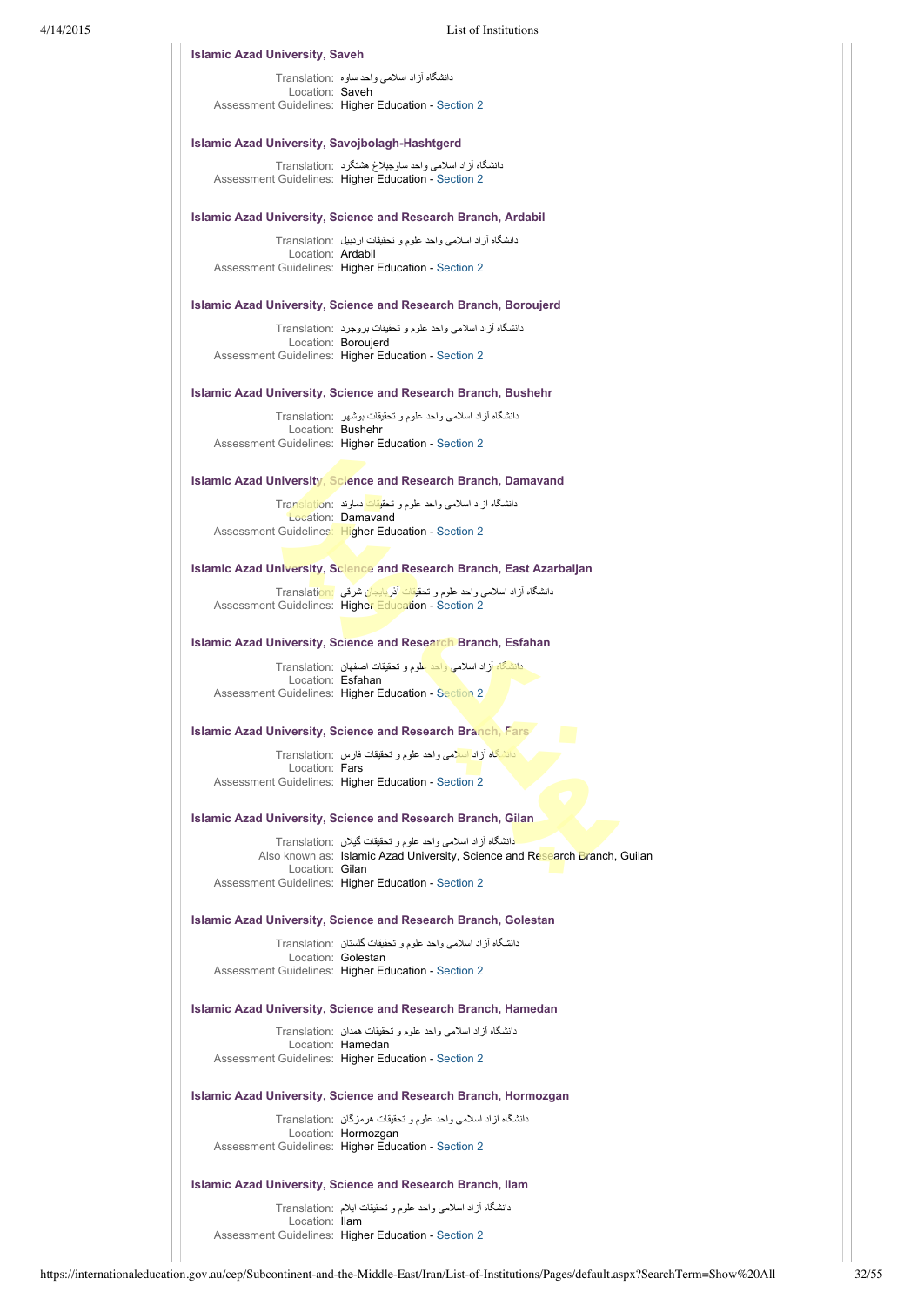|                       | List of Institutions                                                                      |
|-----------------------|-------------------------------------------------------------------------------------------|
|                       | <b>Islamic Azad University, Science and Research Branch, Kerman</b>                       |
| Location: Kerman      | دانشگاه آز اد اسلامی واحد علوم و تحقیقات کر مان  :Translation                             |
|                       | Assessment Guidelines: Higher Education - Section 2                                       |
|                       | <b>Islamic Azad University, Science and Research Branch, Kermanshah</b>                   |
|                       | دانشگاه آز اد اسلامی و احد علوم و تحقیقات کر مانشاه  :Translation<br>Location: Kermanshah |
|                       | Assessment Guidelines: Higher Education - Section 2                                       |
|                       | Islamic Azad University, Science and Research Branch, Khorasan-e-Razavi                   |
|                       | دانشگاه آزاد اسلامی واحد علوم و تحقیقات خراسان رضوی Translation:<br>Location: Neyshabur   |
|                       | Assessment Guidelines: Higher Education - Section 2                                       |
|                       | <b>Islamic Azad University, Science and Research Branch, Khouzestan</b>                   |
|                       | دانشگاه آزاد اسلامی واحد علوم و تحقیقات خوزستان :Translation                              |
|                       | Location: Khouzestan<br>Assessment Guidelines: Higher Education - Section 2               |
|                       | <b>Islamic Azad University, Science and Research Branch, Kordestan</b>                    |
|                       | دانشگاه آزاد اسلامی واحد علوم و تحقیقات کردستان  :Translation                             |
|                       | Location: Kordestan<br>Assessment Guidelines: Higher Education - Section 2                |
|                       | <b>Islamic Azad University, Science and Research Branch, Lorestan</b>                     |
|                       | دانشگاه آزاد اسلامی واحد علوم و تحقیقات لرستان  :Translation                              |
|                       | Location: Lorestan<br>Assessment Guidelines: Higher Education - Section 2                 |
|                       | <b>Islamic Azad University, Science and Research Branch, Markazi</b>                      |
|                       | دانشگاه آزاد اسلامی واحد علوم و تحقیقات مرکزی Translation:                                |
| Location: <b>Arak</b> | Assessment Guidelines: Higher Education - Section 2                                       |
|                       | <b>Islamic Azad University, Science and Research Branch, Mazandaran</b>                   |
|                       | دانشگاه آزاد اسلامی واحد علوم و تحقیقات مازندران ۲ranslation:                             |
|                       | Location: Mazandaran<br>Assessment Guidelines: Higher Education - Section 2               |
|                       | <b>Islamic Azad University, Science and Research Branch, Qazvin</b>                       |
|                       | دانشگاه آزاد اسلامی واحد علوم و تحقیقات قزوین Translation:                                |
|                       | Location: Ghazvin (Qazvin)<br>Assessment Guidelines: Higher Education - Section 2         |
|                       | <b>Islamic Azad University, Science and Research Branch, Qom</b>                          |
|                       | دانشگاه أزاد اسلامی واحد علوم و تحقیقات قع  :Translation                                  |
| Location: Qom         | Assessment Guidelines: Higher Education - Section 2                                       |
|                       | <b>Islamic Azad University, Science and Research Branch, Saveh</b>                        |
|                       | دانشگاه آزاد اسلامی واحد علوم و تحقیقات ساوه  :Translation                                |
| Location: Saveh       | Assessment Guidelines: Higher Education - Section 2                                       |
|                       | <b>Islamic Azad University, Science and Research Branch, Semnan</b>                       |
|                       | دانشگاه آزاد اسلامی واحد علوم و تحقیقات سمنان  :Translation                               |
|                       | Location: Semnan<br>Assessment Guidelines: Higher Education - Section 2                   |
|                       | <b>Islamic Azad University, Science and Research Branch, Sirjan</b>                       |
|                       | دانشگاه آزاد اسلامی واحد علوم و تحقیقات سیرجان  :Translation                              |
| Location: Sirjan      | Assessment Guidelines: Higher Education - Section 2                                       |
|                       |                                                                                           |

# **Islamic Azad University, Science and Research Branch, Sistan and Baluchestan**

دانشگاه آزاد اسلامی واحد علوم و تحقيقات سيستان و بلوچستان :Translation Also known as: Islamic Azad University, Science and Research Branch, Sistan and Baloochestan Assessment Guidelines: Higher Education - [Section 2](https://internationaleducation.gov.au/cep/Subcontinent-and-the-Middle-East/Iran/Assessment-Guidelines/Pages/HigherEd-S2-Default.aspx)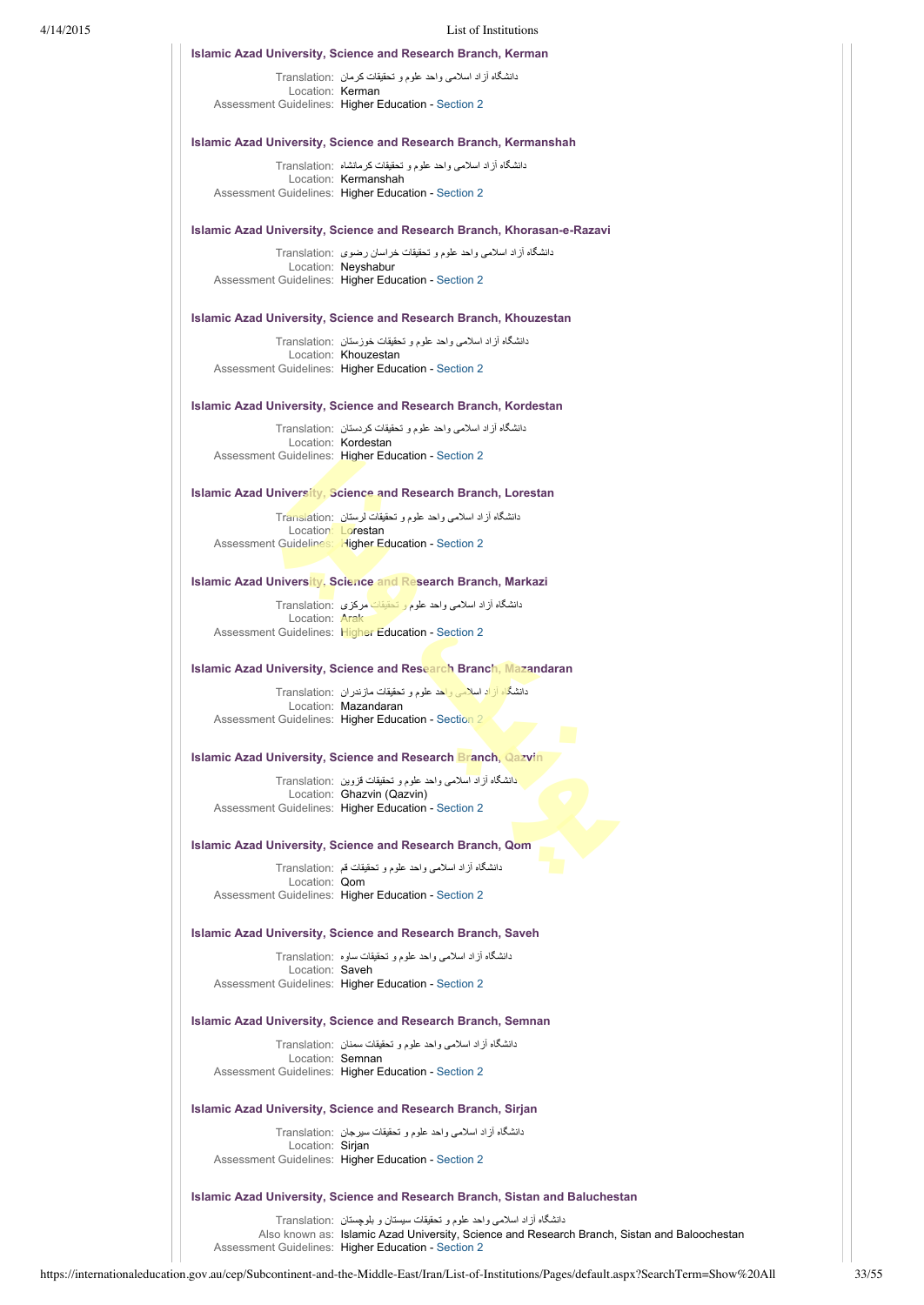# 4/14/2015 List of Institutions

### **Islamic Azad University, Science and Research Branch, Tehran**

دانشگاه آزاد اسلامی واحد علوم و تحقيقات تهران :Translation Formerly known as: Islamic Azad University, Research and Higher Education, Tehran Location: Tehran Assessment Guidelines: Higher Education - [Section 1](https://internationaleducation.gov.au/cep/Subcontinent-and-the-Middle-East/Iran/Assessment-Guidelines/Pages/HigherEd-S1-Default.aspx)

### **Islamic Azad University, Science and Research Branch, West Azarbaijan**

دانشگاه آزاد اسلامی واحد علوم و تحقيقات آذربايجان غربی :Translation Assessment Guidelines: Higher Education - [Section 2](https://internationaleducation.gov.au/cep/Subcontinent-and-the-Middle-East/Iran/Assessment-Guidelines/Pages/HigherEd-S2-Default.aspx)

### **Islamic Azad University, Science and Research Branch, Yazd**

دانشگاه آزاد اسلامی واحد علوم و تحقيقات يزد :Translation Location: Yazd Assessment Guidelines: Higher Education - [Section 2](https://internationaleducation.gov.au/cep/Subcontinent-and-the-Middle-East/Iran/Assessment-Guidelines/Pages/HigherEd-S2-Default.aspx)

# **Islamic Azad University, Science and Research Branch, Zanjan**

دانشگاه آزاد اسلامی واحد علوم و تحقيقات زنجان :Translation Location: Zanjan Assessment Guidelines: Higher Education - [Section 2](https://internationaleducation.gov.au/cep/Subcontinent-and-the-Middle-East/Iran/Assessment-Guidelines/Pages/HigherEd-S2-Default.aspx)

### **Islamic Azad University, Selseleh Delfan**

دانشگاه آزاد اسلامی واحد سلسله :Translation Assessment Guidelines: Higher Education - [Section 2](https://internationaleducation.gov.au/cep/Subcontinent-and-the-Middle-East/Iran/Assessment-Guidelines/Pages/HigherEd-S2-Default.aspx)

# **Islamic Azad University, Semirom**

دانشگاه آزاد اسلامی واحد سميرم :Translation Also known as: Islamic Azad University, Samirom Assessment Guidelines: Higher Education - [Section 2](https://internationaleducation.gov.au/cep/Subcontinent-and-the-Middle-East/Iran/Assessment-Guidelines/Pages/HigherEd-S2-Default.aspx)

### **Islamic Azad University, Semnan**

دانشگاه آزاد اسلامی واحد سمنان :Translation Location: Semnan Assessment Guidelines: Higher Education - [Section 2](https://internationaleducation.gov.au/cep/Subcontinent-and-the-Middle-East/Iran/Assessment-Guidelines/Pages/HigherEd-S2-Default.aspx)

### **Islamic Azad University, Sepidan**

دانشگاه آزاد اسلامی واحد سپيدان :Translation Location: Sepidan Assessment Guidelines: Higher Education - [Section 2](https://internationaleducation.gov.au/cep/Subcontinent-and-the-Middle-East/Iran/Assessment-Guidelines/Pages/HigherEd-S2-Default.aspx)

### **Islamic Azad University, Shabestar**

دانشگاه آزاد اسلامی واحد شبستر :Translation Location: Shabestar Assessment Guidelines: Higher Education - [Section 2](https://internationaleducation.gov.au/cep/Subcontinent-and-the-Middle-East/Iran/Assessment-Guidelines/Pages/HigherEd-S2-Default.aspx)

# **Islamic Azad University, Shadegan**

دانشگاه آزاد اسلامی واحد شادگان :Translation Also known as: Islamic Azad University, Shadgan Assessment Guidelines: Higher Education - [Section 2](https://internationaleducation.gov.au/cep/Subcontinent-and-the-Middle-East/Iran/Assessment-Guidelines/Pages/HigherEd-S2-Default.aspx)

# **Islamic Azad University, Shahindezh**

دانشگاه آزاد اسلامی واحد شاهين دژ :Translation Assessment Guidelines: Higher Education - [Section 2](https://internationaleducation.gov.au/cep/Subcontinent-and-the-Middle-East/Iran/Assessment-Guidelines/Pages/HigherEd-S2-Default.aspx)

### **Islamic Azad University, Shahinshahr**

دانشگاه آزاد اسلامی واحد شاهينشهر :Translation Assessment Guidelines: Higher Education - [Section 2](https://internationaleducation.gov.au/cep/Subcontinent-and-the-Middle-East/Iran/Assessment-Guidelines/Pages/HigherEd-S2-Default.aspx)

### **Islamic Azad University, Shahr-e-Babak**

دانشگاه آزاد اسلامی واحد شهر بابک :Translation Location: Shahr-e-Babak Assessment Guidelines: Higher Education - [Section 2](https://internationaleducation.gov.au/cep/Subcontinent-and-the-Middle-East/Iran/Assessment-Guidelines/Pages/HigherEd-S2-Default.aspx)

### **Islamic Azad University, Shahr-e-Ghods**

دانشگاه آزاد اسلامی واحد شهر قدس :Translation Also known as: Islamic Azad University, Shahr-e-Qods Location: Shahr-e-Ghods Assessment Guidelines: Higher Education - [Section 2](https://internationaleducation.gov.au/cep/Subcontinent-and-the-Middle-East/Iran/Assessment-Guidelines/Pages/HigherEd-S2-Default.aspx)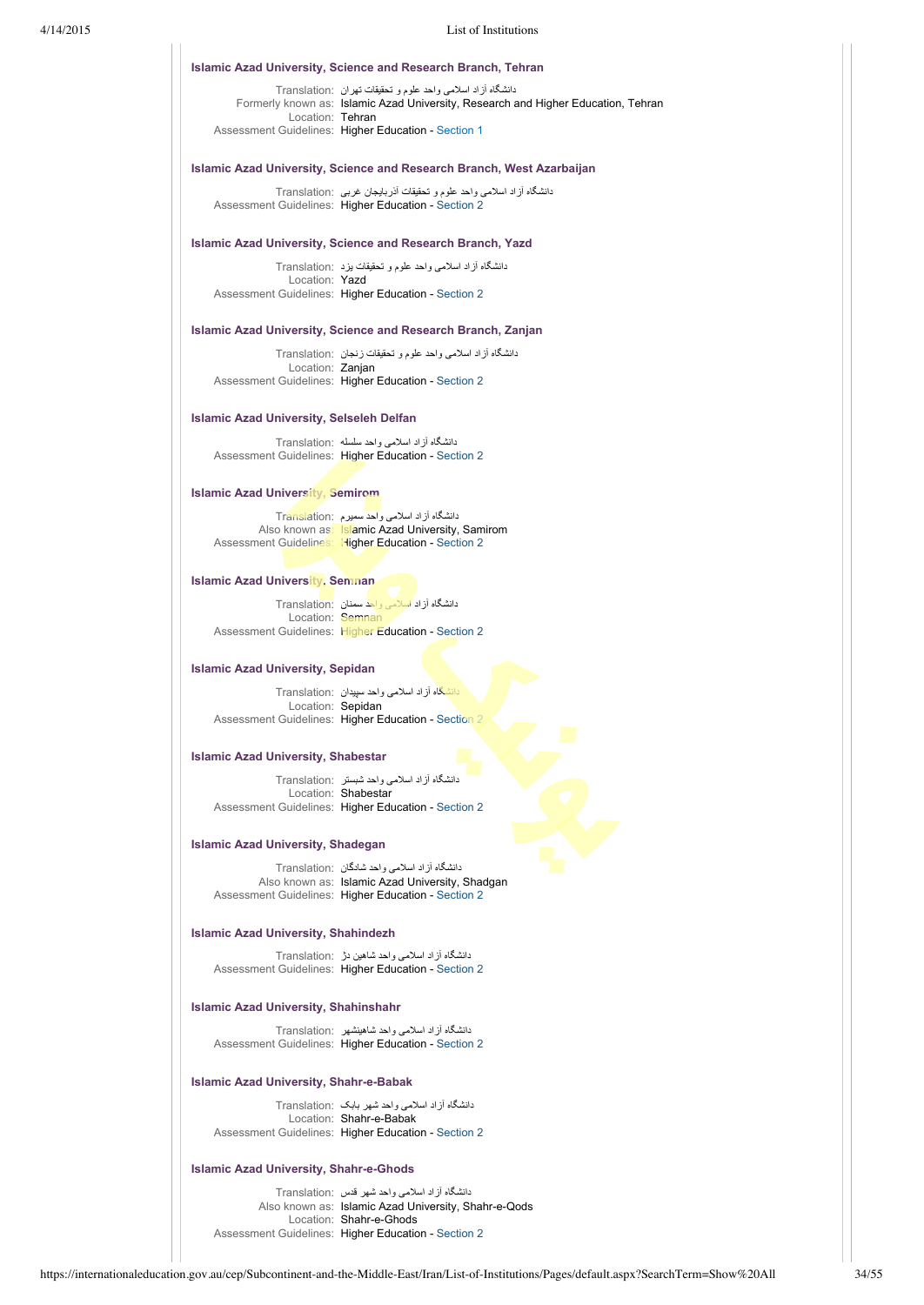# **Islamic Azad University, Shahr-e-Kord**

دانشگاه آزاد اسلامی واحد شهركرد :Translation Also known as: Islamic Azad University, Shahrekord Location: Shahrekord Assessment Guidelines: Higher Education - [Section 2](https://internationaleducation.gov.au/cep/Subcontinent-and-the-Middle-East/Iran/Assessment-Guidelines/Pages/HigherEd-S2-Default.aspx)

### **Islamic Azad University, Shahr-e-Majlesi**

دانشگاه آزاد اسلامی واحد شهرمجلسي :Translation Location: Shahr-e-Majlesi Assessment Guidelines: Higher Education - [Section 2](https://internationaleducation.gov.au/cep/Subcontinent-and-the-Middle-East/Iran/Assessment-Guidelines/Pages/HigherEd-S2-Default.aspx)

# **Islamic Azad University, Shahr-e-Rey**

دانشگاه آزاد اسلامی واحد شهرري :Translation Location: Shahr-e-Rey Assessment Guidelines: Higher Education - [Section 2](https://internationaleducation.gov.au/cep/Subcontinent-and-the-Middle-East/Iran/Assessment-Guidelines/Pages/HigherEd-S2-Default.aspx)

# **Islamic Azad University, Shahreza**

دانشگاه آزاد اسلامی واحد شهرضا :Translation Location: Shahreza Assessment Guidelines: Higher Education - [Section 2](https://internationaleducation.gov.au/cep/Subcontinent-and-the-Middle-East/Iran/Assessment-Guidelines/Pages/HigherEd-S2-Default.aspx)

# **Islamic Azad University, Shahriyar**

دانشگاه آزاد اسلامی واحد شهريار :Translation Assessment Guidelines: Higher Education - [Section 2](https://internationaleducation.gov.au/cep/Subcontinent-and-the-Middle-East/Iran/Assessment-Guidelines/Pages/HigherEd-S2-Default.aspx)

# **Islamic Azad University, Shahrood**

دانشگاه آزاد اسلامی واحد شاهرود :Translation Location: Shahrood Assessment Guidelines: Higher Education - [Section 2](https://internationaleducation.gov.au/cep/Subcontinent-and-the-Middle-East/Iran/Assessment-Guidelines/Pages/HigherEd-S2-Default.aspx)

### **Islamic Azad University, Sharafkhaneh**

دانشگاه آزاد اسلامی واحد شرفخانه :Translation Assessment Guidelines: Higher Education - [Section 2](https://internationaleducation.gov.au/cep/Subcontinent-and-the-Middle-East/Iran/Assessment-Guidelines/Pages/HigherEd-S2-Default.aspx)

### **Islamic Azad University, Shazand**

دانشگاه آزاد اسلامی واحد شازند :Translation Assessment Guidelines: Higher Education - [Section 2](https://internationaleducation.gov.au/cep/Subcontinent-and-the-Middle-East/Iran/Assessment-Guidelines/Pages/HigherEd-S2-Default.aspx)

# **Islamic Azad University, Shiraz**

دانشگاه آزاد اسلامی واحد شيراز :Translation Location: Shiraz Assessment Guidelines: Higher Education - [Section 1](https://internationaleducation.gov.au/cep/Subcontinent-and-the-Middle-East/Iran/Assessment-Guidelines/Pages/HigherEd-S1-Default.aspx)

# **Islamic Azad University, Shirgah**

دانشگاه آزاد اسلامی واحد شيرگاه :Translation Assessment Guidelines: Higher Education - [Section 2](https://internationaleducation.gov.au/cep/Subcontinent-and-the-Middle-East/Iran/Assessment-Guidelines/Pages/HigherEd-S2-Default.aspx)

### **Islamic Azad University, Shirvan**

دانشگاه آزاد اسلامی واحد شيروان :Translation Location: Shirvan Assessment Guidelines: Higher Education - [Section 2](https://internationaleducation.gov.au/cep/Subcontinent-and-the-Middle-East/Iran/Assessment-Guidelines/Pages/HigherEd-S2-Default.aspx)

# **Islamic Azad University, Shushtar**

دانشگاه آزاد اسلامی واحد شوشتر :Translation Also known as: Islamic Azad University, Shooshtar Location: Shushtar Assessment Guidelines: Higher Education - [Section 2](https://internationaleducation.gov.au/cep/Subcontinent-and-the-Middle-East/Iran/Assessment-Guidelines/Pages/HigherEd-S2-Default.aspx)

### **Islamic Azad University, Sirjan**

دانشگاه آزاد اسلامی واحد سيرجان :Translation Location: Sirjan Assessment Guidelines: Higher Education - [Section 2](https://internationaleducation.gov.au/cep/Subcontinent-and-the-Middle-East/Iran/Assessment-Guidelines/Pages/HigherEd-S2-Default.aspx)

### **Islamic Azad University, Siyahkal**

دانشگاه آزاد اسلامی واحد سياهکل :Translation Assessment Guidelines: Higher Education - [Section 2](https://internationaleducation.gov.au/cep/Subcontinent-and-the-Middle-East/Iran/Assessment-Guidelines/Pages/HigherEd-S2-Default.aspx)

### **Islamic Azad University, Sofian**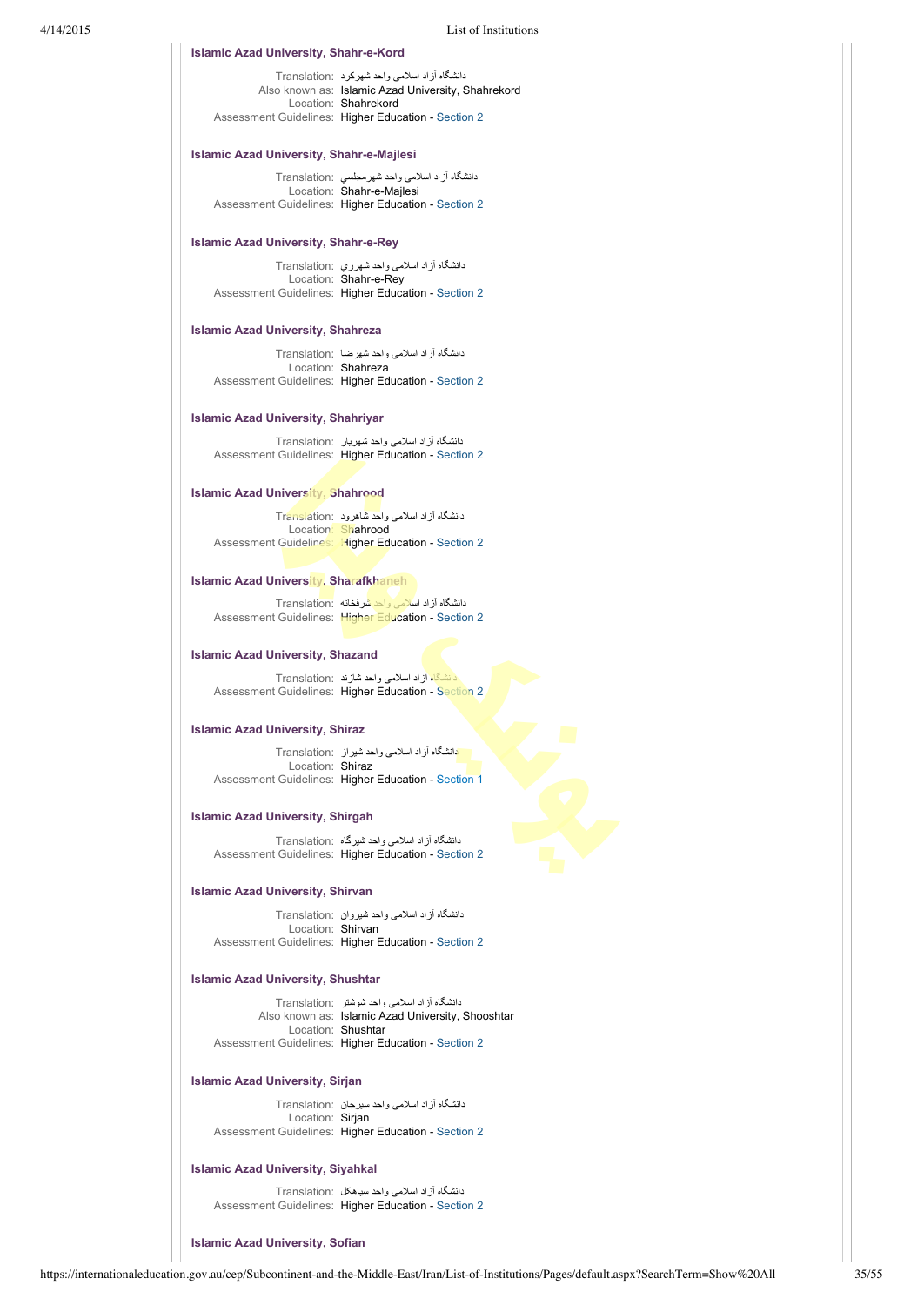### 4/14/2015 List of Institutions

دانشگاه آزاد اسلامی واحد صوفيان :Translation Also known as: Islamic Azad University, Soufian Assessment Guidelines: Higher Education - [Section 2](https://internationaleducation.gov.au/cep/Subcontinent-and-the-Middle-East/Iran/Assessment-Guidelines/Pages/HigherEd-S2-Default.aspx)

### **Islamic Azad University, Songhor and Koliayi**

دانشگاه آزاد اسلامی واحد سنقر و كليايي :Translation Assessment Guidelines: Higher Education - [Section 2](https://internationaleducation.gov.au/cep/Subcontinent-and-the-Middle-East/Iran/Assessment-Guidelines/Pages/HigherEd-S2-Default.aspx)

### **Islamic Azad University, Sousangerd**

دانشگاه آزاد اسلامی واحد سوسنگرد :Translation Location: Sousangerd Assessment Guidelines: Higher Education - [Section 2](https://internationaleducation.gov.au/cep/Subcontinent-and-the-Middle-East/Iran/Assessment-Guidelines/Pages/HigherEd-S2-Default.aspx)

# **Islamic Azad University, South Tehran**

دانشگاه آزاد اسلامی واحد تهران جنوب :Translation Location: Tehran Assessment Guidelines: Higher Education - [Section 1](https://internationaleducation.gov.au/cep/Subcontinent-and-the-Middle-East/Iran/Assessment-Guidelines/Pages/HigherEd-S1-Default.aspx)

### **Islamic Azad University, Tabas**

دانشگاه آزاد اسلامی واحد طبس :Translation Location: Tabas Assessment Guidelines: Higher Education - [Section 2](https://internationaleducation.gov.au/cep/Subcontinent-and-the-Middle-East/Iran/Assessment-Guidelines/Pages/HigherEd-S2-Default.aspx)

### **Islamic Azad University, Tabriz**

دانشگاه آزاد اسلامی واحد تبريز :Translation Location: Tabriz Assessment Guidelines: Higher Education - [Section 1](https://internationaleducation.gov.au/cep/Subcontinent-and-the-Middle-East/Iran/Assessment-Guidelines/Pages/HigherEd-S1-Default.aspx)

# **Islamic Azad University, Tafresh**

دانشگاه آزاد اسلامی واحد تفرش :Translation Location: Tafresh Assessment Guidelines: Higher Education - [Section 2](https://internationaleducation.gov.au/cep/Subcontinent-and-the-Middle-East/Iran/Assessment-Guidelines/Pages/HigherEd-S2-Default.aspx)

# **Islamic Azad University, Taft**

دانشگاه آزاد اسلامی واحد تفت :Translation Location: Taft Assessment Guidelines: Higher Education - [Section 2](https://internationaleducation.gov.au/cep/Subcontinent-and-the-Middle-East/Iran/Assessment-Guidelines/Pages/HigherEd-S2-Default.aspx)

# **Islamic Azad University, Takistan**

دانشگاه آزاد اسلامی واحد تاكستان :Translation Also known as: Islamic Azad University, Takestan Location: Takistan Assessment Guidelines: Higher Education - [Section 2](https://internationaleducation.gov.au/cep/Subcontinent-and-the-Middle-East/Iran/Assessment-Guidelines/Pages/HigherEd-S2-Default.aspx)

### **Islamic Azad University, Talesh**

دانشگاه آزاد اسلامی واحد تالش :Translation Assessment Guidelines: Higher Education - [Section 2](https://internationaleducation.gov.au/cep/Subcontinent-and-the-Middle-East/Iran/Assessment-Guidelines/Pages/HigherEd-S2-Default.aspx)

### **Islamic Azad University, Tasouj**

دانشگاه آزاد اسلامی واحد تسوج :Translation Assessment Guidelines: Higher Education - [Section 2](https://internationaleducation.gov.au/cep/Subcontinent-and-the-Middle-East/Iran/Assessment-Guidelines/Pages/HigherEd-S2-Default.aspx)

# **Islamic Azad University, Taybad**

دانشگاه آزاد اسلامی واحد تايباد :Translation Also known as: Islamic Azad University, Taibad Assessment Guidelines: Higher Education - [Section 2](https://internationaleducation.gov.au/cep/Subcontinent-and-the-Middle-East/Iran/Assessment-Guidelines/Pages/HigherEd-S2-Default.aspx)

# **Islamic Azad University, Tehran**

دانشگاه آزاد اسلامی واحد تهران مرکزی :Translation Location: Tehran Assessment Guidelines: Higher Education - [Section 1](https://internationaleducation.gov.au/cep/Subcontinent-and-the-Middle-East/Iran/Assessment-Guidelines/Pages/HigherEd-S1-Default.aspx)

### **Islamic Azad University, Tiran**

دانشگاه آزاد اسلامی واحد تيران :Translation Location: Toyserkan Assessment Guidelines: Higher Education - [Section 2](https://internationaleducation.gov.au/cep/Subcontinent-and-the-Middle-East/Iran/Assessment-Guidelines/Pages/HigherEd-S2-Default.aspx)

# **Islamic Azad University, Tonekabon**

دانشگاه آزاد اسلامی واحد تنکابن :Translation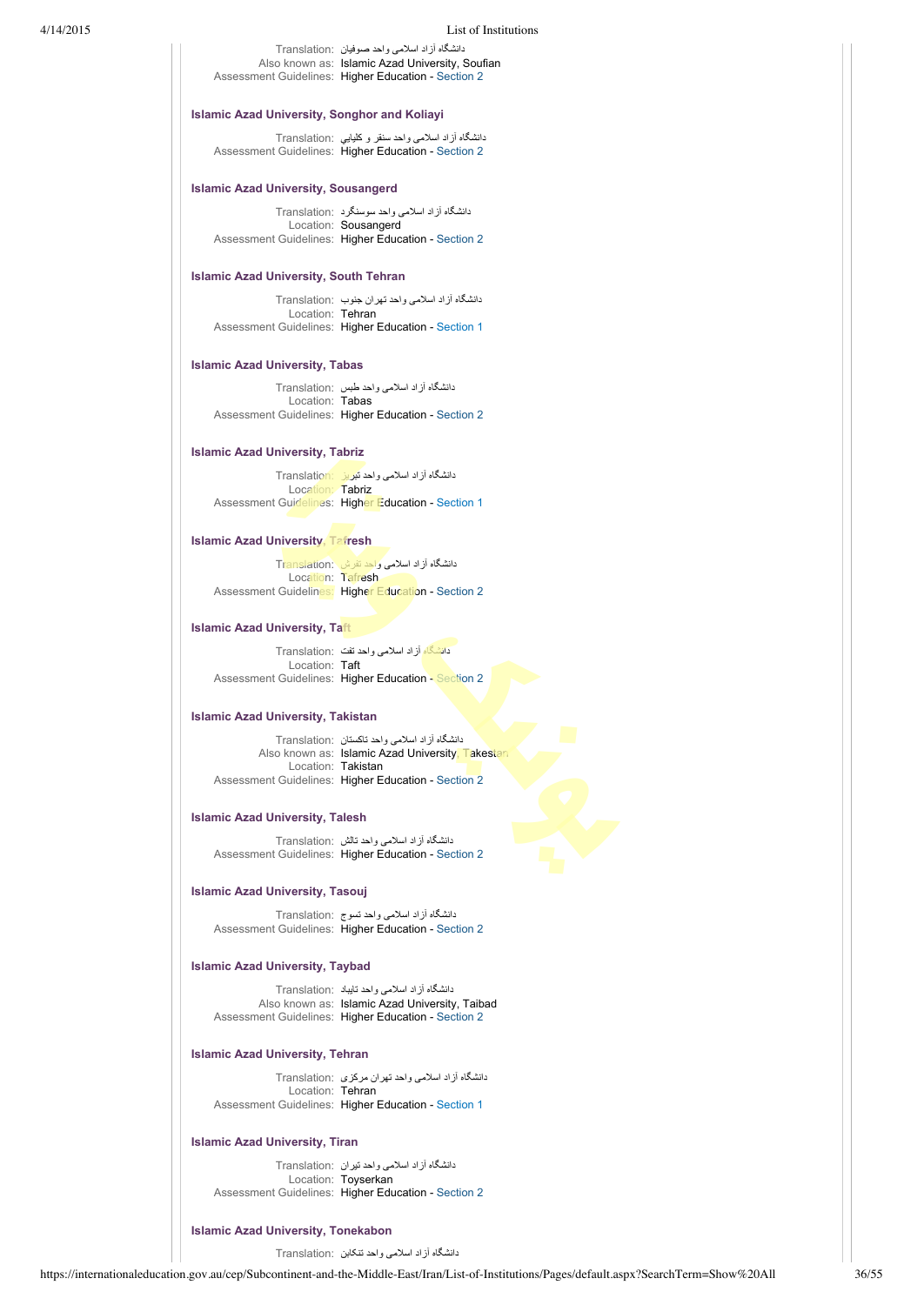### Location: Tonekabon Assessment Guidelines: Higher Education - [Section 2](https://internationaleducation.gov.au/cep/Subcontinent-and-the-Middle-East/Iran/Assessment-Guidelines/Pages/HigherEd-S2-Default.aspx)

### **Islamic Azad University, Torbateheidarieh**

دانشگاه آزاد اسلامی واحد تربت حيدريه :Translation Location: Torbatheidarieh Assessment Guidelines: Higher Education - [Section 2](https://internationaleducation.gov.au/cep/Subcontinent-and-the-Middle-East/Iran/Assessment-Guidelines/Pages/HigherEd-S2-Default.aspx)

### **Islamic Azad University, Torbatejam**

دانشگاه آزاد اسلامی واحد تربت جام :Translation Location: Torbatejam Assessment Guidelines: Higher Education - [Section 2](https://internationaleducation.gov.au/cep/Subcontinent-and-the-Middle-East/Iran/Assessment-Guidelines/Pages/HigherEd-S2-Default.aspx)

# **Islamic Azad University, Toyserkan**

دانشگاه آزاد اسلامی واحد تويسرکان :Translation Location: Toyserkan Assessment Guidelines: Higher Education - [Section 2](https://internationaleducation.gov.au/cep/Subcontinent-and-the-Middle-East/Iran/Assessment-Guidelines/Pages/HigherEd-S2-Default.aspx)

### **Islamic Azad University, United Arab Emirates**

دانشگاه آزاد اسلامی واحد امارات متحده عربي :Translation Location: Dubai Assessment Guidelines: Higher Education - [Section 2](https://internationaleducation.gov.au/cep/Subcontinent-and-the-Middle-East/Iran/Assessment-Guidelines/Pages/HigherEd-S2-Default.aspx)

### **Islamic Azad University, Varamin**

دانشگاه آزاد اسلامی واحد ورامين :Translation Location: Varamin Assessment Guidelines: Higher Education - [Section 2](https://internationaleducation.gov.au/cep/Subcontinent-and-the-Middle-East/Iran/Assessment-Guidelines/Pages/HigherEd-S2-Default.aspx)

# **Islamic Azad University, Varzaghan**

دانشگاه آزاد اسلامی واحد ورزقان :Translation Assessment Guidelines: Higher Education - [Section 2](https://internationaleducation.gov.au/cep/Subcontinent-and-the-Middle-East/Iran/Assessment-Guidelines/Pages/HigherEd-S2-Default.aspx)

# **Islamic Azad University, Yasuj**

دانشگاه آزاد اسلامی واحد ياسوج :Translation Also known as: Islamic Azad University, Yasooj Location: Yasuj Assessment Guidelines: Higher Education - [Section 2](https://internationaleducation.gov.au/cep/Subcontinent-and-the-Middle-East/Iran/Assessment-Guidelines/Pages/HigherEd-S2-Default.aspx)

# **Islamic Azad University, Yazd**

دانشگاه آزاد اسلامی واحد يزد :Translation Location: Yazd Assessment Guidelines: Higher Education - [Section 1](https://internationaleducation.gov.au/cep/Subcontinent-and-the-Middle-East/Iran/Assessment-Guidelines/Pages/HigherEd-S1-Default.aspx)

### **Islamic Azad University, Zabol**

دانشگاه آزاد اسلامی واحد زابل :Translation Location: Zabol Assessment Guidelines: Higher Education - [Section 2](https://internationaleducation.gov.au/cep/Subcontinent-and-the-Middle-East/Iran/Assessment-Guidelines/Pages/HigherEd-S2-Default.aspx)

### **Islamic Azad University, Zahedan**

دانشگاه آزاد اسلامی واحد زاهدان :Translation Location: Zahedan Assessment Guidelines: Higher Education - [Section 2](https://internationaleducation.gov.au/cep/Subcontinent-and-the-Middle-East/Iran/Assessment-Guidelines/Pages/HigherEd-S2-Default.aspx)

# **Islamic Azad University, Zahedshahr**

دانشگاه آزاد اسلامی واحد زاهدشهر :Translation Assessment Guidelines: Higher Education - [Section 2](https://internationaleducation.gov.au/cep/Subcontinent-and-the-Middle-East/Iran/Assessment-Guidelines/Pages/HigherEd-S2-Default.aspx)

# **Islamic Azad University, Zanjan**

دانشگاه آزاد اسلامی واحد زنجان :Translation Location: Zanjan Assessment Guidelines: Higher Education - [Section 2](https://internationaleducation.gov.au/cep/Subcontinent-and-the-Middle-East/Iran/Assessment-Guidelines/Pages/HigherEd-S2-Default.aspx)

### **Islamic Azad University, Zarande**

دانشگاه آزاد اسلامی واحد زرنديه :Translation Assessment Guidelines: Higher Education - [Section 2](https://internationaleducation.gov.au/cep/Subcontinent-and-the-Middle-East/Iran/Assessment-Guidelines/Pages/HigherEd-S2-Default.aspx)

### **Islamic Azad University, Zarand-e-Kerman**

دانشگاه آزاد اسلامی واحد زرندكرمان :Translation Location: Zarand-e-Kerman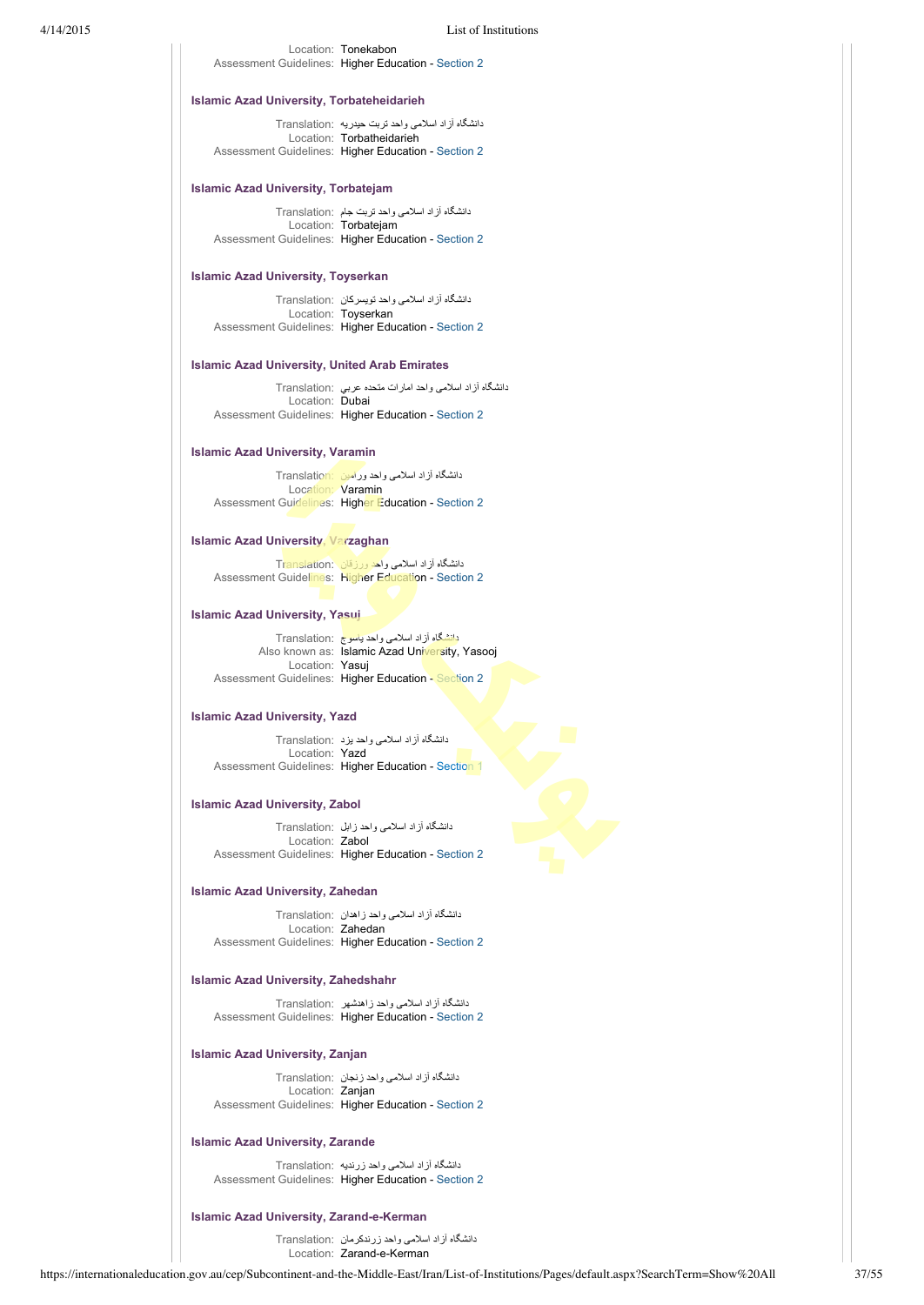Assessment Guidelines: Higher Education - [Section 2](https://internationaleducation.gov.au/cep/Subcontinent-and-the-Middle-East/Iran/Assessment-Guidelines/Pages/HigherEd-S2-Default.aspx)

### **Islamic Azad University, Zarghan**

دانشگاه آزاد اسلامی واحد زرقان :Translation Location: Zarghan Assessment Guidelines: Higher Education - [Section 2](https://internationaleducation.gov.au/cep/Subcontinent-and-the-Middle-East/Iran/Assessment-Guidelines/Pages/HigherEd-S2-Default.aspx)

# **Islamic Azad University, Zarindesht**

دانشگاه آزاد اسلامی واحد زرين دشت :Translation Also known as: Islamic Azad University, Zonuz Assessment Guidelines: Higher Education - [Section 2](https://internationaleducation.gov.au/cep/Subcontinent-and-the-Middle-East/Iran/Assessment-Guidelines/Pages/HigherEd-S2-Default.aspx)

# **Islamic Azad University, Zavareh**

دانشگاه آزاد اسلامی واحد زواره :Translation Assessment Guidelines: Higher Education - [Section 2](https://internationaleducation.gov.au/cep/Subcontinent-and-the-Middle-East/Iran/Assessment-Guidelines/Pages/HigherEd-S2-Default.aspx)

### **Islamic Azad University, Zonouz**

دانشگاه آزاد اسلامی واحد زنوز :Translation Also known as: Islamic Azad University, Zonuz Assessment Guidelines: Higher Education - [Section 2](https://internationaleducation.gov.au/cep/Subcontinent-and-the-Middle-East/Iran/Assessment-Guidelines/Pages/HigherEd-S2-Default.aspx)

### **Islamic Culture and Art Research Centre**

پژوهشكده فرهنگ و هنر اسلامي :Translation Also known as: ICARI Assessment Guidelines: Higher Education - [Section 2](https://internationaleducation.gov.au/cep/Subcontinent-and-the-Middle-East/Iran/Assessment-Guidelines/Pages/HigherEd-S2-Default.aspx)

# **Islamic Republic of Iran Broadcasting College**

دانشكده صدا و سيما :Translation Also known as: College of Voice and Vision of the Islamic Republic of Iran, IRIB College Comments: Public institution, founded in 1969, affiliated to the IRIB Organisation Location: Tehran Assessment Guidelines: Higher Education - [Section 2](https://internationaleducation.gov.au/cep/Subcontinent-and-the-Middle-East/Iran/Assessment-Guidelines/Pages/HigherEd-S2-Default.aspx)

J

### **Jabar Bin Hayan Higher Education Institute**

موسسه آموزش عالي جابرابن حيان :Translation Also known as: Jabar Bin Hayan Non-profit Non-Governmental Higher Education Institute Assessment Guidelines: Higher Education - [Section 2](https://internationaleducation.gov.au/cep/Subcontinent-and-the-Middle-East/Iran/Assessment-Guidelines/Pages/HigherEd-S2-Default.aspx)

### **Jahrom University of Medical Sciences**

دانشگاه ع<mark>لوم پزشکی </mark>و خدمات بهداشتی درمانی جهرم :Translation Comments: Public institution, founded in 1986 Location: Jahrom Assessment Guidelines: Higher Education - [Section 1](https://internationaleducation.gov.au/cep/Subcontinent-and-the-Middle-East/Iran/Assessment-Guidelines/Pages/HigherEd-S1-Default.aspx)

### **Javad Higher Education Institute**

موسسه آموزش عالي جواد :Translation Also known as: Javad Non-profit Non-Governmental Higher Education Institute Location: Yazd Assessment Guidelines: Higher Education - [Section 2](https://internationaleducation.gov.au/cep/Subcontinent-and-the-Middle-East/Iran/Assessment-Guidelines/Pages/HigherEd-S2-Default.aspx)

# **Jundishapur Higher Education Complex**

مجتمع آموزش عالي جندي شاپور :Translation Assessment Guidelines: Higher Education - [Section 2](https://internationaleducation.gov.au/cep/Subcontinent-and-the-Middle-East/Iran/Assessment-Guidelines/Pages/HigherEd-S2-Default.aspx)

### **Jundishapur Higher Education Institute**

موسسه آموزش عالي جندي شاپور :Translation Also known as: Jundishapur Non-profit Non-Governmental Higher Education Institute Location: Ahwaz Assessment Guidelines: Higher Education - [Section 2](https://internationaleducation.gov.au/cep/Subcontinent-and-the-Middle-East/Iran/Assessment-Guidelines/Pages/HigherEd-S2-Default.aspx)

### K

# **Kamalolmolk Higher Education Institute**

موسسه آموزش عالي كمال الملک :Translation Also known as: Kamalolmolk Non-profit Non-Governmental Higher Education Institute Location: Nowshahr Assessment Guidelines: Higher Education - [Section 2](https://internationaleducation.gov.au/cep/Subcontinent-and-the-Middle-East/Iran/Assessment-Guidelines/Pages/HigherEd-S2-Default.aspx)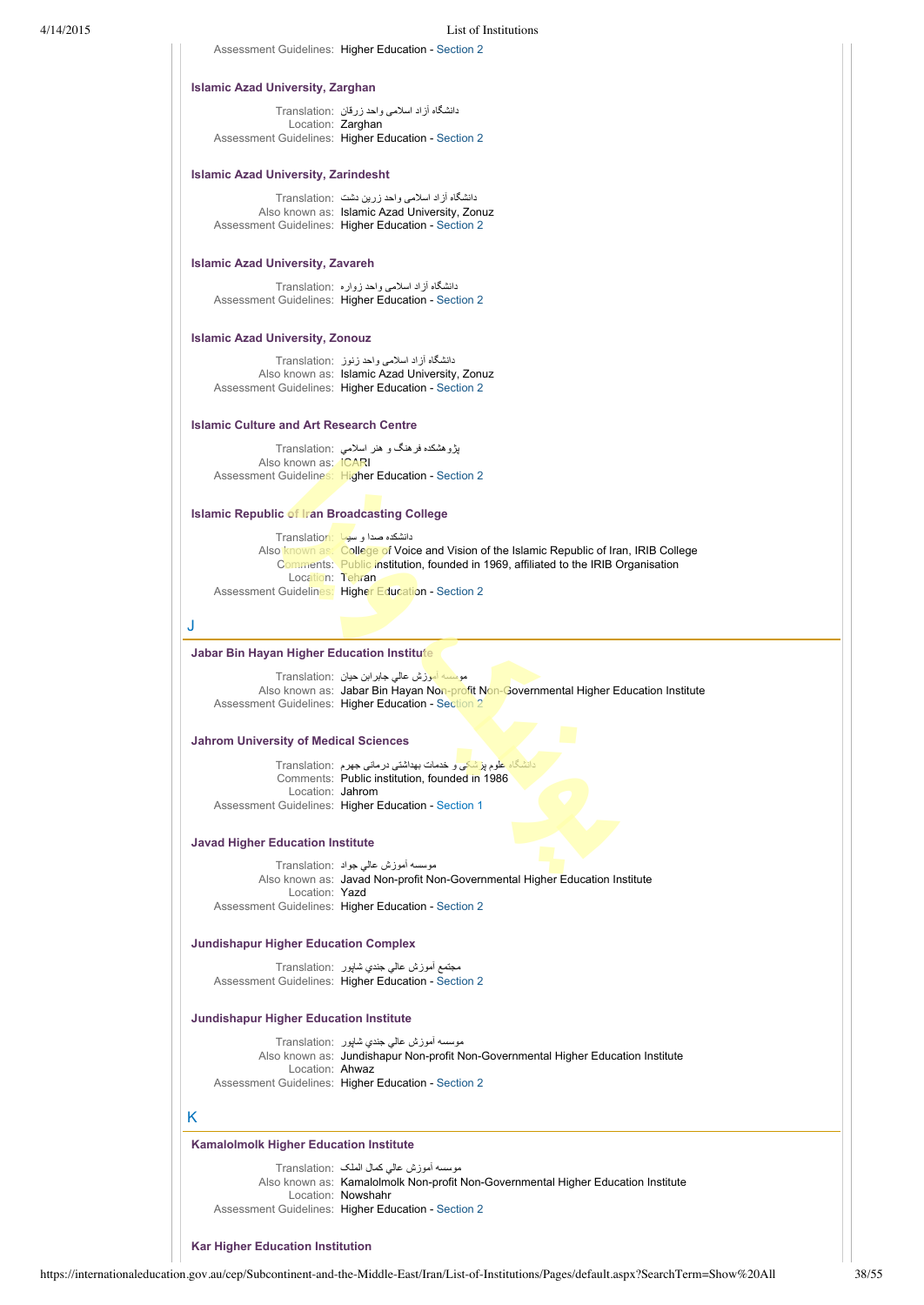| 4/14/2015 | List of Institutions                                      |                                                                                                                                                    |  |  |
|-----------|-----------------------------------------------------------|----------------------------------------------------------------------------------------------------------------------------------------------------|--|--|
|           |                                                           | موسسه اموزش عالی کار :Translation<br>Also known as: Kar University, Labor Higher Education Institution, Kar Non-Profit Non-Governmental Higher     |  |  |
|           |                                                           | <b>Education Institution</b><br>Comments: Private institution, founded in 1995<br>Location: Khoramdareh, Qazvin, Rafsanjan                         |  |  |
|           |                                                           | Assessment Guidelines: Higher Education - Section 2                                                                                                |  |  |
|           | Kashan University of Medical Sciences and Health Services |                                                                                                                                                    |  |  |
|           |                                                           | دانشگاه علوم پزشکی و خدمات بهداشتی درمانی کاشان :Translation<br>Comments: Public institution, founded in 1986, achieved university status in 1993  |  |  |
|           | Location: Kashan                                          | Assessment Guidelines: Higher Education - Section 1                                                                                                |  |  |
|           | <b>Kavian Institute of Higher Education</b>               |                                                                                                                                                    |  |  |
|           | Location: Tehran                                          | Comments: Private institution.                                                                                                                     |  |  |
|           |                                                           | Assessment Guidelines: Higher Education - Section 2                                                                                                |  |  |
|           | <b>Kerman University of Medical Sciences</b>              |                                                                                                                                                    |  |  |
|           |                                                           | دانشگاه علوم پزشکی و خدمات بهداشتی درمانی کرمان :Translation<br>Comments: Public institution, founded in 1976, achieved university status in 1986  |  |  |
|           | Location: Kerman                                          |                                                                                                                                                    |  |  |
|           |                                                           | Assessment Guidelines: Higher Education - Section 1                                                                                                |  |  |
|           | <b>Kermanshah University of Medical Sciences</b>          |                                                                                                                                                    |  |  |
|           |                                                           | دانشگاه علوم پزشکی و خدمات بهداشتی درمانی کرمانشاه :Translation<br>Formerly known as: Bakhtaran University of Medical Sciences                     |  |  |
|           |                                                           | Comments: Public institution, founded in 1965<br><b>Location: Kermanshah</b>                                                                       |  |  |
|           |                                                           | Assessment Guidelines: Higher Education - Section 1                                                                                                |  |  |
|           | Khajavi Kermani Higher Education Institute                |                                                                                                                                                    |  |  |
|           |                                                           | موسسه آموزش ع <mark>الی خواجوي کرمانی :Translation</mark><br>Also known as: Khajavi Kermani Non-profit Non-Governmental Higher Education Institute |  |  |
|           | Location: Kerman                                          | Assessment Guidelines: Higher Education - Section 2                                                                                                |  |  |
|           | <b>Khatam Higher Education Institute</b>                  |                                                                                                                                                    |  |  |
|           |                                                           | موسسه اموزش عالمي خاتم :Translation<br>Also known as: Khatam Non-Profit Non-Government Higher Education Institution                                |  |  |
|           | Location: Khatam                                          |                                                                                                                                                    |  |  |
|           |                                                           | Assessment Guidelines: Higher Education - Section 2                                                                                                |  |  |
|           | Khavaran Higher Education Institute                       |                                                                                                                                                    |  |  |
|           |                                                           | موسسه اموزش عالمي خاوران  :Translation<br>Also known as: Khavaran Non-profit Non-Governmental Higher Education Institute                           |  |  |
|           |                                                           | Location: Mashhad                                                                                                                                  |  |  |
|           |                                                           | Assessment Guidelines: Higher Education - Section 2                                                                                                |  |  |
|           | <b>Khayyam Higher Education Centre</b>                    |                                                                                                                                                    |  |  |
|           |                                                           | موسسه أموزش عالمي خيام :Translation<br>Also known as: Khayyam Non-profit Non-Governmental Higher Education Institute                               |  |  |
|           |                                                           | Comments: Private institution, founded in 1992                                                                                                     |  |  |
|           |                                                           | Location: Mashhad<br>Assessment Guidelines: Higher Education - Section 2                                                                           |  |  |
|           | <b>Khazar Higher Education Institute</b>                  |                                                                                                                                                    |  |  |
|           |                                                           | موسسه أموزش عالى خزر :Translation<br>Also known as: Khazar Non-profit Non-Governmental Higher Education Institute                                  |  |  |
|           |                                                           | Location: Mahmoudabad<br>Assessment Guidelines: Higher Education - Section 2                                                                       |  |  |
|           | Khorasan Higher Education Institute                       |                                                                                                                                                    |  |  |
|           |                                                           | موسسه أموزش عالى خراسان Translation:                                                                                                               |  |  |
|           |                                                           | Also known as: Khorasan Non-profit Non-Governmental Higher Education Institute<br>Assessment Guidelines: Higher Education - Section 2              |  |  |
|           | Khorramshahr University of Marine Science                 |                                                                                                                                                    |  |  |
|           |                                                           | دانشگاه علوم و فنون دریایی خرمشهر   :Translation<br>Location: Khorramshahr                                                                         |  |  |
|           |                                                           | Assessment Guidelines: Higher Education - Section 1                                                                                                |  |  |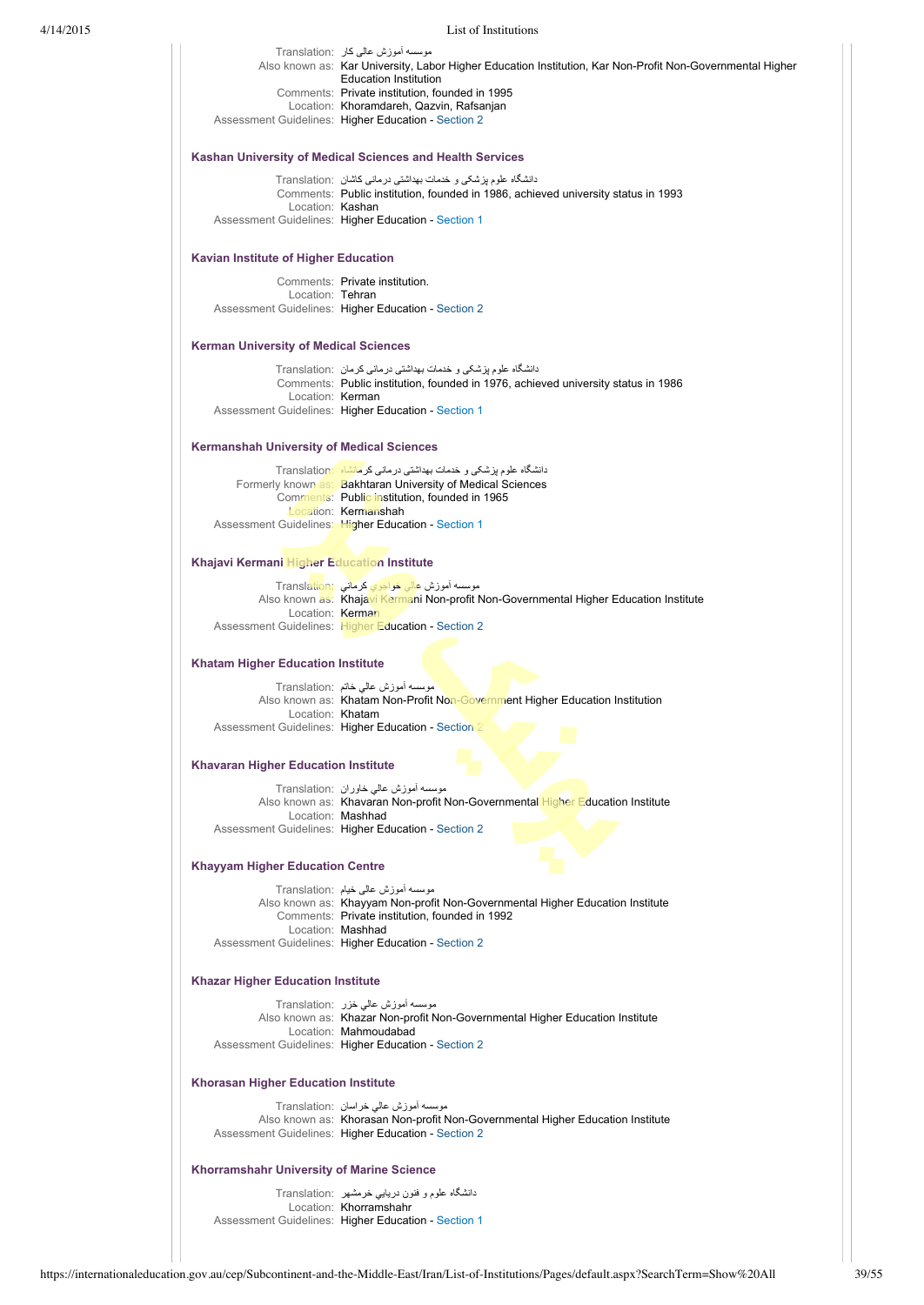

دانشگاه صنعتي مالک اشتر :Translation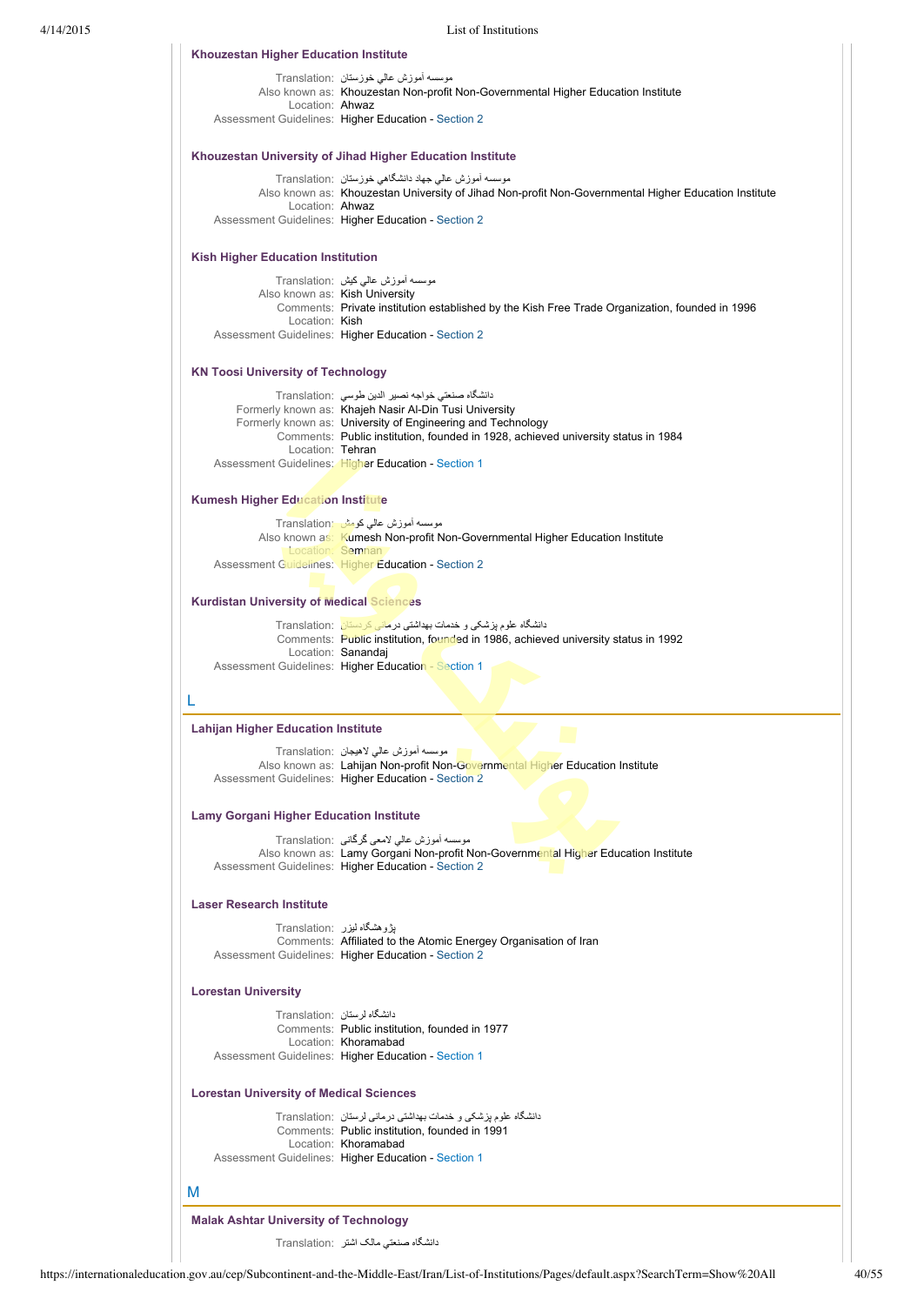### 4/14/2015 List of Institutions

Also known as: Malak-Ashtar Industrial University Comments: Public institution, founded in 1984, affiliated to the Defence Industries Organisation Location: Isfahan Assessment Guidelines: Higher Education - [Section 1](https://internationaleducation.gov.au/cep/Subcontinent-and-the-Middle-East/Iran/Assessment-Guidelines/Pages/HigherEd-S1-Default.aspx)

# **Malayer University**

دانشگاه ملاير :Translation Location: Malayer Assessment Guidelines: Higher Education - [Section 1](https://internationaleducation.gov.au/cep/Subcontinent-and-the-Middle-East/Iran/Assessment-Guidelines/Pages/HigherEd-S1-Default.aspx)

### **Maragheh Industrial Higher Education Institute**

موسسه آموزش عالي صنعتي مراغه :Translation Also known as: Maragheh Industrial Non-profit Non-Governmental Higher Education Institute Assessment Guidelines: Higher Education - [Section 2](https://internationaleducation.gov.au/cep/Subcontinent-and-the-Middle-East/Iran/Assessment-Guidelines/Pages/HigherEd-S2-Default.aspx)

### **Maragheh Research Centre for Astronomy and Astrophysics**

مركز تحقيقات نجوم و اختر فيزيك مراغه :Translation Assessment Guidelines: Higher Education - [Section 2](https://internationaleducation.gov.au/cep/Subcontinent-and-the-Middle-East/Iran/Assessment-Guidelines/Pages/HigherEd-S2-Default.aspx)

# **Marlik Higher Education Institute**

موسسه آموزش عالي مارليک :Translation Also known as: Marlik Non-profit Non-Governmental Higher Education Institute Location: Nowshahr Assessment Guidelines: Higher Education - [Section 2](https://internationaleducation.gov.au/cep/Subcontinent-and-the-Middle-East/Iran/Assessment-Guidelines/Pages/HigherEd-S2-Default.aspx)

# **Mashhad Institute of Technology**

آموزشكده فني مشهد :Translation **Location: Mashhad** Assessment Guidelines: Higher Education - [Section 2](https://internationaleducation.gov.au/cep/Subcontinent-and-the-Middle-East/Iran/Assessment-Guidelines/Pages/HigherEd-S2-Default.aspx)

#### **Mashhad University of Medical Sciences**

| دانشگاه علوم بز شکی و خدمات بهداشتی در مانی مشهد Translation: |
|---------------------------------------------------------------|
| Also known as: University of Medical Sciences                 |
| Comments: Public institution, founded in 1949                 |
| Location: Mashhad                                             |
| Assessment Guidelines: Higher Education - Section 1           |

### **Masoomieh Higher Education Institute**

موسسه آموزش عالي معصوميه :Translation Also known as: Masoomiya Non-Profit Non-Governmental Higher Education Institute Location: Qom Assessment Guidelines: Higher Education - [Section 2](https://internationaleducation.gov.au/cep/Subcontinent-and-the-Middle-East/Iran/Assessment-Guidelines/Pages/HigherEd-S2-Default.aspx)

### **Mazaheb Islamic University**

دانشگاه مذاهب اسلامي :Translation Comments: Affiliated to the Majlis Assessment Guidelines: Higher Education - [Section 1](https://internationaleducation.gov.au/cep/Subcontinent-and-the-Middle-East/Iran/Assessment-Guidelines/Pages/HigherEd-S1-Default.aspx)

### **Mazandaran Industrial Higher Education Institute**

موسسه آموزش عالي صنعتي مازندران :Translation Also known as: Mazandaran Industrial Non-profit Non-Governmental Higher Education Institute Assessment Guidelines: Higher Education - [Section 2](https://internationaleducation.gov.au/cep/Subcontinent-and-the-Middle-East/Iran/Assessment-Guidelines/Pages/HigherEd-S2-Default.aspx)

# **Mazandaran University**

دانشگاه مازندران :Translation Also known as: University of Mazandaran Comments: Public institution, founded in 1979 Location: Babolsar Assessment Guidelines: Higher Education - [Section 1](https://internationaleducation.gov.au/cep/Subcontinent-and-the-Middle-East/Iran/Assessment-Guidelines/Pages/HigherEd-S1-Default.aspx)

### **Mazandaran University of Medical Sciences**

دانشگاه علوم پزشکی و خدمات بهداشتی درمانی مازندران :Translation Comments: Public institution, founded in 1985, achieved university status in 1995 Location: Babol Assessment Guidelines: Higher Education - [Section 1](https://internationaleducation.gov.au/cep/Subcontinent-and-the-Middle-East/Iran/Assessment-Guidelines/Pages/HigherEd-S1-Default.aspx)

# **Mazandaran University of Science and Technology**

دانشگاه علوم و فنون مازندران :Translation Also known as: Mazandaran Non-Governmental Non-Profit University of Science and Technology Comments: Private institution, founded in 1989 Location: Babol Assessment Guidelines: Higher Education - [Section 1](https://internationaleducation.gov.au/cep/Subcontinent-and-the-Middle-East/Iran/Assessment-Guidelines/Pages/HigherEd-S1-Default.aspx)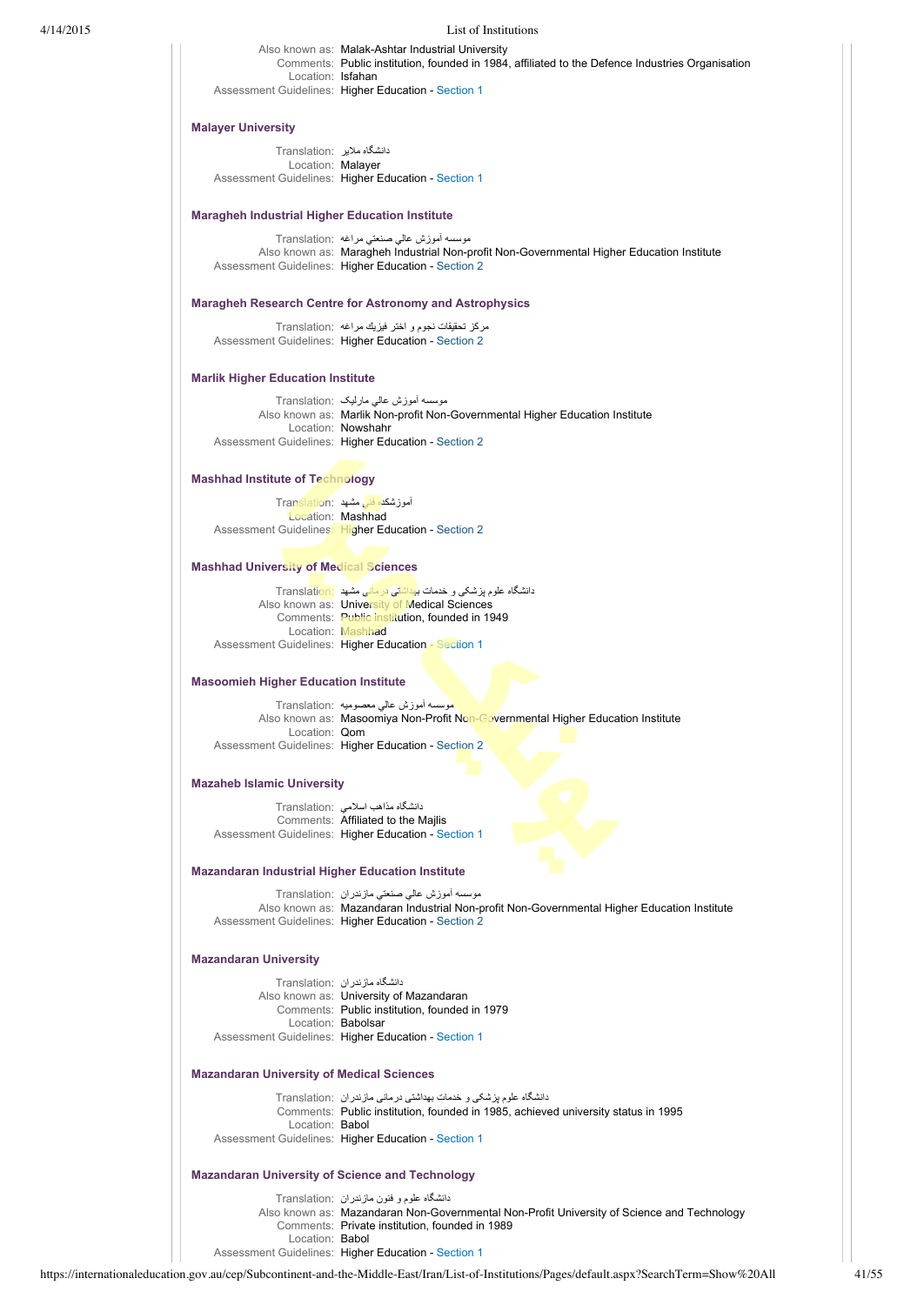| 4/14/2015 |                                                     | List of Institutions                                                                                                                                                                              |  |
|-----------|-----------------------------------------------------|---------------------------------------------------------------------------------------------------------------------------------------------------------------------------------------------------|--|
|           | <b>Maziar Higher Education Institute</b>            |                                                                                                                                                                                                   |  |
|           |                                                     | موسسه اموزش عالمی مازیار  :Translation<br>Also known as: Maziar Non-profit Non-Governmental Higher Education Institute<br>Assessment Guidelines: Higher Education - Section 2                     |  |
|           | <b>Mehrastan Higher Education Institute</b>         |                                                                                                                                                                                                   |  |
|           |                                                     | موسسه اموزش عالمی مهر استان :Translation<br>Also known as: Mehrastan Non-profit Non-Governmental Higher Education Institute<br>Assessment Guidelines: Higher Education - Section 2                |  |
|           | <b>Mehrgan Higher Education Institute</b>           |                                                                                                                                                                                                   |  |
|           |                                                     | موسسه أموزش عالى مهرگان  :Translation<br>Also known as: Mehrgan Non-profit Non-Governmental Higher Education Institute<br>Assessment Guidelines: Higher Education - Section 2                     |  |
|           | <b>Microelectronics Research Institute</b>          |                                                                                                                                                                                                   |  |
|           |                                                     | پژوهشکده میکرو الکترونیک ۲ranslation:<br>Assessment Guidelines: Higher Education - Section 2                                                                                                      |  |
|           | <b>Mirdamad Higher Education Institute</b>          |                                                                                                                                                                                                   |  |
|           |                                                     | موسسه أموزش عالى ميرداماد :Translation<br>Also known as: Mirdamad Non-profit Non-Governmental Higher Education Institute<br>Assessment Guidelines: Higher Education - Section 2                   |  |
|           | <b>Miremad Higher Education Institute</b>           |                                                                                                                                                                                                   |  |
|           |                                                     | موسسه أموزش عالي ميرعماد :Translation<br>Also known as: Miremad Non-profit Non-Governmental Higher Education Institute                                                                            |  |
|           | Location: Qazvin                                    | Assessment Guidelines: Higher Education - Section 2                                                                                                                                               |  |
|           | <b>Mofid University</b>                             |                                                                                                                                                                                                   |  |
|           | دانشگاه مفید :Translation                           | Comments: Private institution, founded in 1989                                                                                                                                                    |  |
|           | Location: Qom                                       | Assessment Guidelines: Higher Education - Section 1                                                                                                                                               |  |
|           |                                                     |                                                                                                                                                                                                   |  |
|           | <b>Moghadas Ardabili Higher Education Institute</b> | موسسه أموزش عالى مقدس اردبيلي Translation:                                                                                                                                                        |  |
|           |                                                     | Also known as: Moghadas Ardabili Non-profit Non-Governmental Higher Education Institute<br>Assessment Guidelines: Higher Education - Section 2                                                    |  |
|           | <b>Mohaghegh Ardabili University</b>                |                                                                                                                                                                                                   |  |
|           |                                                     | دانشگاه محقق اردبیلی :Translation<br>Comments: Public institution, founded in 1978, achieved university status in 1996                                                                            |  |
|           | Location: Ardabil                                   | Assessment Guidelines: Higher Education - Section 1                                                                                                                                               |  |
|           | <b>Molana Higher Education Institute</b>            |                                                                                                                                                                                                   |  |
|           |                                                     | موسسه اموزش عالمي مولانا  :Translation                                                                                                                                                            |  |
|           | Location: Abyek                                     | Also known as: Rumi Non-profit Non-Governmental Higher Education Institute<br>Assessment Guidelines: Higher Education - Section 2                                                                 |  |
|           | <b>Molavi Higher Education Institute</b>            |                                                                                                                                                                                                   |  |
|           |                                                     | موسسه اموزش عالمی مولوی :Translation                                                                                                                                                              |  |
|           |                                                     | Also known as: Molavi Non-profit Non-Governmental Higher Education Institute<br>Location: Eyvanakey<br>Assessment Guidelines: Higher Education - Section 2                                        |  |
|           | <b>Motahar Higher Education Institute</b>           |                                                                                                                                                                                                   |  |
|           |                                                     | موسسه أموزش عالمي مطهر  :Translation<br>Also known as: Motahar Non-profit Non-Governmental Higher Education Institute<br>Location: Mashhad<br>Assessment Guidelines: Higher Education - Section 2 |  |
|           | N                                                   |                                                                                                                                                                                                   |  |
|           | <b>Nahavand Higher Education Institute</b>          |                                                                                                                                                                                                   |  |

موسسه آموزش عالي نهاوند :Translation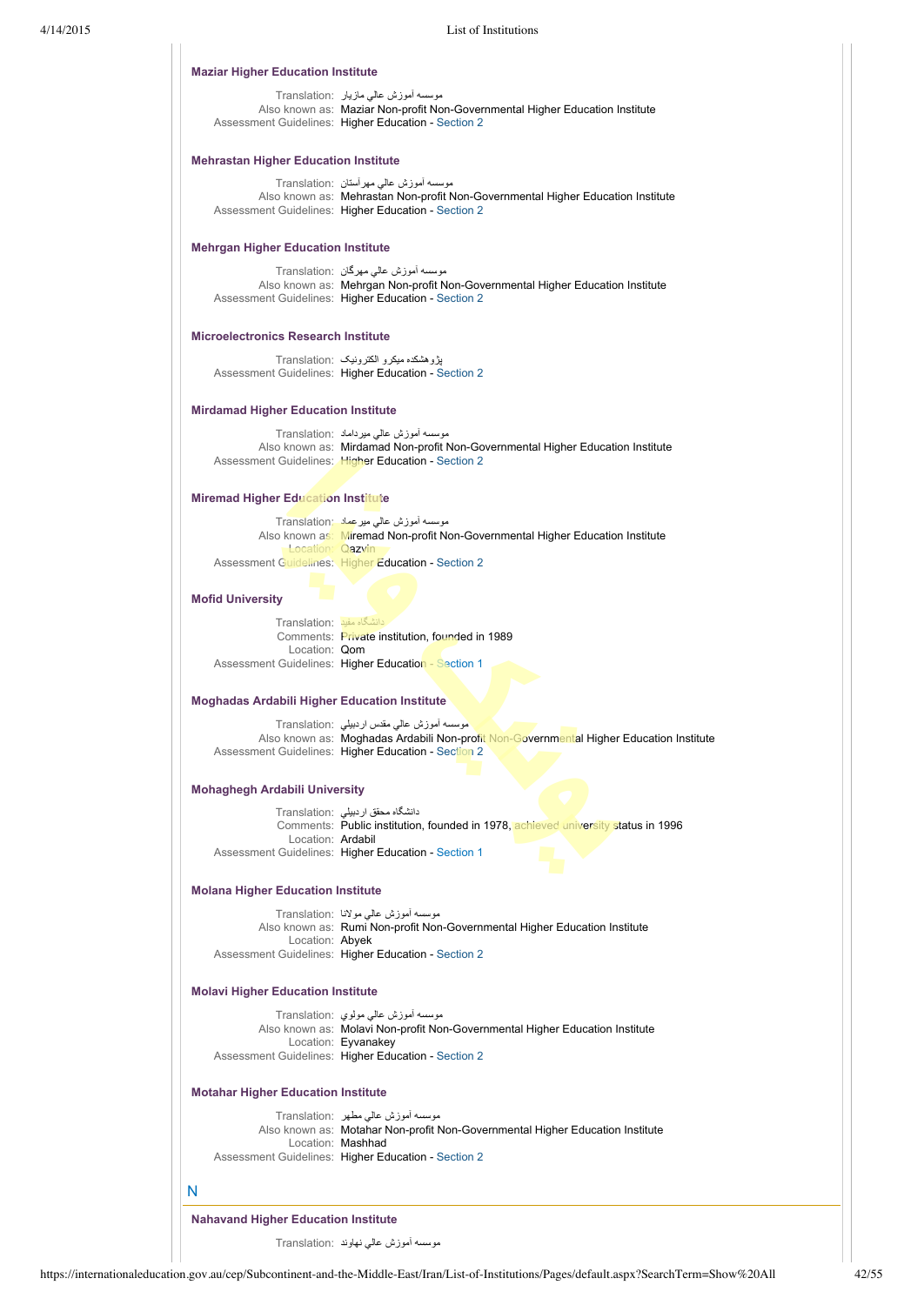| 4/14/2015                                      | List of Institutions                                                                                                                                                                                                       |
|------------------------------------------------|----------------------------------------------------------------------------------------------------------------------------------------------------------------------------------------------------------------------------|
|                                                | Also known as: Nahavand Non-profit Non-Governmental Higher Education Institute<br>Assessment Guidelines: Higher Education - Section 2                                                                                      |
| <b>Najafabad Higher Education Institute</b>    |                                                                                                                                                                                                                            |
|                                                | موسسه أموزش عالى نجف أباد :Translation<br>Also known as: Najafabad Non-profit Non-Governmental Higher Education Institute<br>Assessment Guidelines: Higher Education - Section 2                                           |
| <b>National Centre for Oceanography</b>        |                                                                                                                                                                                                                            |
|                                                | مركز ملّي اقيانوس شناسي  :Translation<br>Assessment Guidelines: Higher Education - Section 2                                                                                                                               |
|                                                | <b>National Research Centre for Genetic Engineering and Biotechnology</b>                                                                                                                                                  |
|                                                | مركز ملَّى تحقيقات مهندسي ژنتيك و تكنولوژي زيستي  :Translation<br>Assessment Guidelines: Higher Education - Section 2                                                                                                      |
| <b>Nima Higher Education Institute</b>         |                                                                                                                                                                                                                            |
|                                                | موسسه أموزش عالي نيما :Translation<br>Also known as: Nima Non-profit Non-Governmental Higher Education Institute<br>Assessment Guidelines: Higher Education - Section 2                                                    |
| <b>Nooretouba Higher Education Institute</b>   |                                                                                                                                                                                                                            |
|                                                | موسسه أموزش عالى مجازي نور طوبي  :Translation<br>Also known as: Nooretouba Non-profit Non-Governmental Higher Education Institute<br>Location: Tehran<br>Assessment Guidelines: Higher Education - Section 2               |
| North Khorassan University of Medical Sciences |                                                                                                                                                                                                                            |
|                                                | دانشگاه علوم پزشکی و خدمات بهداشتی درمانی خر <mark>اسان شمالی Franslation:</mark><br><b>Assessment Guidelines: Higher Education - Section 1</b>                                                                            |
| O                                              |                                                                                                                                                                                                                            |
| <b>Officer and Staff College</b>               |                                                                                                                                                                                                                            |
|                                                | دانشکده فرماندهی و سناد :Translation<br>Comments: Affiliated to the Iranian Army and the Iranian Revolutionary Guards of the Islamic Revolution<br>Location: Tehran<br>Assessment Guidelines: Higher Education - Section 2 |
|                                                | Organisation for Researching and Compiling University Textbooks in the Humanities                                                                                                                                          |
| Also known as: <b>SAMT</b>                     | سازمان مطالعه و تدوين كتب علوم انساني دانشگاه ها Translation:<br>Assessment Guidelines: Higher Education - Section 2                                                                                                       |
| Osool-e-Din College                            |                                                                                                                                                                                                                            |
|                                                | دانشكده اصول الدين :Translation<br>Also known as: Usul-e-Din College<br>Assessment Guidelines: Higher Education - Section 2                                                                                                |
| P                                              |                                                                                                                                                                                                                            |
| <b>Pars Higher Education Institute</b>         |                                                                                                                                                                                                                            |
|                                                | موسسه اموزش عال پارس   :Translation<br>Also known as: Pars Non-profit Non-Governmental Higher Education Institute<br>Assessment Guidelines: Higher Education - Section 2                                                   |
| <b>Parsa Higher Education Institute</b>        |                                                                                                                                                                                                                            |
|                                                | موسسه اموزش عالمی پارسا  :Translation<br>Also known as: Parsa Non-profit Non-Governmental Higher Education Institute<br>Location: Babolsar<br>Assessment Guidelines: Higher Education - Section 2                          |
| <b>Parsmehr Higher Education Institute</b>     |                                                                                                                                                                                                                            |
| Location: Fars                                 | موسسه أموزش عالمي پارس مهر Translation:<br>Also known as: Parsmehr Non-profit Non-Governmental Higher Education Institute<br>Assessment Guidelines: Higher Education - Section 2                                           |
| <b>Pasargadae Higher Education Institute</b>   |                                                                                                                                                                                                                            |
|                                                | موسسه أموزش عالمي پاسارگاد :Translation                                                                                                                                                                                    |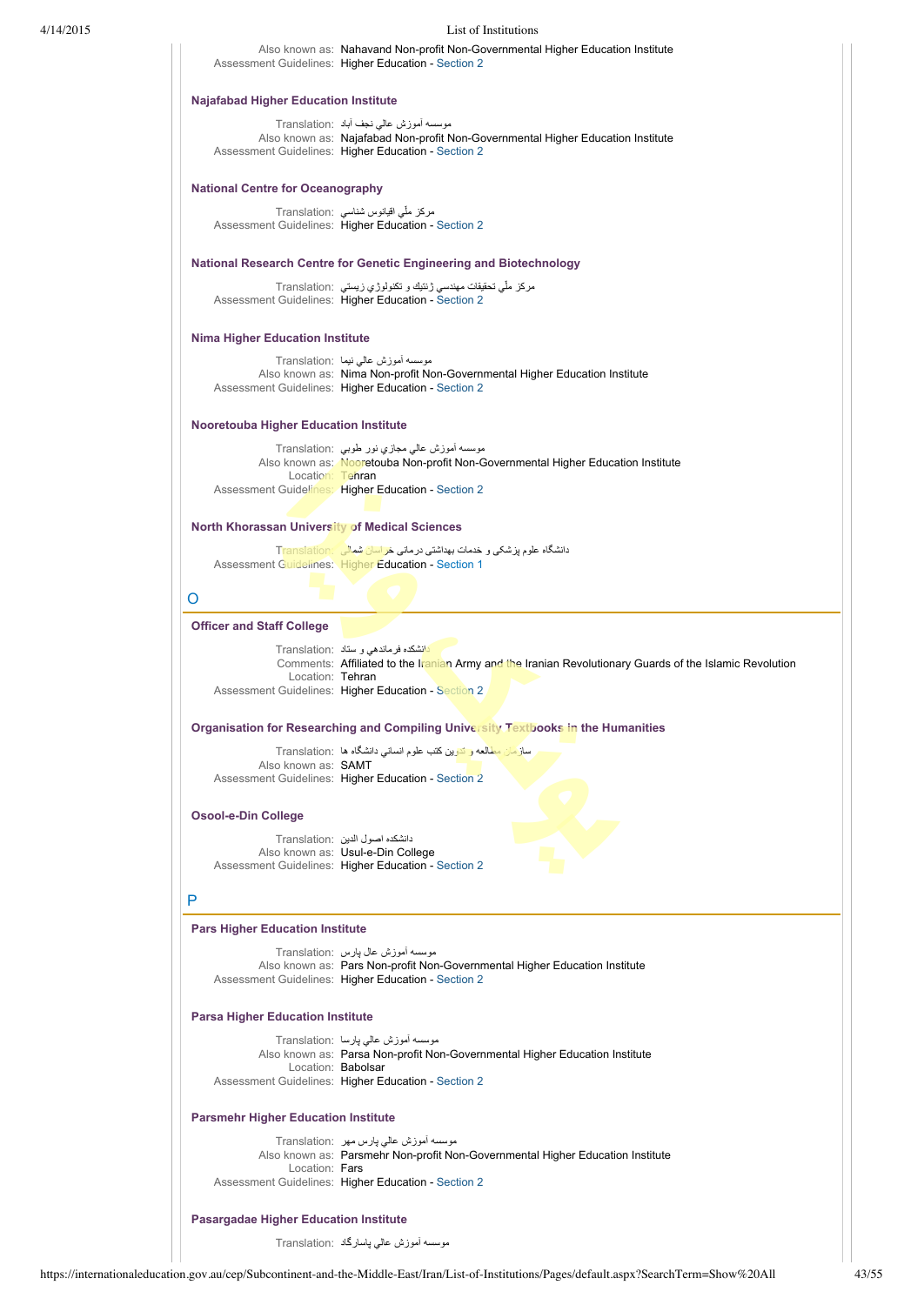| 4/14/2015 |                                                     | List of Institutions                                                                                                                           |
|-----------|-----------------------------------------------------|------------------------------------------------------------------------------------------------------------------------------------------------|
|           |                                                     | Also known as: Pasargadae Non-profit Non-Governmental Higher Education Institute                                                               |
|           | Location: Shiraz                                    | Assessment Guidelines: Higher Education - Section 2                                                                                            |
|           | <b>Payame Golpayegan Higher Education Institute</b> |                                                                                                                                                |
|           |                                                     | موسسه أموزش عالمي پيام گلپايگان  :Translation                                                                                                  |
|           |                                                     | Also known as: Payame Golpayegan Non-profit Non-Governmental Higher Education Institute<br>Assessment Guidelines: Higher Education - Section 2 |
|           | <b>Payam-e-Noor University</b>                      |                                                                                                                                                |
|           |                                                     | دانشگاه پیام نور :Translation<br>Also known as: Payame Noor University, Distance Education University                                          |
|           |                                                     | Comments: Public institution, founded in 1988                                                                                                  |
|           | Location: Tehran                                    | Assessment Guidelines: Higher Education - Section 1                                                                                            |
|           | <b>Persian Gulf University</b>                      |                                                                                                                                                |
|           |                                                     | دانشگاه خلیج فارس :Translation                                                                                                                 |
|           |                                                     | Also known as: Khaleej Fars University<br>Comments: Public institution, founded in 1992                                                        |
|           | Location: Bushehr                                   | Assessment Guidelines: Higher Education - Section 1                                                                                            |
|           |                                                     |                                                                                                                                                |
|           | <b>Petroleum University of Technology</b>           |                                                                                                                                                |
|           |                                                     | دانشگاه صنعت نفت :Translation                                                                                                                  |
|           |                                                     | Also known as: College of Petroleum<br>Formerly known as: Abadan Institute of Technology                                                       |
|           |                                                     | Formerly known as: Abadan College of Petroleum                                                                                                 |
|           | Location: Abadan                                    | Comments: Public institution, founded in 1939                                                                                                  |
|           |                                                     | Assessment Guidelines: Higher Education - Section 1                                                                                            |
|           | <b>Police University</b>                            |                                                                                                                                                |
|           |                                                     | دانشگاه علوم انتظامی Translation:                                                                                                              |
|           | Location: Tehran                                    | Comments: Public institution, founded in 1953, achieved university status in 1979                                                              |
|           |                                                     | Assessment Guidelines: Higher Education - Section 1                                                                                            |
|           | <b>Power and Water University of Technology</b>     |                                                                                                                                                |
|           |                                                     | دانشگاه صفحت آب و برق شهید عباسپور ۲ranslation:                                                                                                |
|           |                                                     | Formerly known as: Shahid Abbaspour College of Water and Power<br>Comments: Private institution, founded in 1986                               |
|           | Location: Tehran                                    | Assessment Guidelines: Higher Education - Section 1                                                                                            |
|           |                                                     |                                                                                                                                                |
|           | Q                                                   |                                                                                                                                                |
|           | <b>Qazvin University of Medical Sciences</b>        |                                                                                                                                                |
|           |                                                     | <mark>دانشگاه علوم پزشکی و خدمات بهداشتی درمانی قزوین</mark> Translation:                                                                      |
|           |                                                     | Also known as: Ghazvin University of Medical Sciences<br>Comments: Public institution, founded in 1983, achieved university status in 1991     |
|           |                                                     | Location: Ghazvin (Qazvin)<br>Assessment Guidelines: Higher Education - Section 1                                                              |
|           |                                                     |                                                                                                                                                |
|           | <b>Qeshm Higher Education Institute</b>             |                                                                                                                                                |
|           |                                                     | موسسه أموزش عالمي قشم :Translation<br>Also known as: Qeshm Non-profit Non-Governmental Higher Education Institute                              |
|           | Location: Qeshm                                     | Assessment Guidelines: Higher Education - Section 2                                                                                            |
|           | <b>Qom University</b>                               |                                                                                                                                                |
|           | دانشگاه قم :Translation                             |                                                                                                                                                |
|           | Location: Qom                                       | Comments: Private institution, founded in 1980                                                                                                 |
|           |                                                     | Assessment Guidelines: Higher Education - Section 1                                                                                            |
|           | <b>Qom University of Medical Sciences</b>           |                                                                                                                                                |
|           |                                                     | دانشگاه علوم پزشکی و خدمات بهداشتی درمانی قم  :Translation<br>Formerly known as: Fatemiyeh Qom University of Medical Sciences                  |
|           |                                                     | Comments: Private institution, founded in 1996                                                                                                 |
|           | Location: Qom                                       | Assessment Guidelines: Higher Education - Section 1                                                                                            |
|           |                                                     |                                                                                                                                                |

R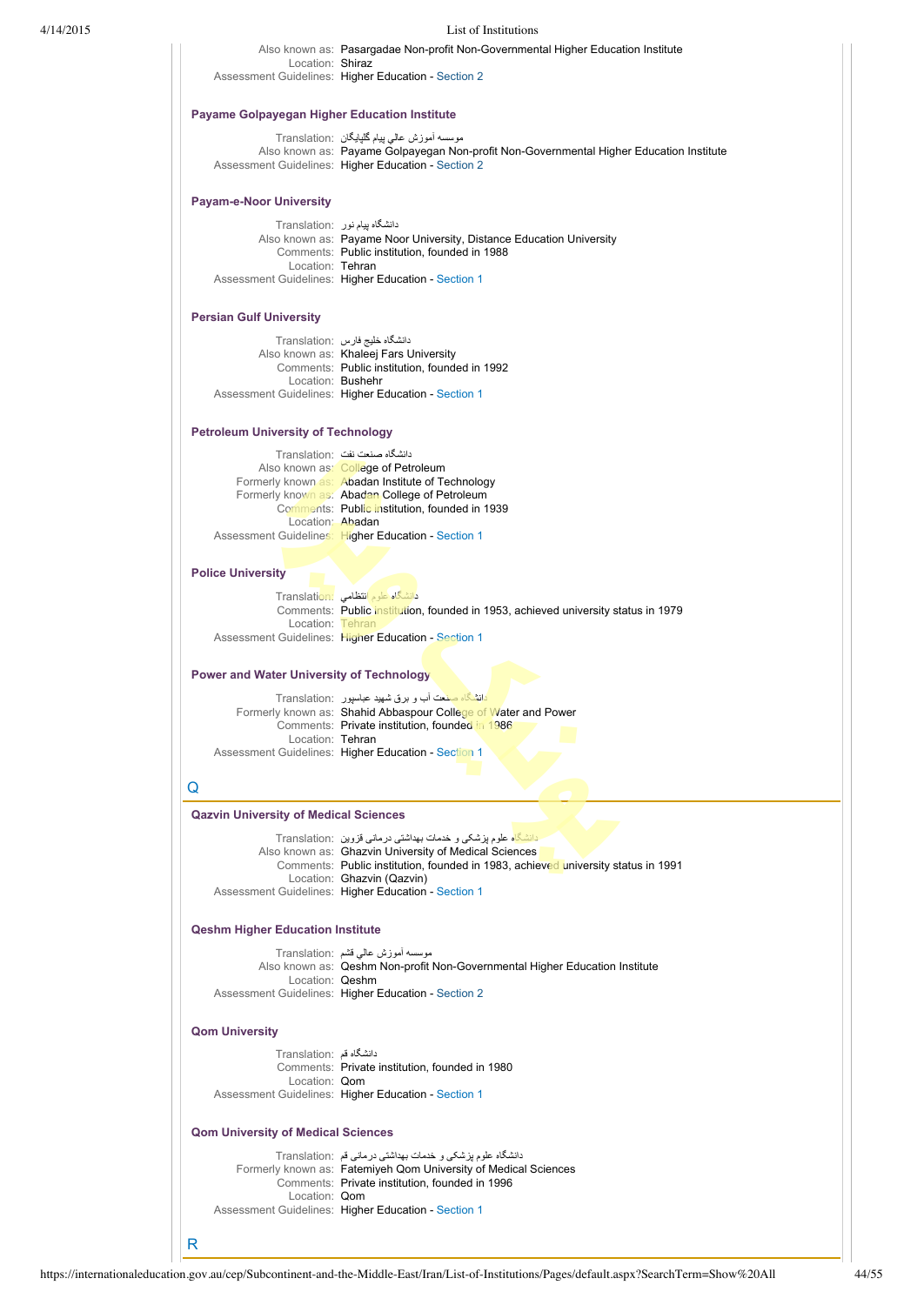|                                                                                        | Also known as: Rafsanjan Non-profit Non-Governmental Higher Education Institute<br>Assessment Guidelines: Higher Education - Section 2                                          |
|----------------------------------------------------------------------------------------|---------------------------------------------------------------------------------------------------------------------------------------------------------------------------------|
| <b>Rafsanjan University of Medical Sciences</b>                                        |                                                                                                                                                                                 |
|                                                                                        |                                                                                                                                                                                 |
|                                                                                        | دانشگاه علوم پزشکی و خدمات بهداشتی درمانی رفسنجان  :Translation<br>Comments: Public institution, founded in 1986, achieved university status in 1993                            |
|                                                                                        | Location: Rafsanjan                                                                                                                                                             |
|                                                                                        | Assessment Guidelines: Higher Education - Section 1                                                                                                                             |
| Ragheb Esfahani Higher Education Institute                                             |                                                                                                                                                                                 |
|                                                                                        | موسسه أموزش عالى راغب اصفهاني  :Translation                                                                                                                                     |
|                                                                                        | Also known as: Ragheb Esfahani Non-profit Non-Governmental Higher Education Institute<br>Assessment Guidelines: Higher Education - Section 2                                    |
| <b>Rahedanesh Higher Education Institute</b>                                           |                                                                                                                                                                                 |
|                                                                                        | موسسه أموزش عالى راه دانش   :Translation                                                                                                                                        |
|                                                                                        | Also known as: Rahedanesh Non-profit Non-Governmental Higher Education Institute                                                                                                |
| Location: Babol                                                                        | Assessment Guidelines: Higher Education - Section 2                                                                                                                             |
| <b>Rahman Higher Education Institute</b>                                               |                                                                                                                                                                                 |
|                                                                                        |                                                                                                                                                                                 |
|                                                                                        | موسسه أموزش عالى رحمان :Translation<br>Also known as: Rahman Non-profit Non-Governmental Higher Education Institute                                                             |
|                                                                                        | Assessment Guidelines: Higher Education - Section 2                                                                                                                             |
| <b>Rahyan Noor Higher Education Institute</b>                                          |                                                                                                                                                                                 |
|                                                                                        | موسسه آموزش عالى راهيان نور Translation:                                                                                                                                        |
|                                                                                        | Also known as: Rahyan Noor Non-profit Non-Governmental Higher Education Institute                                                                                               |
| Location: Sari                                                                         |                                                                                                                                                                                 |
|                                                                                        | Assessment Guidelines: Higher Education - Section 2                                                                                                                             |
| <b>Raja Higher Education Centre</b>                                                    |                                                                                                                                                                                 |
|                                                                                        | موسسه أموزش عال <u>ي غيران</u> تفاعي- غيردولتي رجاء  :Translation                                                                                                               |
|                                                                                        | Also known as: Raja Non-Profit Non-Governmental Higher Education Institute<br>Comments: Private institution, founded in 1995                                                    |
|                                                                                        | Location: Ghazvin (Qazvin)                                                                                                                                                      |
|                                                                                        | Assessment Guidelines: Higher Education - Section 2                                                                                                                             |
|                                                                                        |                                                                                                                                                                                 |
|                                                                                        | <b>Ramin University of Agriculture and Natural Resources</b>                                                                                                                    |
|                                                                                        | دانشگاه کشاورزي و منابع طبيعي رامين ۲ranslation:                                                                                                                                |
|                                                                                        | Location: Khouzestan                                                                                                                                                            |
|                                                                                        | Assessment Guidelines: Higher Education - Section 1                                                                                                                             |
|                                                                                        | <b>Rasht University of Jihad Higher Education Institute</b>                                                                                                                     |
|                                                                                        | موسسه أموزش عالى جهاد دانشكاهي رشت Translation:                                                                                                                                 |
|                                                                                        | Also known as: Rasht University of Jihad Non-profit Non-Governmental Higher Education Institute<br>Assessment Guidelines: Higher Education - Section 2                          |
|                                                                                        |                                                                                                                                                                                 |
|                                                                                        |                                                                                                                                                                                 |
|                                                                                        | موسسه أموزش عالى رايانه اي :Translation<br>Also known as: Rayanee Non-profit Non-Governmental Higher Education Institute<br>Assessment Guidelines: Higher Education - Section 2 |
|                                                                                        |                                                                                                                                                                                 |
|                                                                                        |                                                                                                                                                                                 |
|                                                                                        | دانشگاه علوم اسلامی رضوی :Translation                                                                                                                                           |
|                                                                                        | Also known as: Razavi University of Islamic Sciences<br>Comments: Private institution, founded in 1984                                                                          |
|                                                                                        | Location: Mashhad<br>Assessment Guidelines: Higher Education - Section 1                                                                                                        |
| <b>Rayanee Higher Education Institute</b><br><b>Razavi Islamic Sciences University</b> |                                                                                                                                                                                 |
|                                                                                        |                                                                                                                                                                                 |
| <b>Razi University</b><br>دانشگاه رازی Translation:                                    |                                                                                                                                                                                 |
|                                                                                        | Comments: Public institution, founded in 1972<br>Location: Kermanshah                                                                                                           |

پژوهشكده حوزه و دانشگاه :Translation

Also known as: Research Institute for Hawzah and University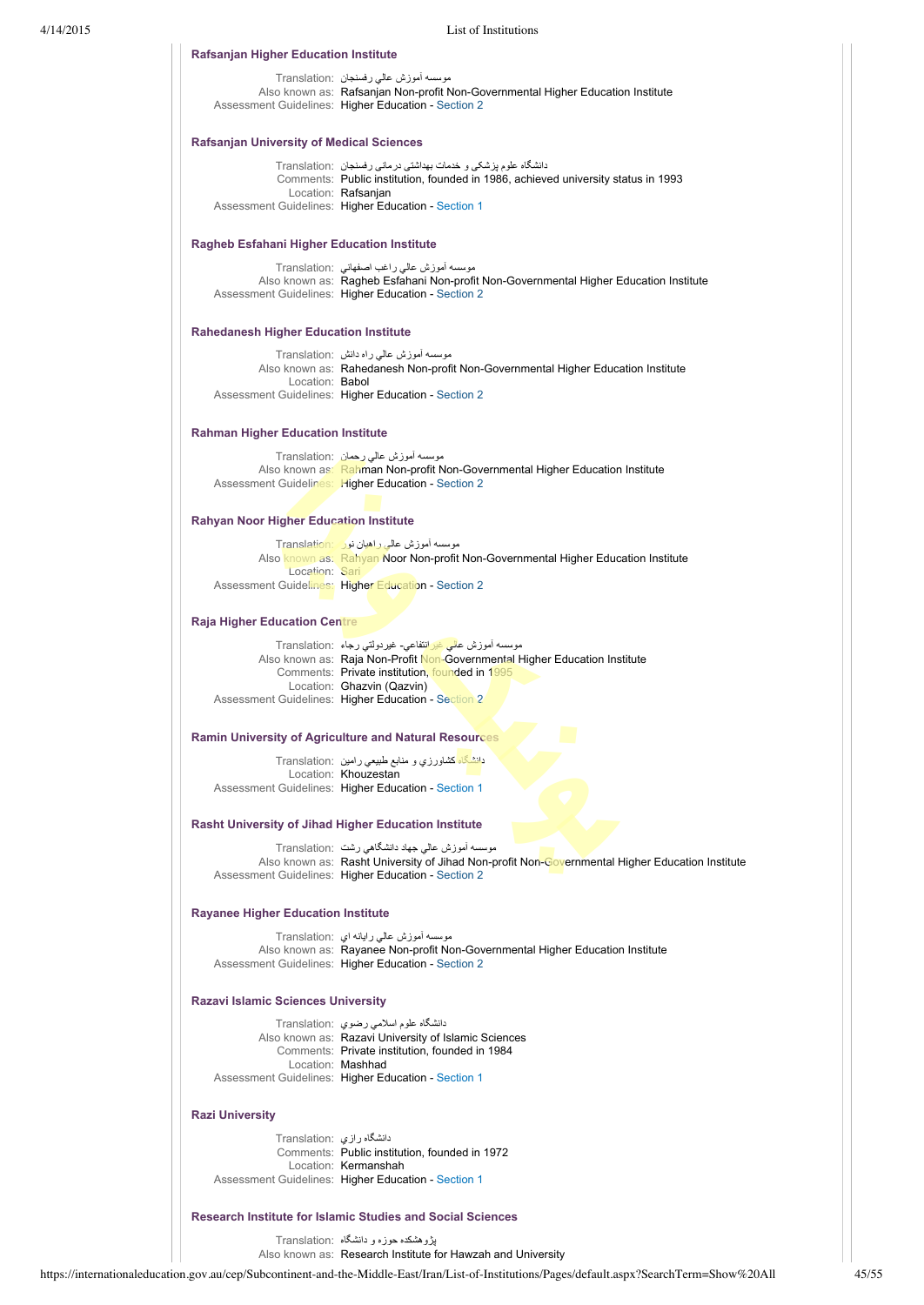Formerly known as: RIHU Assessment Guidelines: Higher Education - [Section 2](https://internationaleducation.gov.au/cep/Subcontinent-and-the-Middle-East/Iran/Assessment-Guidelines/Pages/HigherEd-S2-Default.aspx)

### **Research Institute for Materials and Energy**

پژوهشگاه مواد و انرژي :Translation Assessment Guidelines: Higher Education - [Section 2](https://internationaleducation.gov.au/cep/Subcontinent-and-the-Middle-East/Iran/Assessment-Guidelines/Pages/HigherEd-S2-Default.aspx)

# **Research Institute for the Petroleum Industry**

پژوهشكده صنعت نفت :Translation Assessment Guidelines: Higher Education - [Section 2](https://internationaleducation.gov.au/cep/Subcontinent-and-the-Middle-East/Iran/Assessment-Guidelines/Pages/HigherEd-S2-Default.aspx)

### **Research Institute of Art**

پژوهشكده هنر :Translation Assessment Guidelines: Higher Education - [Section 2](https://internationaleducation.gov.au/cep/Subcontinent-and-the-Middle-East/Iran/Assessment-Guidelines/Pages/HigherEd-S2-Default.aspx)

### **Research Institute of Imam Khomeini and the Islamic Revolution**

پژوهشكده امام خميني و انقلاب اسلامي :Translation Assessment Guidelines: Higher Education - [Section 2](https://internationaleducation.gov.au/cep/Subcontinent-and-the-Middle-East/Iran/Assessment-Guidelines/Pages/HigherEd-S2-Default.aspx)

### **Roozbahan Higher Education Institute**

موسسه آموزش عالي روزبهان :Translation Also known as: Roozbahan Non-profit Non-Governmental Higher Education Institute Location: Sari Assessment Guidelines: Higher Education - [Section 2](https://internationaleducation.gov.au/cep/Subcontinent-and-the-Middle-East/Iran/Assessment-Guidelines/Pages/HigherEd-S2-Default.aspx)

# **Roozbeh Higher Education Institute**

موسسه آموزش عالي روزبه :Translation Also known as: Roozbeh Non-profit Non-Governmental Higher Education Institute Zanjar

Assessment Guidelines: Higher Education - [Section 2](https://internationaleducation.gov.au/cep/Subcontinent-and-the-Middle-East/Iran/Assessment-Guidelines/Pages/HigherEd-S2-Default.aspx)

### **Roshdedanesh Higher Education Institute**

|                                                     | موسسه أموزش عالى رشد دانش :Translation |                                                                                    |
|-----------------------------------------------------|----------------------------------------|------------------------------------------------------------------------------------|
|                                                     |                                        | Also known as: Roshdedanesh Non-profit Non-Governmental Higher Education Institute |
| Location: Semnan                                    |                                        |                                                                                    |
| Assessment Guidelines: Higher Education - Section 2 |                                        |                                                                                    |

### **Roudaki Higher Education Institute**

موسسه آموزش عالي رودكي :Translation Also known as: Roudaki Non-profit Non-Governmental Higher Education Institute Location: Tonekabon Assessment Guidelines: Higher Education - [Section 2](https://internationaleducation.gov.au/cep/Subcontinent-and-the-Middle-East/Iran/Assessment-Guidelines/Pages/HigherEd-S2-Default.aspx)

# S

### **Sabalan Higher Education Institute**

موسسه آموزش عالي سبلان :Translation Also known as: Sabalan Non-profit Non-Governmental Higher Education Institute, غوسسه آموزش عالي غيرانتفاعي- غيردولتي سبلان

Assessment Guidelines: Higher Education - [Section 2](https://internationaleducation.gov.au/cep/Subcontinent-and-the-Middle-East/Iran/Assessment-Guidelines/Pages/HigherEd-S2-Default.aspx)

# **Sabz Higher Education Institute**

موسسه آموزش عالي سبز :Translation Also known as: Sabz Non-profit Non-Governmental Higher Education Institute Location: Amol Assessment Guidelines: Higher Education - [Section 2](https://internationaleducation.gov.au/cep/Subcontinent-and-the-Middle-East/Iran/Assessment-Guidelines/Pages/HigherEd-S2-Default.aspx)

# **Sabzevar Teacher Training University**

دانشگاه تربيت معلم سبزوار :Translation Also known as: Tarbiat Moallem University of Sabzevar Comments: Public institution, founded in 1986 Location: Sahedazaman Assessment Guidelines: Higher Education - [Section 1](https://internationaleducation.gov.au/cep/Subcontinent-and-the-Middle-East/Iran/Assessment-Guidelines/Pages/HigherEd-S1-Default.aspx)

# **Sabzevar University of Medical and Health Services**

دانشگاه علوم پزشکی و خدمات بهداشتی درمانی سبزوار :Translation Comments: Public institution, founded in 1986, achieved university status in 1993 Location: Sabzevar Assessment Guidelines: Higher Education - [Section 1](https://internationaleducation.gov.au/cep/Subcontinent-and-the-Middle-East/Iran/Assessment-Guidelines/Pages/HigherEd-S1-Default.aspx)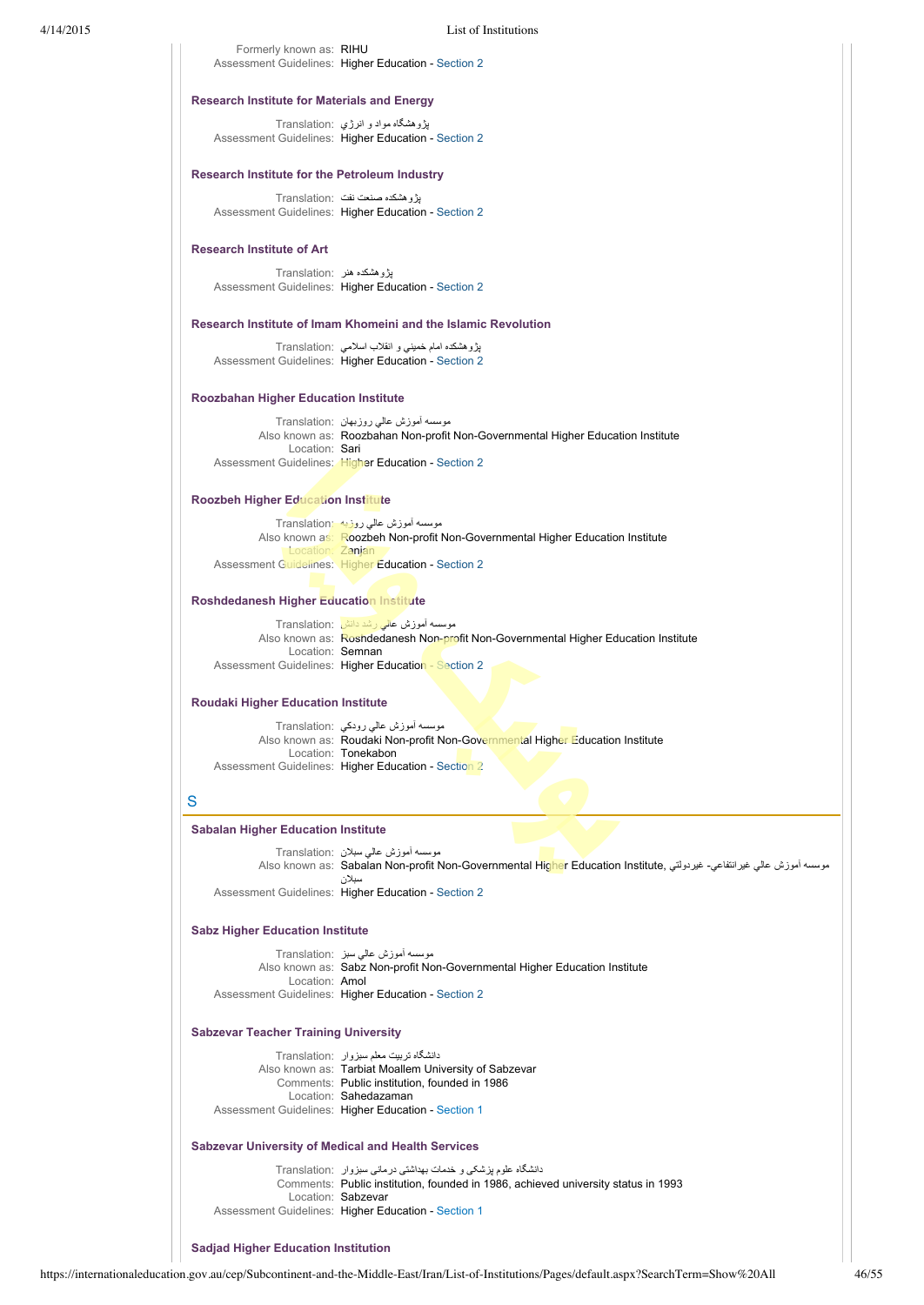| 4/14/2015 |                                                          | List of Institutions                                                                                                                                                                            |
|-----------|----------------------------------------------------------|-------------------------------------------------------------------------------------------------------------------------------------------------------------------------------------------------|
|           |                                                          | موسسه أموزش عالي سجاد  :Translation<br>Also known as: Sajjad Non-Profit Non-Governmental Higher Education Institute<br>Comments: Private institution, founded in 1996<br>Location: Mashhad      |
|           |                                                          | Assessment Guidelines: Higher Education - Section 2                                                                                                                                             |
|           | <b>Sadra Institute of Higher Education</b>               |                                                                                                                                                                                                 |
|           |                                                          | موسسه اموزش عالمی صدر :Translation                                                                                                                                                              |
|           |                                                          | Also known as: Sadra Non-profit Non-Governmental Higher Education Institute<br>Assessment Guidelines: Higher Education - Section 2                                                              |
|           | <b>Safahan Higher Education Institute</b>                | موسسه اموزش عالمي صفاهان  :Translation                                                                                                                                                          |
|           |                                                          | Also known as: Safahan Non-profit Non-Governmental Higher Education Institute<br>Assessment Guidelines: Higher Education - Section 2                                                            |
|           | <b>Sahand University of Technology</b>                   |                                                                                                                                                                                                 |
|           |                                                          | دانشگاه صنعتي سهند :Translation<br>Comments: Public institution, founded in 1989                                                                                                                |
|           | Location: Sahand                                         | Assessment Guidelines: Higher Education - Section 1                                                                                                                                             |
|           | <b>Salman Higher Education Institute</b>                 |                                                                                                                                                                                                 |
|           |                                                          | موسسه أموزش عالمي سلمان  :Translation<br>Also known as: Salman Non-profit Non-Governmental Higher Education Institute                                                                           |
|           |                                                          | Location: Mashhad<br>Assessment Guidelines: Higher Education - Section 2                                                                                                                        |
|           | <b>Samangan Higher Education Institute</b>               |                                                                                                                                                                                                 |
|           |                                                          | موسسه آموزش عالی سمنگان ~Translation                                                                                                                                                            |
|           |                                                          | Also known as: Samangan Non-profit Non-Governmental Higher Education Institute<br>Assessment Guidelines: Higher Education - Section 2                                                           |
|           | <b>Sari Higher Education Institute</b>                   |                                                                                                                                                                                                 |
|           |                                                          | موسسه آموزش عالی ساری Translation:<br>Also known as: Sari Non-profit Non-Governmental Higher Education Institute<br>Assessment Guidelines: Higher Education - Section 2                         |
|           | <b>Sariyan Higher Education Institute</b>                |                                                                                                                                                                                                 |
|           |                                                          | موسسه أموزش عالمي ساريان  :Translation<br>Also known as: Sariyan Non-profit Non-Governmental Higher Education Institute<br>Assessment Guidelines: Higher Education - Section 2                  |
|           | <b>Sarooye Higher Education Institute</b>                |                                                                                                                                                                                                 |
|           |                                                          | موسسه أموزش عالي سارويه :Translation<br>Also known as: Sarooye Non-profit Non-Governmental Higher Education Institute                                                                           |
|           | Location: Sari                                           | Assessment Guidelines: Higher Education - Section 2                                                                                                                                             |
|           | <b>School of Economic Sciences</b>                       |                                                                                                                                                                                                 |
|           |                                                          | دانشکده علوم اقتصادی :Translation<br>Formerly known as: College of Economic Sciences                                                                                                            |
|           | Location: Tehran                                         | Assessment Guidelines: Higher Education - Section 1                                                                                                                                             |
|           | <b>School of International Relations</b>                 |                                                                                                                                                                                                 |
|           |                                                          | دانشکده روابط بین الملل ۲ranslation:<br>Comments: Affiliated to the Ministry of Foreign Affairs                                                                                                 |
|           | Location: Tehran                                         | Assessment Guidelines: Higher Education - Section 1                                                                                                                                             |
|           | <b>School of Quranic Science</b>                         |                                                                                                                                                                                                 |
|           | Location: Isfahan                                        | دانشکده معارف قر آنی :Translation                                                                                                                                                               |
|           |                                                          | Assessment Guidelines: Higher Education - Section 2                                                                                                                                             |
|           | <b>Science and Technology Higher Education Institute</b> |                                                                                                                                                                                                 |
|           |                                                          | موسسه اموزش عالمی علم و فن  :Translation<br>Also known as: Science and Technology Non-profit Non-Governmental Higher Education Institute<br>Assessment Guidelines: Higher Education - Section 2 |
|           |                                                          |                                                                                                                                                                                                 |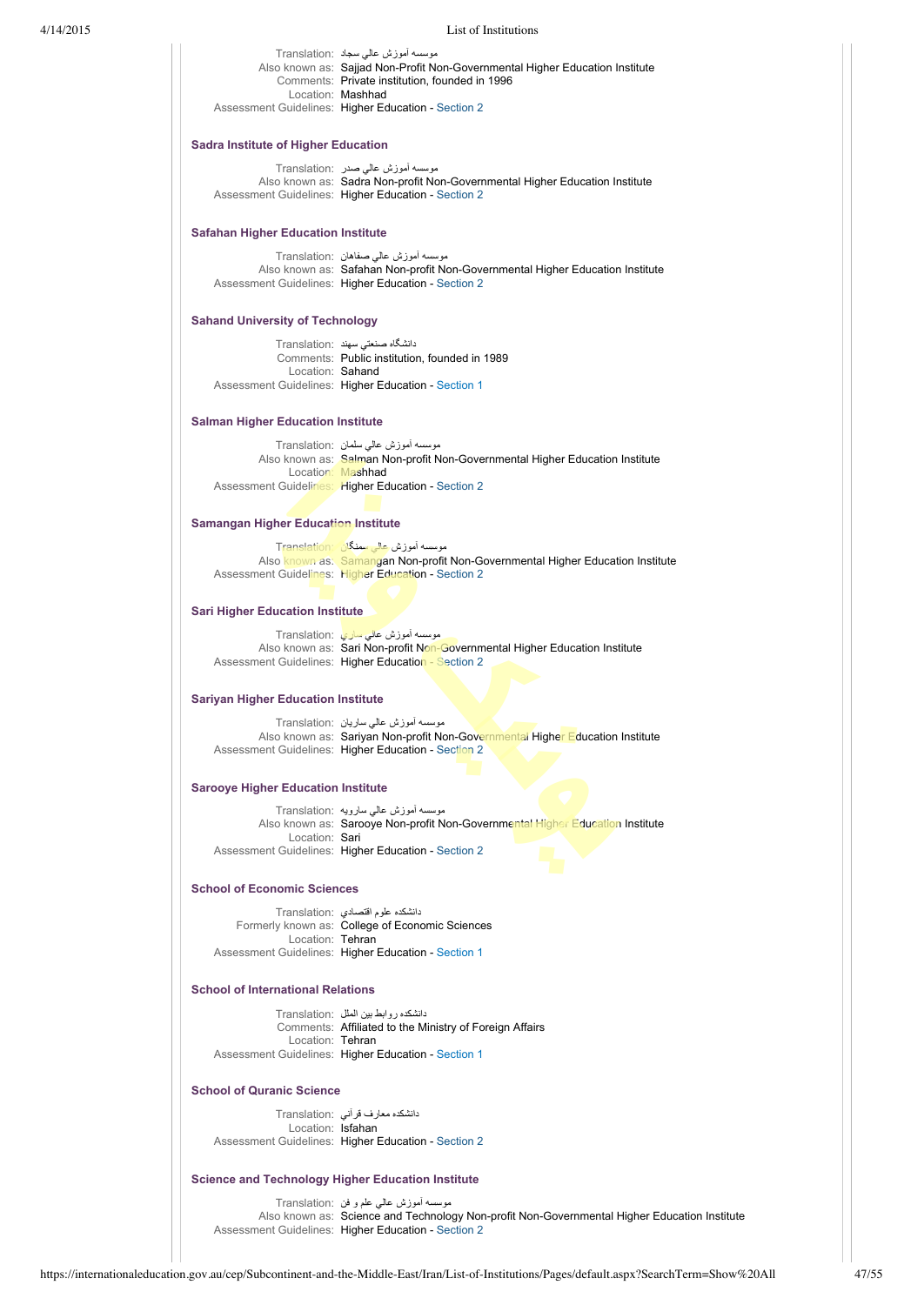| <b>Semnan College of Technology</b>                       |                                                                                                                                                             |
|-----------------------------------------------------------|-------------------------------------------------------------------------------------------------------------------------------------------------------------|
|                                                           | Comments: Public institution, located in Semnan, founded in 1973<br>Assessment Guidelines: Higher Education - Section 2                                     |
| <b>Semnan University of Medical Sciences</b>              |                                                                                                                                                             |
|                                                           | دانشگاه علوم پزشکی و خدمات بهداشتی درمانی سمنان Translation:                                                                                                |
| Location: Semnan                                          | Comments: Public institution, founded in 1988                                                                                                               |
|                                                           | Assessment Guidelines: Higher Education - Section 1                                                                                                         |
|                                                           | Sepahan Higher Education Institute of Science and Technology                                                                                                |
|                                                           | موسسه أموزش علوم و فن أوري سپاهان :Translation                                                                                                              |
| Location: Esfahan                                         | Also known as: Sepahan Science and Technology Non-profit Non-Governmental Higher Education Institute                                                        |
|                                                           | Assessment Guidelines: Higher Education - Section 2                                                                                                         |
|                                                           | Sepahan Science and Technology Higher Education Institute                                                                                                   |
|                                                           | موسسه اموزش عالمی علوم و فنون سیاهان  :Translation                                                                                                          |
|                                                           | Also known as: Sepahan Science and Technology Non-profit Non-Governmental Higher Education Institute<br>Assessment Guidelines: Higher Education - Section 2 |
| <b>Sepehr Higher Education Institute</b>                  |                                                                                                                                                             |
|                                                           | موسسه اموزش عالمی سپهر  :Translation                                                                                                                        |
| Location: Esfahan                                         | Also known as: Sepehr Non-profit Non-Governmental Higher Education Institute                                                                                |
|                                                           | Assessment Guidelines: Higher Education - Section 2                                                                                                         |
| <b>Seraj Higher Education Institute</b>                   |                                                                                                                                                             |
|                                                           | موسسه آموزش عالی سراج Translation:                                                                                                                          |
| Location: Tabriz                                          | Also known as: Seraj Non-profit Non-Governmental Higher Education Institute                                                                                 |
|                                                           | Assessment Guidelines: Higher Education - Section 2                                                                                                         |
| <b>Shafagh Higher Education Institute</b>                 |                                                                                                                                                             |
|                                                           | موسسه أموزش عالمي شفق :Translation                                                                                                                          |
|                                                           | Also known as: Shafagh Non-profit Non-Governmental Higher Education Institute<br>Location: Tonekabon                                                        |
|                                                           | Assessment Guidelines: Higher Education - Section 2                                                                                                         |
| <b>Shahab Danesh Higher Education Institute</b>           |                                                                                                                                                             |
|                                                           | موسسه أموزش عالمي شهاب دانش  :Translation                                                                                                                   |
| Location: Qom                                             | Also known as: Shahab Danesh Non-profit Non-Governmental Higher Education Institute                                                                         |
|                                                           | Assessment Guidelines: Higher Education - Section 2                                                                                                         |
| <b>Shahed University</b>                                  |                                                                                                                                                             |
| دانشگاه شاهد :Translation                                 |                                                                                                                                                             |
|                                                           | Comments: Public institution, founded in 1990, achieved university status in 1996                                                                           |
| Location: Tehran                                          | Assessment Guidelines: Higher Education - Section 2                                                                                                         |
| <b>Shahid Ashrafi Esfahani Higher Education Institute</b> |                                                                                                                                                             |
|                                                           | موسسه أموزش عالمي شهيد اشرفي اصفهاني   :Translation                                                                                                         |
|                                                           | Also known as: Shahid Ashrafi Esfahani Non-profit Non-Governmental Higher Education Institute<br>Assessment Guidelines: Higher Education - Section 2        |
| <b>Shahid Bahonar University of Kerman</b>                |                                                                                                                                                             |
|                                                           | دانشگاه شهید باهنر کرمان :Translation                                                                                                                       |
|                                                           | Also known as: University of Shahid Bahonar                                                                                                                 |
| Formerly known as: Kerman University                      | Formerly known as: Shahid Bahonar University                                                                                                                |
|                                                           | Comments: Public institution, founded in 1975, achieved university status in 1978                                                                           |
| Location: Kerman                                          | Assessment Guidelines: Higher Education - Section 1                                                                                                         |
|                                                           | <b>Shahid Beheshti Electronics and Telecommunications Research Institute</b>                                                                                |
|                                                           | يژوهشكده الكترونيك و مخابرات شهيد بهشتى   :Translation                                                                                                      |
|                                                           | Comments: Affiliated to the Ministry of Defense and Armed Forces Logistics<br>Assessment Guidelines: Higher Education - Section 2                           |
|                                                           |                                                                                                                                                             |

# **Shahid Beheshti University**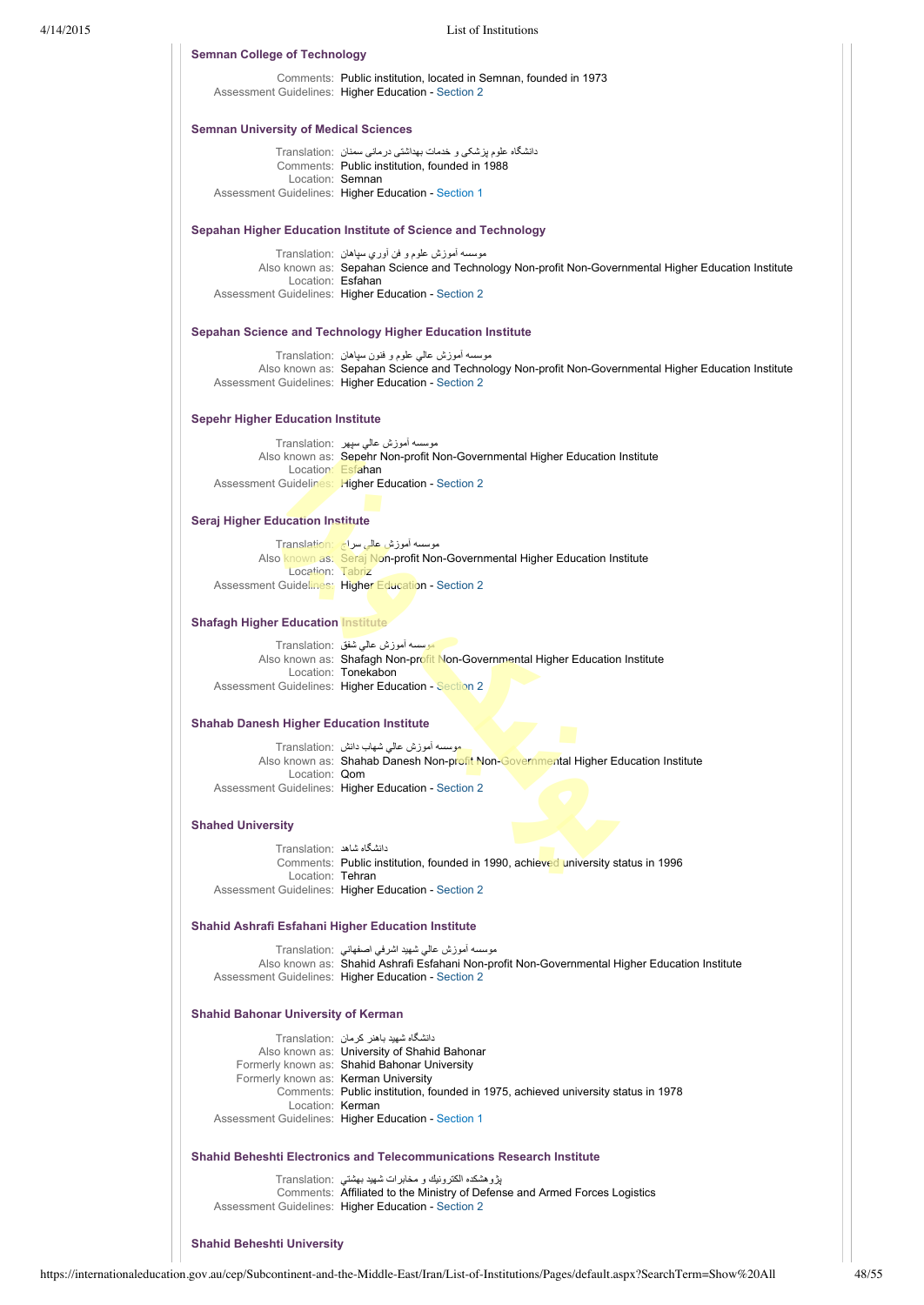|                                                                           | دانشگاه شهید بهشتی :Translation                                                                                                                     |  |
|---------------------------------------------------------------------------|-----------------------------------------------------------------------------------------------------------------------------------------------------|--|
|                                                                           | Also known as: Shahid Beheshti University<br>Formerly known as: National Melli University of Iran                                                   |  |
|                                                                           | Comments: Public institution, founded in 1959, achieved university status in 1975                                                                   |  |
| Location: Tehran                                                          | Assessment Guidelines: Higher Education - Section 1                                                                                                 |  |
|                                                                           |                                                                                                                                                     |  |
| <b>Shahid Beheshti University of Medical Sciences and Health Services</b> |                                                                                                                                                     |  |
|                                                                           | دانشگاه علوم بزشکی و خدمات بهداشتی درمانی شهید بهشتی  :Translation                                                                                  |  |
|                                                                           | Also known as: Shaheed Beheshti University of Medical Sciences<br>Comments: Public institution, founded in 1960, achieved university status in 1986 |  |
| Location: Tehran                                                          |                                                                                                                                                     |  |
|                                                                           | Assessment Guidelines: Higher Education - Section 1                                                                                                 |  |
| <b>Shahid Chamran University</b>                                          |                                                                                                                                                     |  |
|                                                                           | دانشگاه شهید چمر ان Translation:                                                                                                                    |  |
|                                                                           | Also known as: Shahid Chamran University, Chamran University of Ahwaz<br>Formerly known as: Jundi Shapur University                                 |  |
| Formerly known as: Ahwaz University                                       |                                                                                                                                                     |  |
|                                                                           | Comments: Public institution, founded in 1955, achieved university status in 1981                                                                   |  |
| Location: Ahwaz                                                           |                                                                                                                                                     |  |
|                                                                           | Assessment Guidelines: Higher Education - Section 1                                                                                                 |  |
| <b>Shahid Rajaee Teacher Training University</b>                          |                                                                                                                                                     |  |
|                                                                           | دانشگاه تربیت دبیر شهید رجائی :Translation                                                                                                          |  |
| Location: Tehran                                                          | Comments: Public institution, founded in 1980                                                                                                       |  |
|                                                                           | Assessment Guidelines: Higher Education - Section 1                                                                                                 |  |
| <b>Shahid Rezaee Higher Education institute</b>                           |                                                                                                                                                     |  |
|                                                                           | موسسه أموزش عالى شهيد رضايي : Translation                                                                                                           |  |
|                                                                           | Also known as: Shahid Rezaee Non-profit Non-Governmental Higher Education Institute                                                                 |  |
|                                                                           | Location: Kermanshah                                                                                                                                |  |
|                                                                           | Assessment Guidelines: Higher Education - Section 2                                                                                                 |  |
|                                                                           | <b>Shahid Sadoughi University of Medical Sciences and Health Services</b>                                                                           |  |
|                                                                           | دانشگاه علوم پزشکی و خدمات بهداشتی درمانی شهید صدوقی بزد : Translation                                                                              |  |
| Location: Yazd                                                            | Comments: Public institution, founded in 1989, achieved university status in 1994                                                                   |  |
|                                                                           | Assessment Guidelines: Higher Education - Section 1                                                                                                 |  |
| <b>Shahid Sattari Aviation University</b>                                 |                                                                                                                                                     |  |
|                                                                           | <mark>دانشگاه علوم و فنون هوایی شهید ستاری  :Translation</mark>                                                                                     |  |
|                                                                           | Also known as: Shahid Sattari Air University of Science and Technology                                                                              |  |
|                                                                           | Comments: Public institution, founded in 1986 Affiliated to the Iran Air Force                                                                      |  |
| Location: Tehran                                                          | Assessment Guidelines: Higher Education - Section 1                                                                                                 |  |
|                                                                           |                                                                                                                                                     |  |
| <b>Shahrekord University</b>                                              |                                                                                                                                                     |  |
|                                                                           | دانشگاه شهر کر د :Translation                                                                                                                       |  |
|                                                                           | Comments: Public institution, founded in 1927, accorded university status in 2004<br>Location: Shahrekord                                           |  |
|                                                                           | Assessment Guidelines: Higher Education - Section 1                                                                                                 |  |
| <b>Shahrekord University of Medical Sciences</b>                          |                                                                                                                                                     |  |
|                                                                           | دانشگاه علوم بزشکی و خدمات بهداشتی درمانی شهرکرد  :Translation                                                                                      |  |
|                                                                           | Comments: Public institution, founded in 1986                                                                                                       |  |
|                                                                           | Location: Shahrekord<br>Assessment Guidelines: Higher Education - Section 1                                                                         |  |
| <b>Shahrood Higher Education Institute</b>                                |                                                                                                                                                     |  |
|                                                                           | موسسه أموزش عالمي شاهرود :Translation                                                                                                               |  |
|                                                                           | Also known as: Shahrood Non-profit Non-Governmental Higher Education Institute                                                                      |  |
|                                                                           | Assessment Guidelines: Higher Education - Section 2                                                                                                 |  |
| <b>Shahrood University of Medical Sciences</b>                            |                                                                                                                                                     |  |
|                                                                           | دانشگاه علوم پزشکی و خدمات بهداشتی درمانی شاهرود :Translation                                                                                       |  |
|                                                                           | Comments: Private institution, founded in 1971                                                                                                      |  |
|                                                                           | Location: Shahrood                                                                                                                                  |  |
|                                                                           | Assessment Guidelines: Higher Education - Section 1                                                                                                 |  |
| <b>Shahrood University of Technology</b>                                  |                                                                                                                                                     |  |
|                                                                           | دانشگاه صنعتی شاهرود :Translation                                                                                                                   |  |
|                                                                           |                                                                                                                                                     |  |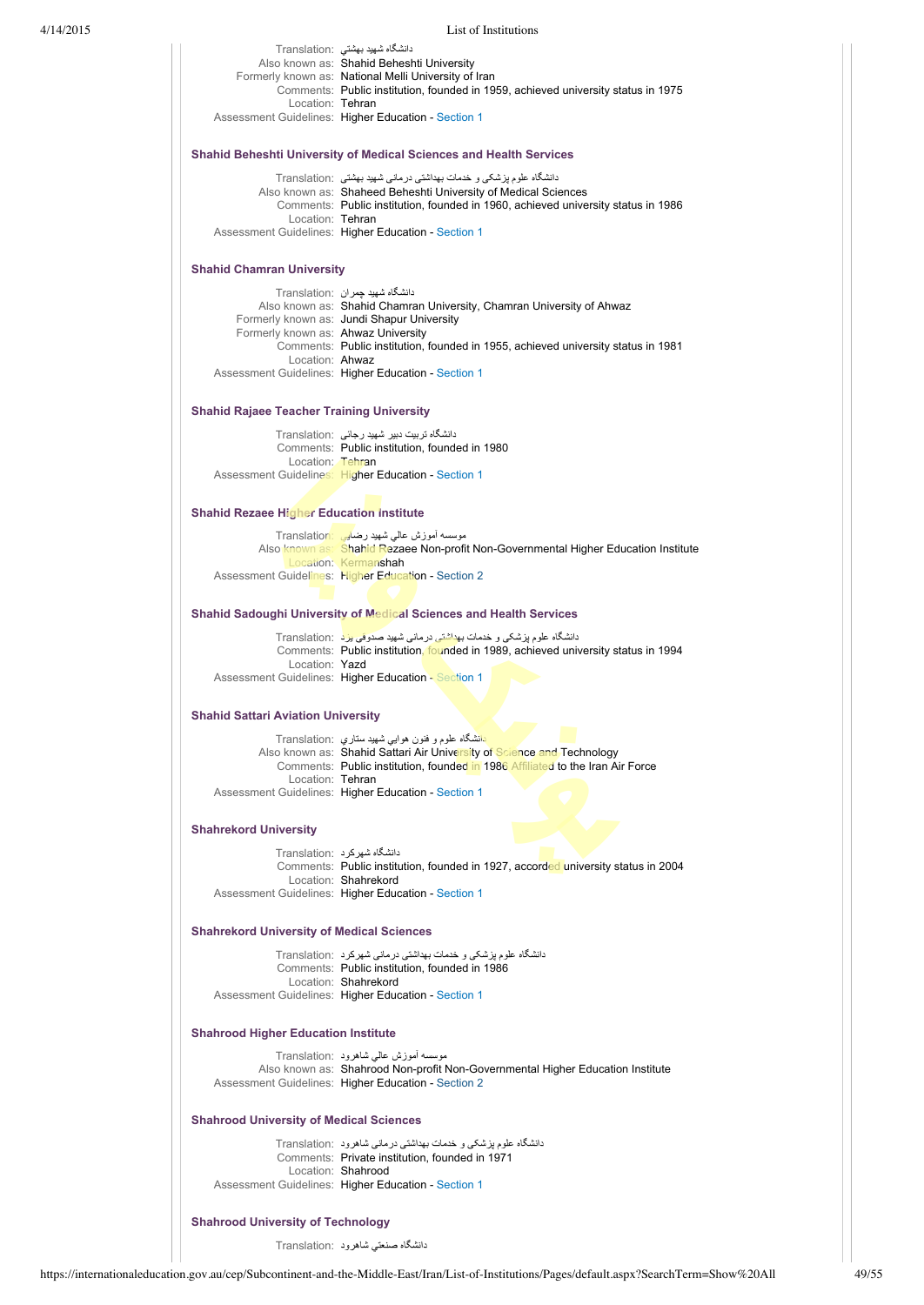| 4/14/2015 |                                                              | List of Institutions                                                                                                                        |
|-----------|--------------------------------------------------------------|---------------------------------------------------------------------------------------------------------------------------------------------|
|           | Location: Shahrood                                           | Comments: Public institution, founded in 1974, achieved university status in 2002<br>Assessment Guidelines: Higher Education - Section 1    |
|           | <b>Shams Higher Education Institute</b>                      |                                                                                                                                             |
|           |                                                              | موسسه أموزش عالمي شمس :Translation                                                                                                          |
|           | Location: Gonabad                                            | Also known as: Shams Non-profit Non-Governmental Higher Education Institute                                                                 |
|           |                                                              | Assessment Guidelines: Higher Education - Section 2                                                                                         |
|           | <b>Shargh Higher Education Institute</b>                     |                                                                                                                                             |
|           |                                                              | موسسه أموزش عالمي شرق :Translation                                                                                                          |
|           |                                                              | Also known as: Shargh Non-profit Non-Governmental Higher Education Institute<br>Assessment Guidelines: Higher Education - Section 2         |
|           | <b>Sharif University of Technology</b>                       |                                                                                                                                             |
|           |                                                              | دانشگاه صنعتی شریف :Translation                                                                                                             |
|           |                                                              | Also known as: Sharif Industrial University                                                                                                 |
|           |                                                              | Formerly known as: Arya Mehr University of Technology                                                                                       |
|           | Location: Tehran                                             | Comments: Public institution, founded in 1965, achieved university status in 1979                                                           |
|           |                                                              | Assessment Guidelines: Higher Education - Section 1                                                                                         |
|           | <b>Sheik Baha'i University</b>                               |                                                                                                                                             |
|           |                                                              | دانشگاه غیر انتفاعی- غیردولتی شیخ بهائی :Translation                                                                                        |
|           |                                                              | Also known as: Sheikh Bahaee Private University, Sheikh Baha'i Non-Government Non-Profit University                                         |
|           |                                                              | Formerly known as: Sheikh Baha'i Higher Education Institution                                                                               |
|           | Location: Isfahan                                            | Comments: Private institution, founded in 1996                                                                                              |
|           |                                                              | Assessment Guidelines: Higher Education - Section 1                                                                                         |
|           | <b>Shiraz Technical Institute for Electrical Engineering</b> |                                                                                                                                             |
|           |                                                              | آموزشکده فنی الکترونیك شیراز Translation:                                                                                                   |
|           |                                                              | Comments: Affiliated to the Ministry of Defense and Armed Forces Logistics                                                                  |
|           | Location: Shiraz                                             | Assessment Guidelines: Higher Education - Section 2                                                                                         |
|           | <b>Shiraz University</b>                                     |                                                                                                                                             |
|           | دانشگاه شیراز :Translation                                   |                                                                                                                                             |
|           |                                                              | Also known as: University of Shiraz                                                                                                         |
|           | Formerly known as: Pahlavi University                        |                                                                                                                                             |
|           |                                                              | Comments: Public institution, founded in 1946                                                                                               |
|           | Location: Shiraz                                             | Assessment Guidelines: Higher Education - Section 1                                                                                         |
|           | <b>Shiraz University of Medical Sciences</b>                 |                                                                                                                                             |
|           |                                                              | دانشگاه علوم پزشکی و خدمات بهداشتی درمانی شیراز   :Translation                                                                              |
|           |                                                              | Also known as: University of Medical Sciences; Shiraz                                                                                       |
|           |                                                              | Comments: Public institution, founded in 1946, achieved university status in 1994                                                           |
|           | Location: Shiraz                                             | Assessment Guidelines: Higher Education - Section 1                                                                                         |
|           | <b>Shiraz University of Technology</b>                       |                                                                                                                                             |
|           |                                                              | دانشگاه صنعتی شیراز Translation:                                                                                                            |
|           |                                                              | Comments: Public institution, founded in 2004                                                                                               |
|           | Location: Shiraz                                             | Assessment Guidelines: Higher Education - Section 1                                                                                         |
|           | <b>Shomal Higher Education Institute</b>                     |                                                                                                                                             |
|           |                                                              | موسسه أموزش عالى غيرانتفاعى- غيردولتي شمال  :Translation                                                                                    |
|           |                                                              | Also known as: Shomal University<br>Formerly known as: Shomal Non-profit Non-Governmental Higher Education Institute, North Non-profit Non- |
|           |                                                              | Governmental Higher Education Institute                                                                                                     |
|           | Location: Amol                                               | Assessment Guidelines: Higher Education - Section 2                                                                                         |
|           | <b>Sina Higher Education Institute</b>                       |                                                                                                                                             |
|           |                                                              | موسسه أموزش عالى سينا :Translation                                                                                                          |
|           |                                                              | Also known as: Sina Non-profit Non-Governmental Higher Education Institute                                                                  |
|           |                                                              | Location: Kashan, Sari                                                                                                                      |
|           |                                                              | Assessment Guidelines: Higher Education - Section 2                                                                                         |
|           | <b>Soore University</b>                                      |                                                                                                                                             |
|           |                                                              |                                                                                                                                             |
|           |                                                              |                                                                                                                                             |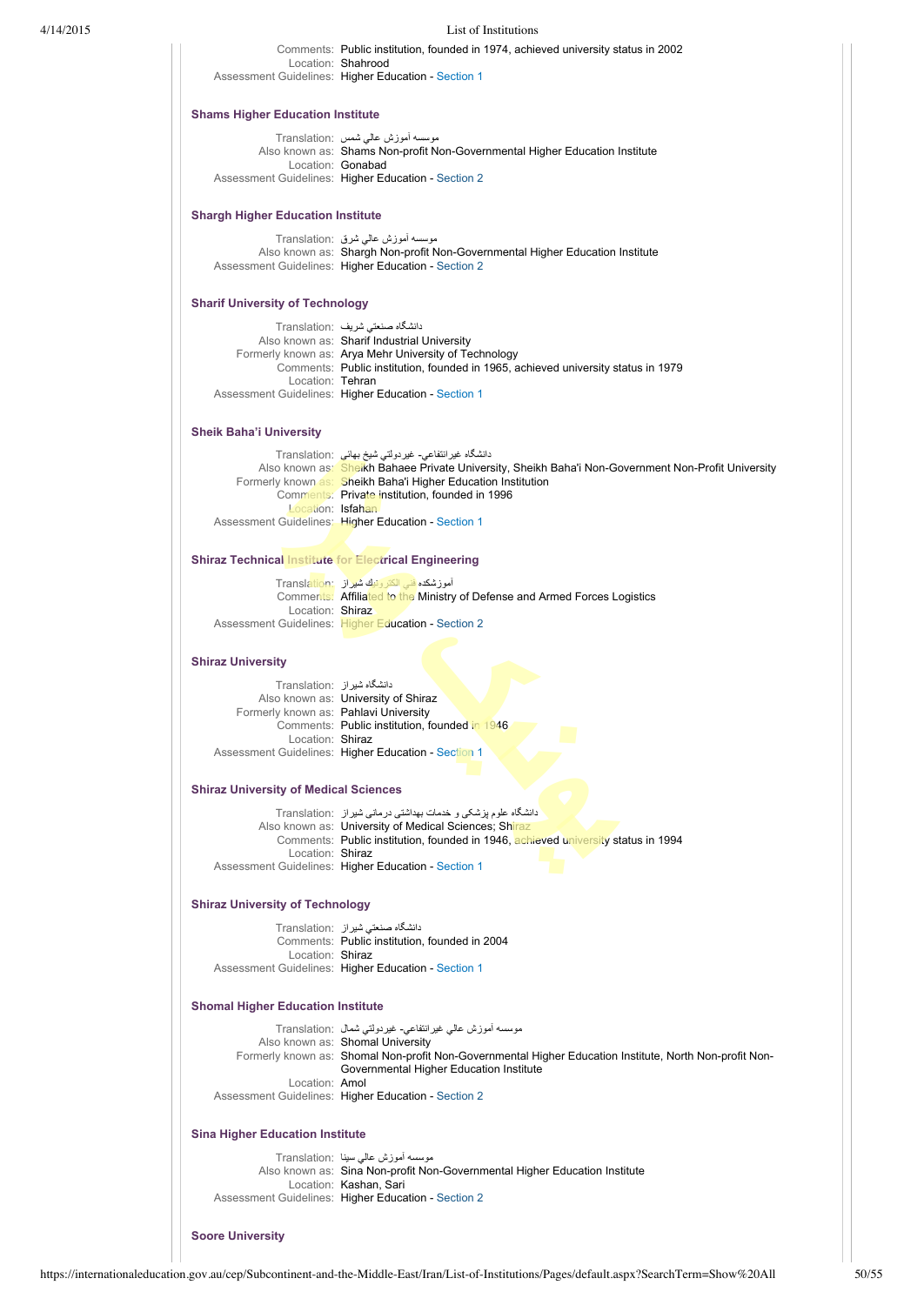|                                                 | دانشگاه سوره :Translation<br>Also known as: Mirza Koochak Khan Teacher Training University, Soureh Higher Education Institution<br>Formerly known as: Sureh Higher Education Institution<br>Comments: Private institution, founded in 1993<br>Location: Tehran<br>Assessment Guidelines: Higher Education - Section 1 |  |  |
|-------------------------------------------------|-----------------------------------------------------------------------------------------------------------------------------------------------------------------------------------------------------------------------------------------------------------------------------------------------------------------------|--|--|
| <b>Sooreh Shiraz Higher Education Institute</b> |                                                                                                                                                                                                                                                                                                                       |  |  |
|                                                 | موسسه اموزش عالمی سوره شیراز ۲ranslation:<br>Also known as: Surah Shiraz Non-profit Non-Governmental Higher Education Institute<br>Assessment Guidelines: Higher Education - Section 2                                                                                                                                |  |  |
| <b>Soureh Higher Education Institute</b>        |                                                                                                                                                                                                                                                                                                                       |  |  |
| Location: Soore                                 | موسسه أموزش عالمي سوره :Translation<br>Also known as: Soureh Non-profit Non-Governmental Higher Education Institute<br>Assessment Guidelines: Higher Education - Section 2                                                                                                                                            |  |  |
|                                                 | Steel Industry Non-profit Non-Governmental Higher Education Institute                                                                                                                                                                                                                                                 |  |  |
|                                                 | موسسه أموزش عالمي غيرانتفاعي- غيردولتي صنعتي فولاد :Translation<br>Location: Esfahan<br>Assessment Guidelines: Higher Education - Section 2                                                                                                                                                                           |  |  |
| <b>Supreme National Defence University</b>      |                                                                                                                                                                                                                                                                                                                       |  |  |
|                                                 | دانشگاہ عالی دفاع ملی   :Translation<br>Comments: Affiliated to the Iranian Army<br>Assessment Guidelines: Higher Education - Section 1                                                                                                                                                                               |  |  |
| Τ                                               |                                                                                                                                                                                                                                                                                                                       |  |  |
| <b>Tabaran Higher Education Institute</b>       |                                                                                                                                                                                                                                                                                                                       |  |  |
|                                                 | موسسه اموزش عالی تابران Translation:<br>Also known as: Tabaran Non-profit Non-Governmental Higher Education Institute<br>Location: Mashhad<br>Assessment Guidelines: Higher Education - Section 2                                                                                                                     |  |  |
| <b>Tabari Babol Higher Education Institute</b>  |                                                                                                                                                                                                                                                                                                                       |  |  |
|                                                 | موسسه أموزش عالى طبري بابل Translation:<br>Also known as: Tabari Babol Non-profit Non-Governmental Higher Education Institute<br>Assessment Guidelines: Higher Education - Section 2                                                                                                                                  |  |  |
| <b>Taberestan Higher Education Institution</b>  |                                                                                                                                                                                                                                                                                                                       |  |  |
| Location: Tehran                                | <mark>سموسسه آموزش عال<sub>ی</sub> غیرانتفاعی- غیردولتی طبرستان  :Translation</mark><br>Also known as: Taberestan Non-Profit Non-Government Higher Education Institution<br>Comments: Private institution, founded in 1994<br>Assessment Guidelines: Higher Education - Section 2                                     |  |  |
|                                                 |                                                                                                                                                                                                                                                                                                                       |  |  |
| <b>Tabnak Higher Education Institute</b>        | موسسه أموزش عالمي تابناک  :Translation                                                                                                                                                                                                                                                                                |  |  |
|                                                 | Also known as: Tabnak Non-profit Non-Governmental Higher Education Institute<br>Assessment Guidelines: Higher Education - Section 2                                                                                                                                                                                   |  |  |
| <b>Tabriz University of Art</b>                 |                                                                                                                                                                                                                                                                                                                       |  |  |
| Location: Tabriz                                | دانشگاه هنر تبریز :Translation<br>Also known as: Tabriz Islamic Art University<br>Assessment Guidelines: Higher Education - Section 1                                                                                                                                                                                 |  |  |
| <b>Tabriz University of Medical Sciences</b>    |                                                                                                                                                                                                                                                                                                                       |  |  |
| Location: Tabriz                                | دانشگاه علوم پزشکی و خدمات بهداشتی درمانی تبریز   :Translation<br>Also known as: University of Medical Sciences; Tabriz<br>Comments: Public institution, founded in 1947, achieved university status in 1986<br>Assessment Guidelines: Higher Education - Section 1                                                   |  |  |
| <b>Tafresh University</b>                       |                                                                                                                                                                                                                                                                                                                       |  |  |
| دانشگاه تفرش :Translation                       |                                                                                                                                                                                                                                                                                                                       |  |  |
| Location: Tafresh                               | Assessment Guidelines: Higher Education - Section 1                                                                                                                                                                                                                                                                   |  |  |

**Tarbiat Modarres University**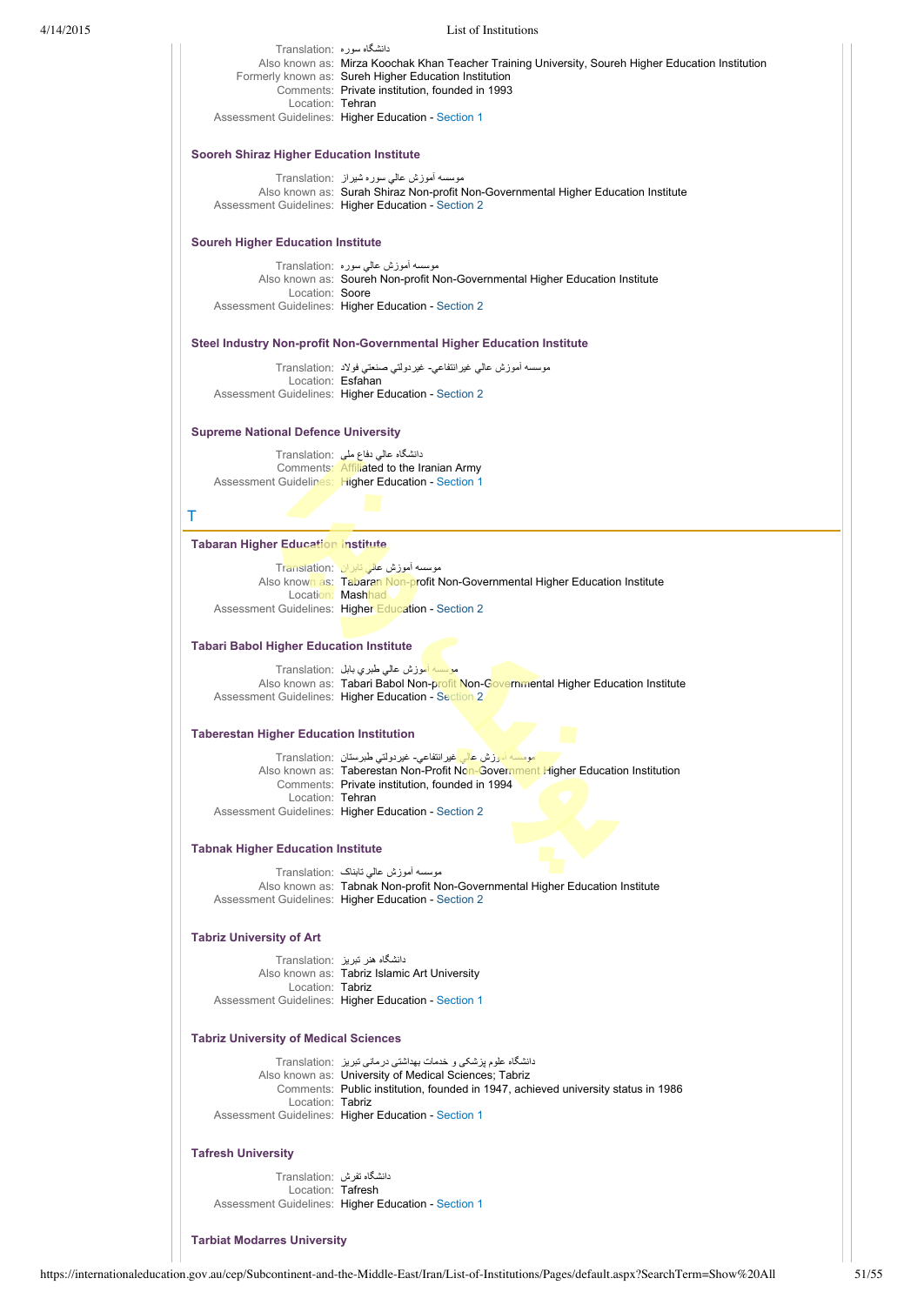| 4/14/2015 |                                                           | List of Institutions                                                                                                                                                          |
|-----------|-----------------------------------------------------------|-------------------------------------------------------------------------------------------------------------------------------------------------------------------------------|
|           |                                                           | دانشگاه تربیت مدرس   :Translation                                                                                                                                             |
|           | Location: Tehran                                          | Comments: Public institution, founded in 1981, achieved university status in 1986                                                                                             |
|           |                                                           | Assessment Guidelines: Higher Education - Section 1                                                                                                                           |
|           | <b>Teacher Training University of Tehran</b>              |                                                                                                                                                                               |
|           |                                                           | دانشگاه تربیت معلم تهران ۲ranslation:<br>Also known as: Tarbiat Moallem University                                                                                            |
|           |                                                           | Comments: Public institution, founded in 1919, achieved university status in 1974                                                                                             |
|           | Location: Tehran                                          | Assessment Guidelines: Higher Education - Section 1                                                                                                                           |
|           | <b>Technical College of Heavy and Light Industries</b>    |                                                                                                                                                                               |
|           |                                                           | آموزشکده هاي فني صنايع سنگين و سبک  :Translation<br>Comments: Affiliated to the Ministry of Industry                                                                          |
|           |                                                           | Location: Tehran, Arak, Karaj, Lalejin, Mashhad<br>Assessment Guidelines: Higher Education - Section 2                                                                        |
|           | <b>Technical Institute for Environmental Protection</b>   |                                                                                                                                                                               |
|           |                                                           | آموزشکده حفاظت محیط زیست :Translation                                                                                                                                         |
|           |                                                           | Assessment Guidelines: Higher Education - Section 2                                                                                                                           |
|           | <b>Technical Institute for Physical Education</b>         |                                                                                                                                                                               |
|           |                                                           | آموز شکده تربیت بدنی :Translation<br>Assessment Guidelines: Higher Education - Section 2                                                                                      |
|           | <b>Technical Institute for Statistics and Informatics</b> |                                                                                                                                                                               |
|           |                                                           | آموزشکده آمار و انفورماتیک :Translation<br>Comments: Affiliated to the Ministry of Health                                                                                     |
|           |                                                           | Assessment Guidelines: Higher Education - Section 2                                                                                                                           |
|           | <b>Technical Institute for Weapons Development</b>        |                                                                                                                                                                               |
|           |                                                           | آموزشکده فنی جنگ افزار سازی Translation:<br>Comments: Affiliated to the Ministry of Defense and Armed Forces Logistics<br>Assessment Guidelines: Higher Education - Section 2 |
|           | <b>Technical Institute of Agriculture</b>                 |                                                                                                                                                                               |
|           |                                                           | آموزشكده كشاورزي Translation:<br>Comments: Affiliated to the Ministry of Agriculture                                                                                          |
|           |                                                           | Assessment Guidelines: Higher Education - Section 2                                                                                                                           |
|           | <b>Technical Institute of Geomatics</b>                   |                                                                                                                                                                               |
|           |                                                           | آموزشکده فنی نقشه برداری ۲ranslation:<br>Assessment Guidelines: Higher Education - Section 2                                                                                  |
|           | <b>Tehran College of Technical Teacher Training</b>       |                                                                                                                                                                               |
|           |                                                           | Assessment Guidelines: Higher Education - Section 2                                                                                                                           |
|           |                                                           | <b>Tehran University of Medical Sciences and Health Services</b>                                                                                                              |
|           |                                                           | دانشگاه علوم بزشکی و خدمات بهداشتی درمانی تهران   :Translation                                                                                                                |
|           | Location: Tehran                                          | Comments: Public institution, founded in 1934, achieved university status in 1985<br>Assessment Guidelines: Higher Education - Section 1                                      |
|           | <b>Toos Higher Education Institute</b>                    |                                                                                                                                                                               |
|           |                                                           | موسسه اموزش عالی نوس :Translation                                                                                                                                             |
|           |                                                           | Also known as: Toos Non-profit Non-Governmental Higher Education Institute<br>Assessment Guidelines: Higher Education - Section 2                                             |
|           | <b>Torbat Heydarieh Junior College</b>                    |                                                                                                                                                                               |
|           |                                                           | آموزشکده فنی تربت حیدریه :Translation<br>Also known as: Torbat Heydarieh Technical and Engineering Faculty<br>Assessment Guidelines: Higher Education - Section 2             |
|           | <b>Transport Research Institute</b>                       |                                                                                                                                                                               |
|           |                                                           | پژوهشکده حمل و نقل  :Translation                                                                                                                                              |
|           |                                                           | Assessment Guidelines: Higher Education - Section 2                                                                                                                           |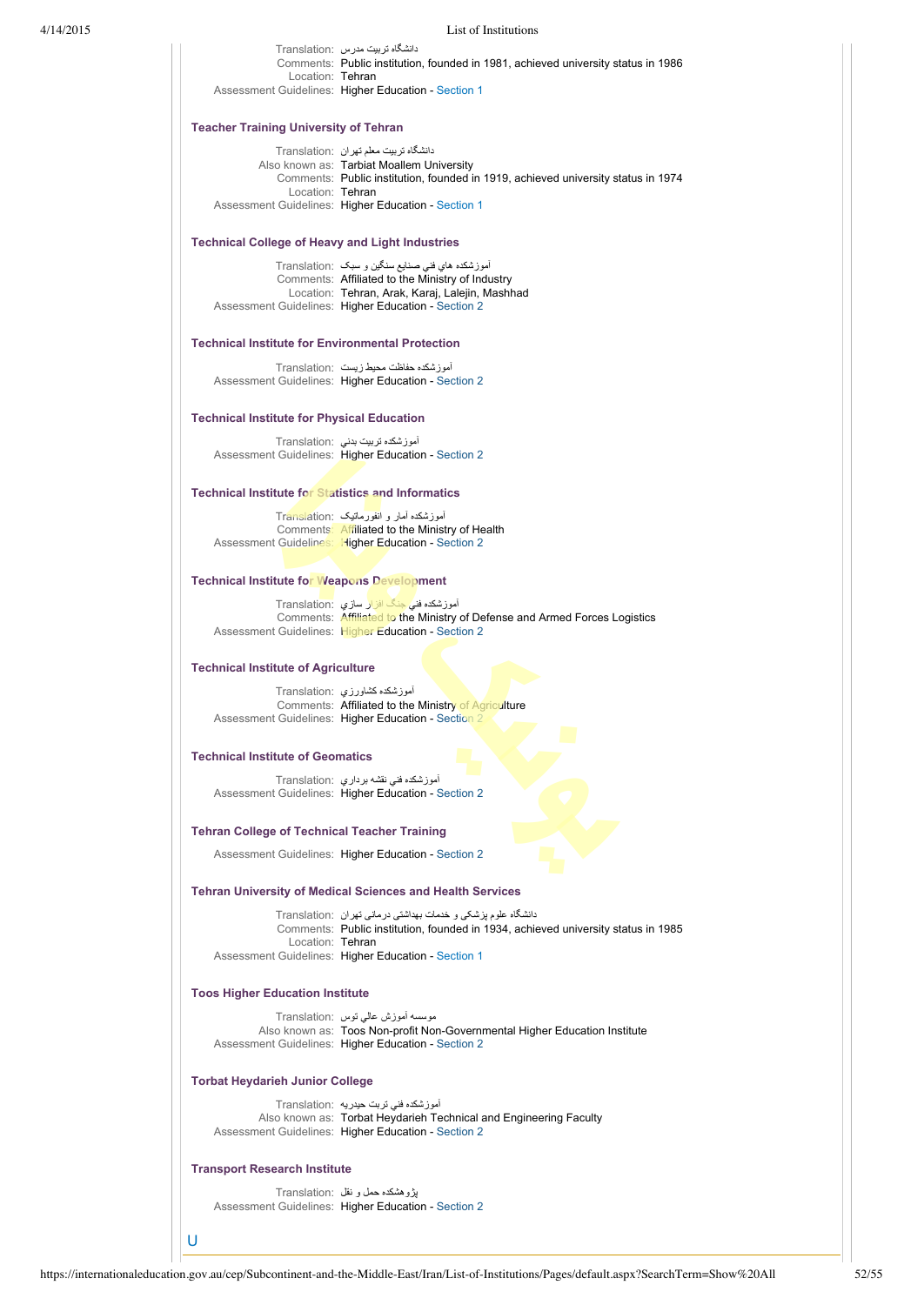| Unity Technical Institute Isfahan                    |                                                                                                                           |
|------------------------------------------------------|---------------------------------------------------------------------------------------------------------------------------|
|                                                      | اموزشکده فنی توحید اصفهان  :Translation                                                                                   |
| Location: Isfahan                                    | Comments: Affiliated to the Ministry of Mines and Metals                                                                  |
|                                                      | Assessment Guidelines: Higher Education - Section 2                                                                       |
| University College of Nabi Akram                     |                                                                                                                           |
|                                                      | موسسه أموزش عالمي غيرانتفاعي- غيردولتي نبي اكرم  :Translation                                                             |
|                                                      | Also known as: Nabi Akran Non-Profit Non-Governmental Higher Education Institution                                        |
| Location: Tabriz                                     | Comments: Private institution, founded in 1996                                                                            |
|                                                      | Assessment Guidelines: Higher Education - Section 2                                                                       |
| <b>University of Applied Science and Technology</b>  |                                                                                                                           |
|                                                      | دانشگاه جامع علمي- کاربردي   :Translation                                                                                 |
|                                                      | Also known as: Jaame Elmi-Karbordi University<br>Comments: Public institution, founded in 1992                            |
| Location: Tehran                                     |                                                                                                                           |
|                                                      | Assessment Guidelines: Higher Education - Section 1                                                                       |
| <b>University of Art</b>                             |                                                                                                                           |
| دانشگاه هنر :Translation                             |                                                                                                                           |
|                                                      | Also known as: University of Arts, Tehran                                                                                 |
|                                                      | Comments: Public institution, founded 1980 following the amalgamation of the Conservatory of Music, College               |
| Location: Tehran                                     | of National Music, College of Decorative Arts, College of Dramatic Arts and Farabi University                             |
|                                                      | Assessment Guidelines: Higher Education - Section 1                                                                       |
| <b>University of Birjand</b>                         |                                                                                                                           |
| دانشگاه بیر جند : Translation                        |                                                                                                                           |
|                                                      | Comments: Public institution, founded in 1975, achieved university status in 1991                                         |
| Location: Birjand                                    | Assessment Guidelines: Higher Education - Section 1                                                                       |
| <b>University of Defence Industries and Sciences</b> |                                                                                                                           |
|                                                      | Comments: Public institution, founded in 1986                                                                             |
| Location: Isfahan                                    |                                                                                                                           |
|                                                      | Assessment Guidelines: Higher Education - Section 1                                                                       |
| <b>University of Emam Hussein</b>                    |                                                                                                                           |
|                                                      | دانشگاه امـام حسین Translation:                                                                                           |
|                                                      | Also known as: University of Imam Hussein, Imam Hossein University                                                        |
|                                                      | Comments: Public institution, founded in 1986 Affiliated to the Iranian Revolutionary Guards of the Islamic<br>Revolution |
| Location: Tehran                                     |                                                                                                                           |
|                                                      | Assessment Guidelines: Higher Education - Section 1                                                                       |
| <b>University of Isfahan</b>                         |                                                                                                                           |
|                                                      | دانشگاه اصفهان :Translation                                                                                               |
|                                                      | Also known as: University of Esfahan, Esfahan University, Isfahan University                                              |
|                                                      | Comments: Public institution, founded in 1946, achieved university status in 1958                                         |
| Location: Isfahan                                    |                                                                                                                           |
|                                                      | Assessment Guidelines: Higher Education - Section 1                                                                       |
| <b>University of Kashan</b>                          |                                                                                                                           |
| دانشگاه کاشان :Translation                           | Comments: Public institution, founded in 1973, achieved university status in 1994                                         |
| Location: Kashan                                     |                                                                                                                           |
|                                                      | Assessment Guidelines: Higher Education - Section 1                                                                       |
| <b>University of Kurdistan</b>                       |                                                                                                                           |
|                                                      | دانشگاه کردستان :Translation                                                                                              |
|                                                      | Comments: Public institution, founded in 1974, achieved university status in 1991                                         |
|                                                      | Location: Sanandaj<br>Assessment Guidelines: Higher Education - Section 1                                                 |
| <b>University of Science and Culture</b>             |                                                                                                                           |
|                                                      |                                                                                                                           |
|                                                      | دانشگاه غیرانتفاعی- غیردولتی علم و فرهنگ :Translation<br>Also known as: Elm va Farhang University                         |
|                                                      | Formerly known as: University of Jihad, Daneshgahi Jahad Higher Education Institution, Jihad University Higher            |
|                                                      | <b>Education Institute</b>                                                                                                |
|                                                      | Comments: Private institution                                                                                             |
| Location: Tehran                                     | Assessment Guidelines: Higher Education - Section 1                                                                       |
|                                                      |                                                                                                                           |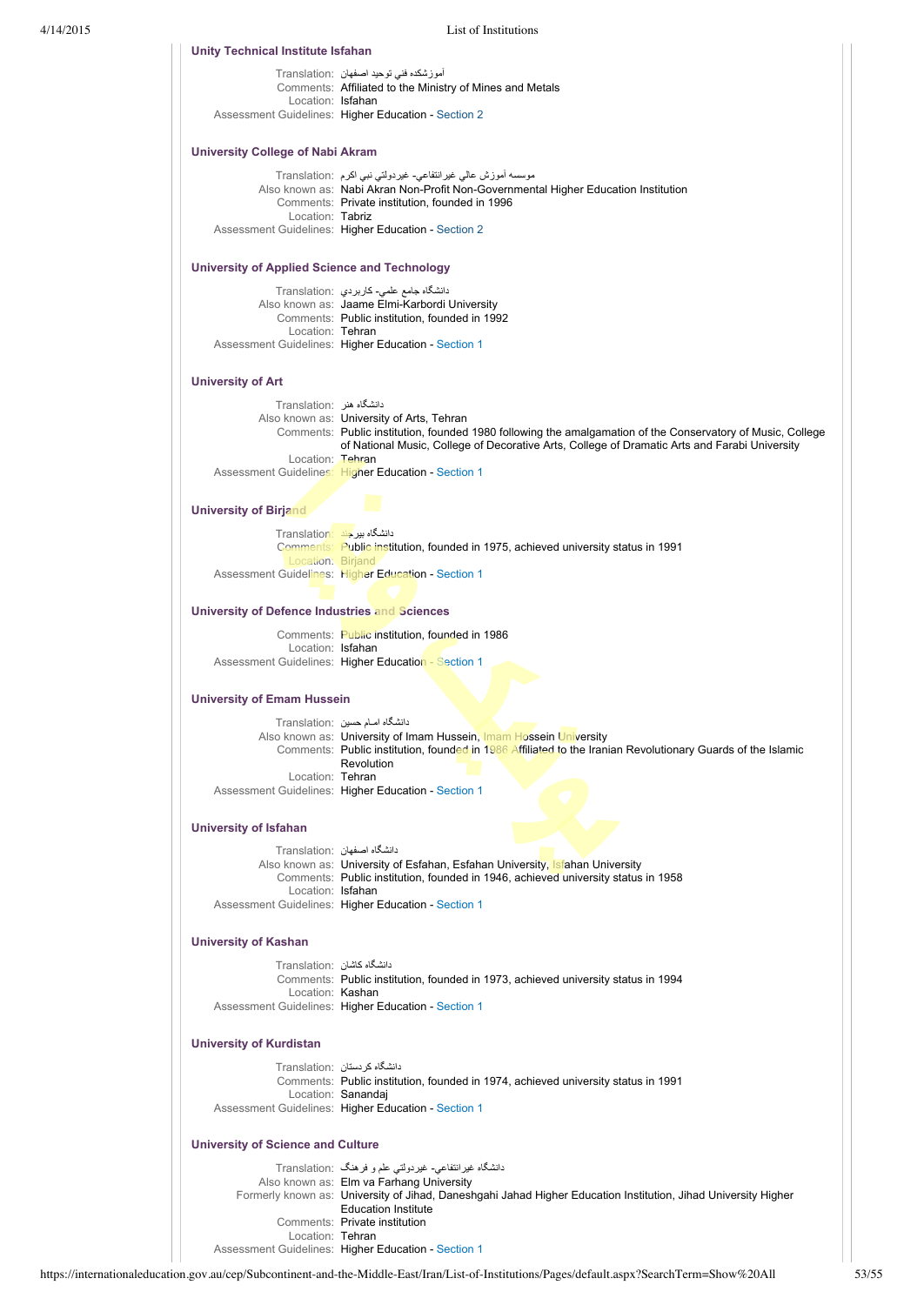| دانشگاه سمنان :Translation<br>Comments: Public institution, founded in 1974, achieved university status in 1993<br>Location: Semnan<br>Assessment Guidelines: Higher Education - Section 1<br><b>University of Sistan and Baluchistan</b><br>دانشگاه سیستان و بلوچستان : Translation<br>Also known as: Sistan and Baluchistan University<br>Comments: Public institution, founded in 1974<br>Location: Zahedan<br>Assessment Guidelines: Higher Education - Section 1<br>University of Social Welfare and Rehabilitation Sciences<br>دانشگاه علوم بهزیستی و توانبخشی :Translation<br>Comments: Public institution, founded in 1993<br>Location: Tehran<br>Assessment Guidelines: Higher Education - Section 1<br><b>University of Tabriz</b><br>دانشگاه تبریز :Translation<br>Also known as: Tabriz University<br>Formerly known as: Azarabadegan University<br>Comments: Public institution, founded in 1947, achieved university status in 1979<br>Location: Tabriz<br>Assessment Guidelines: Higher Education - Section 1<br>University of Tehran<br>دانشگاه تهران :Translation<br>Also known as: Tehran University<br>Comments: Public institution, founded in 1934, achieved university status in 1941<br>Location: Tehran<br>Assessment Guidelines: Higher Education - Section 1<br><b>University of Zabol</b><br>دانشگاه زابل :Translation<br>Comments: Public institution, founded in 1999<br>Location: Zabol<br>Assessment Guidelines: Higher Education - Section 1<br><b>Urmia University</b><br>دانشگاه ارومیه :Translation<br>Formerly known as: Rezaieh University of Agriculture and Animal Husbandry<br>Comments: Public institution, founded in 1965, achieved university status in 1976<br>Location: Urmia<br>Assessment Guidelines: Higher Education - Section 1<br><b>Urmia University of Medical Sciences</b><br>دانشگاه علوم پزشکی و خدمات بهداشتی درمانی ارومیه Translation:<br>Also known as: Oromieh University of Medical Sciences<br>Comments: Public institution, founded in 1977<br>Location: Urmia<br>Assessment Guidelines: Higher Education - Section 1<br><b>Urmia University of Technology</b><br>دانشگاه صنعتي اروميه :Translation<br>Location: Urmia<br>Assessment Guidelines: Higher Education - Section 1<br>V<br><b>Vali-e-Asr University</b><br>دانشگاه ولمی عصر رفسنجان :Translation<br>Also known as: Vali-e-Asr University of Rafsanjan<br>Comments: Public institution, founded in 1991<br>Location: Rafsanjan<br>Assessment Guidelines: Higher Education - Section 1<br>Y<br><b>Yasuj University</b> |  |
|--------------------------------------------------------------------------------------------------------------------------------------------------------------------------------------------------------------------------------------------------------------------------------------------------------------------------------------------------------------------------------------------------------------------------------------------------------------------------------------------------------------------------------------------------------------------------------------------------------------------------------------------------------------------------------------------------------------------------------------------------------------------------------------------------------------------------------------------------------------------------------------------------------------------------------------------------------------------------------------------------------------------------------------------------------------------------------------------------------------------------------------------------------------------------------------------------------------------------------------------------------------------------------------------------------------------------------------------------------------------------------------------------------------------------------------------------------------------------------------------------------------------------------------------------------------------------------------------------------------------------------------------------------------------------------------------------------------------------------------------------------------------------------------------------------------------------------------------------------------------------------------------------------------------------------------------------------------------------------------------------------------------------------------------------------------------------------------------------------------------------------------------------------------------------------------------------------------------------------------------------------------------------------------------------------------------------------------------------------------------------------------------------------------------------------------------------------------------------------------------------------------------------------------------------|--|
|                                                                                                                                                                                                                                                                                                                                                                                                                                                                                                                                                                                                                                                                                                                                                                                                                                                                                                                                                                                                                                                                                                                                                                                                                                                                                                                                                                                                                                                                                                                                                                                                                                                                                                                                                                                                                                                                                                                                                                                                                                                                                                                                                                                                                                                                                                                                                                                                                                                                                                                                                  |  |
|                                                                                                                                                                                                                                                                                                                                                                                                                                                                                                                                                                                                                                                                                                                                                                                                                                                                                                                                                                                                                                                                                                                                                                                                                                                                                                                                                                                                                                                                                                                                                                                                                                                                                                                                                                                                                                                                                                                                                                                                                                                                                                                                                                                                                                                                                                                                                                                                                                                                                                                                                  |  |
|                                                                                                                                                                                                                                                                                                                                                                                                                                                                                                                                                                                                                                                                                                                                                                                                                                                                                                                                                                                                                                                                                                                                                                                                                                                                                                                                                                                                                                                                                                                                                                                                                                                                                                                                                                                                                                                                                                                                                                                                                                                                                                                                                                                                                                                                                                                                                                                                                                                                                                                                                  |  |
|                                                                                                                                                                                                                                                                                                                                                                                                                                                                                                                                                                                                                                                                                                                                                                                                                                                                                                                                                                                                                                                                                                                                                                                                                                                                                                                                                                                                                                                                                                                                                                                                                                                                                                                                                                                                                                                                                                                                                                                                                                                                                                                                                                                                                                                                                                                                                                                                                                                                                                                                                  |  |
|                                                                                                                                                                                                                                                                                                                                                                                                                                                                                                                                                                                                                                                                                                                                                                                                                                                                                                                                                                                                                                                                                                                                                                                                                                                                                                                                                                                                                                                                                                                                                                                                                                                                                                                                                                                                                                                                                                                                                                                                                                                                                                                                                                                                                                                                                                                                                                                                                                                                                                                                                  |  |
|                                                                                                                                                                                                                                                                                                                                                                                                                                                                                                                                                                                                                                                                                                                                                                                                                                                                                                                                                                                                                                                                                                                                                                                                                                                                                                                                                                                                                                                                                                                                                                                                                                                                                                                                                                                                                                                                                                                                                                                                                                                                                                                                                                                                                                                                                                                                                                                                                                                                                                                                                  |  |
|                                                                                                                                                                                                                                                                                                                                                                                                                                                                                                                                                                                                                                                                                                                                                                                                                                                                                                                                                                                                                                                                                                                                                                                                                                                                                                                                                                                                                                                                                                                                                                                                                                                                                                                                                                                                                                                                                                                                                                                                                                                                                                                                                                                                                                                                                                                                                                                                                                                                                                                                                  |  |
|                                                                                                                                                                                                                                                                                                                                                                                                                                                                                                                                                                                                                                                                                                                                                                                                                                                                                                                                                                                                                                                                                                                                                                                                                                                                                                                                                                                                                                                                                                                                                                                                                                                                                                                                                                                                                                                                                                                                                                                                                                                                                                                                                                                                                                                                                                                                                                                                                                                                                                                                                  |  |
|                                                                                                                                                                                                                                                                                                                                                                                                                                                                                                                                                                                                                                                                                                                                                                                                                                                                                                                                                                                                                                                                                                                                                                                                                                                                                                                                                                                                                                                                                                                                                                                                                                                                                                                                                                                                                                                                                                                                                                                                                                                                                                                                                                                                                                                                                                                                                                                                                                                                                                                                                  |  |
|                                                                                                                                                                                                                                                                                                                                                                                                                                                                                                                                                                                                                                                                                                                                                                                                                                                                                                                                                                                                                                                                                                                                                                                                                                                                                                                                                                                                                                                                                                                                                                                                                                                                                                                                                                                                                                                                                                                                                                                                                                                                                                                                                                                                                                                                                                                                                                                                                                                                                                                                                  |  |
|                                                                                                                                                                                                                                                                                                                                                                                                                                                                                                                                                                                                                                                                                                                                                                                                                                                                                                                                                                                                                                                                                                                                                                                                                                                                                                                                                                                                                                                                                                                                                                                                                                                                                                                                                                                                                                                                                                                                                                                                                                                                                                                                                                                                                                                                                                                                                                                                                                                                                                                                                  |  |
|                                                                                                                                                                                                                                                                                                                                                                                                                                                                                                                                                                                                                                                                                                                                                                                                                                                                                                                                                                                                                                                                                                                                                                                                                                                                                                                                                                                                                                                                                                                                                                                                                                                                                                                                                                                                                                                                                                                                                                                                                                                                                                                                                                                                                                                                                                                                                                                                                                                                                                                                                  |  |
|                                                                                                                                                                                                                                                                                                                                                                                                                                                                                                                                                                                                                                                                                                                                                                                                                                                                                                                                                                                                                                                                                                                                                                                                                                                                                                                                                                                                                                                                                                                                                                                                                                                                                                                                                                                                                                                                                                                                                                                                                                                                                                                                                                                                                                                                                                                                                                                                                                                                                                                                                  |  |
|                                                                                                                                                                                                                                                                                                                                                                                                                                                                                                                                                                                                                                                                                                                                                                                                                                                                                                                                                                                                                                                                                                                                                                                                                                                                                                                                                                                                                                                                                                                                                                                                                                                                                                                                                                                                                                                                                                                                                                                                                                                                                                                                                                                                                                                                                                                                                                                                                                                                                                                                                  |  |
|                                                                                                                                                                                                                                                                                                                                                                                                                                                                                                                                                                                                                                                                                                                                                                                                                                                                                                                                                                                                                                                                                                                                                                                                                                                                                                                                                                                                                                                                                                                                                                                                                                                                                                                                                                                                                                                                                                                                                                                                                                                                                                                                                                                                                                                                                                                                                                                                                                                                                                                                                  |  |
|                                                                                                                                                                                                                                                                                                                                                                                                                                                                                                                                                                                                                                                                                                                                                                                                                                                                                                                                                                                                                                                                                                                                                                                                                                                                                                                                                                                                                                                                                                                                                                                                                                                                                                                                                                                                                                                                                                                                                                                                                                                                                                                                                                                                                                                                                                                                                                                                                                                                                                                                                  |  |
|                                                                                                                                                                                                                                                                                                                                                                                                                                                                                                                                                                                                                                                                                                                                                                                                                                                                                                                                                                                                                                                                                                                                                                                                                                                                                                                                                                                                                                                                                                                                                                                                                                                                                                                                                                                                                                                                                                                                                                                                                                                                                                                                                                                                                                                                                                                                                                                                                                                                                                                                                  |  |
|                                                                                                                                                                                                                                                                                                                                                                                                                                                                                                                                                                                                                                                                                                                                                                                                                                                                                                                                                                                                                                                                                                                                                                                                                                                                                                                                                                                                                                                                                                                                                                                                                                                                                                                                                                                                                                                                                                                                                                                                                                                                                                                                                                                                                                                                                                                                                                                                                                                                                                                                                  |  |
|                                                                                                                                                                                                                                                                                                                                                                                                                                                                                                                                                                                                                                                                                                                                                                                                                                                                                                                                                                                                                                                                                                                                                                                                                                                                                                                                                                                                                                                                                                                                                                                                                                                                                                                                                                                                                                                                                                                                                                                                                                                                                                                                                                                                                                                                                                                                                                                                                                                                                                                                                  |  |
|                                                                                                                                                                                                                                                                                                                                                                                                                                                                                                                                                                                                                                                                                                                                                                                                                                                                                                                                                                                                                                                                                                                                                                                                                                                                                                                                                                                                                                                                                                                                                                                                                                                                                                                                                                                                                                                                                                                                                                                                                                                                                                                                                                                                                                                                                                                                                                                                                                                                                                                                                  |  |
|                                                                                                                                                                                                                                                                                                                                                                                                                                                                                                                                                                                                                                                                                                                                                                                                                                                                                                                                                                                                                                                                                                                                                                                                                                                                                                                                                                                                                                                                                                                                                                                                                                                                                                                                                                                                                                                                                                                                                                                                                                                                                                                                                                                                                                                                                                                                                                                                                                                                                                                                                  |  |
|                                                                                                                                                                                                                                                                                                                                                                                                                                                                                                                                                                                                                                                                                                                                                                                                                                                                                                                                                                                                                                                                                                                                                                                                                                                                                                                                                                                                                                                                                                                                                                                                                                                                                                                                                                                                                                                                                                                                                                                                                                                                                                                                                                                                                                                                                                                                                                                                                                                                                                                                                  |  |
|                                                                                                                                                                                                                                                                                                                                                                                                                                                                                                                                                                                                                                                                                                                                                                                                                                                                                                                                                                                                                                                                                                                                                                                                                                                                                                                                                                                                                                                                                                                                                                                                                                                                                                                                                                                                                                                                                                                                                                                                                                                                                                                                                                                                                                                                                                                                                                                                                                                                                                                                                  |  |
|                                                                                                                                                                                                                                                                                                                                                                                                                                                                                                                                                                                                                                                                                                                                                                                                                                                                                                                                                                                                                                                                                                                                                                                                                                                                                                                                                                                                                                                                                                                                                                                                                                                                                                                                                                                                                                                                                                                                                                                                                                                                                                                                                                                                                                                                                                                                                                                                                                                                                                                                                  |  |
|                                                                                                                                                                                                                                                                                                                                                                                                                                                                                                                                                                                                                                                                                                                                                                                                                                                                                                                                                                                                                                                                                                                                                                                                                                                                                                                                                                                                                                                                                                                                                                                                                                                                                                                                                                                                                                                                                                                                                                                                                                                                                                                                                                                                                                                                                                                                                                                                                                                                                                                                                  |  |
|                                                                                                                                                                                                                                                                                                                                                                                                                                                                                                                                                                                                                                                                                                                                                                                                                                                                                                                                                                                                                                                                                                                                                                                                                                                                                                                                                                                                                                                                                                                                                                                                                                                                                                                                                                                                                                                                                                                                                                                                                                                                                                                                                                                                                                                                                                                                                                                                                                                                                                                                                  |  |
|                                                                                                                                                                                                                                                                                                                                                                                                                                                                                                                                                                                                                                                                                                                                                                                                                                                                                                                                                                                                                                                                                                                                                                                                                                                                                                                                                                                                                                                                                                                                                                                                                                                                                                                                                                                                                                                                                                                                                                                                                                                                                                                                                                                                                                                                                                                                                                                                                                                                                                                                                  |  |
|                                                                                                                                                                                                                                                                                                                                                                                                                                                                                                                                                                                                                                                                                                                                                                                                                                                                                                                                                                                                                                                                                                                                                                                                                                                                                                                                                                                                                                                                                                                                                                                                                                                                                                                                                                                                                                                                                                                                                                                                                                                                                                                                                                                                                                                                                                                                                                                                                                                                                                                                                  |  |
|                                                                                                                                                                                                                                                                                                                                                                                                                                                                                                                                                                                                                                                                                                                                                                                                                                                                                                                                                                                                                                                                                                                                                                                                                                                                                                                                                                                                                                                                                                                                                                                                                                                                                                                                                                                                                                                                                                                                                                                                                                                                                                                                                                                                                                                                                                                                                                                                                                                                                                                                                  |  |
|                                                                                                                                                                                                                                                                                                                                                                                                                                                                                                                                                                                                                                                                                                                                                                                                                                                                                                                                                                                                                                                                                                                                                                                                                                                                                                                                                                                                                                                                                                                                                                                                                                                                                                                                                                                                                                                                                                                                                                                                                                                                                                                                                                                                                                                                                                                                                                                                                                                                                                                                                  |  |
|                                                                                                                                                                                                                                                                                                                                                                                                                                                                                                                                                                                                                                                                                                                                                                                                                                                                                                                                                                                                                                                                                                                                                                                                                                                                                                                                                                                                                                                                                                                                                                                                                                                                                                                                                                                                                                                                                                                                                                                                                                                                                                                                                                                                                                                                                                                                                                                                                                                                                                                                                  |  |
|                                                                                                                                                                                                                                                                                                                                                                                                                                                                                                                                                                                                                                                                                                                                                                                                                                                                                                                                                                                                                                                                                                                                                                                                                                                                                                                                                                                                                                                                                                                                                                                                                                                                                                                                                                                                                                                                                                                                                                                                                                                                                                                                                                                                                                                                                                                                                                                                                                                                                                                                                  |  |
|                                                                                                                                                                                                                                                                                                                                                                                                                                                                                                                                                                                                                                                                                                                                                                                                                                                                                                                                                                                                                                                                                                                                                                                                                                                                                                                                                                                                                                                                                                                                                                                                                                                                                                                                                                                                                                                                                                                                                                                                                                                                                                                                                                                                                                                                                                                                                                                                                                                                                                                                                  |  |
|                                                                                                                                                                                                                                                                                                                                                                                                                                                                                                                                                                                                                                                                                                                                                                                                                                                                                                                                                                                                                                                                                                                                                                                                                                                                                                                                                                                                                                                                                                                                                                                                                                                                                                                                                                                                                                                                                                                                                                                                                                                                                                                                                                                                                                                                                                                                                                                                                                                                                                                                                  |  |
|                                                                                                                                                                                                                                                                                                                                                                                                                                                                                                                                                                                                                                                                                                                                                                                                                                                                                                                                                                                                                                                                                                                                                                                                                                                                                                                                                                                                                                                                                                                                                                                                                                                                                                                                                                                                                                                                                                                                                                                                                                                                                                                                                                                                                                                                                                                                                                                                                                                                                                                                                  |  |
|                                                                                                                                                                                                                                                                                                                                                                                                                                                                                                                                                                                                                                                                                                                                                                                                                                                                                                                                                                                                                                                                                                                                                                                                                                                                                                                                                                                                                                                                                                                                                                                                                                                                                                                                                                                                                                                                                                                                                                                                                                                                                                                                                                                                                                                                                                                                                                                                                                                                                                                                                  |  |
|                                                                                                                                                                                                                                                                                                                                                                                                                                                                                                                                                                                                                                                                                                                                                                                                                                                                                                                                                                                                                                                                                                                                                                                                                                                                                                                                                                                                                                                                                                                                                                                                                                                                                                                                                                                                                                                                                                                                                                                                                                                                                                                                                                                                                                                                                                                                                                                                                                                                                                                                                  |  |
|                                                                                                                                                                                                                                                                                                                                                                                                                                                                                                                                                                                                                                                                                                                                                                                                                                                                                                                                                                                                                                                                                                                                                                                                                                                                                                                                                                                                                                                                                                                                                                                                                                                                                                                                                                                                                                                                                                                                                                                                                                                                                                                                                                                                                                                                                                                                                                                                                                                                                                                                                  |  |
|                                                                                                                                                                                                                                                                                                                                                                                                                                                                                                                                                                                                                                                                                                                                                                                                                                                                                                                                                                                                                                                                                                                                                                                                                                                                                                                                                                                                                                                                                                                                                                                                                                                                                                                                                                                                                                                                                                                                                                                                                                                                                                                                                                                                                                                                                                                                                                                                                                                                                                                                                  |  |
|                                                                                                                                                                                                                                                                                                                                                                                                                                                                                                                                                                                                                                                                                                                                                                                                                                                                                                                                                                                                                                                                                                                                                                                                                                                                                                                                                                                                                                                                                                                                                                                                                                                                                                                                                                                                                                                                                                                                                                                                                                                                                                                                                                                                                                                                                                                                                                                                                                                                                                                                                  |  |
|                                                                                                                                                                                                                                                                                                                                                                                                                                                                                                                                                                                                                                                                                                                                                                                                                                                                                                                                                                                                                                                                                                                                                                                                                                                                                                                                                                                                                                                                                                                                                                                                                                                                                                                                                                                                                                                                                                                                                                                                                                                                                                                                                                                                                                                                                                                                                                                                                                                                                                                                                  |  |
|                                                                                                                                                                                                                                                                                                                                                                                                                                                                                                                                                                                                                                                                                                                                                                                                                                                                                                                                                                                                                                                                                                                                                                                                                                                                                                                                                                                                                                                                                                                                                                                                                                                                                                                                                                                                                                                                                                                                                                                                                                                                                                                                                                                                                                                                                                                                                                                                                                                                                                                                                  |  |
|                                                                                                                                                                                                                                                                                                                                                                                                                                                                                                                                                                                                                                                                                                                                                                                                                                                                                                                                                                                                                                                                                                                                                                                                                                                                                                                                                                                                                                                                                                                                                                                                                                                                                                                                                                                                                                                                                                                                                                                                                                                                                                                                                                                                                                                                                                                                                                                                                                                                                                                                                  |  |
|                                                                                                                                                                                                                                                                                                                                                                                                                                                                                                                                                                                                                                                                                                                                                                                                                                                                                                                                                                                                                                                                                                                                                                                                                                                                                                                                                                                                                                                                                                                                                                                                                                                                                                                                                                                                                                                                                                                                                                                                                                                                                                                                                                                                                                                                                                                                                                                                                                                                                                                                                  |  |
|                                                                                                                                                                                                                                                                                                                                                                                                                                                                                                                                                                                                                                                                                                                                                                                                                                                                                                                                                                                                                                                                                                                                                                                                                                                                                                                                                                                                                                                                                                                                                                                                                                                                                                                                                                                                                                                                                                                                                                                                                                                                                                                                                                                                                                                                                                                                                                                                                                                                                                                                                  |  |
|                                                                                                                                                                                                                                                                                                                                                                                                                                                                                                                                                                                                                                                                                                                                                                                                                                                                                                                                                                                                                                                                                                                                                                                                                                                                                                                                                                                                                                                                                                                                                                                                                                                                                                                                                                                                                                                                                                                                                                                                                                                                                                                                                                                                                                                                                                                                                                                                                                                                                                                                                  |  |
|                                                                                                                                                                                                                                                                                                                                                                                                                                                                                                                                                                                                                                                                                                                                                                                                                                                                                                                                                                                                                                                                                                                                                                                                                                                                                                                                                                                                                                                                                                                                                                                                                                                                                                                                                                                                                                                                                                                                                                                                                                                                                                                                                                                                                                                                                                                                                                                                                                                                                                                                                  |  |